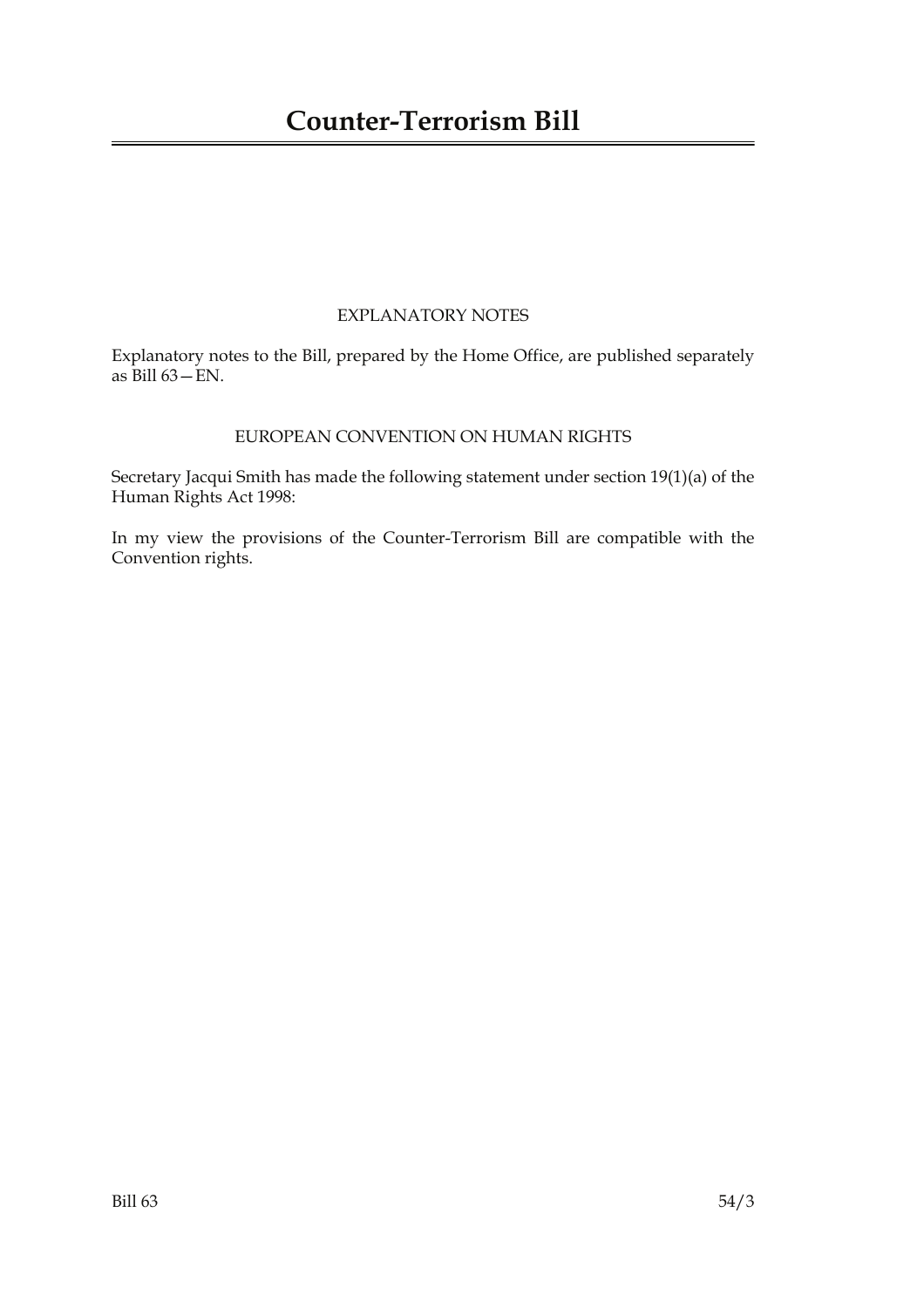# **CONTENTS**

#### **PART 1**

#### POWERS TO GATHER AND SHARE INFORMATION

#### *Power to remove documents for examination*

- 1 Power to remove documents for examination
- 2 Offence of obstruction
- 3 Items subject to legal privilege
- 4 Record of removal
- 5 Retention of documents
- 6 Access to documents
- 7 Photographing and copying of documents
- 8 Return of documents
- 9 Power to remove documents: supplementary provisions

#### *Power to take fingerprints and samples from person subject to control order*

- 10 Power to take fingerprints and samples: England and Wales<br>11 Power to take fingerprints and samples: Scotland
- Power to take fingerprints and samples: Scotland
- 12 Power to take fingerprints and samples: Northern Ireland
- 13 Power to take fingerprints and samples: transitional provision

#### *Retention and use of fingerprints and samples*

- 14 Material subject to the Police and Criminal Evidence Act 1984
- Material subject to the Police and Criminal Evidence (Northern Ireland) Order 1989
- 16 Material subject to the Terrorism Act 2000: England and Wales and Northern Ireland
- 17 Material subject to the Terrorism Act 2000: Scotland
- 18 Material not subject to existing statutory restrictions

#### *Disclosure of information and the intelligence services*

- 19 Disclosure and the intelligence services
- 20 Disclosure and the intelligence services: supplementary provisions
- 21 Disclosure and the intelligence services: interpretation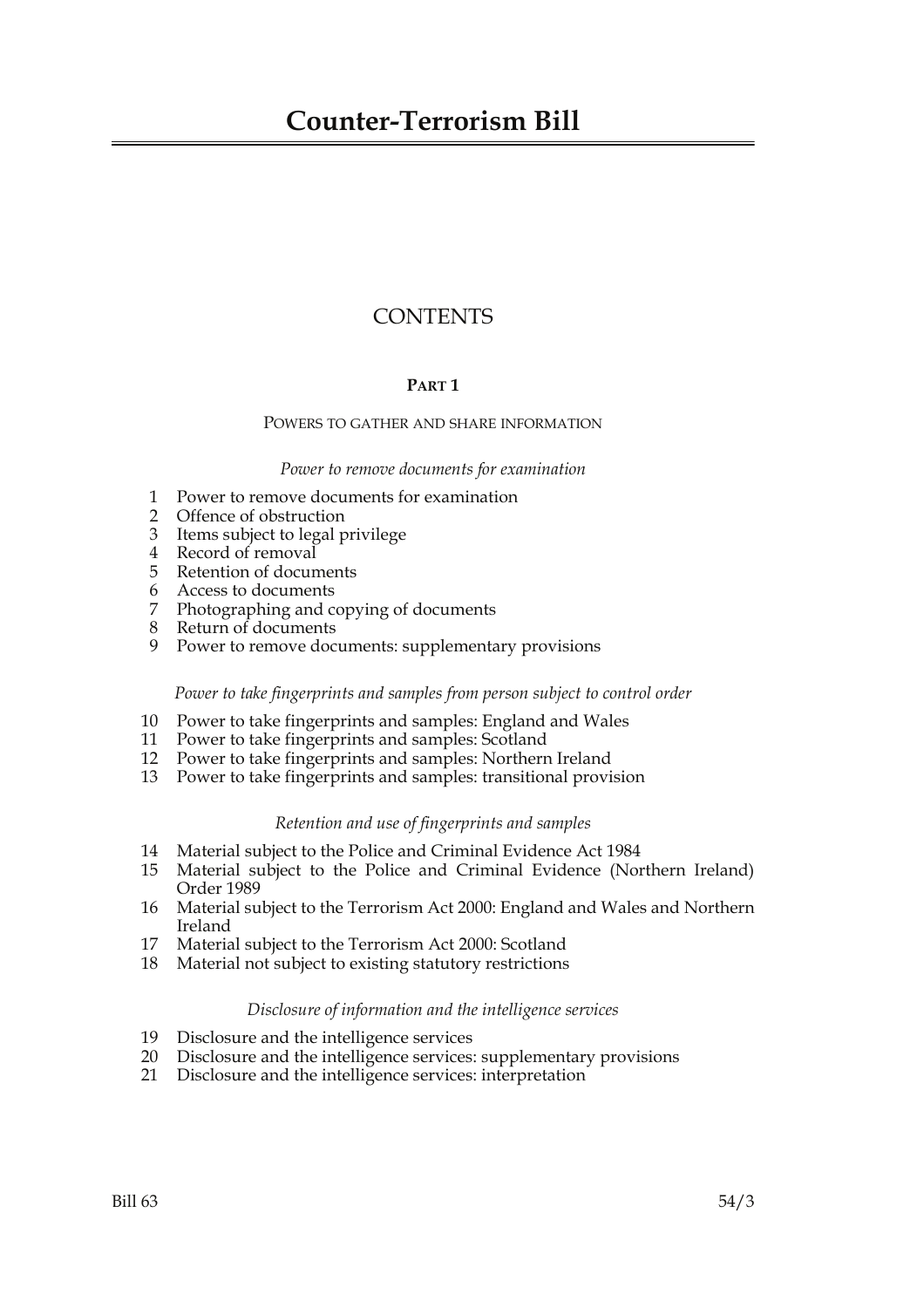#### **PART 2**

#### DETENTION AND QUESTIONING OF TERRORIST SUSPECTS

#### *Pre-charge detention*

22 Period of pre-charge detention

#### *Post-charge questioning*

- 23 Post-charge questioning: England and Wales<br>24 Post-charge questioning: Scotland
- 24 Post-charge questioning: Scotland<br>25 Post-charge questioning: Northern
- Post-charge questioning: Northern Ireland
- 26 Post-charge questioning: meaning of "terrorism offence"

#### **PART 3**

#### PROSECUTION AND PUNISHMENT OF TERRORIST OFFENCES

#### *Jurisdiction*

27 Jurisdiction to try offences committed in the UK

#### *Consent to prosecution*

28 Consent to prosecution of offence committed outside UK

#### *Sentencing*

- 29 Sentences for offences with a terrorist connection: England and Wales
- 30 Sentences for offences with a terrorist connection: Scotland
- 31 Power to amend list of offences where terrorist connection to be considered

#### *Forfeiture*

- 32 Forfeiture: terrorist property offences
- 33 Forfeiture: other terrorism offences and offences with a terrorist connection
- 34 Forfeiture: supplementary provisions
- 35 Forfeiture: application of proceeds to compensate victims
- 36 Forfeiture: other amendments
- 37 Forfeiture: consequential amendments

#### **PART 4**

#### NOTIFICATION REQUIREMENTS

#### *Introductory*

38 Scheme of this Part

#### *Offences to which this Part applies*

- 39 Offences to which this Part applies: terrorism offences
- 40 Exclusion of offences dealt with by service courts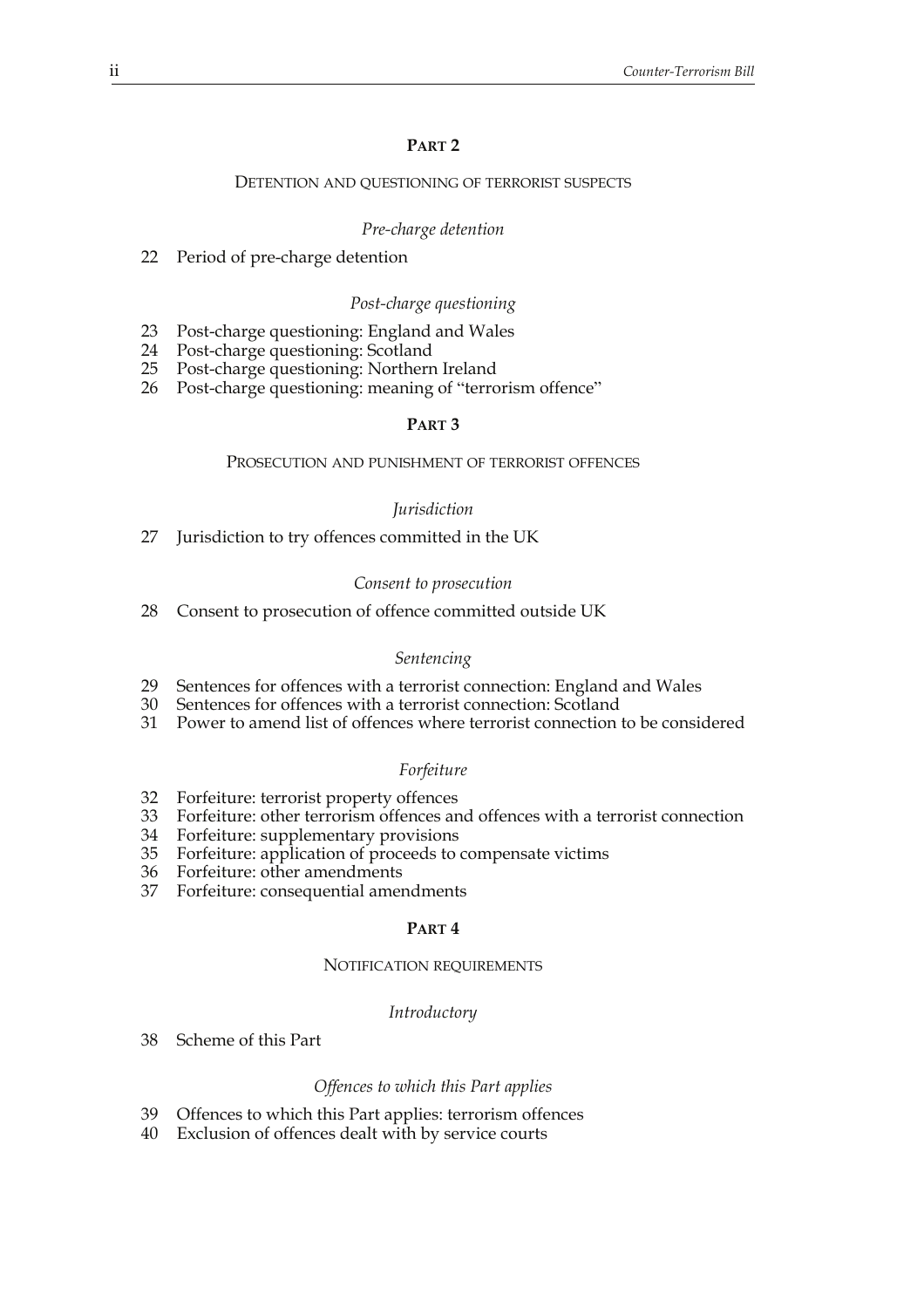#### 41 Offences dealt with before commencement

#### *Persons to whom the notification requirements apply*

- 42 Sentences or orders triggering notification requirements
- 43 Power to amend specified terms or periods of imprisonment or detention

#### *Notification requirements*

- 44 Initial notification
- 45 Offences to which this Part applies: offences having a terrorist connection
- 46 Notification of changes
- 47 Periodic re-notification
- 48 Method of notification and related matters
- 49 Meaning of "local police area"
- 50 Travel outside the United Kingdom

#### *Period for which notification requirements apply*

51 Period for which notification requirements apply

#### *Offences in relation to notification*

52 Offences relating to notification

#### *Supplementary provisions*

- 53 Notification orders
- 54 Foreign travel restriction orders
- 55 Minor definitions for Part 4

#### **PART 5**

#### ASSET FREEZING PROCEEDINGS

#### *Introductory*

56 Asset freezing proceedings

#### *Rules of court, disclosure and related matters*

- 57 General provisions about rules of court
- 58 Rules of court about disclosure
- 59 Appointment of special advocate
- 60 Intercept evidence

#### *Supplementary provisions*

- 61 Allocation of proceedings to Queen's Bench Division
- 62 Initial exercise of powers by Lord Chancellor
- 63 Interpretation of Part 5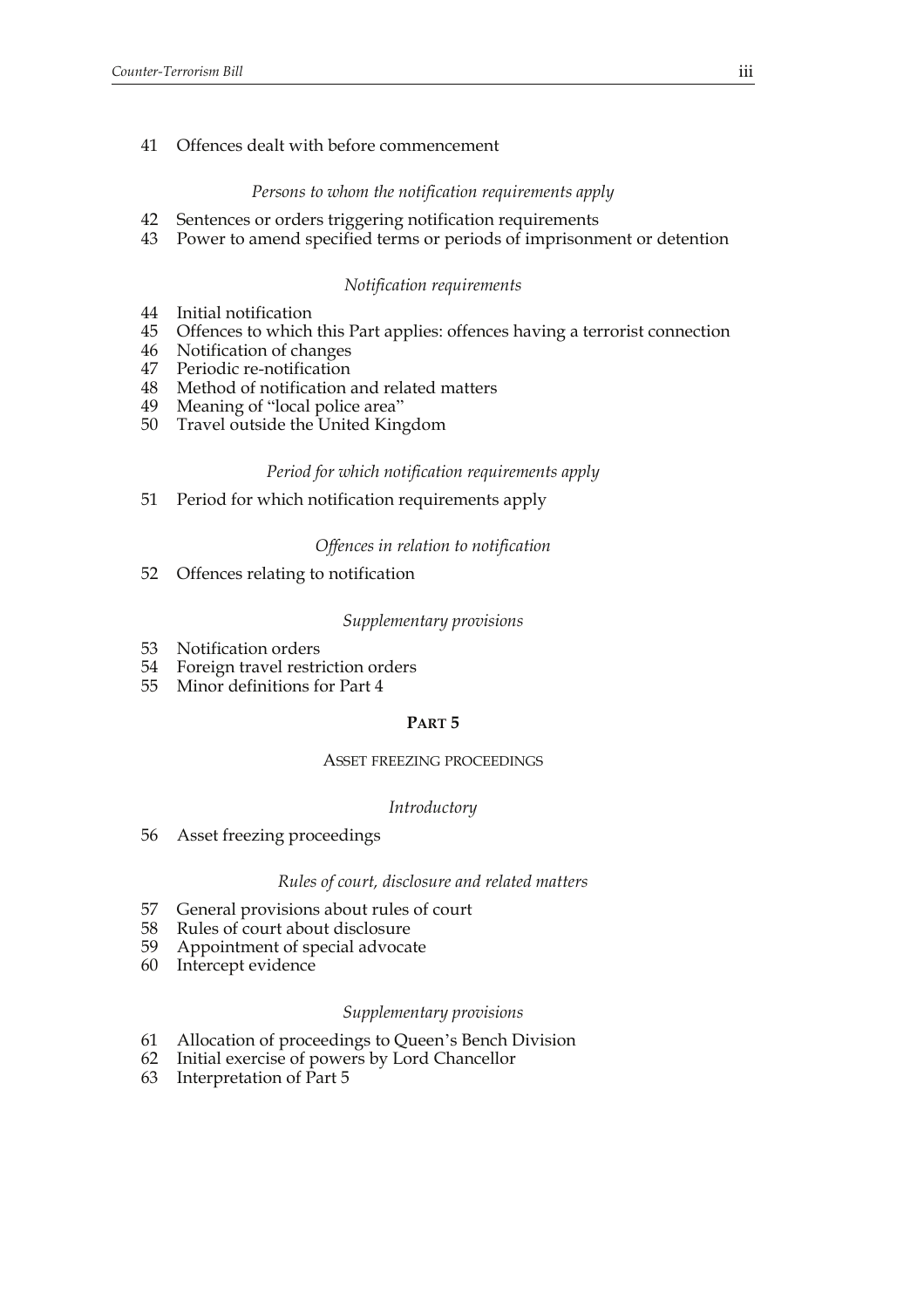#### **PART 6**

#### INQUESTS AND INQUIRIES

- 64 Certificate requiring inquest to be held without a jury
- 65 Specially appointed coroners
- 66 Inquiries: intercept evidence
- 67 Inquests: intercept evidence

#### **PART 7**

#### **MISCELLANEOUS**

#### *Amendment of definition of "terrorism" etc*

68 Amendment of definition of "terrorism" etc

#### *Terrorist offences*

- 69 Offences relating to information about members of armed forces
- 70 Terrorist property: disclosure of information about possible offences

#### *Control orders*

- 71 Control orders: powers of entry and search
- 72 Control orders: meaning of involvement in terrorism-related activity
- 73 Time allowed for representations by controlled person
- 74 Application for anonymity for controlled person

#### *Forfeiture of terrorist cash*

- 75 Forfeiture of terrorist cash: determination of period for which cash may be detained
- 76 Forfeiture of terrorist cash: appeal against decision in forfeiture proceedings

#### *Costs of policing at gas facilities*

- 77 Costs of policing at gas facilities: England and Wales
- 78 Costs of policing at gas facilities: Scotland
- 79 Designated gas transporters
- 80 Costs of policing at gas facilities: recovery of costs
- 81 Costs of policing at gas facilities: supplementary provisions
- 82 Application of provisions to costs incurred before commencement

#### *Appointment of special advocates in Northern Ireland*

83 Appointment of special advocates in Northern Ireland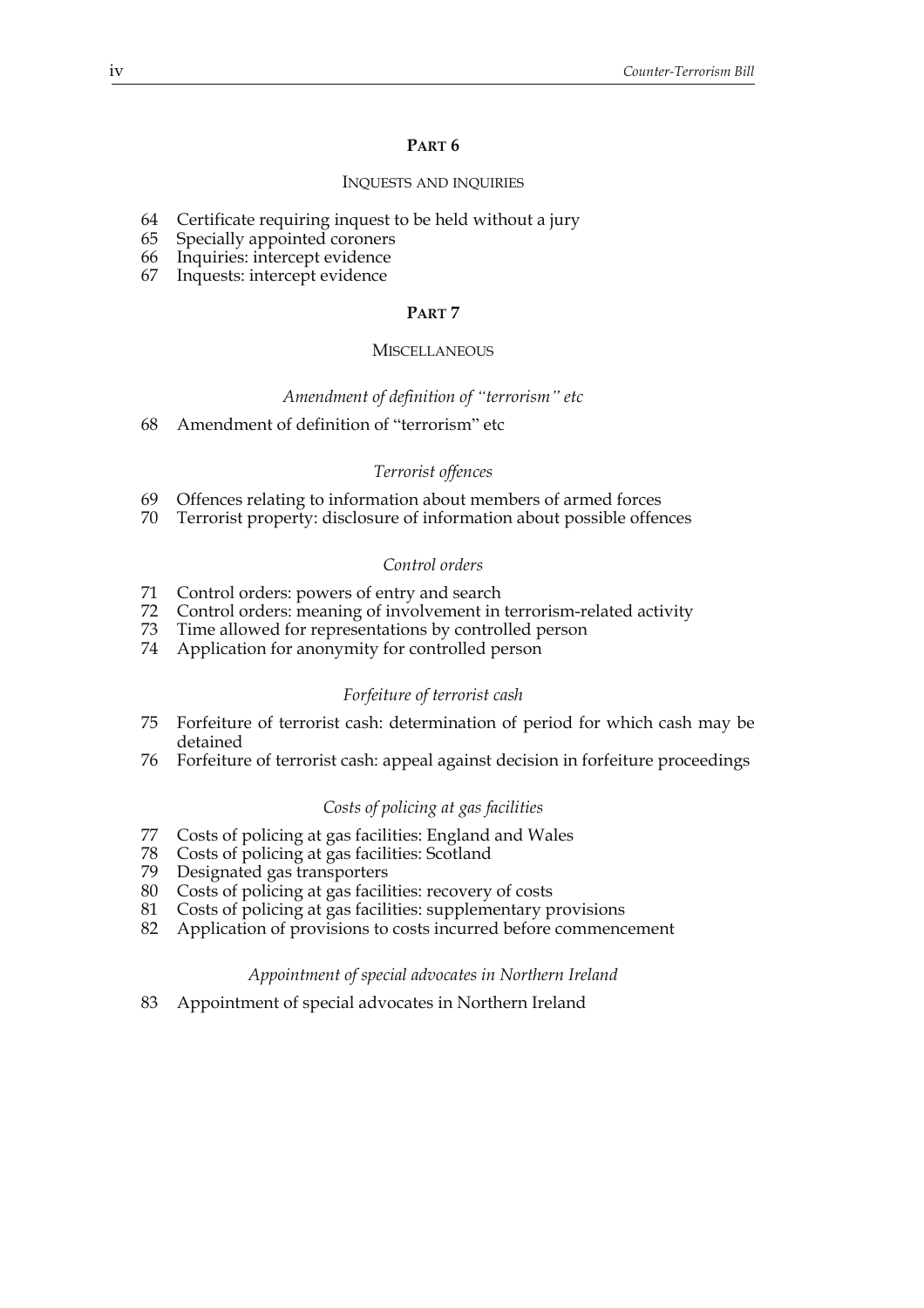#### **PART 8**

#### SUPPLEMENTARY PROVISIONS

#### *General definitions*

- 84 Meaning of "terrorism"
- 85 Meaning of offence having a "terrorist connection"

#### *Orders and regulations*

- 86 Orders and regulations
- 87 Orders and regulations: affirmative and negative resolution procedure

#### *Financial provisions*

88 Financial provisions

#### *Repeals*

89 Repeals

#### *Final provisions*

- 90 Commencement<br>91 Extent
- Extent
- 92 Short title
	- Schedule 1 Amendments relating to period of pre-charge detention
		- Part 1 Reserve power to extend maximum period of detention
		- Part 2 Consequential amendments
	- Schedule 2 Offences where terrorist connection to be considered
	- Schedule 3 Forfeiture: consequential amendments
	- Schedule 4 Notification orders
	- Schedule 5 Foreign travel restriction orders
	- Schedule 6 Repeals
		- Part 1 Pre-charge detention
		- Part 2 Retention and use of fingerprints and samples
		- Part 3 Disclosure of information and the intelligence services
		- Part 4 Forfeiture
		- Part 5 Control orders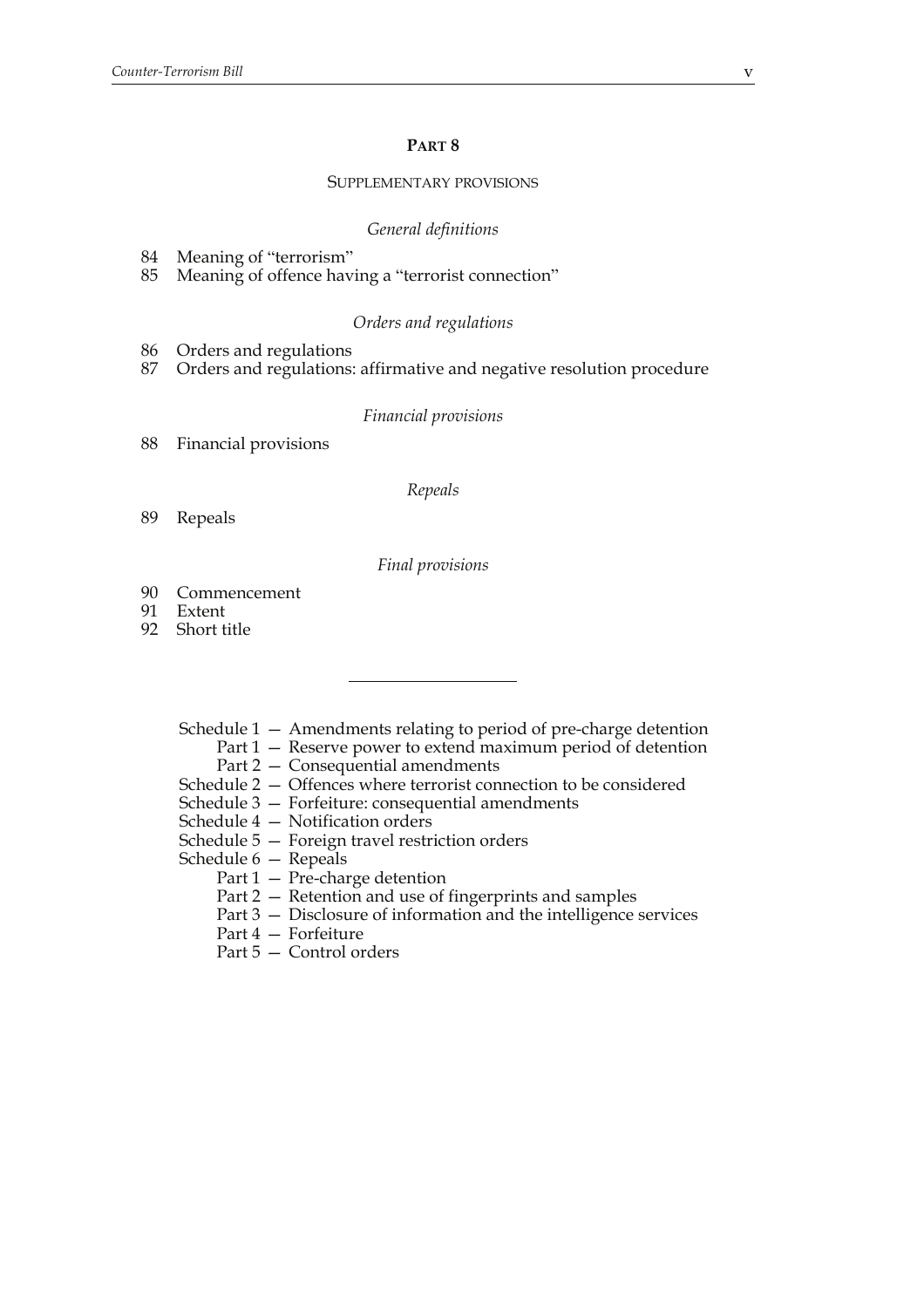# A **BILL**

#### TO

Confer further powers to gather and share information for counter-terrorism and other purposes; to make further provision about the detention and questioning of terrorist suspects and the prosecution and punishment of terrorist offences; to impose notification requirements on persons convicted of such offences; to amend the law relating to asset freezing proceedings under United Nations terrorism orders; to amend the law relating to inquests and inquiries; to amend the definition of "terrorism"; to amend the enactments relating to terrorist offences, control orders and the forfeiture of terrorist cash; to provide for recovering the costs of policing at certain gas facilities; to amend provisions about the appointment of special advocates in Northern Ireland; and for connected purposes.

E IT ENACTED by the Queen's most Excellent Majesty, by and with the advice and consent of the Lords Spiritual and Temporal, and Commons, in this present Parliament assembled, and by the authority of the same, as follows: - $\mathbf{B}_{\text{rel}}$ 

#### **PART 1**

#### POWERS TO GATHER AND SHARE INFORMATION

*Power to remove documents for examination*

#### **1 Power to remove documents for examination**

- (1) This section applies to a search under any of the following provisions—
	- (a) section 43(1) of the Terrorism Act 2000 (c. 11) (search of suspected terrorist);
	- (b) section 43(2) of that Act (search of person arrested under section 41 on suspicion of being a terrorist);
	- (c) paragraph 1, 3, 11, 15, 28 or 31 of Schedule 5 to that Act (terrorist investigations); *10*

1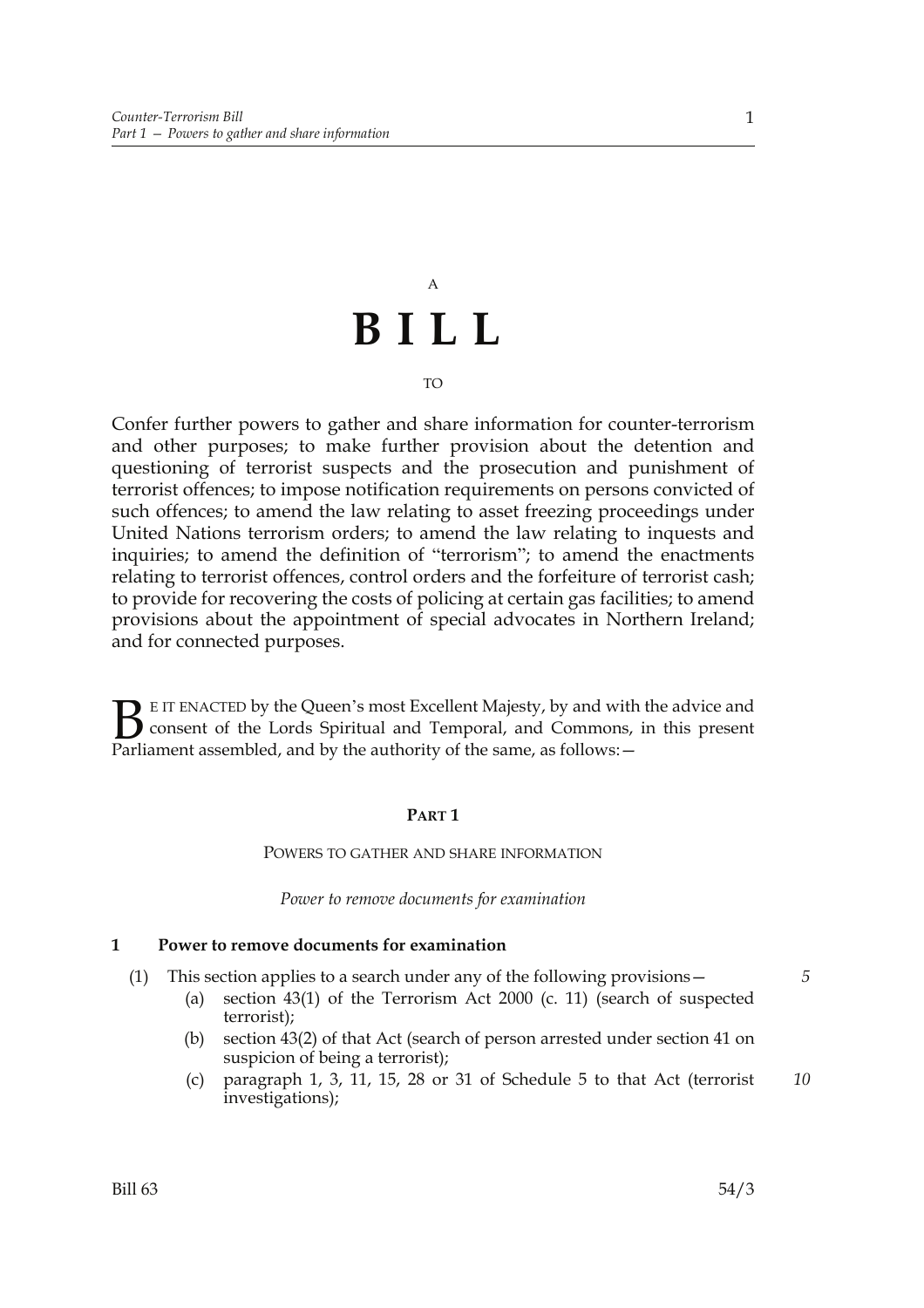- (d) section 52(1) or (3)(b) of the Anti-terrorism, Crime and Security Act 2001 (c. 24) (search for evidence of commission of weapons-related offences);
- (e) section 7A, 7B or 7C of the Prevention of Terrorism Act 2005 (c. 2) (searches in connection with control orders);
- (f) section 28 of the Terrorism Act 2006 (c. 11) (search for terrorist publications).
- (2) A constable who carries out a search to which this section applies may, for the purpose of ascertaining whether a document is one that may be seized, remove the document to another place for examination and retain it there until the examination is completed.
- (3) Where a constable carrying out a search to which this section applies has power to remove a document by virtue of this section, and the document—
	- (a) consists of information that is stored in electronic form, and
	- (b) is accessible from the premises being searched,

the constable may require the document to be produced in a form in which it can be taken away, and in which it is visible and legible or from which it can readily be produced in a visible and legible form.

(4) Where a document is removed under this section a constable has the same powers of seizure as if it had not been removed and any matters discovered on examination after removal had been discovered before its removal. *20*

#### **2 Offence of obstruction**

- (1) A person who wilfully obstructs a constable in the exercise of the power conferred by section 1 commits an offence.
- (2) A person guilty of an offence under this section is liable on summary conviction— *25*
	- (a) in England and Wales, to imprisonment for a term not exceeding 51 weeks or a fine not exceeding level 5 on the standard scale, or both;
	- (b) in Scotland, to imprisonment for a term not exceeding twelve months or a fine not exceeding level 5 on the standard scale, or both;
	- (c) in Northern Ireland, to imprisonment for a term not exceeding six months or a fine not exceeding level 5 on the standard scale, or both.
- (3) In subsection (2)(a) as it applies in relation to an offence committed before section 281(5) of the Criminal Justice Act 2003 (c. 44) comes into force, for "51 weeks" substitute "six months".

#### **3 Items subject to legal privilege**

- (1) Section 1 does not authorise a constable to remove a document if the constable has reasonable cause to believe—
	- (a) it is an item subject to legal privilege, or
	- (b) it has an item subject to legal privilege comprised in it.
- (2) Subsection (1)(b) does not prevent the removal of a document if it is not reasonably practicable for the item subject to legal privilege to be separated from the rest of the document without prejudicing any use of the rest of the document that would be lawful if it were subsequently seized.

*5*

*15*

*10*

*30*

*35*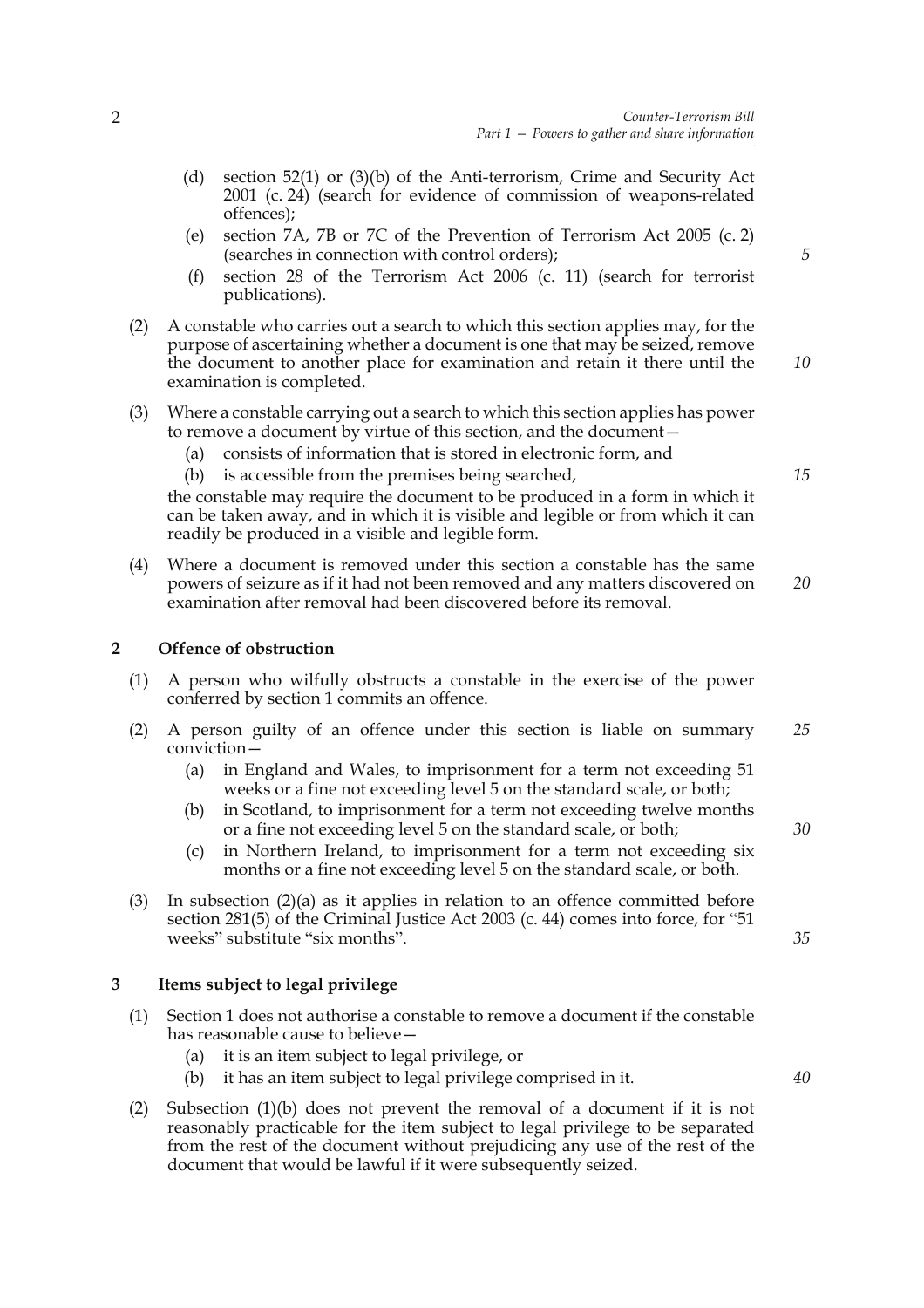- (3) If, after a document has been removed under section 1, it is discovered that—
	- (a) it is an item subject to legal privilege, or
	- (b) it has an item subject to legal privilege comprised in it,

the document must be returned forthwith.

- (4) Subsection (3)(b) does not require the return of a document if it is not reasonably practicable for the item subject to legal privilege to be separated from the rest of the document without prejudicing any use of the rest of the document that would be lawful if it were subsequently seized.
- (5) Where an item subject to legal privilege is removed under subsection (2) or retained under subsection (4), it must not be examined or put to any other use except to the extent necessary for facilitating the examination of the rest of the document.
- (6) For the purposes of this section "item subject to legal privilege"—
	- (a) in England and Wales, has the same meaning as in the Police and Criminal Evidence Act 1984 (c. 60);
	- (b) in Scotland, has the meaning given by section 412 of the Proceeds of Crime Act 2002 (c. 29);
	- (c) in Northern Ireland, has the same meaning as in the Police and Criminal Evidence (Northern Ireland) Order 1989 (S.I. 1989/1341 (N.I. 12)).

#### **4 Record of removal**

- (1) A constable who removes a document under section 1 must make a written record of the removal as soon as is reasonably practicable.
- (2) The record must—
	- (a) describe the document,
	- (b) specify the object of the removal,
	- (c) where the document was found in the course of a search of a person, state the person's name (if known),
	- (d) where the document was found in the course of a search of any premises, state the address of the premises where the document was found,
	- (e) where the document was found in the course of a search of any premises, state the name (if known) of—
		- (i) any person who, when the record is made, appears to the constable to have been the occupier of the premises when the document was found, and
		- (ii) any person who, when the record is made, appears to the constable to have had custody or control of the document when it was found, and
	- (f) state the date and time when the document was removed.
- (3) If the constable does not know the name of the person mentioned in paragraph (c) of subsection (2) or of any person mentioned in paragraph (e) of that subsection, the record must include a description of that person.
- (4) The record must identify the constable by reference to the constable's police number.

*15*

*20*

*10*

*5*

*25*

*30*

*40*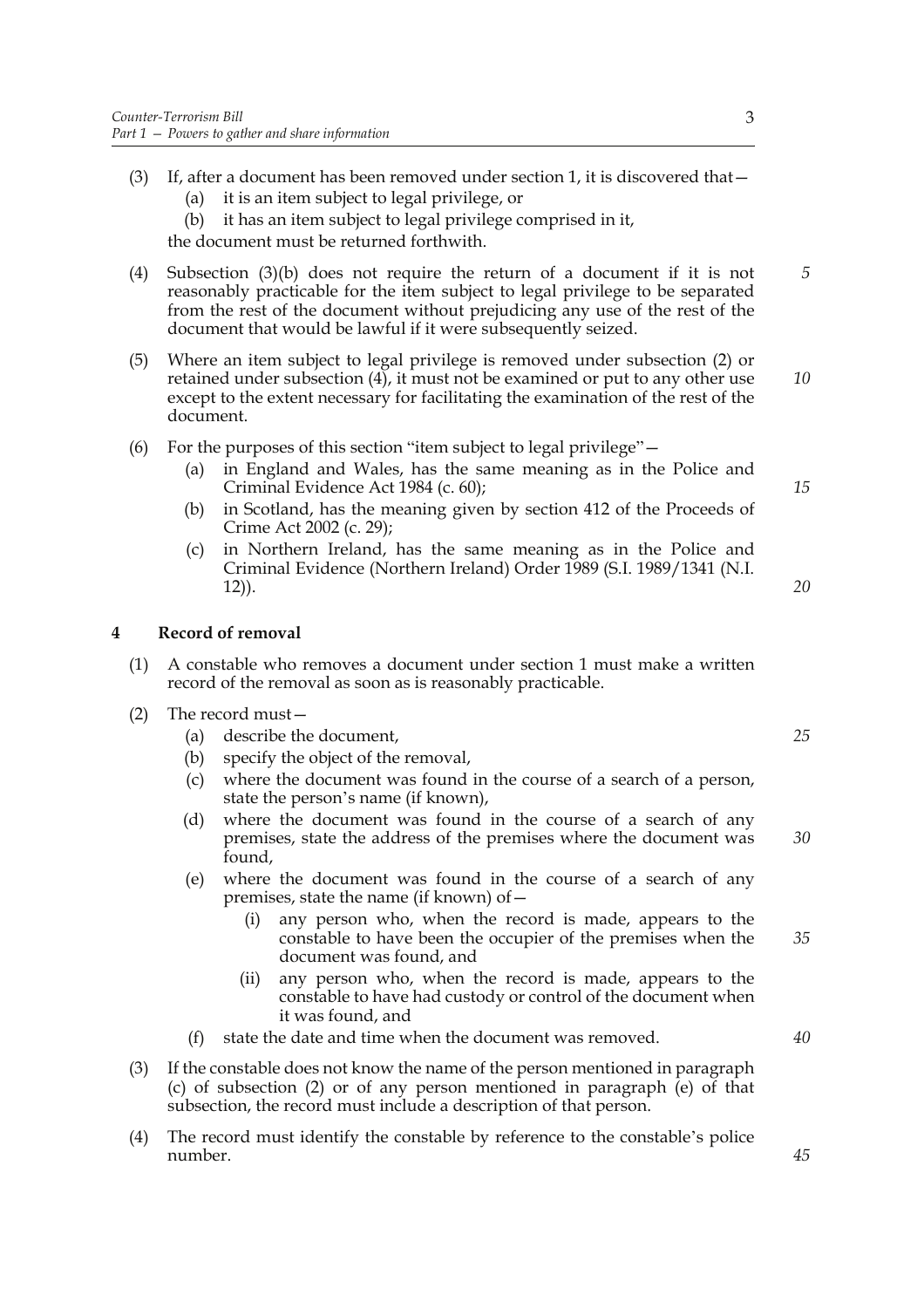- (5) The following are entitled, on a request made to the constable, to a copy of the record made under this section—
	- (a) where the document was found in the course of a search of a person, that person; and
	- (b) where the document was found in the course of a search of any premises—
		- (i) the occupier of the premises when it was found, and
		- (ii) any person who had custody or control of the document when it was found.
- (6) The constable must provide the copy within a reasonable time from the making of the request. *10*
- (7) If, in England and Wales or Northern Ireland, the document is found in the course of a search under a warrant, the constable must make an endorsement on the warrant stating that the document has been removed under section 1.
- (8) In the application of this section in relation to the search of a vehicle, the reference to the address of the premises is to the location of the vehicle together with its registration number (if any). *15*

#### **5 Retention of documents**

- (1) A document may not be retained by virtue of section 1 for more than 48 hours without further authorisation.
- (2) A constable of at least the rank of chief inspector may authorise the retention of the document for a further period or periods.
- (3) This does not permit the retention of a document after the end of the period of 96 hours beginning with the time when it was removed for examination.

#### **6 Access to documents**

- (1) Where—
	- (a) a document is retained by virtue of section 5, and
	- (b) a request for access to the document is made to the officer in charge of the investigation by a person within subsection (2),

the officer must grant that person access to the document, under the supervision of a constable, subject to subsection (3). *30*

- (2) The persons entitled to make such a request are—
	- (a) where the document was found in the course of a search of a person, that person,
	- (b) where the document was found in the course of a search of any premises— *35*
		- (i) the occupier of the premises when it was found, and
		- (ii) any person who had custody or control of the document when it was found, and
	- (c) a person acting on behalf of a person within paragraph (a) or (b).
- (3) The officer in charge of the investigation may refuse access to the document if the officer has reasonable grounds for believing that to do so—
	- (a) would prejudice any investigation for the purposes of which—
		- (i) the original search was carried out, or

*25*

*20*

*5*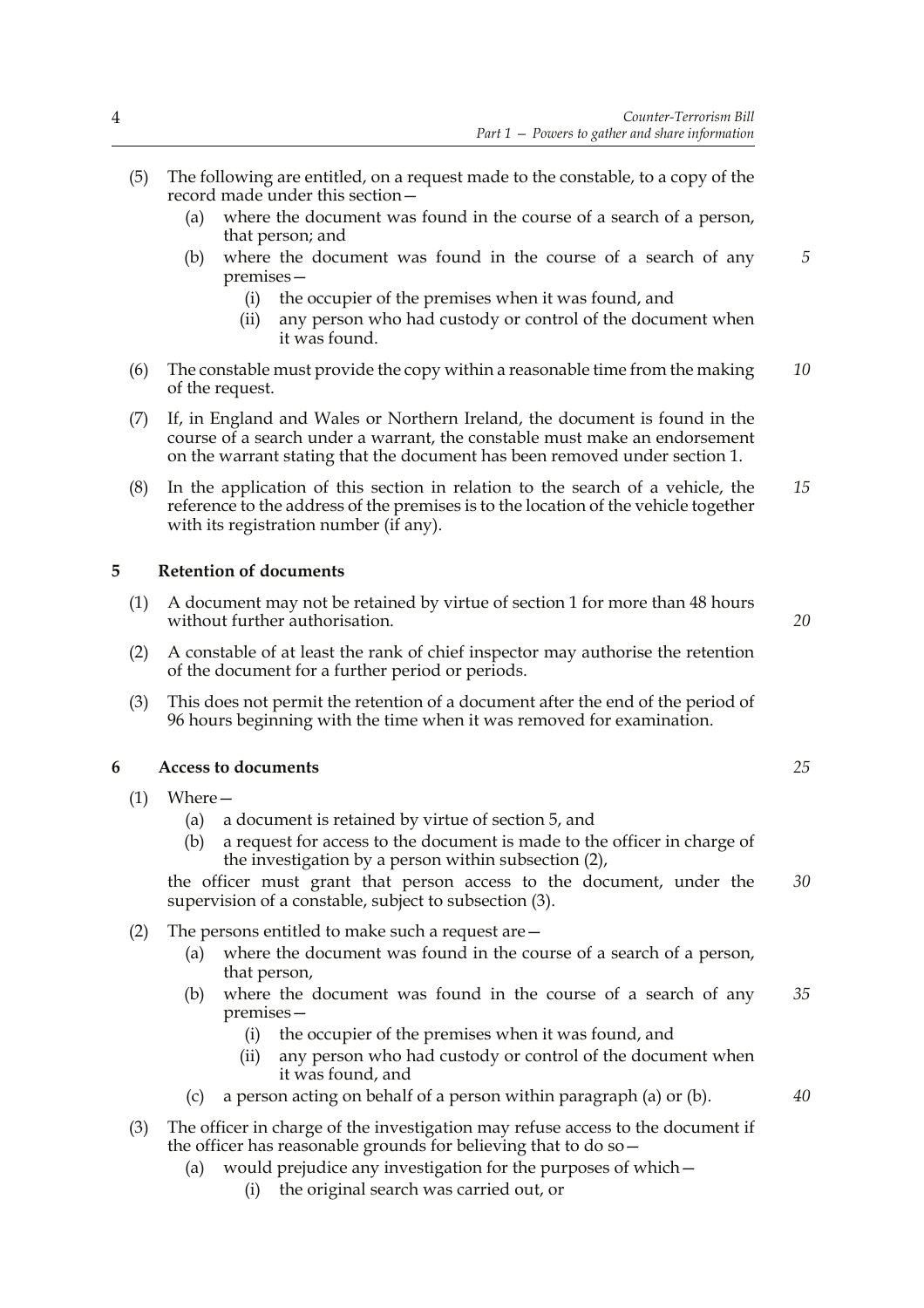- (ii) the document was removed or is being retained,
- (b) would prejudice the investigation of any offence,
- (c) would prejudice any criminal proceedings that may be brought as the result of an investigation within paragraph (a) or (b), or
- (d) would facilitate the commission of an offence.
- (4) In this section—

"the officer in charge of the investigation" means the officer in charge of the investigation for the purposes of which the document is being retained; and

"the original search" means the search in the course of which the document was removed. *10*

#### **7 Photographing and copying of documents**

- (1) Where a document is removed under section 1 it must not be photographed or copied, except that a document consisting of information stored in electronic form may be copied for the purpose of producing it in a visible and legible form. *15*
- (2) Where the original document is returned, any such copy must—
	- (a) in the case of a copy in electronic form, be destroyed or made inaccessible as soon as is reasonably practicable, and
	- (b) in any other case, be returned at the same time as the original document is returned. *20*
- (3) The following are entitled, on a request made to the relevant chief officer of police, to a certificate that subsection (2) has been complied with—
	- (a) where the document was found in the course of a search of a person, that person;
	- (b) where the document was found in the course of a search of any premises—
		- (i) the occupier of the premises when it was found, and
		- (ii) any person who had custody or control of the document when it was found.
- (4) The certificate must be issued by the relevant chief officer of police, or a person authorised by or on behalf of that chief officer, not later than the end of the period of three months beginning with the day on which the request is made.
- (5) For this purpose the relevant chief officer of police is  $-$ 
	- (a) where the search was carried out in England or Wales, the chief officer of police in whose area the search was carried out; *35*
	- (b) where the search was carried out in Scotland, the chief constable of the police force for the area in which the search was carried out;
	- (c) where the search was carried out in Northern Ireland, the Chief Constable of the Police Service of Northern Ireland.

#### **8 Return of documents**

- (1) Where a document removed under section 1 is required to be returned, it must be returned—
	- (a) where the document was found in the course of a search of a person, to that person;

*5*

*25*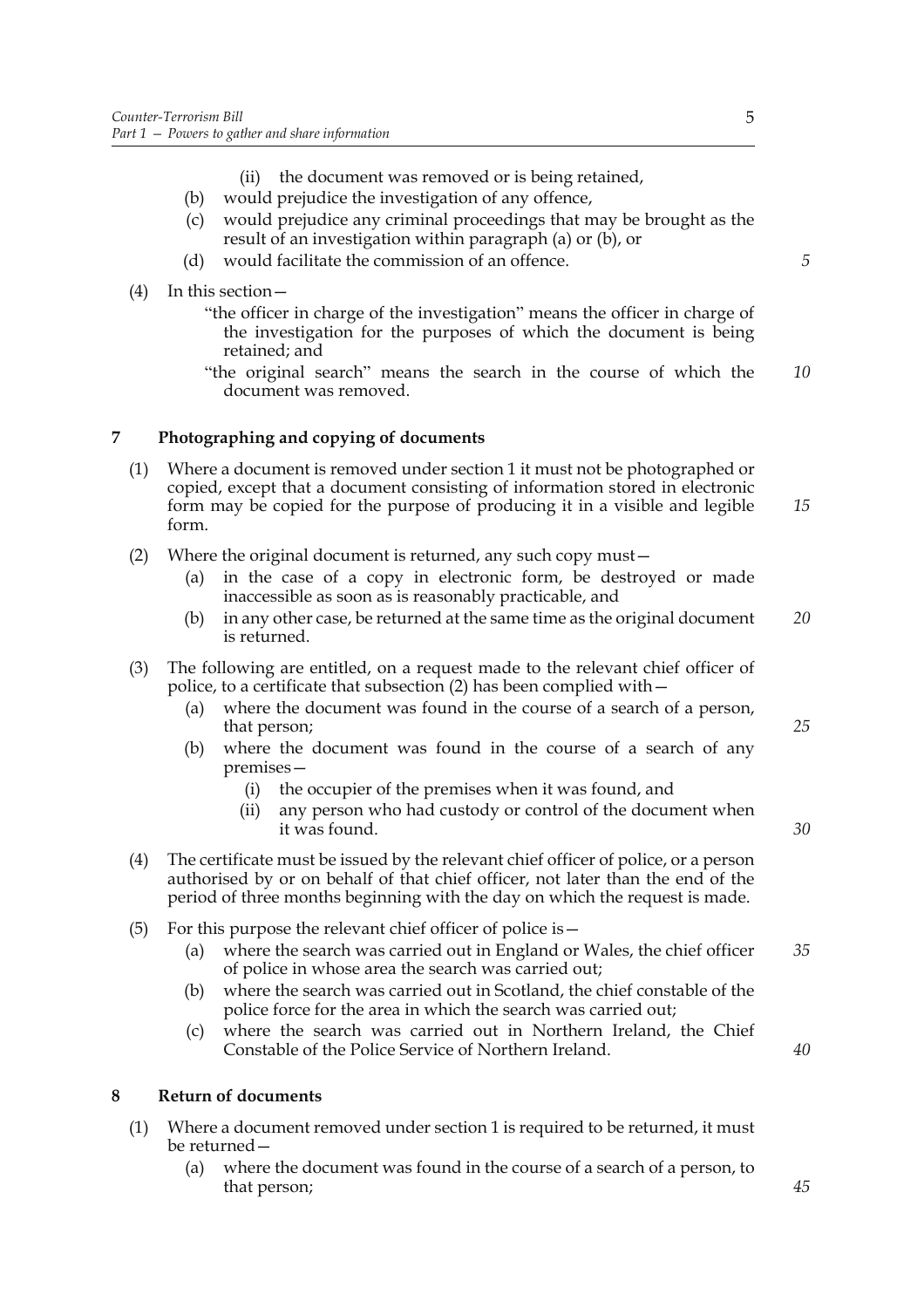- (b) where the document was found in the course of a search of any premises, to the occupier of the premises when it was found.
- (2) Subsection (1) does not apply where a person who is required to return the document is satisfied that another person has a better right to it; and in such a case it must be returned—
	- (a) to that other person, or
	- (b) to whoever appears to the person required to return the document to have the best right to it.
- (3) Where different persons claim to be entitled to the return of the document, it may be retained for as long as is reasonably necessary for the determination of the person to whom it must be returned. *10*
- (4) This section also applies in relation to a copy of a document that is required to be returned at the same time as the original; and in such a case references to the document in paragraphs (a) and (b) of subsection (1) are to the original.

#### **9 Power to remove documents: supplementary provisions**

- (1) In sections 1 to 8 "document" includes any record and, in particular, includes information stored in electronic form.
- (2) In the application of those sections to a search under 52(1) of the Antiterrorism, Crime and Security Act 2001 (c. 24), for references to a constable substitute references to an authorised officer within the meaning of that section.
- (3) In the application of those sections in relation to the search of a vehicle references to the occupier of the premises are to the person in charge of the vehicle.

*Power to take fingerprints and samples from person subject to control order*

#### **10 Power to take fingerprints and samples: England and Wales**

- (1) In section 61 of the Police and Criminal Evidence Act 1984 (c. 60) (fingerprinting), after subsection (6B) insert—
	- "(6BA) A constable may take a person's fingerprints without the appropriate consent if the person is subject to a control order.".
- (2) In section 63 of that Act (other samples), after subsection (3C) insert—
	- "(3D) A non-intimate sample may also be taken from a person without the appropriate consent if the person is subject to a control order.".
- (3) In section 63A of that Act (fingerprints and samples: supplementary provisions)—
	- (a) in subsection (1) (checking against other fingerprints or samples), after "reported for such an offence" insert "or he is or has been subject to a control order";
	- (b) after subsection (6) insert—
		- "(6A) A constable may require a person who is subject to a control order to attend a police station in order to— *40*

*15*

*20*

*5*

*25*

*30*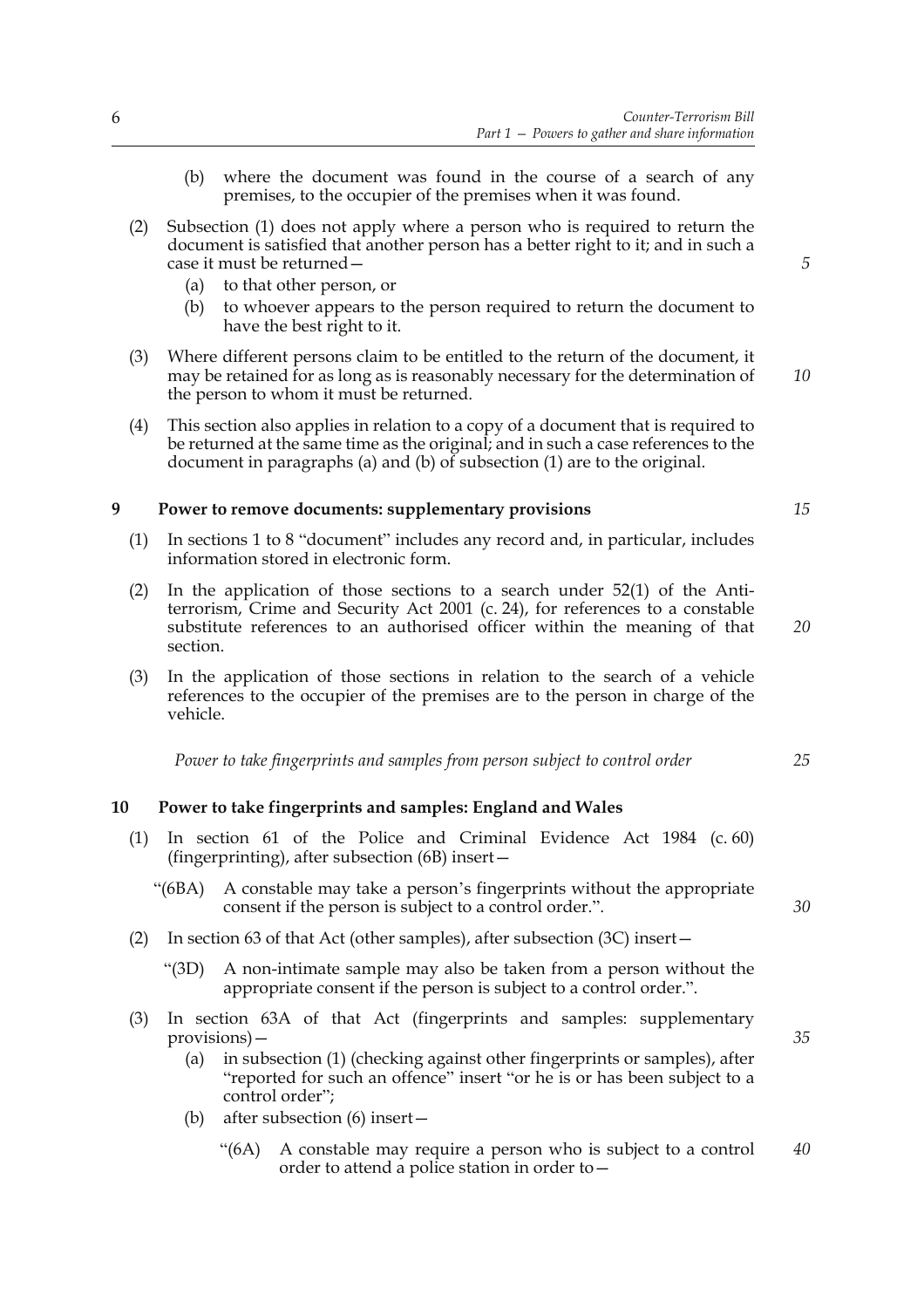- (a) have his fingerprints taken in accordance with section 61(6BA);
- (b) have a non-intimate sample taken in accordance with section 63(3D).".
- (4) In section 64 of that Act (destruction of fingerprints and samples), after subsection (1A) insert—
	- "(1AA) Where fingerprints or samples are taken from a person who is subject to a control order the fingerprints or samples may be retained after they have fulfilled the purposes for which they were taken but shall not be used by any person except as described in subsection (1AB).".
- (5) In section 65(1) of that Act (interpretation), at the appropriate places insert— ""control order" has the same meaning as in the Prevention of Terrorism Act 2005;";
	- ""person subject to a control order" means a person who has become bound by a control order (see section 7(8) of the Prevention of Terrorism Act 2005) that remains in force;".

#### (6) The following amendments of that Act are consequential on those above—

- (a) in section  $61-$ 
	- (i) in subsection (6C) after "subsection (6A)" insert "or (6BA)";
	- (ii) in subsection (7) for "or  $(6A)$ " substitute ",  $(6A)$  or  $(6BA)$ ";
	- (iii) in subsection  $(7A)$  after "subsection  $(6A)$ ", in both places where it occurs, insert "or (6BA)";
- (b) in section 63 (other samples)—
	- (i) in subsection  $(8A)$  for "or  $(3C)$ " substitute ",  $(3C)$  or  $(3D)$ ";
	- (ii) in the opening words of subsection (8B) after "police station" insert "or by virtue of subsection (3D) at a place other than a police station"; *25*
	- (iii) in paragraph (a) of that subsection after "officer" insert ", or, in a subsection (3D) case, a constable,";
- (c) in section  $63A(7)$  after "subsection  $(4)$ " insert "or  $(6A)$ ";
- (d) in section 64(1B) after "subsection (1A)" insert ", (1AA)".

#### **11 Power to take fingerprints and samples: Scotland**

- (1) This section applies in relation to a person who is subject to a control order in Scotland.
- (2) A constable may—
	- (a) take from the person, or require the person to provide, any relevant physical data,
	- (b) with the authority of an officer of a rank no lower than inspector, take from the person any sample mentioned in paragraph (a), (b) or (c) of subsection (6) of section 18 (prints, samples etc. in criminal investigations) of the Criminal Procedure (Scotland) Act 1995 (c. 46) ("the 1995 Act") by the means specified in that paragraph in relation to the sample,
	- (c) take, or direct a police custody and security officer to take, from the person a sample mentioned in subsection (6A) of that section by the means specified in that subsection.

*5*

*10*

*15*

*20*

*35*

*30*

*40*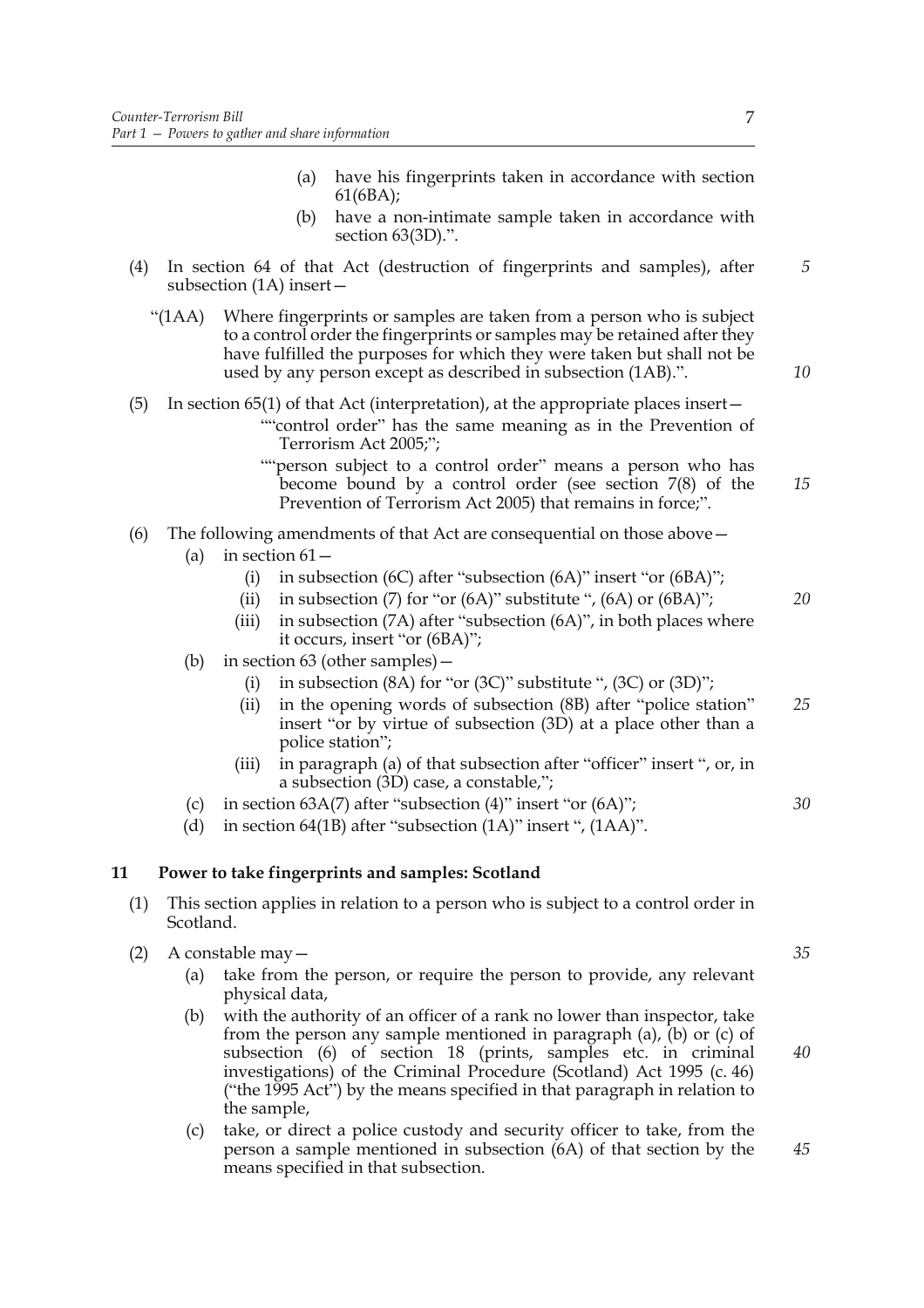- (3) A constable may—
	- (a) require the person to attend a police station for the purposes of subsection  $(2)$ , and
	- (b) arrest without warrant a person who fails to comply with such a requirement.
- (4) A constable may use reasonable force in—
	- (a) taking any relevant physical data under subsection (2)(a),
	- (b) securing compliance with a requirement imposed by the constable under that subsection, or
	- (c) taking any sample under subsection (2)(b).
- (5) A constable may, with the authority of an officer of a rank no lower than inspector, use reasonable force in taking any sample under subsection (2)(c).
- (6) Any relevant physical data or sample obtained under this section, and information derived from it, may be retained but may not be used by any person except—
	- (a) for the purposes of a terrorist investigation, or
	- (b) in the interests of national security.
- (7) Subject to subsection (6), any data or sample obtained under this section, or information derived from it, may, in particular, be checked against—
	- (a) other such data, samples or information,
	- (b) any of the relevant physical data, samples and information to which section 20 of the 1995 Act applies,
	- (c) any of the fingerprints, samples and information mentioned in section  $63A(1)(a)$  and  $(b)$  of the Police and Criminal Evidence Act 1984 (c. 60) (checking of fingerprints and samples), and
	- (d) material to which section 18 of this Act applies (material not subject to existing statutory restrictions).
- (8) In this section—
	- "control order" has the same meaning as in the Prevention of Terrorism Act 2005 (c. 2);
	- "person subject to a control order" means a person who has become bound by a control order (see section  $7(8)$ ) of the Prevention of Terrorism Act 2005) that remains in force;
	- "relevant physical data" has the same meaning as it has for the purposes of section 18 of the 1995 Act (see subsections (7A) and (7B) of that section);

"terrorist investigation" has the meaning given in section 32 of the Terrorism Act 2000 (c. 11).

#### **12 Power to take fingerprints and samples: Northern Ireland**

- (1) In Article 53(1) of the Police and Criminal Evidence (Northern Ireland) Order 1989 (S.I. 1989/1341 (N.I. 12)) (interpretation of Part VI), at the appropriate places insert— *40*
	- ""control order" has the same meaning as in the Prevention of Terrorism Act 2005;";
	- ""person subject to a control order" means a person who has become bound by a control order (see section 7(8) of the Prevention of Terrorism Act 2005) that remains in force;". *45*

*10*

*15*

*5*

*25*

*20*

*30*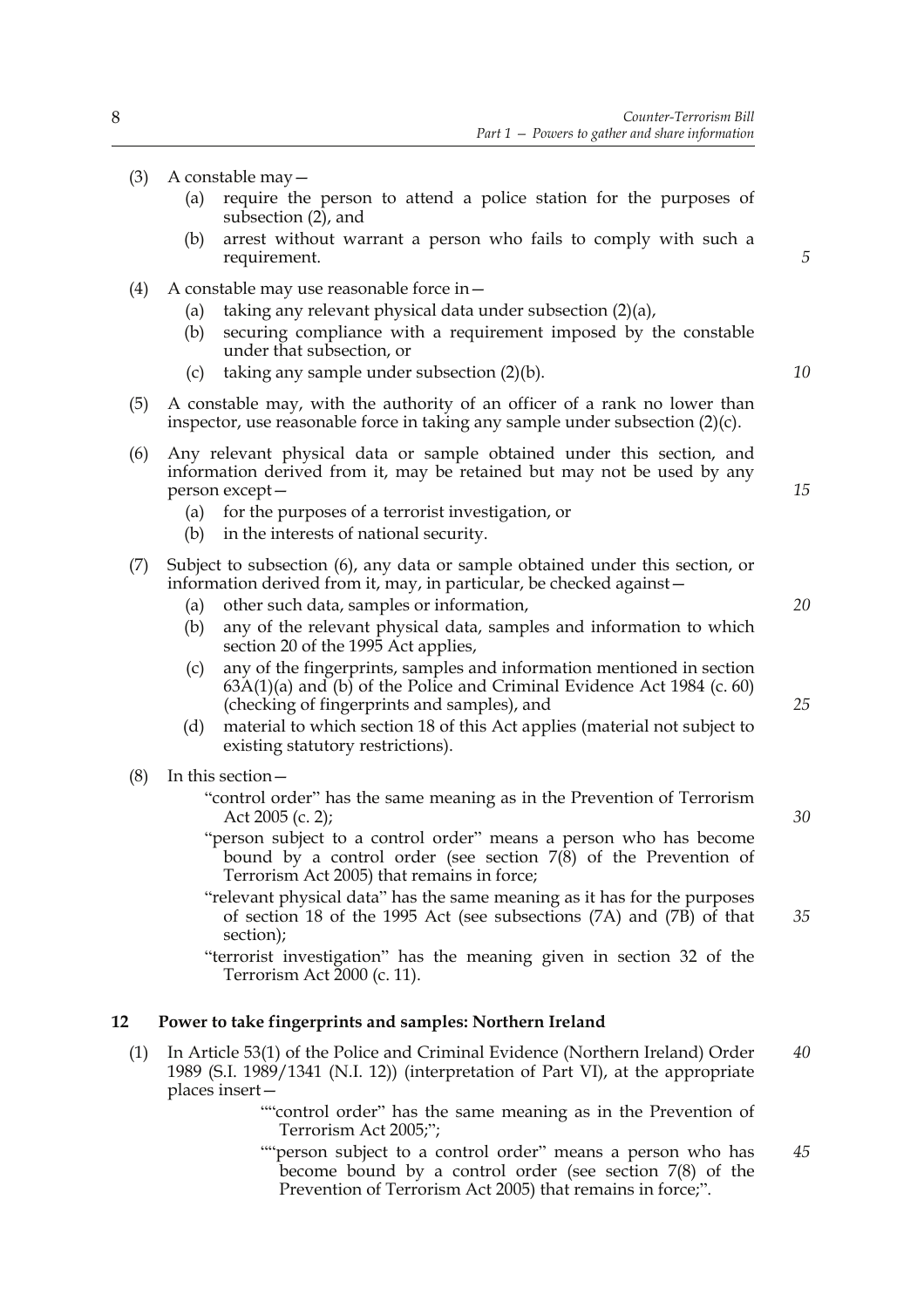- (2) In Article 61 of that Order (fingerprinting), after paragraph (6B) insert—
	- "(6BA) A constable may take a person's fingerprints without the appropriate consent if the person is subject to a control order.".
- (3) In Article 63 of that Order (other samples), after paragraph (3B) insert—
	- "(3C) A non-intimate sample may also be taken from a person without the appropriate consent if the person is subject to a control order.". *5*
- (4) In Article 63A of that Order (fingerprints and samples: supplementary provisions)—
	- (a) in paragraph (1) (checking against other fingerprints and samples), after "reported for such an offence" insert "or he is or has been subject to a control order"; *10*
	- (b) after paragraph (6) insert—
		- "(6A) A constable may require a person who is subject to a control order to attend a police station in order to—
			- (a) have his fingerprints taken in accordance with Article 61(6BA); *15*
			- (b) have a non-intimate sample taken in accordance with Article 63(3C).".
- (5) In Article 64 of that Order (destruction of fingerprints and samples), after paragraph (1A) insert—

*20*

*30*

*35*

"(1AA) Where fingerprints or samples are taken from a person who is subject to a control order the fingerprints or samples may be retained after they have fulfilled the purposes for which they were taken but shall not be used by any person except as described in paragraph (1AB).".

#### (6) The following amendments of that Order are consequential on those above— *25*

- (a) in Article 61—
	- (i) in paragraph (6C) after "paragraph (6A)" insert "or (6BA)";
	- (ii) in paragraph  $(7)$  for "or  $(6A)$ " substitute ",  $(6A)$  or  $(6BA)$ ";
	- (iii) in paragraph (7A) after "paragraph (6A)", in both places where it occurs, insert "or (6BA)";
- (b) in Article 63—
	- (i) in paragraph  $(8A)$  for "or  $(3B)$ " substitute ",  $(3B)$  or  $(3C)$ ";
	- (ii) in the opening words of paragraph (8B) after "police station" insert "or by virtue of paragraph (3C) at a place other than a police station";
	- (iii) in sub-paragraph (a) of that paragraph after "officer" insert "(or, in a paragraph (3C) case, a constable)";
- (c) in Article 63A(7) after "paragraph (4)" insert "or (6A)";
- (d) in Article 64(1B), after "paragraph (1A)" insert ", (1AA)".

#### **13 Power to take fingerprints and samples: transitional provision**

The provisions of—

section 10 (power to take fingerprints and samples: England and Wales), section 11 (power to take fingerprints and samples: Scotland), and section 12 (power to take fingerprints and samples: Northern Ireland),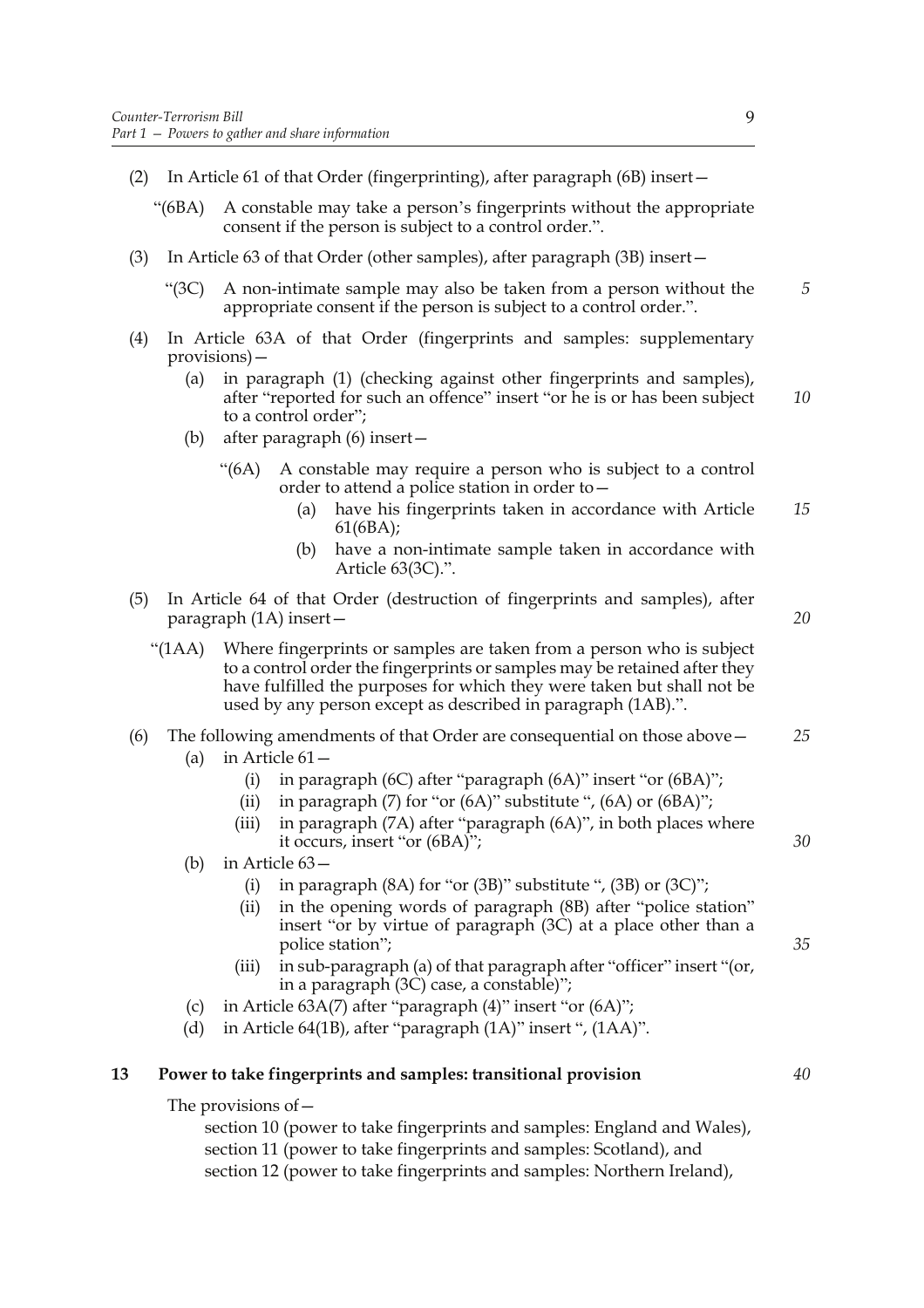have effect from the commencement of the relevant section regardless of when the control order was made.

*Retention and use of fingerprints and samples*

#### **14 Material subject to the Police and Criminal Evidence Act 1984**

- (1) The Police and Criminal Evidence Act 1984 (c. 60) is amended as follows.
- (2) In section 63A(1) (fingerprints, impressions of footwear and samples: what they may be checked against), for paragraphs (a) and (b) substitute—
	- "(a) other fingerprints, impressions of footwear or samples—
		- (i) to which the person seeking to check has access and which are held by or on behalf of any one or more relevant law-enforcement authorities or are held in connection with or as a result of an investigation of an offence, or *10*
		- (ii) which are held by or on behalf of the Security Service or the Secret Intelligence Service;
	- (b) information derived from other samples—
		- (i) which is contained in records to which the person seeking to check has access and which are held as mentioned in paragraph (a)(i) above, or
		- (ii) which is held by or on behalf of the Security Service or the Secret Intelligence Service.". *20*
- (3) In section 63A(1ZA) (fingerprints from a person whose identity is unclear: what they may be checked against), for the words from "other fingerprints" to the end, substitute "—
	- (a) other fingerprints to which the person seeking to check has access and which are held by or on behalf of any one or more relevant law-enforcement authorities or which are held in connection with or as a result of an investigation of an offence, or *25*
	- (b) which are held by or on behalf of the Security Service or the Secret Intelligence Service.". *30*
- (4) In section 64(1A) of that Act (purposes for which fingerprints, impressions of footwear or samples may be retained and used), for the words from "except for purposes" to the end substitute "except as described in subsection (1AB)".
- (5) After subsection (1AA) (inserted by section 10), insert—
	- "( $1AB$ ) The fingerprints, impressions of footwear or samples may be used  $-$ 
		- (a) in the interests of national security,
		- (b) for purposes related to the prevention or detection of crime, the investigation of an offence or the conduct of a prosecution, or
		- (c) for purposes related to the identification of a deceased person or of the person from whom the material came.".
- (6) In subsection (1B) of that section, after "(1AA)" (inserted by section 10) insert "or (1AB)".

*35*

*40*

*5*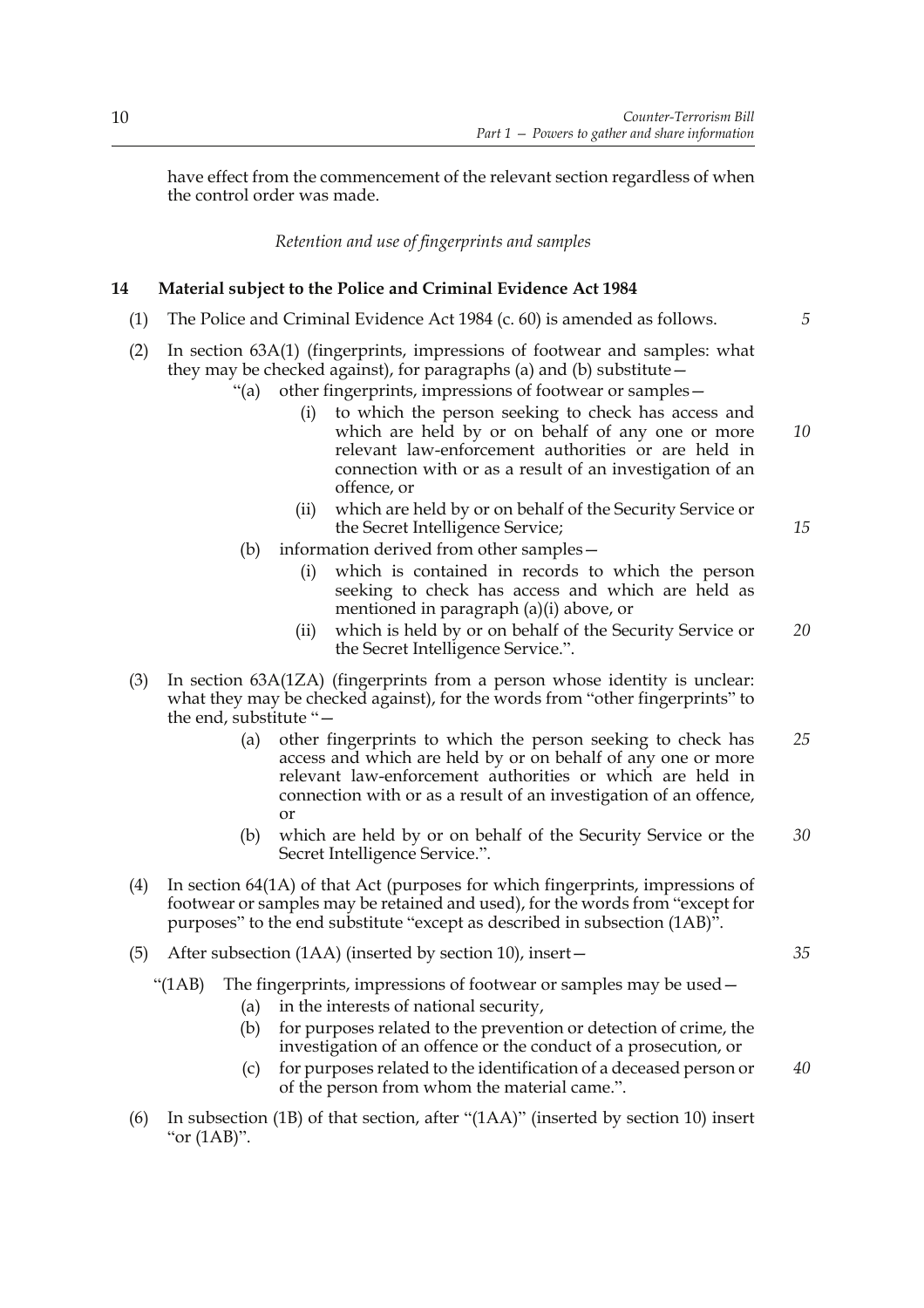#### **15 Material subject to the Police and Criminal Evidence (Northern Ireland) Order 1989**

- (1) The Police and Criminal Evidence (Northern Ireland) Order 1989 (S.I. 1989/ 1341 (N.I. 12)) is amended as follows.
- (2) In Article 63A(1) (fingerprints and samples: what they may be checked against), for paragraphs (a) and (b), substitute— *5*
	- "(a) other fingerprints, impressions of footwear or samples—
		- (i) to which the person seeking to check has access and which are held by or on behalf of any one or more relevant law-enforcement authorities or are held in connection with or as a result of an investigation of an offence, or
		- (ii) which are held by or on behalf of the Security Service or the Secret Intelligence Service;
	- (b) information derived from other samples
		- which is contained in records to which the person seeking to check has access and which are held as mentioned in paragraph (a)(i) above, or
		- (ii) which is held by or on behalf of the Security Service or the Secret Intelligence Service.".
- (3) In Article 63A(1ZA) (fingerprints from a person whose identity is unclear: what they may be checked against), for "other fingerprints" to the end, substitute "—
	- (a) other fingerprints to which the person seeking to check has access and which are held by or on behalf of any one or more relevant law-enforcement authorities or which are held in connection with or as a result of an investigation of an offence, or
	- (b) which are held by or on behalf of the Security Service or the Secret Intelligence Service.".
- (4) In Article 64(1A) of that Order (purposes for which fingerprints or samples may be retained and used), for the words from "except for purposes" to the end substitute "except as described in paragraph (1AB)".
- (5) After paragraph (1AA) (inserted by section 12) insert—

#### "(1AB) The fingerprints, impressions of footwear or samples may be used—

- (a) in the interests of national security,
- (b) for purposes related to the prevention or detection of crime, the investigation of an offence or the conduct of a prosecution, or
- (c) for purposes related to the identification of a deceased person or of the person from whom the material came.".
- (6) In paragraph (1B) of that Article, after "(1AA)" (inserted by section 12) insert "or (1AB)".

*10*

*15*

*20*

*25*

*30*

*35*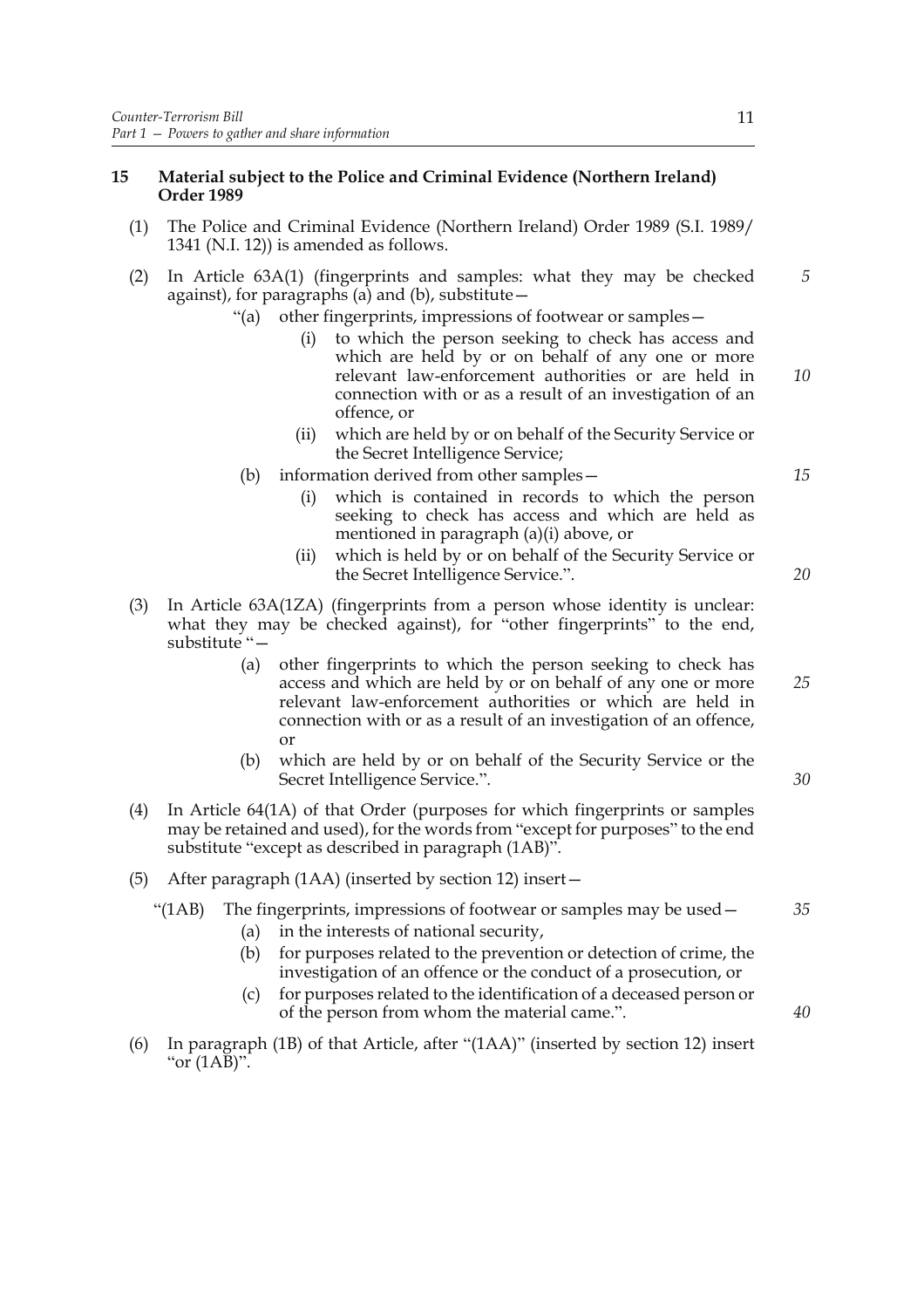#### **16 Material subject to the Terrorism Act 2000: England and Wales and Northern Ireland**

- (1) Paragraph 14 of Schedule 8 to the Terrorism Act 2000 (rights of persons detained in England, Wales or Northern Ireland: retention and use of fingerprints and samples etc) is amended as follows.
- (2) In sub-paragraph (2) (purposes for which fingerprints and samples may be used) for the words from "or for purposes related" to the end substitute "or as mentioned in sub-paragraph  $(2A)$ ".
- (3) After that sub-paragraph insert—

#### "(2A) The fingerprints or samples may be used— *10*

- (a) in the interests of national security,
- (b) for purposes related to the prevention or detection of crime, the investigation of an offence or the conduct of a prosecution, or
- (c) for purposes related to the identification of a deceased person or of the person from whom the material came.". *15*
- (4) Omit sub-paragraph (3).
- (5) In sub-paragraph (4) (what fingerprints, samples or other information may be checked against), after paragraph (b) insert—
	- "(ba) material to which section 18 of the Counter-Terrorism Act 2008 applies,". *20*

#### **17 Material subject to the Terrorism Act 2000: Scotland**

- (1) Part 1 of Schedule 8 to the Terrorism Act 2000 (treatment of detained persons) is amended as follows.
- (2) In paragraph 20 (persons detained in Scotland: fingerprinting etc), in subparagraph (3) (retention and use of physical data or samples), for the words from "except" to the end substitute "except— *25*
	- (a) for the purposes of a terrorist investigation,
	- (b) in the interests of national security, or
	- (c) for purposes related to the prevention or detection of crime, the investigation of an offence or the conduct of a prosecution.". *30*
- (3) After paragraph 20, insert—
	- "21 (1) Section 20 of the Criminal Procedure (Scotland) Act 1995 applies to relevant physical data or samples taken from a person detained under Schedule 7 or section 41 at a police station in Scotland with the following modifications. *35*
		- (2) Omit the references to impressions.
		- (3) For the words from "against other such data" to the end substitute ", subject to paragraph 20(3) of Schedule 8 to the Terrorism Act 2000, against—
			- (a) other such data, samples and information,
			- (b) any of the fingerprints, samples and information mentioned in section  $63A(1)(a)$  and  $(b)$  of the Police and Criminal

*5*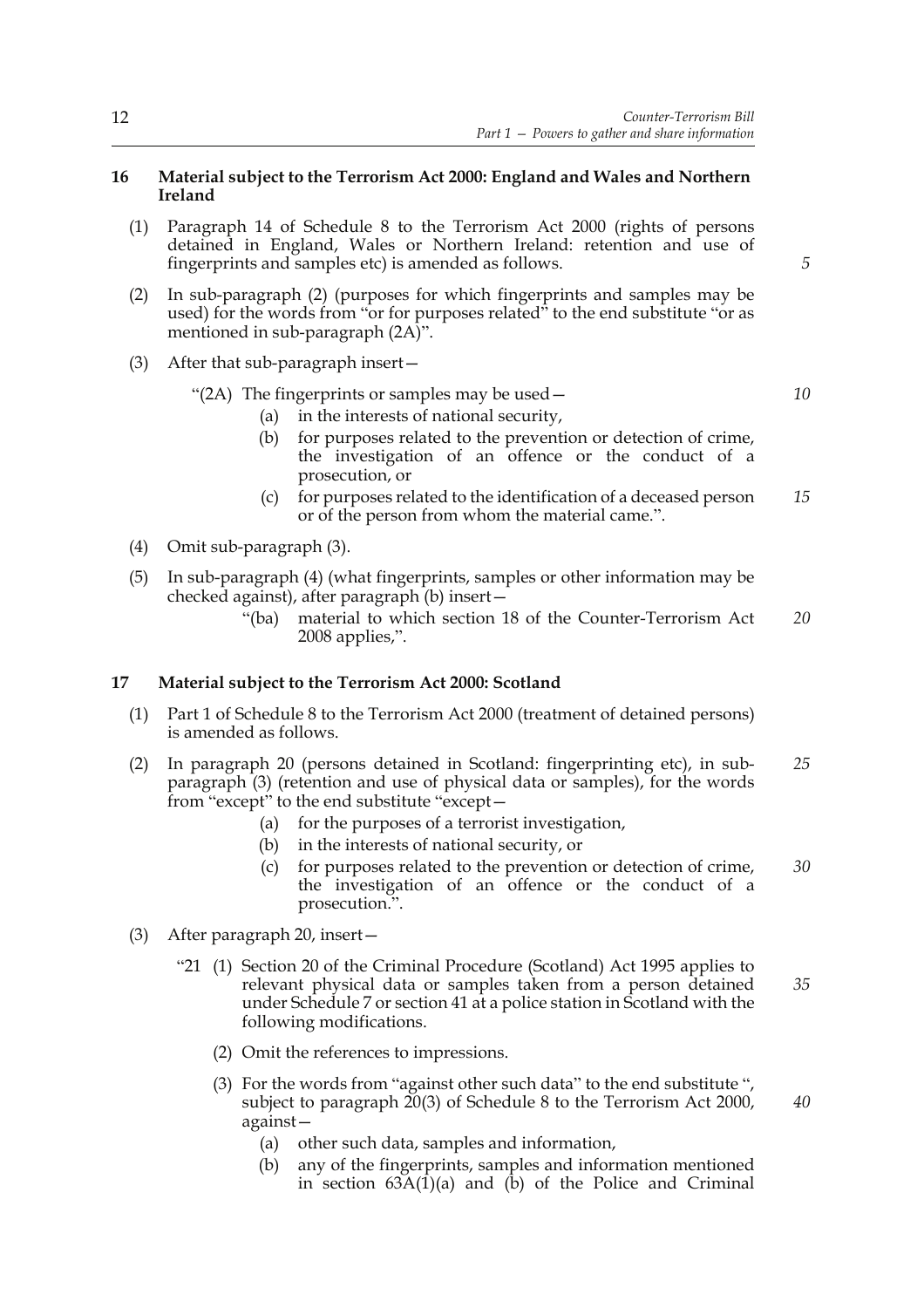Evidence Act 1984 (c. 60) (checking of fingerprints and samples), and

(c) material to which section 18 of the Counter-Terrorism Act 2008 applies.".

#### **18 Material not subject to existing statutory restrictions**

- (1) This section applies to—
	- (a) DNA samples or profiles, or
	- (b) fingerprints,

that are not held subject to existing statutory restrictions.

- (2) Material to which this section applies that is held by a law enforcement authority in England and Wales or Northern Ireland may be retained by that authority and used— *10*
	- (a) in the interests of national security,
	- (b) for purposes related to the prevention or detection of crime, the investigation of an offence or the conduct of a prosecution, or
	- (c) for purposes related to the identification of a deceased person or of the person from whom the material came,

if the following condition is met.

- (3) The condition is that the material has been—
	- (a) obtained by the authority—
		- (i) pursuant to an authorisation under Part 3 of the Police Act 1997  $(c. 50)$  (authorisation of action in respect of property), or
		- (ii) in the course of surveillance, or use of a covert human intelligence source, authorised under Part 2 of the Regulation of Investigatory Powers Act 2000 (c. 23),
	- (b) supplied to the authority by another law enforcement authority, or
	- (c) otherwise lawfully obtained or acquired by the authority for any of the purposes mentioned in subsection (2).
- (4) In subsection  $(2)$ 
	- (a) the reference to using material includes allowing a check to be made against it, or against information derived from it, or disclosing it to any person; *30*
	- (b) the reference to crime includes any conduct that  $-$ 
		- (i) constitutes a criminal offence (whether under the law of a part of the United Kingdom or of a country or territory outside the United Kingdom), or
		- (ii) is, or corresponds to, conduct that, if it took place in the United Kingdom, would constitute a criminal offence;
	- (c) the references to investigation and prosecution include, respectively, the investigation outside the United Kingdom of a crime or suspected crime and a prosecution brought in respect of a crime in a country or territory outside the United Kingdom. *40*
- (5) In this section—
	- "DNA sample" means any material that has come from a human body and consists of or includes human cells;
	- "DNA profile" means any information derived from a DNA sample;

*5*

*15*

*20*

*25*

*35*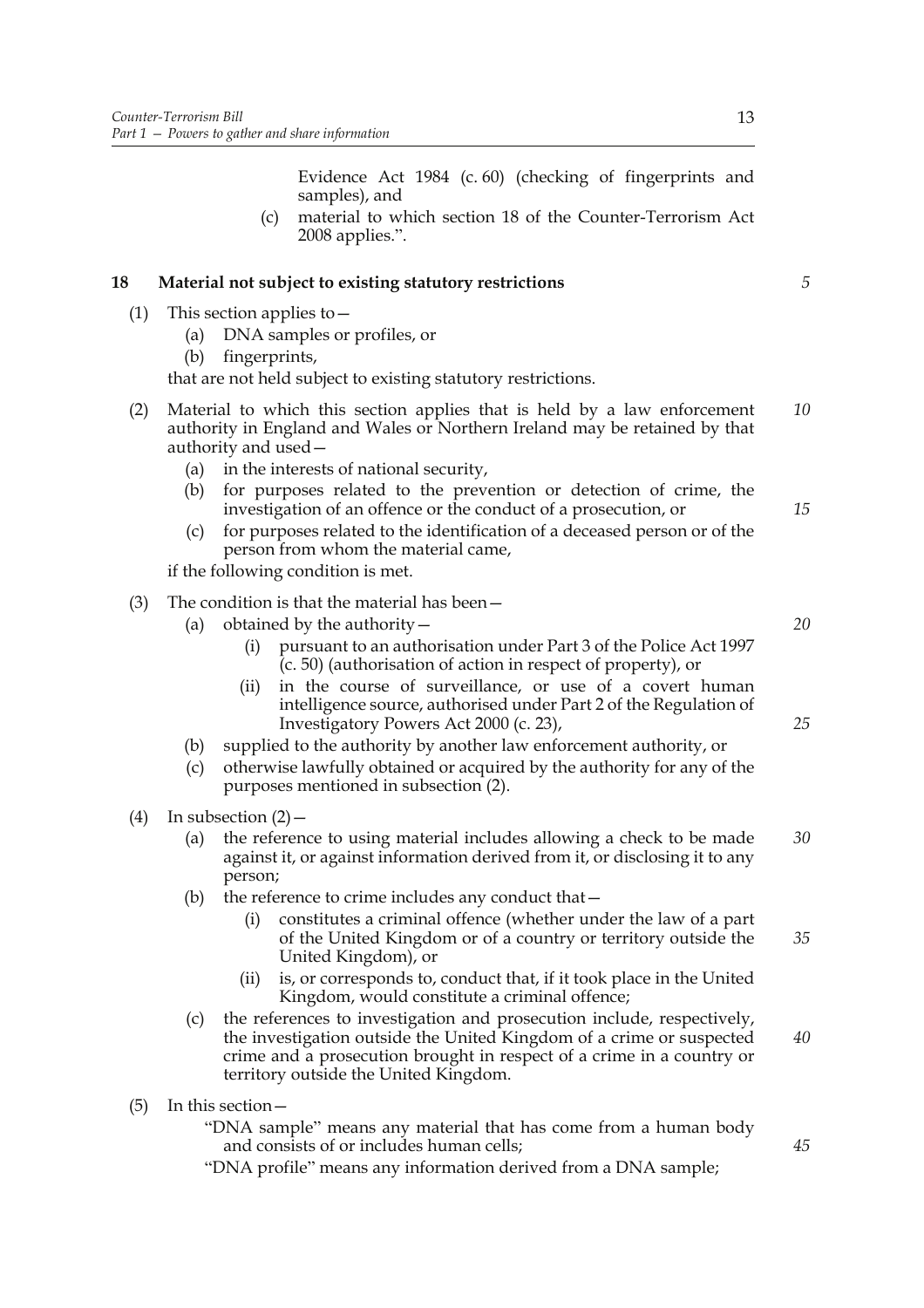|     | "fingerprints" means a record (in any form and produced by any method)<br>of the skin pattern and other physical characteristics or features of a<br>person's fingers or either of a person's palms;                                                          |    |  |
|-----|---------------------------------------------------------------------------------------------------------------------------------------------------------------------------------------------------------------------------------------------------------------|----|--|
|     | "law enforcement authority" means a police force, the Serious Organised<br>Crime Agency or the Commissioners for Her Majesty's Revenue and<br>Customs or an authority having functions under the law of a country or<br>territory outside the United Kingdom- | 5  |  |
|     | corresponding to those of a police force, or<br>(a)                                                                                                                                                                                                           |    |  |
|     | otherwise involving the investigation or prosecution of<br>(b)<br>offences;                                                                                                                                                                                   | 10 |  |
|     | "police force" means any of the following-                                                                                                                                                                                                                    |    |  |
|     | the metropolitan police force;<br>(a)                                                                                                                                                                                                                         |    |  |
|     | a police force maintained under section 2 of the Police Act 1996<br>(b)<br>(c. 16) (police forces in England and Wales outside London);                                                                                                                       |    |  |
|     | the City of London police force;<br>(c)                                                                                                                                                                                                                       | 15 |  |
|     | any police force maintained under or by virtue of section 1 of<br>(d)<br>the Police (Scotland) Act 1967 (c. 77);                                                                                                                                              |    |  |
|     | the Police Service of Northern Ireland;<br>(e)                                                                                                                                                                                                                |    |  |
|     | the Police Service of Northern Ireland Reserve;<br>(f)                                                                                                                                                                                                        |    |  |
|     | the Ministry of Defence Police;<br>(g)                                                                                                                                                                                                                        | 20 |  |
|     | the Royal Navy Police;<br>(h)                                                                                                                                                                                                                                 |    |  |
|     | the Royal Military Police;<br>(i)                                                                                                                                                                                                                             |    |  |
|     | the Royal Air Force Police;<br>(i)                                                                                                                                                                                                                            |    |  |
|     | the British Transport Police.<br>(k)                                                                                                                                                                                                                          |    |  |
| (6) | The following are "the existing statutory restrictions" referred to in subsection<br>$(1)$ –                                                                                                                                                                  | 25 |  |
|     | sections 63A and 64 of the Police and Criminal Evidence Act 1984<br>(a)<br>(c. 60);                                                                                                                                                                           |    |  |
|     | Articles 63A and 64 of the Police and Criminal Evidence (Northern<br>(b)<br>Ireland) Order 1989 (S.I. 1989/1341 (N.I. 12));                                                                                                                                   | 30 |  |
|     | paragraph 14 or 20(3) of Schedule 8 to the Terrorism Act 2000 (c. 11);<br>(c)                                                                                                                                                                                 |    |  |
|     | section 2(2) of the Security Service Act 1989 (c. 5);<br>(d)                                                                                                                                                                                                  |    |  |
|     | section 1(2) of the Intelligence Services Act 1994 (c. 13).<br>(e)                                                                                                                                                                                            |    |  |
|     | Disclosure of information and the intelligence services                                                                                                                                                                                                       |    |  |
| 19  | Disclosure and the intelligence services                                                                                                                                                                                                                      | 35 |  |
| (1) | A person may disclose information to any of the intelligence services for the<br>purposes of the exercise by that service of any of its functions.                                                                                                            |    |  |
| (2) | Information obtained by any of the intelligence services in connection with the<br>exercise of any of its functions may be used by that service in connection with<br>the exercise of any of its other functions.                                             |    |  |
| (3) | Information obtained by the Security Service for the purposes of any of its<br>functions may be disclosed by it $-$                                                                                                                                           |    |  |
|     | for the purpose of the proper discharge of its functions,<br>(a)                                                                                                                                                                                              |    |  |
|     | for the purpose of the prevention or detection of serious crime, or<br>(b)                                                                                                                                                                                    |    |  |
|     | for the purpose of any criminal proceedings.<br>(c)                                                                                                                                                                                                           | 45 |  |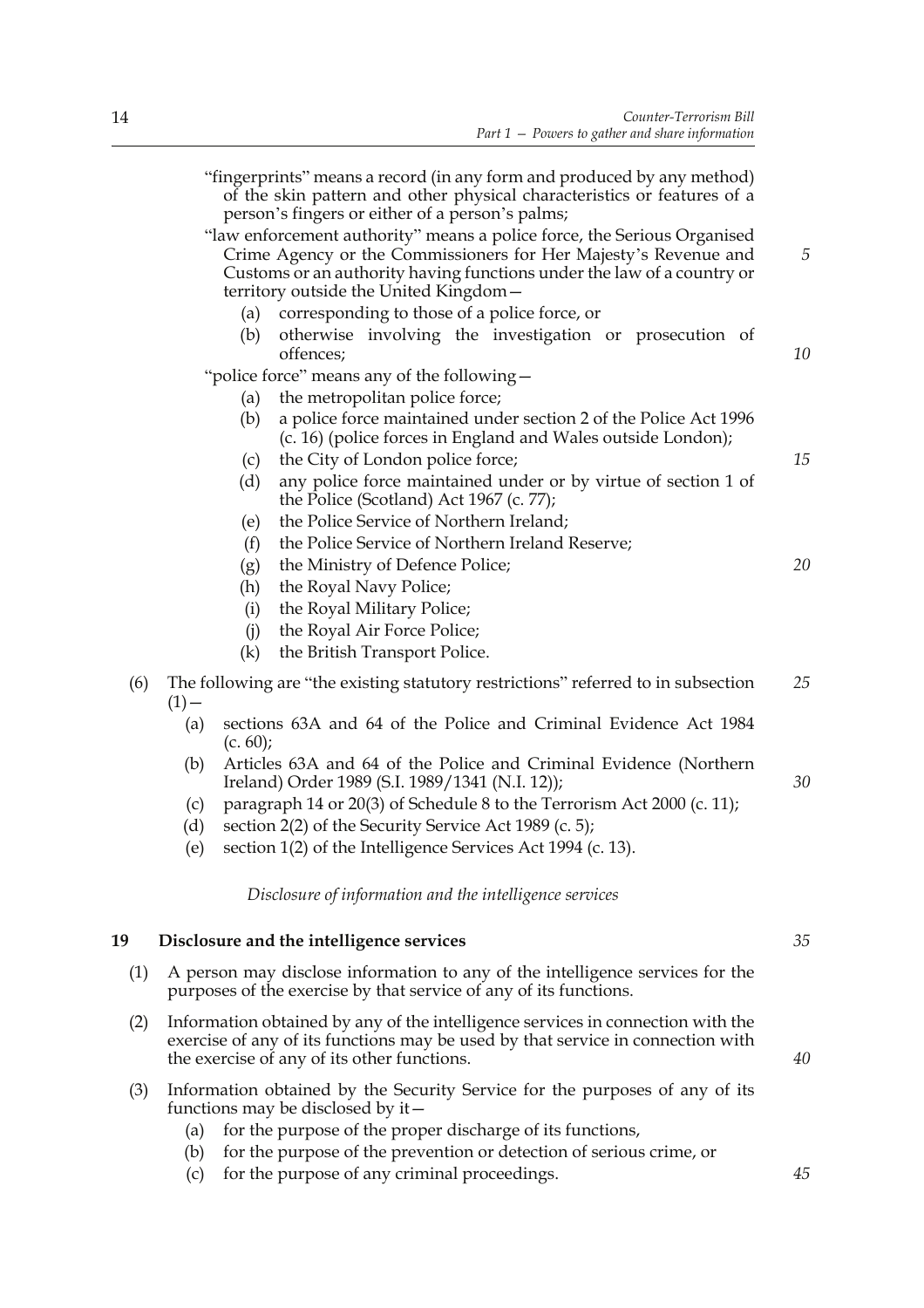(4) Information obtained by the Secret Intelligence Service for the purposes of any of its functions may be disclosed by it— (a) for the purpose of the proper discharge of its functions, (b) in the interests of national security, (c) for the purpose of the prevention or detection of serious crime, or (d) for the purpose of any criminal proceedings. (5) Information obtained by GCHQ for the purposes of any of its functions may be disclosed by it— (a) for the purpose of the proper discharge of its functions, or (b) for the purpose of any criminal proceedings. (6) A disclosure under this section does not breach— (a) any obligation of confidence owed by the person making the disclosure, or (b) any other restriction on the disclosure of information (however imposed). (7) The provisions of this section are subject to section 20 (savings and other supplementary provisions).

#### **20 Disclosure and the intelligence services: supplementary provisions**

| (1) The provisions of section 19 (disclosure and use of information) do not affect |
|------------------------------------------------------------------------------------|
| the duties with respect to the obtaining or disclosure of information imposed –    |

- (a) on the Director-General of the Security Service, by section 2(2) of the Security Service Act 1989 (c. 5);
- (b) on the Chief of the Intelligence Service, by section 2(2) of the Intelligence Services Act 1994 (c. 13);
- (c) on the Director of GCHQ, by section 4(2) of that Act.
- (2) Nothing in that section authorises a disclosure that—
	- (a) contravenes the Data Protection Act 1998 (c. 29), or
	- (b) is prohibited by Part 1 of the Regulation of Investigatory Powers Act 2000 (c. 23).
- (3) The provisions of that section are without prejudice to any rule of law authorising the obtaining, use or disclosure of information by any of the intelligence services. *30*
- (4) Nothing in that section shall be read as casting doubt on the legality of anything done by any of the intelligence services before that section came into force.

## **21 Disclosure and the intelligence services: interpretation**

- (1) In sections 19 and 20 "the intelligence services" means the Security Service, the Secret Intelligence Service and GCHQ.
- (2) References in section 19 to the functions of those services are—
	- (a) in the case of the Security Service, to the functions specified in section 1(2) to (4) of the Security Service Act 1989; *40*
	- (b) in the case of the Secret Intelligence Service, to the functions specified in section 1(1)(a) and (b) of the Intelligence Services Act 1994, exercised in accordance with section 1(2) of that Act;

*5*

*10*

*15*

*20*

*25*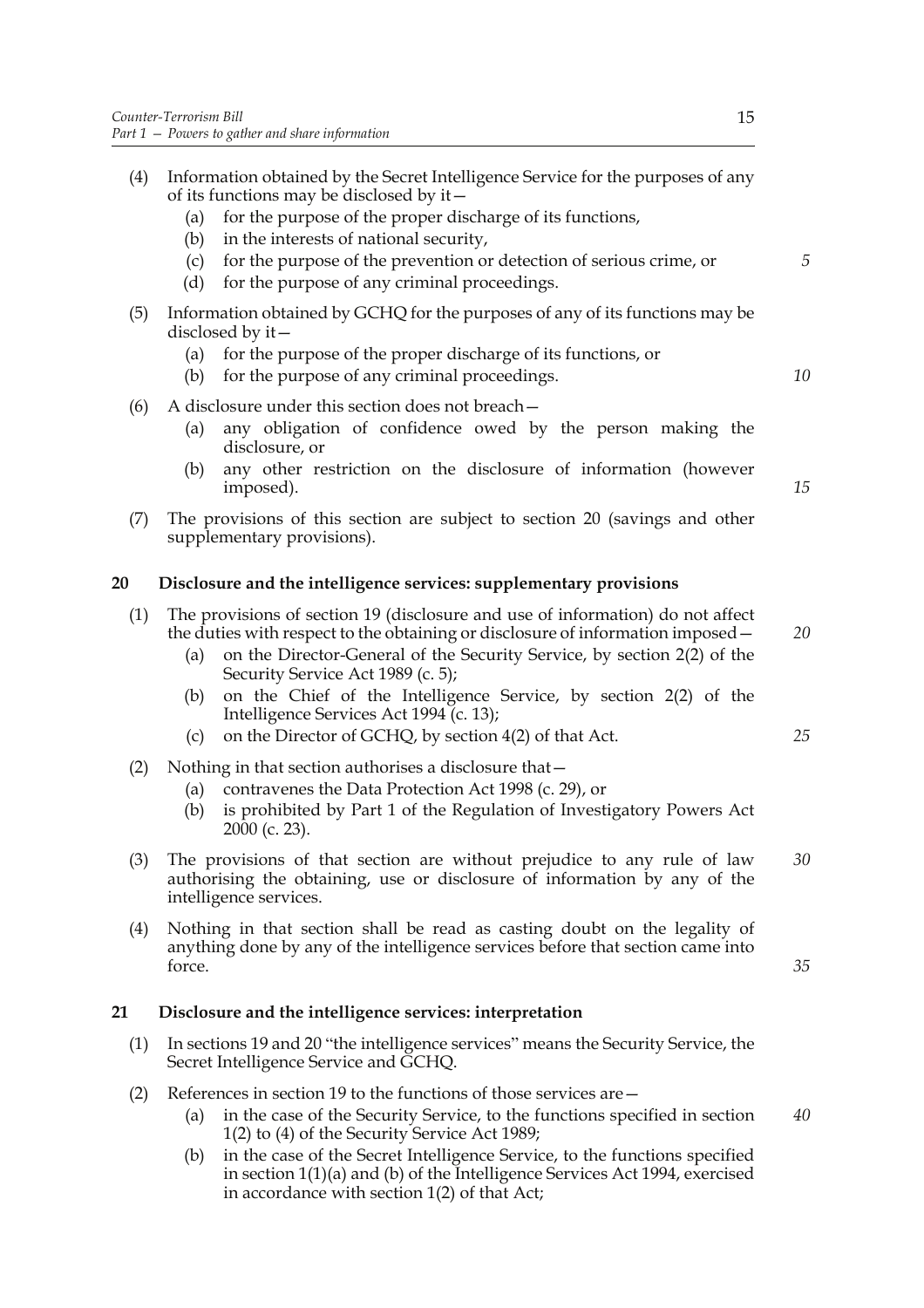- (c) in the case of GCHQ—
	- (i) to the functions specified in section  $3(1)(a)$  of that Act, exercised in accordance with section 3(2) of that Act, and
	- (ii) to the functions specified in section  $3(1)(b)$  of that Act.
- (3) In sections 19, 20 and this section "GCHQ" has the same meaning as in the Intelligence Services Act 1994 (c. 13) (see section 3(3) of that Act).
- (4) Section 81(5) of the Regulation of Investigatory Powers Act 2000 (c. 23) (meaning of "prevention" and "detection"), so far as it relates to serious crime, applies for the purposes of section 19 as it applies for the purposes of the provisions of that Act not contained in Chapter 1 of Part 1.

### *10*

*5*

#### **PART 2**

#### DETENTION AND QUESTIONING OF TERRORIST SUSPECTS

#### *Pre-charge detention*

#### **22 Period of pre-charge detention**

Schedule 1 to this Act contains amendments relating to the period for which a person may be detained under section 41 of the Terrorism Act 2000 (c. 11) (arrest and detention of suspected terrorists). *15*

#### *Post-charge questioning*

#### **23 Post-charge questioning: England and Wales**

- (1) The following provisions apply in England and Wales.
- (2) A constable may question a person about a terrorism offence after the person has been charged with the offence or been officially informed that they may be prosecuted for it.
- (3) A constable may question a person about an offence where the person has been sent for trial for the offence if—
	- (a) the offence is a terrorism offence, or
	- (b) a judge of the Crown Court
		- has made an order under section 29 of the Criminal Procedure and Investigations Act 1996 (c. 25) for a preparatory hearing to be held in the case, and
		- (ii) did so on the basis that the offence was within subsection (1C) of that section (offences with a terrorist connection).
- (4) Codes of practice under section 66 of the Police and Criminal Evidence Act 1984 (c.  $60$ ) may make provision about the questioning of a person by a constable in accordance with this section.
- (5) Nothing in this section prevents codes of practice under that section making other provision for the questioning of a person by a constable about an offence—
	- (a) after the person has been charged with the offence or been officially informed that they may be prosecuted for it, or

*20*

#### *25*

*30*

*35*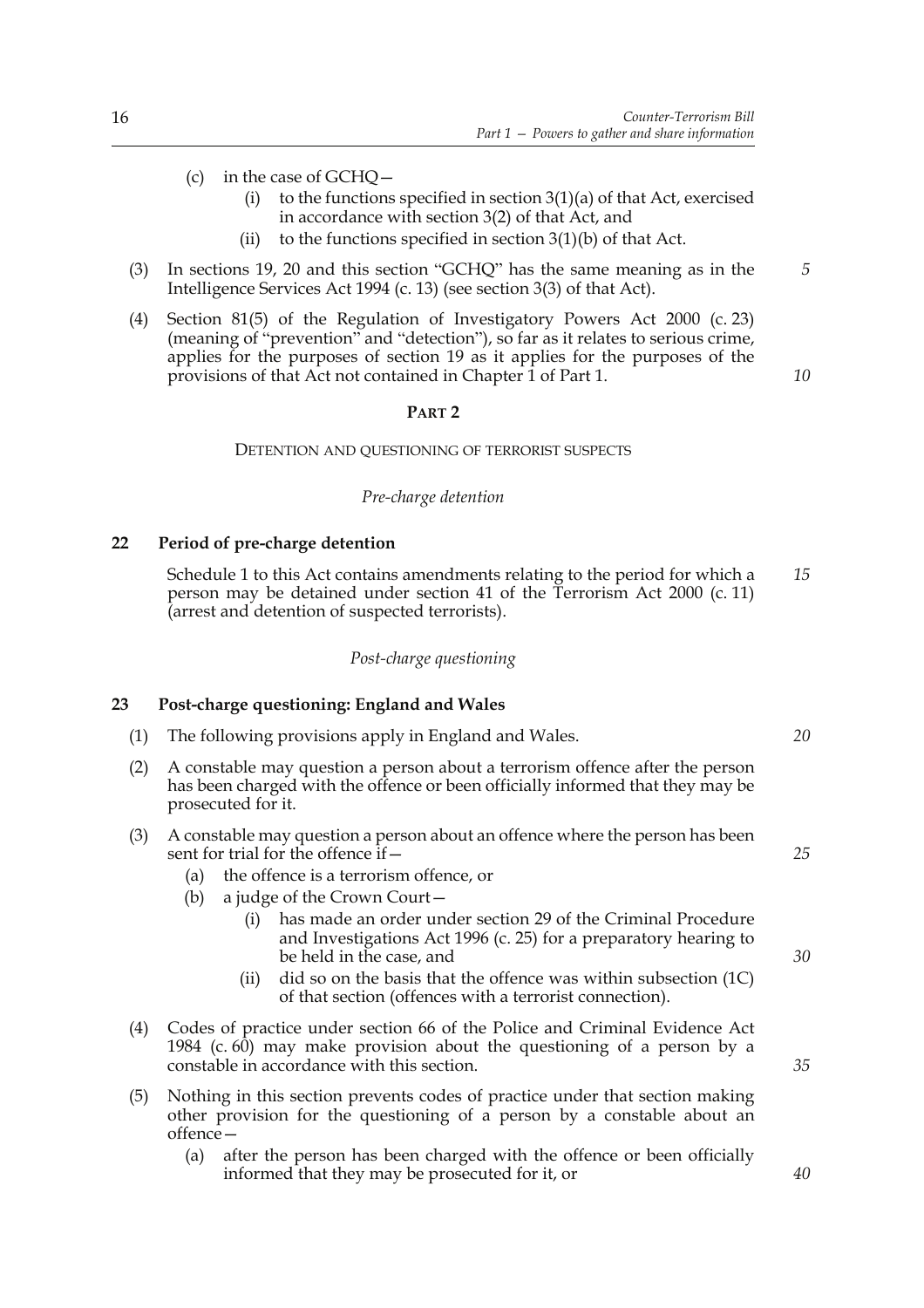- (b) after the person has been sent for trial for the offence.
- (6) In section 34(1) of the Criminal Justice and Public Order Act 1994 (c. 33) (effect of accused's failure to mention facts when questioned or charged: circumstances in which the section applies) after paragraph (b) insert—
	- "; or
	- (c) at any time after being charged with the offence, on being questioned under section 23 of the Counter-Terrorism Act 2008 (post-charge questioning), failed to mention any such fact,".
- (7) Nothing in section 36 or 37 of that Act (effect of accused's failure or refusal to account for certain matters) is to be read as excluding the operation of those sections in relation to a request made in the course of questioning under this section. *10*

#### **24 Post-charge questioning: Scotland**

- (1) The following provisions apply in Scotland.
- (2) A constable may question a person about a terrorism offence after the person has been charged with the offence. *15*
- (3) A constable may question a person about any other offence after the person has been charged with the offence if—
	- (a) the person has appeared on petition in respect of the offence, and
	- (b) it is averred in the petition that the offence has a terrorist connection. *20*
- (4) A constable may question a person under subsection (2) or (3) at any time up to the commencement of the trial.
- (5) Evidence of any statement obtained from a person as a result of questioning under subsection (2) or (3) is not inadmissible solely because the questioning occurred after the person had been charged.
- (6) In this section "charged" means charged by the police.

#### **25 Post-charge questioning: Northern Ireland**

- (1) The following provisions apply in Northern Ireland.
- (2) A constable may question a person about a terrorism offence—
	- (a) after the person has been charged with the offence or been officially informed that they may be prosecuted for it, or *30*
	- (b) after the person has been sent for trial for the offence.
- (3) Codes of practice under Article 65 of the Police and Criminal Evidence (Northern Ireland) Order 1989 (S.I. 1989/1341 (N.I. 12)) may make provision about the questioning of a person by a constable in accordance with this section. *35*
- (4) Nothing in this section prevents codes of practice under that Article making other provision for the questioning of a person by a constable about an offence—
	- (a) after the person has been charged with the offence or been officially informed that they may be prosecuted for it, or *40*
	- (b) after the person has been sent for trial for the offence.

*25*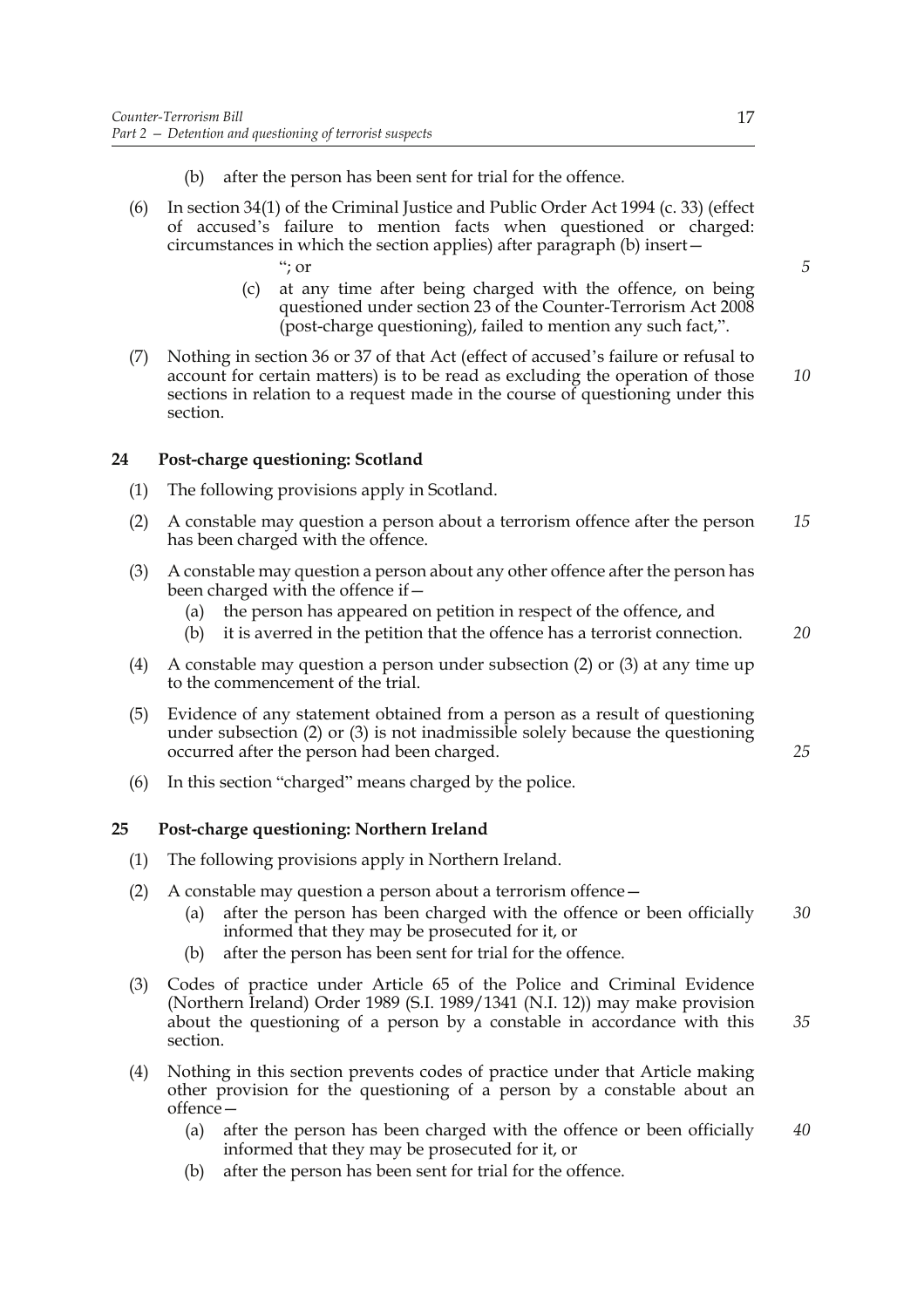- (5) In Article 3(1) of the Criminal Evidence (Northern Ireland) Order 1988 (S.I. 1988/1987 (N.I. 20)) (effect of accused's failure to mention facts when questioned or charged: circumstances in which the article applies) after subparagraph (b) insert—
	- "; or
	- (c) at any time after being charged with the offence, on being questioned under section 25 of the Counter-Terrorism Act 2008 (post-charge questioning), failed to mention any such fact,".
- (6) Nothing in Article 5 or 6 of that Order (effect of accused's failure or refusal to account for certain matters) is to be read as excluding the operation of those Articles in relation to a request made in the course of questioning under this section. *10*

#### **26 Post-charge questioning: meaning of "terrorism offence"**

- (1) For the purposes of sections 23 to 25 (post-charge questioning) the following are terrorism offences—
	- (a) an offence under any of the following provisions of the Terrorism Act 2000 (c. 11)  $$ 
		- sections 11 to 13 (offences relating to proscribed organisations),
		- sections 15 to 19, 21A and 21D (offences relating to terrorist property),
		- sections 38B and 39 (disclosure of and failure to disclose information about terrorism),
		- section 54 (weapons training),
		- sections 56 to 58A (directing terrorism, possessing things and collecting information for the purposes of terrorism),
		- sections 59 to 61 (inciting terrorism outside the United Kingdom), paragraph 14 of Schedule 5 (order for explanation of material: false or misleading statements),
		- paragraph 1 of Schedule 6 (failure to provide customer information in connection with a terrorist investigation),
		- paragraph 18 of Schedule 7 (offences in connection with port and border controls);
	- (b) an offence in respect of which there is jurisdiction by virtue of any of sections 62 to 63D of that Act (extra-territorial jurisdiction in respect of certain offences committed outside the United Kingdom for the purposes of terrorism etc);
	- (c) an offence under section 113 of the Anti-Terrorism, Crime and Security Act 2001 (c. 24) (use of noxious substances or things), as that section applies to conduct outside the United Kingdom;
	- (d) an offence under any of the following provisions of Part 1 of the Terrorism Act 2006 (c. 11)— *40*
		- sections 1 and 2 (encouragement of terrorism),
		- sections 5, 6 and 8 (preparation and training for terrorism),
		- sections 9, 10 and 11 (offences relating to radioactive devices and material and nuclear facilities);
	- (e) an offence in respect of which there is jurisdiction by virtue of section 17 of that Act (extra-territorial jurisdiction in respect of certain offences committed outside the United Kingdom for the purposes of terrorism etc);

*5*

*15*

*20*

- *25*
- *30*

*35*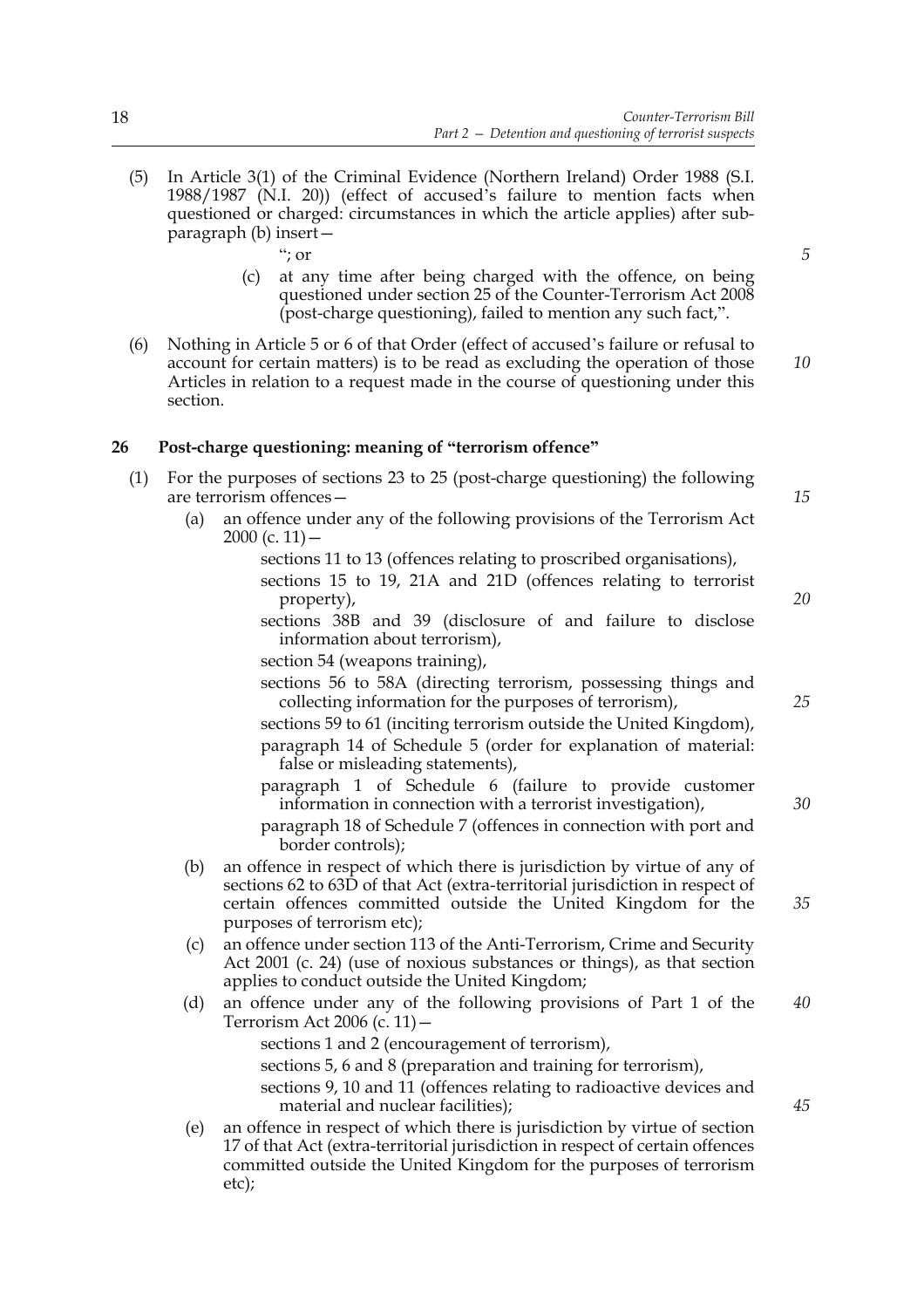(f) an offence under paragraph 8 or 9 of Schedule 3 to the Justice and Security (Northern Ireland) Act 2007 (c. 6) (offences in connection with searches for munitions and transmitters in Northern Ireland).

#### (2) The following are also terrorism offences for the purposes of those sections—

- (a) an offence of conspiring or attempting to commit an offence listed in subsection (1);
- (b) an offence of incitement to commit such an offence;
- (c) an offence of aiding, abetting, counselling or procuring the commission of such an offence;
- (d) an offence under Part 2 of the Serious Crime Act 2007 (c. 27) (encouraging or assisting crime) in relation to such an offence. *10*
- (3) The Secretary of State may by order amend subsection (1) or (2).
- (4) Any such order is subject to affirmative resolution procedure.

#### **PART 3**

#### PROSECUTION AND PUNISHMENT OF TERRORIST OFFENCES

#### *Jurisdiction*

#### **27 Jurisdiction to try offences committed in the UK**

- (1) Where an offence to which this section applies is committed in the United Kingdom—
	- (a) proceedings for the offence may be taken at any place in the United Kingdom, and *20*
	- (b) the offence may for all incidental purposes be treated as having been committed at any such place.
- (2) The section applies to  $-$ 
	- (a) an offence under any of the following provisions of the Terrorism Act  $2000$  (c. 11) – *25*
		- sections 11 to 13 (offences relating to proscribed organisations), sections 15 to 19, 21A and 21D (offences relating to terrorist property),
		- sections 38B and 39 (disclosure of and failure to disclose information about terrorism), *30*
		- section 47 (offences relating to stop and search powers),
		- section 51 (parking a vehicle in contravention of an authorisation or restriction),
		- section 54 (weapons training),
		- sections 56 to 58A (directing terrorism and possessing things or collecting information for the purposes of terrorism),
		- section 116 (failure to stop a vehicle when required to do so),
		- paragraph 1 of Schedule 6 (failure to provide customer information in connection with a terrorist investigation),
		- paragraph 18 of Schedule 7 (offences in connection with port and border controls);

*5*

*15*

*35*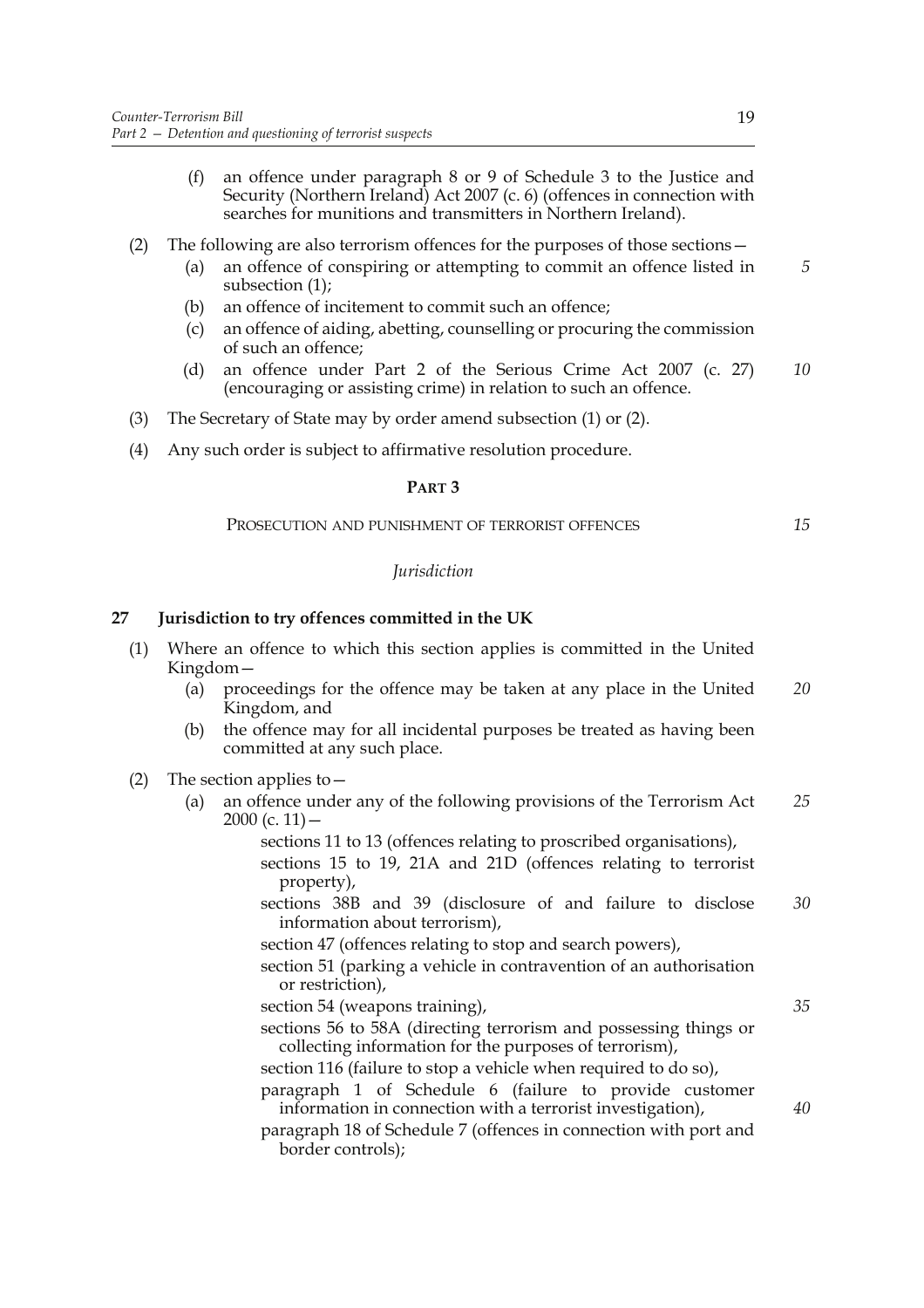- (b) an offence under section 113 of the Anti-terrorism, Crime and Security Act 2001 (c. 24) (use of noxious substances or things to cause harm and intimidate);
- (c) an offence under any of the following provisions of the Terrorism Act 2006 (c. 11)  $$ 
	- sections 1 and 2 (encouragement of terrorism),
	- sections 5, 6 and 8 (preparation and training for terrorism), sections 9, 10 and 11 (offences relating to radioactive devices etc).
- (3) This section also applies to  $-$ 
	- (a) an offence of conspiring or attempting to commit an offence listed in subsection (2); *10*
	- (b) an offence of incitement to commit such an offence;
	- (c) an offence under Part 2 of the Serious Crime Act 2007 (c. 27) (encouraging or assisting crime) in relation to such an offence;
	- (d) an offence of aiding, abetting, counselling or procuring the commission of such an offence. *15*
- (4) The Secretary of State may by order amend subsection (2) or (3).
- (5) Any such order is subject to affirmative resolution procedure.
- (6) This section, and any order under subsection (4), applies to an offence whenever committed, whether before or after this section comes into force.

*20*

*5*

#### *Consent to prosecution*

#### **28 Consent to prosecution of offence committed outside UK**

In section 117(2A) of the Terrorism Act 2000 (c. 11) and in section 19(2) of the Terrorism Act 2006 (cases in which permission of Attorney General or Advocate General for Northern Ireland required before DPP gives consent to prosecution), after "committed" insert "outside the United Kingdom or". *25*

#### *Sentencing*

#### **29 Sentences for offences with a terrorist connection: England and Wales**

- (1) This section applies where a court in England and Wales is considering for the purposes of sentence the seriousness of an offence specified in Schedule 2 (offences where terrorist connection to be considered). *30*
- (2) If it appears to the court that the offence has or may have a terrorist connection, the court must determine whether that is the case.
- (3) For that purpose the court may hear evidence, and must take account of any representations made by the prosecution and the defence, as in the case of any other matter relevant for the purposes of sentence. *35*
- (4) If the court determines that the offence has a terrorist connection, the court—
	- (a) must treat that fact as an aggravating factor, and
	- (b) must state in open court that the offence was so aggravated.
- (5) In this section "sentence", in relation to an offence, includes any order made by a court when dealing with a person in respect of the offence. *40*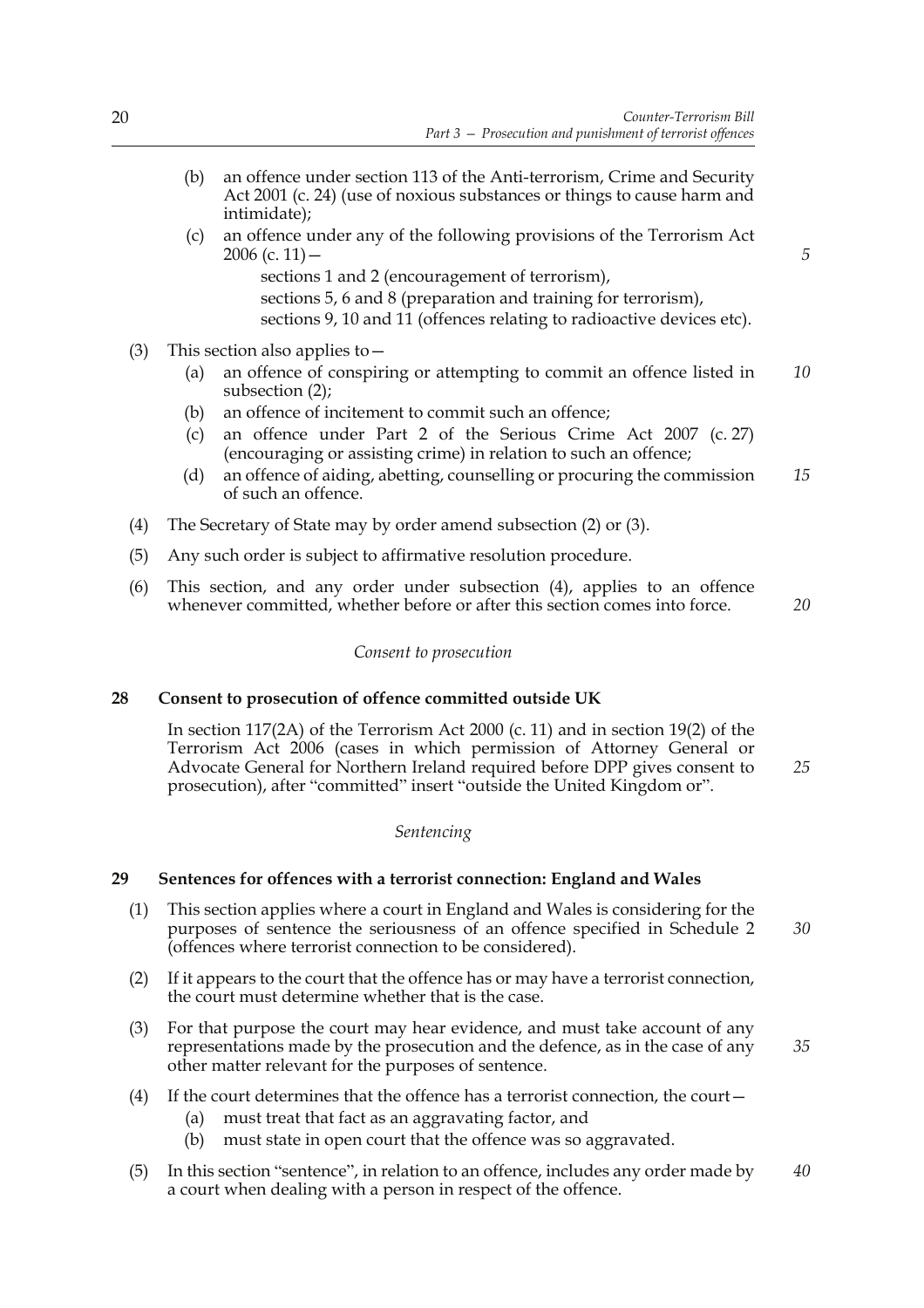(6) This section has effect in relation only to offences committed on or after the day it comes into force.

#### **30 Sentences for offences with a terrorist connection: Scotland**

- (1) This section applies where in Scotland, in relation to an offence specified in Schedule 2 (offences where terrorist connection to be considered)—
	- (a) it is libelled in an indictment, and
	- (b) proved,

that the offence has been aggravated by reason of having a terrorist connection.

(2) Where this section applies, the court must take the aggravation into account in determining the appropriate sentence.

*10*

*5*

- (3) Where the sentence imposed by the court in respect of the offence is different from that which the court would have imposed if the offence had not been aggravated by reason of having a terrorist connection, the court must state the extent of, and the reasons for, the difference.
- (4) For the purposes of this section, evidence from a single source is sufficient to prove that an offence has been aggravated by reason of having a terrorist connection. *15*
- (5) This section has effect in relation only to offences committed on or after the day it comes into force.

#### **31 Power to amend list of offences where terrorist connection to be considered** *20*

- (1) The Secretary of State may by order amend Schedule 2 (offences where terrorist connection to be considered).
- (2) Any such order is subject to affirmative resolution procedure.
- (3) An order adding an offence to that Schedule applies only in relation to offences committed after the order comes into force.

#### *Forfeiture*

#### **32 Forfeiture: terrorist property offences**

For section 23 of the Terrorism Act 2000 (c. 11) (forfeiture) substitute—

#### *"Forfeiture*

#### **23 Forfeiture: terrorist property offences**

- (1) The court by or before which a person is convicted of an offence under any of sections 15 to 18 may make a forfeiture order in accordance with the provisions of this section.
- (2) Where a person is convicted of an offence under section 15(1) or (2) or 16, the court may order the forfeiture of any money or other property which, at the time of the offence, the person had in their possession or under their control and which—
	- (a) had been used for the purposes of terrorism, or

*35*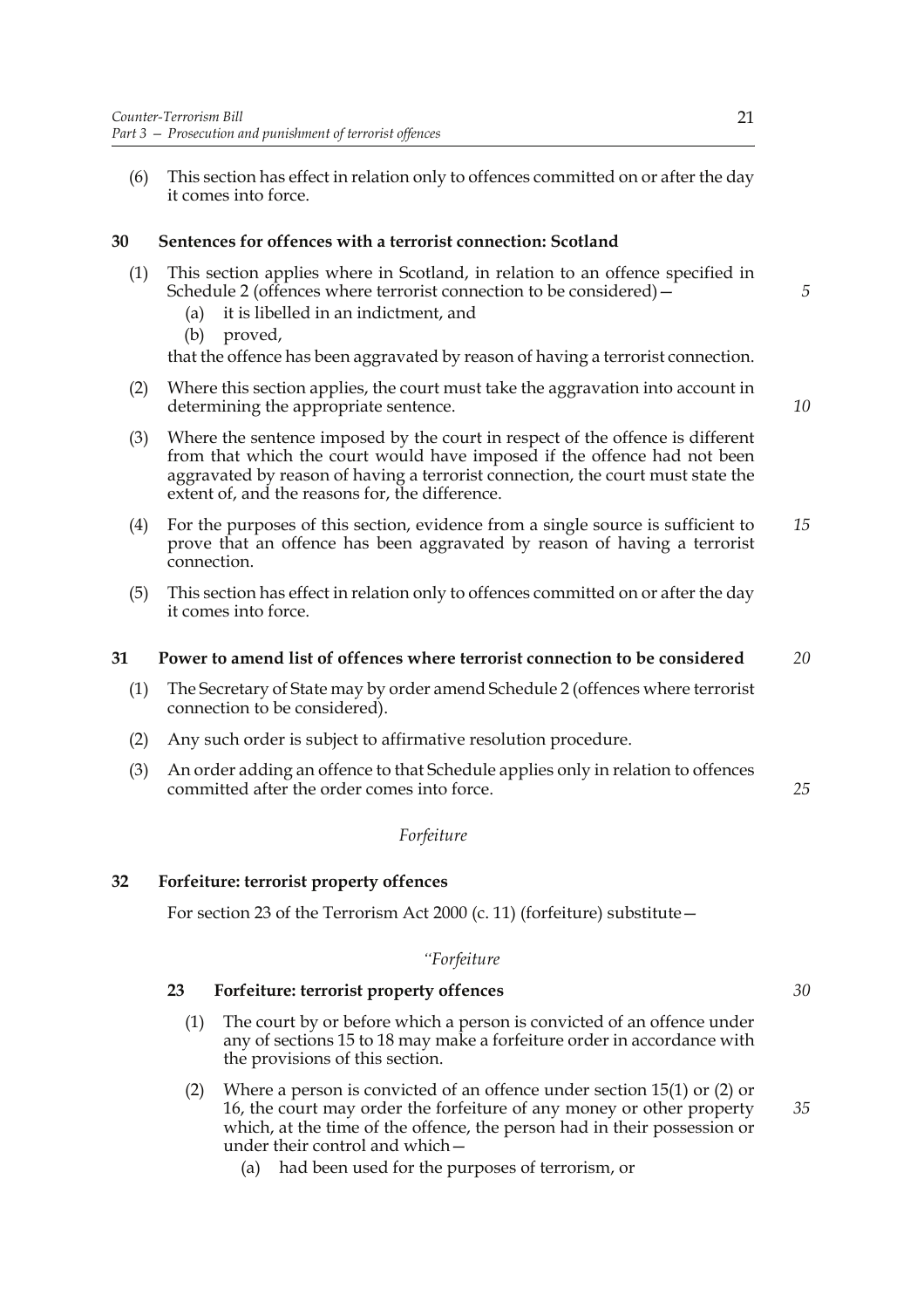- (b) they intended should be used, or had reasonable cause to suspect might be used, for those purposes.
- (3) Where a person is convicted of an offence under section 15(3) the court may order the forfeiture of any money or other property which, at the time of the offence, the person had in their possession or under their control and which—
	- (a) had been used for the purposes of terrorism, or
	- (b) which, at that time, they knew or had reasonable cause to suspect would or might be used for those purposes.
- (4) Where a person is convicted of an offence under section 17 or 18 the court may order the forfeiture of any money or other property which, at the time of the offence, the person had in their possession or under their control and which— *10*
	- (a) had been used for the purposes of terrorism, or
	- (b) was, at that time, intended by them to be used for those purposes. *15*
- (5) Where a person is convicted of an offence under section 17 the court may order the forfeiture of the money or other property to which the arrangement in question related, and which—
	- (a) had been used for the purposes of terrorism, or
	- (b) at the time of the offence, the person knew or had reasonable cause to suspect would or might be used for those purposes.
- (6) Where a person is convicted of an offence under section 18 the court may order the forfeiture of the money or other property to which the arrangement in question related.
- (7) Where a person is convicted of an offence under any of sections 15 to 18, the court may order the forfeiture of any money or other property which wholly or partly, and directly or indirectly, is received by any person as a payment or other reward in connection with the commission of the offence.".

#### **33 Forfeiture: other terrorism offences and offences with a terrorist connection**

(1) After section 23 of the Terrorism Act 2000 (c. 11) (forfeiture: terrorist property offences) insert—

#### **"23A Forfeiture: other terrorism offences and offences with a terrorist connection**

- (1) The court by or before which a person is convicted of an offence to which this section applies may order the forfeiture of any money or other property in relation to which the following conditions are met—
	- (a) that it was, at the time of the offence, in the possession or control of the person convicted; and
	- (b) that—
		- (i) it had been used for the purposes of terrorism, or
		- (ii) it was intended by that person that it should be used for the purposes of terrorism, or
		- (iii) the court believes that it will be used for the purposes of terrorism unless forfeited. *45*

*25*

*20*

*5*

*30*

*35*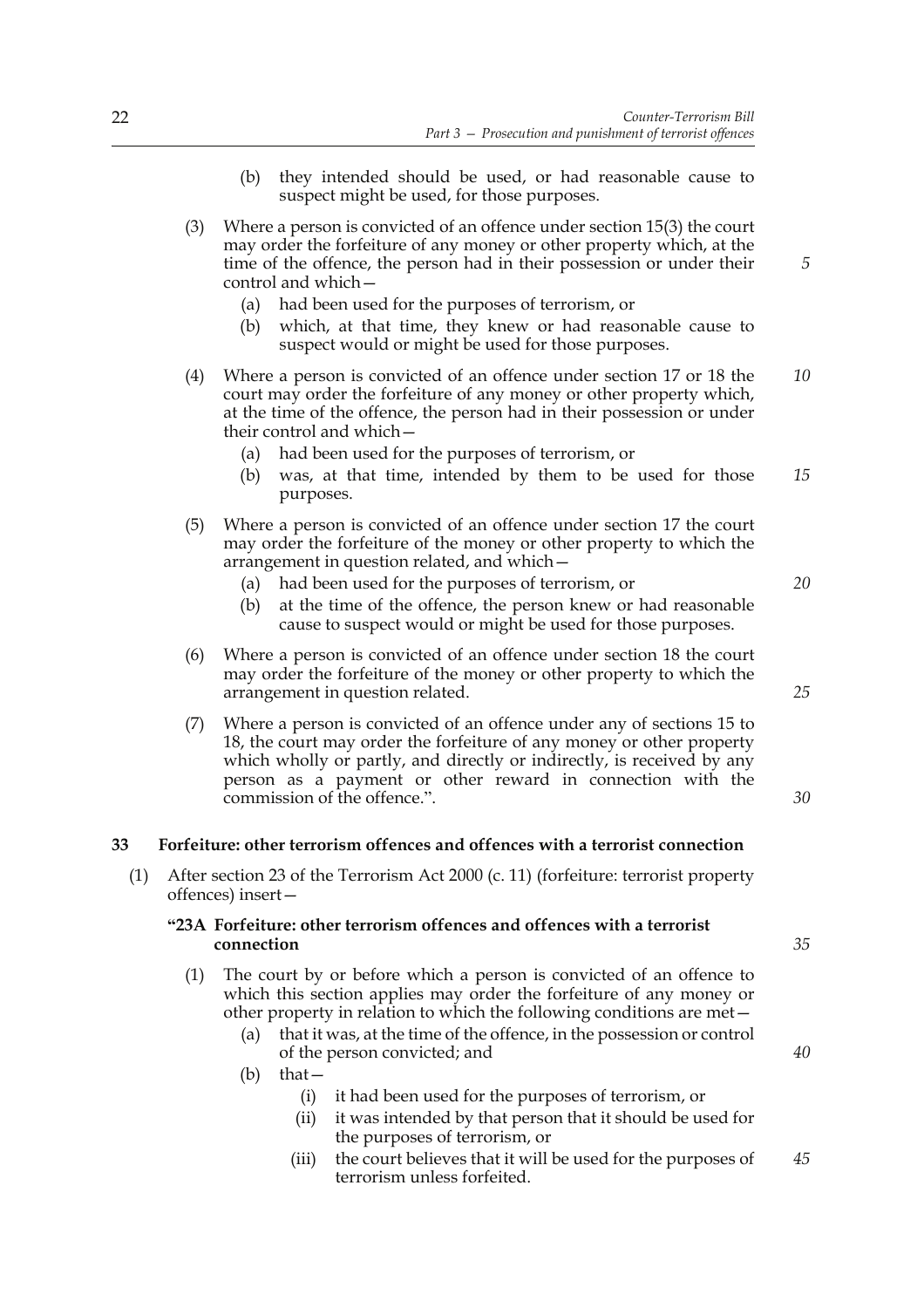| (2) |     | This section applies to an offence under –                                                                                        |
|-----|-----|-----------------------------------------------------------------------------------------------------------------------------------|
|     | (a) | any of the following provisions of this Act-                                                                                      |
|     |     | section 54 (weapons training);                                                                                                    |
|     |     | section 57, 58 or 58A (possessing things and collecting<br>information for the purposes of terrorism);                            |
|     |     | section 59, 60 or 61 (inciting terrorism outside the United<br>Kingdom);                                                          |
|     | (b) | any of the following provisions of Part 1 of the Terrorism Act<br>$2006$ (c. 11) –                                                |
|     |     | section 2 (dissemination of terrorist publications);                                                                              |
|     |     | section 5 (preparation of terrorist acts);                                                                                        |
|     |     | sections 9 to 11 (offences involving radioactive devices or<br>materials).                                                        |
| (3) |     | This section applies to $-$                                                                                                       |
|     | (a) | an offence of conspiring or attempting to commit an offence<br>listed in subsection (2);                                          |
|     | (b) | an offence of incitement to commit such an offence;                                                                               |
|     | (c) | an offence under Part 2 of the Serious Crime Act 2007 (c. 27)<br>(encouraging or assisting crime) in relation to such an offence; |
|     | (d) | an offence of aiding, abetting, counselling or procuring the<br>commission of such an offence.                                    |
| (4) |     | This section also applies to an offence specified in Schedule 2 to the                                                            |

(4) This section also applies to an offence specified in Schedule 2 to the Counter-Terrorism Act 2008 (offences where terrorist connection to be considered) as to which—

- (a) in England and Wales, the court dealing with the offence has determined, in accordance with section 29 of that Act, that the offence has a terrorist connection; *25*
- (b) in Scotland, it has been proved, in accordance with section 30 of that Act, that the offence has a terrorist connection.
- (5) The Secretary of State may by order amend subsection (2) or (3).". *30*
- (2) In section 123 of that Act (orders and regulations)—
	- (a) in subsection (4) (instruments subject to affirmative resolution procedure), after paragraph (a) insert—
		- "(aa) section  $23A(5)$ ;";
	- (b) in subsection (5), for "paragraph (b)" substitute "paragraph (aa) or (b)". *35*

#### **34 Forfeiture: supplementary provisions**

After section 23A of the Terrorism Act 2000 (c. 11) (inserted by section 33 above), insert—

#### **"23B Forfeiture: supplementary provisions**

- (1) Before making an order under section 23 or 23A, a court must give an opportunity to be heard to any person, other than the convicted person, who claims to be the owner or otherwise interested in anything which can be forfeited under that section. *40*
- (2) In considering whether to make an order under section 23 or 23A in respect of any property, a court shall have regard to—

*5*

*10*

*15*

*20*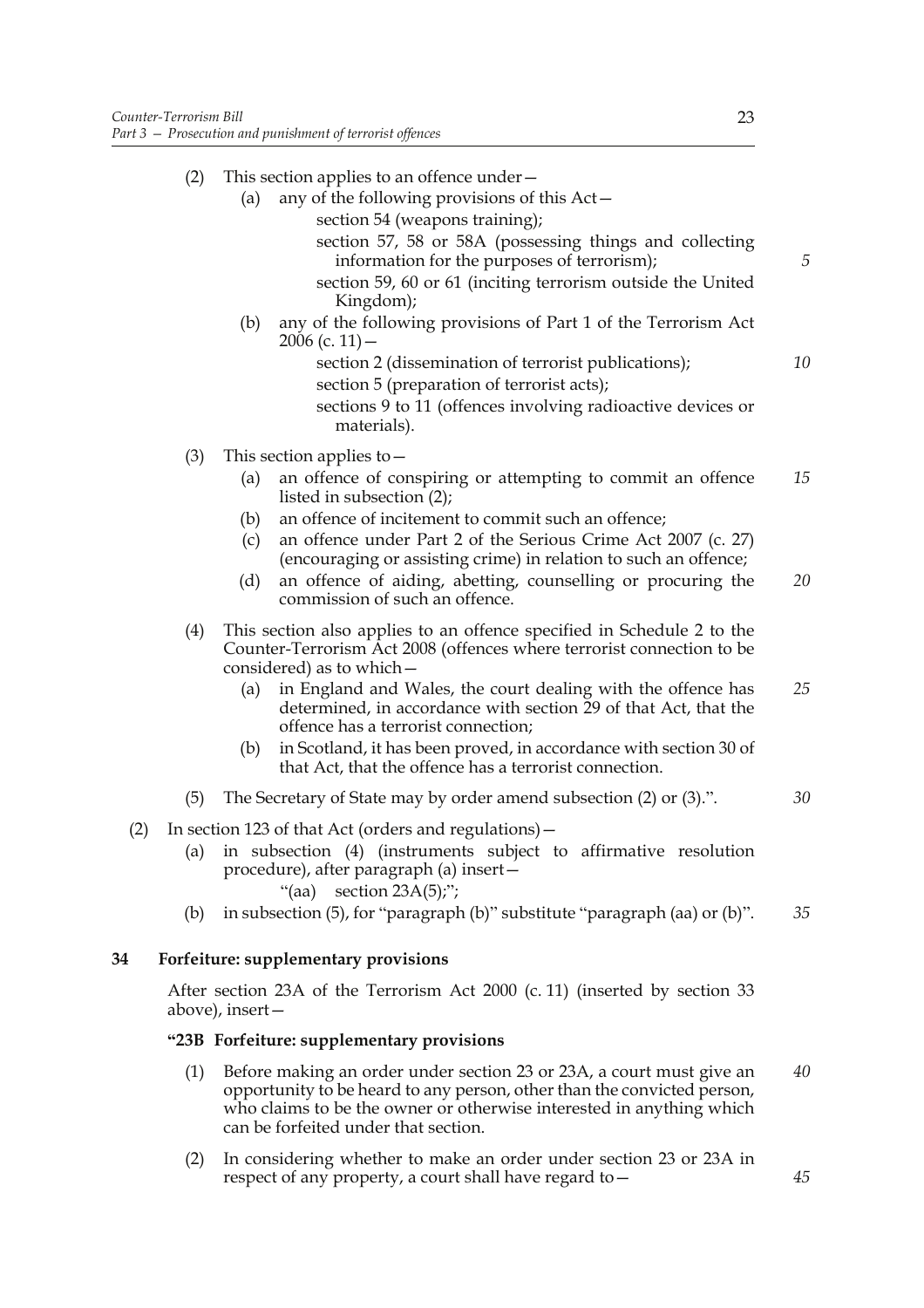- (a) the value of the property, and
- (b) the likely financial and other effects on the convicted person of the making of the order (taken together with any other order that the court contemplates making).
- (3) A court in Scotland must not make an order under section 23 or 23A except on the application of the prosecutor—
	- (a) in proceedings on indictment, when the prosecutor moves for sentence, and
	- (b) in summary proceedings, before the court sentences the accused;

and for the purposes of any appeal or review, an order under either of those sections made by a court in Scotland is a sentence.

(4) Schedule 4 makes further provision in relation to forfeiture orders under section 23 or 23A.".

#### **35 Forfeiture: application of proceeds to compensate victims**

(1) In Part 1 of Schedule 4 to the Terrorism Act 2000 (c. 11) (forfeiture orders: England and Wales), after paragraph 4 insert—

*"Application of proceeds to compensate victims*

- 4A (1) Where a court makes a forfeiture order in a case where—
	- (a) the offender has been convicted of an offence that has resulted in a person suffering personal injury, loss or damage, or *20*
	- (b) any such offence is taken into consideration by the court in determining sentence,

the court may also order that an amount not exceeding a sum specified by the court is to be paid to that person out of the proceeds of the forfeiture. *25*

- (2) For this purpose the proceeds of the forfeiture means the aggregate amount of  $-\frac{1}{2}$ 
	- (a) any forfeited money, and
	- (b) the proceeds of the sale, disposal or realisation of any forfeited property, after deduction of the costs of the sale, disposal or realisation,

reduced by the amount of any payment under paragraph 2(1)(d) or 3(1).

- (3) The court may make an order under this paragraph only if it is satisfied that but for the inadequacy of the offender's means it would have made a compensation order under section 130 of the Powers of Criminal Courts (Sentencing) Act 2000 under which the offender would have been required to pay compensation of an amount not less than the specified amount.".
- (2) In Part 2 of that Schedule (forfeiture orders: Scotland), after paragraph 17

*10*

*5*

*15*

*30*

*35*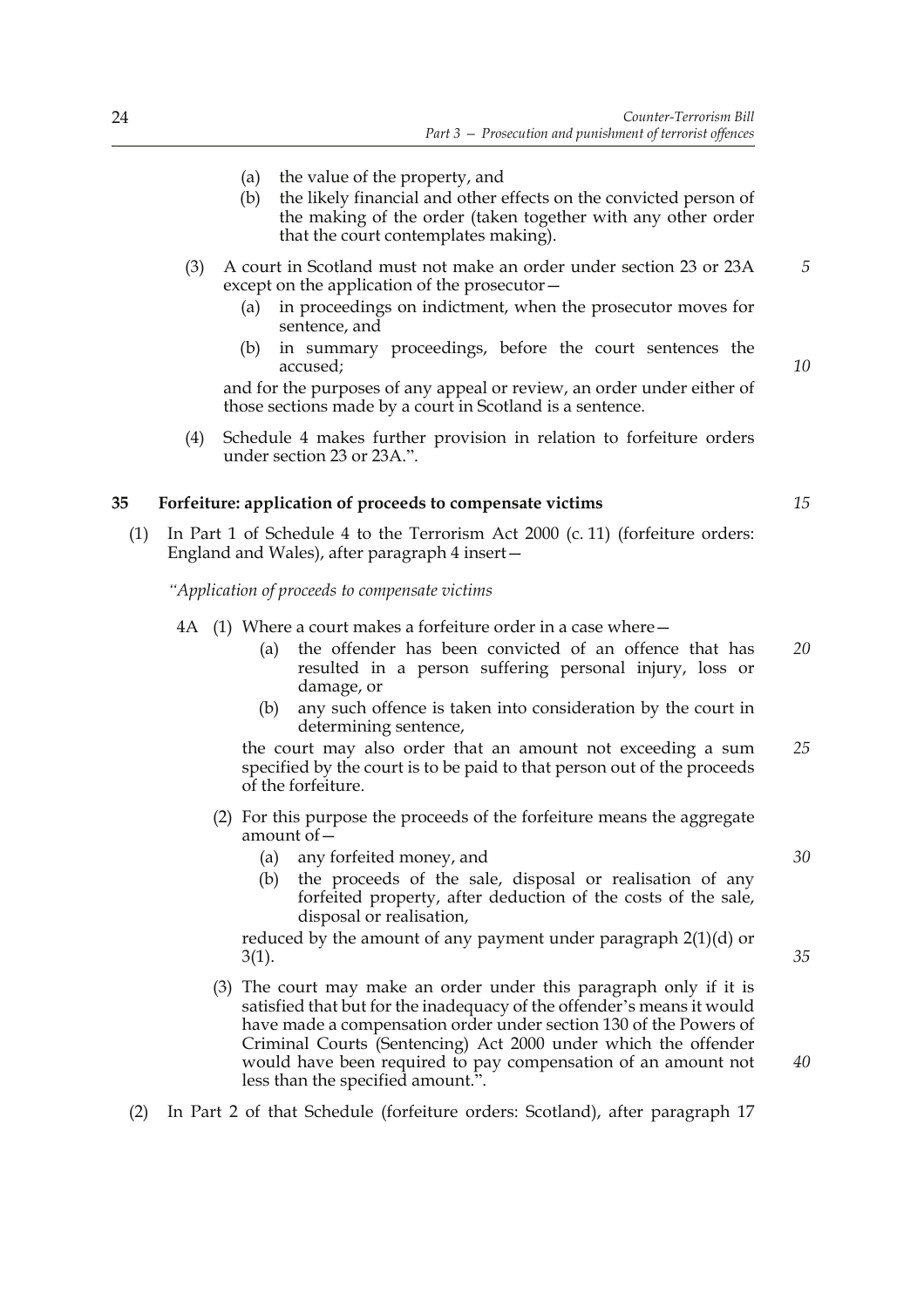#### insert—

#### *"Application of proceeds to compensate victims*

17A (1) Where a court makes a forfeiture order in a case where—

- (a) the offender has been convicted of an offence that has resulted in a person suffering personal injury, loss or damage, or
- (b) any such offence is taken into consideration by the court in determining sentence,

the court may also order that an amount not exceeding a sum specified by the court is to be paid to that person out of the proceeds of the forfeiture.

- (2) For this purpose the proceeds of the forfeiture means the aggregate amount of  $-\frac{1}{2}$ 
	- (a) any forfeited money, and
	- (b) the proceeds of the sale, disposal or realisation of any forfeited property, after deduction of the costs of the sale, disposal or realisation, *15*

reduced by the amount of any payment under paragraph 16(1)(c) or 17(2).

- (3) The court may make an order under this paragraph only if it is satisfied that but for the inadequacy of the offender's means it would have made a compensation order under section 249 of the Criminal Procedure (Scotland) Act 1995 under which the offender would have been required to pay compensation of an amount not less than the specified amount.". *20 25*
- (3) In Part 3 of that Schedule (forfeiture orders: Northern Ireland), after paragraph 32 insert—

*"Application of proceeds to compensate victims*

- 32A (1) Where a court makes a forfeiture order in a case where—
	- (a) the offender has been convicted of an offence that has resulted in a person suffering personal injury, loss or damage, or *30*
	- (b) any such offence is taken into consideration by the court in determining sentence,

the court may also order that an amount not exceeding a sum specified by the court is to be paid to that person out of the proceeds of the forfeiture. *35*

- (2) For this purpose the proceeds of the forfeiture means the aggregate amount of—
	- (a) any forfeited money, and
	- (b) the proceeds of the sale, disposal or realisation of any forfeited property, after deduction of the costs of the sale, disposal or realisation,

reduced by the amount of any payment under paragraph 30(1)(d) or 31(1).

*5*

*10*

*40*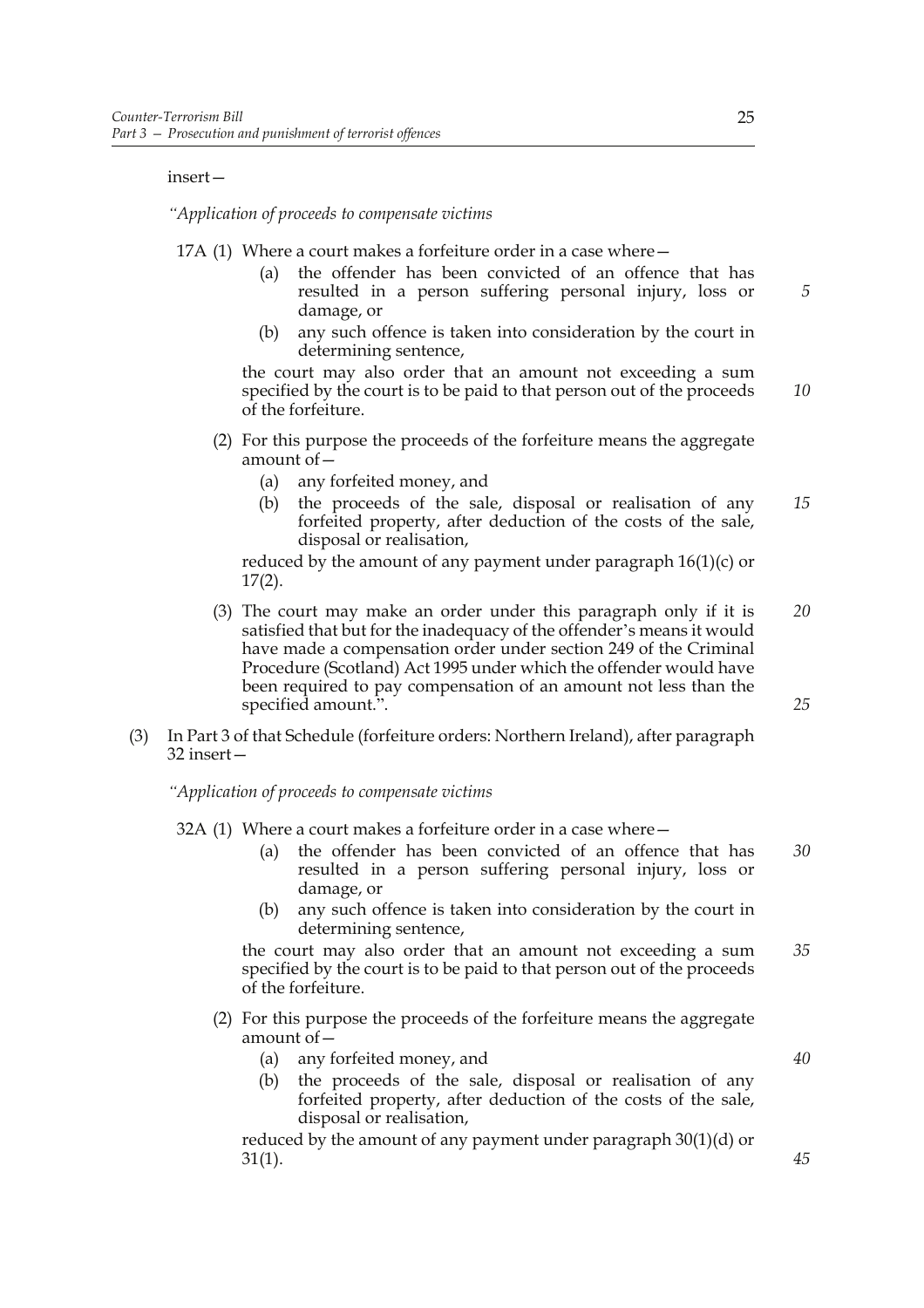(3) The court may make an order under this paragraph only if it is satisfied that but for the inadequacy of the offender's means it would have made a compensation order under Article 14 of the Criminal Justice (Northern Ireland) Order 1994 under which the offender would have been required to pay compensation of an amount not less than the specified amount.".

#### **36 Forfeiture: other amendments**

(1) For section 120A of the Terrorism Act 2000 (c. 11) (supplemental powers of the court in respect of forfeiture orders) substitute—

 $\overline{1}$ 

#### **"120ASupplementary powers of forfeiture**

(1) A court by or before which a person is convicted of an offence under a provision mentioned in column 1 of the following table may order the forfeiture of any item mentioned in column 2 in relation to that offence.

| Offence                                                                                                                       | Items liable to forfeiture                                                                                                          |    |
|-------------------------------------------------------------------------------------------------------------------------------|-------------------------------------------------------------------------------------------------------------------------------------|----|
| 54<br>Section<br>(weapons training)                                                                                           | Anything that the court<br>considers to have been in the<br>possession of the person for<br>purposes connected with the<br>offence. | 15 |
| 57<br>Section<br>for<br>(possession<br>terrorist purposes)                                                                    | Any article that is the subject<br>matter of the offence.                                                                           | 20 |
| Section<br>58<br>(collection)<br>of<br>information)                                                                           | Any document or record<br>containing information of the<br>kind mentioned in subsection<br>$(1)(a)$ of that section.                | 25 |
| Section<br>58A<br>(eliciting,<br>publishing<br><b>or</b><br>communicating<br>information about<br>members of armed<br>forces) | Any document or record<br>containing information of the<br>kind mentioned in subsection<br>$(1)(a)$ of that section.                | 30 |

- (2) Before making an order under this section, a court must give an opportunity to be heard to any person, other than the convicted person, who claims to be the owner or otherwise interested in anything which can be forfeited under this section. *35*
- (3) An order under this section does not come into force until there is no further possibility of it being varied, or set aside, on appeal (disregarding any power of a court to grant leave to appeal out of time).
- (4) Where a court makes an order under this section, it may also make such other provision as appears to it to be necessary for giving effect to the

*5*

*10*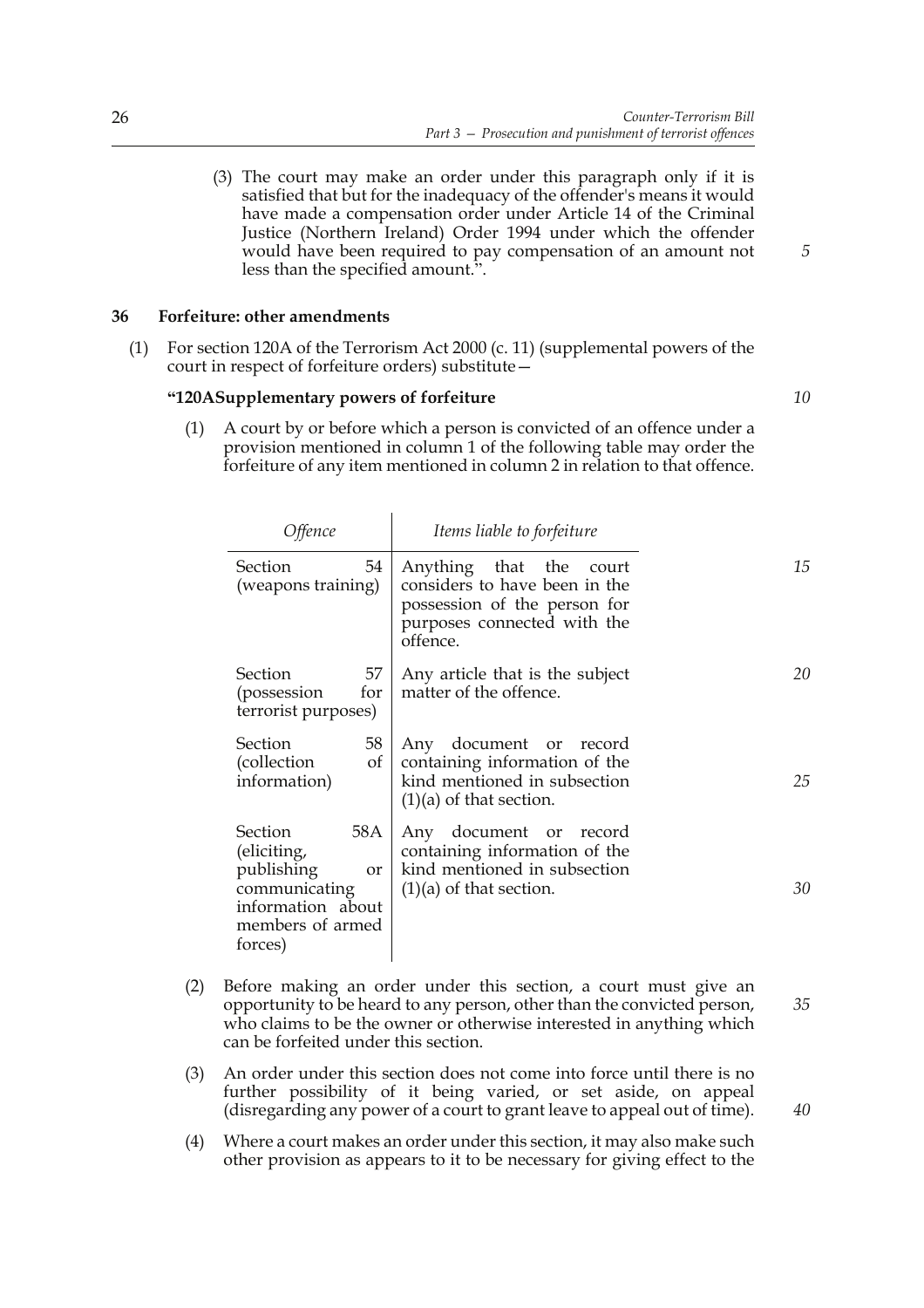forfeiture, including, in particular, provision relating to the retention, handling, disposal or destruction of what is forfeited.

- (5) Provision made by virtue of subsection (4) may be varied at any time by the court that made it.
- (6) The power of forfeiture under this section is in addition to any power of forfeiture under section 23A.".
- (2) After section 11 of the Terrorism Act 2006 (c. 11) (terrorist threats relating to devices, materials or facilities) insert—

#### **"11A Forfeiture of devices, materials or facilities**

- (1) A court by or before which a person is convicted of an offence under section 9 or 10 may order the forfeiture of any radioactive device or radioactive material, or any nuclear facility, made or used in committing the offence. *10*
- (2) A court by or before which a person is convicted of an offence under section 11 may order the forfeiture of any radioactive device or radioactive material, or any nuclear facility, which is the subject of— *15*
	- (a) a demand under subsection (1) of that section, or
	- (b) a threat falling within subsection (3) of that section.
- (3) Before making an order under this section, a court must give an opportunity to be heard to any person, other than the convicted person, who claims to be the owner or otherwise interested in anything which can be forfeited under this section.
- (4) An order under this section does not come into force until there is no further possibility of it being varied, or set aside, on appeal (disregarding any power of a court to grant leave to appeal out of time).
- (5) Where a court makes an order under this section, it may also make such other provision as appears to it to be necessary for giving effect to the forfeiture, including, in particular, provision relating to the retention, handling, disposal or destruction of what is forfeited.
- (6) Provision made by virtue of subsection (5) may be varied at any time by the court that made it. *30*
- (7) The power of forfeiture under this section is in addition to any power of forfeiture under section 23A of the Terrorism Act 2000.".

#### **37 Forfeiture: consequential amendments**

Schedule 3 contains amendments consequential on those made by sections 32 to 36. *35*

*5*

*20*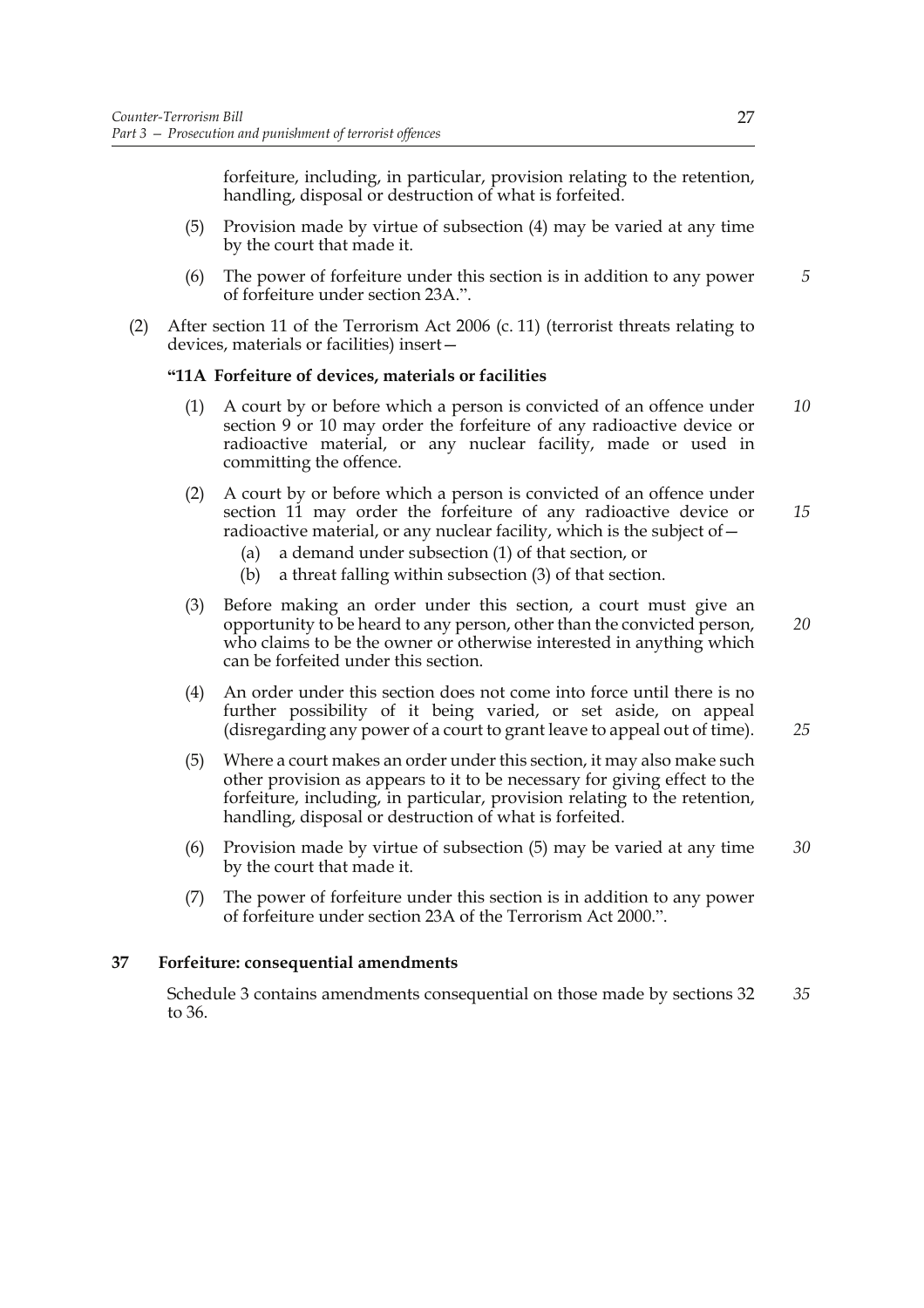#### **PART 4**

#### NOTIFICATION REQUIREMENTS

#### *Introductory*

#### **38 Scheme of this Part**

| (1) | This Part imposes notification requirements on persons dealt with in respect of |                                                                    |  |
|-----|---------------------------------------------------------------------------------|--------------------------------------------------------------------|--|
|     |                                                                                 | certain offences –                                                 |  |
|     |                                                                                 | sections 39 to 41 specify the offences to which this Part applies; |  |

- (b) sections 42 and 43 make provision as to the sentences or orders triggering the notification requirements;
- (c) sections 44 to 50 contain the notification requirements; and
- (d) section 51 makes provision as to the period for which the requirements apply.
- (2) This Part also provides for—
	- (a) orders applying the notification requirements to persons dealt with outside the United Kingdom for corresponding foreign offences (see section 53 and Schedule 4); and *15*
	- (b) orders imposing restrictions on travel outside the United Kingdom on persons subject to the notification requirements (see section 54 and Schedule 5).

*Offences to which this Part applies*

#### **39 Offences to which this Part applies: terrorism offences**

- (1) This Part applies to—
	- (a) an offence under any of the following provisions of the Terrorism Act  $2000$  (c. 11) –
		- section 11 or 12 (offences relating to proscribed organisations), sections 15 to 18 (offences relating to terrorist property),
		- section 38B (failure to disclose information about acts of terrorism),

section 54 (weapons training),

- sections 56 to 61 (directing terrorism, possessing things and collecting information for the purposes of terrorism and inciting terrorism outside the United Kingdom); *30*
- (b) an offence in respect of which there is jurisdiction by virtue of any of sections 62 to 63D of that Act (extra-territorial jurisdiction in respect of certain offences committed outside the United Kingdom for the purposes of terrorism etc); *35*
- (c) an offence under section 113 of the Anti-terrorism, Crime and Security Act 2001 (c. 24) (use of noxious substances or things), as that section applies to conduct outside the United Kingdom;
- (d) an offence under any of the following provisions of Part 1 of the Terrorism Act 2006 (c. 11) sections 1 and 2 (encouragement of terrorism), *40*

sections 5, 6 and 8 (preparation and training for terrorism),

*20*

*25*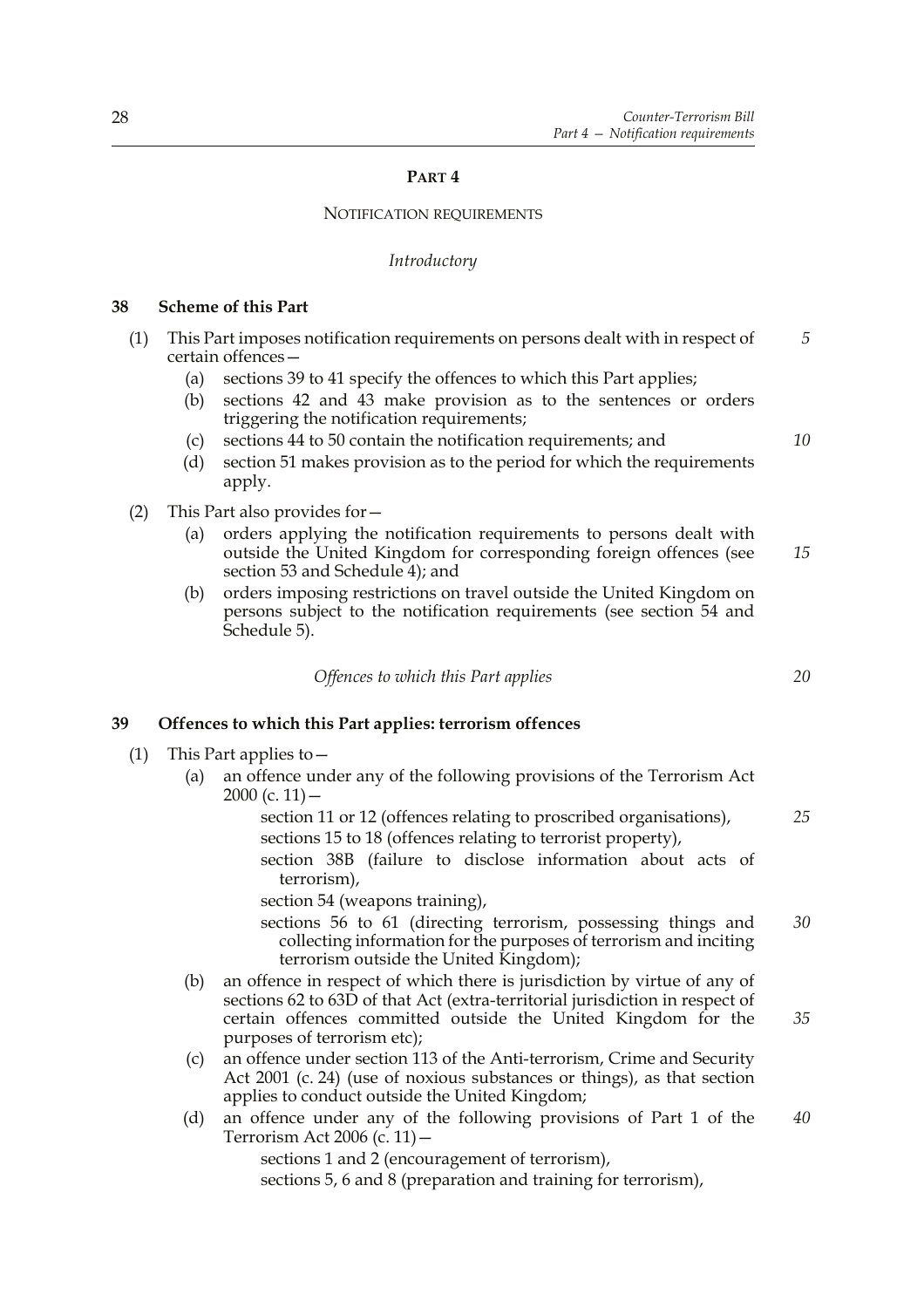sections 9, 10 and 11 (offences relating to radioactive devices and material and nuclear facilities);

- (e) an offence in respect of which there is jurisdiction by virtue of section 17 of that Act (extra-territorial jurisdiction in respect of certain offences committed outside the United Kingdom for the purposes of terrorism etc).
- (2) This Part also applies to—
	- (a) an offence of conspiring or attempting to commit an offence listed in subsection (1);
	- (b) an offence of incitement to commit such an offence;
	- (c) an offence under Part 2 of the Serious Crime Act 2007 (c. 27) (encouraging or assisting crime) in relation to such an offence;
	- (d) an offence of aiding, abetting, counselling or procuring the commission of such an offence.
- (3) The Secretary of State may by order amend subsection (1) or (2).
- (4) Any such order is subject to affirmative resolution procedure.
- (5) An order adding an offence applies only in relation to offences dealt with after the order comes into force.
- (6) An order removing an offence has effect in relation to offences whenever dealt with, whether before or after the order comes into force.
- (7) A person subject to the notification requirements in respect of an offence that is removed from the list (and who is not also subject to those requirements in respect of another offence that remains listed) ceases to be subject to the requirements when the order comes into force.

#### **40 Exclusion of offences dealt with by service courts**

- (1) This Part does not apply to an offence that is dealt with by a service court.
- (2) A "service court" means the Court Martial, the Summary Appeal Court, the Service Civilian Court or the Court Martial Appeal Court.
- (3) Until the commencement of the relevant provisions of the Armed Forces Act 2006 (c. 52), the following is substituted for subsection  $(2)$  –
	- "(2) A "service court" means—
		- (a) a court-martial constituted under the Army Act 1955, the Air Force Act or the Naval Discipline Act 1957;
		- (b) a summary appeal court constituted under section 83ZA of the Army Act 1955, section 83ZA of the Air Force Act 1955 or section 52FF of the Naval Discipline Act 1957; *35*
		- (c) the Courts-Martial Appeal Court; or
		- (d) a Standing Civilian Court.".

#### **41 Offences dealt with before commencement**

- (1) This Part applies to a person dealt with for an offence before the commencement of this Part only if— *40*
	- (a) the offence is one of those listed in section 39 (offences to which this Part applies: terrorism offences), and

*5*

*10*

*15*

*20*

*25*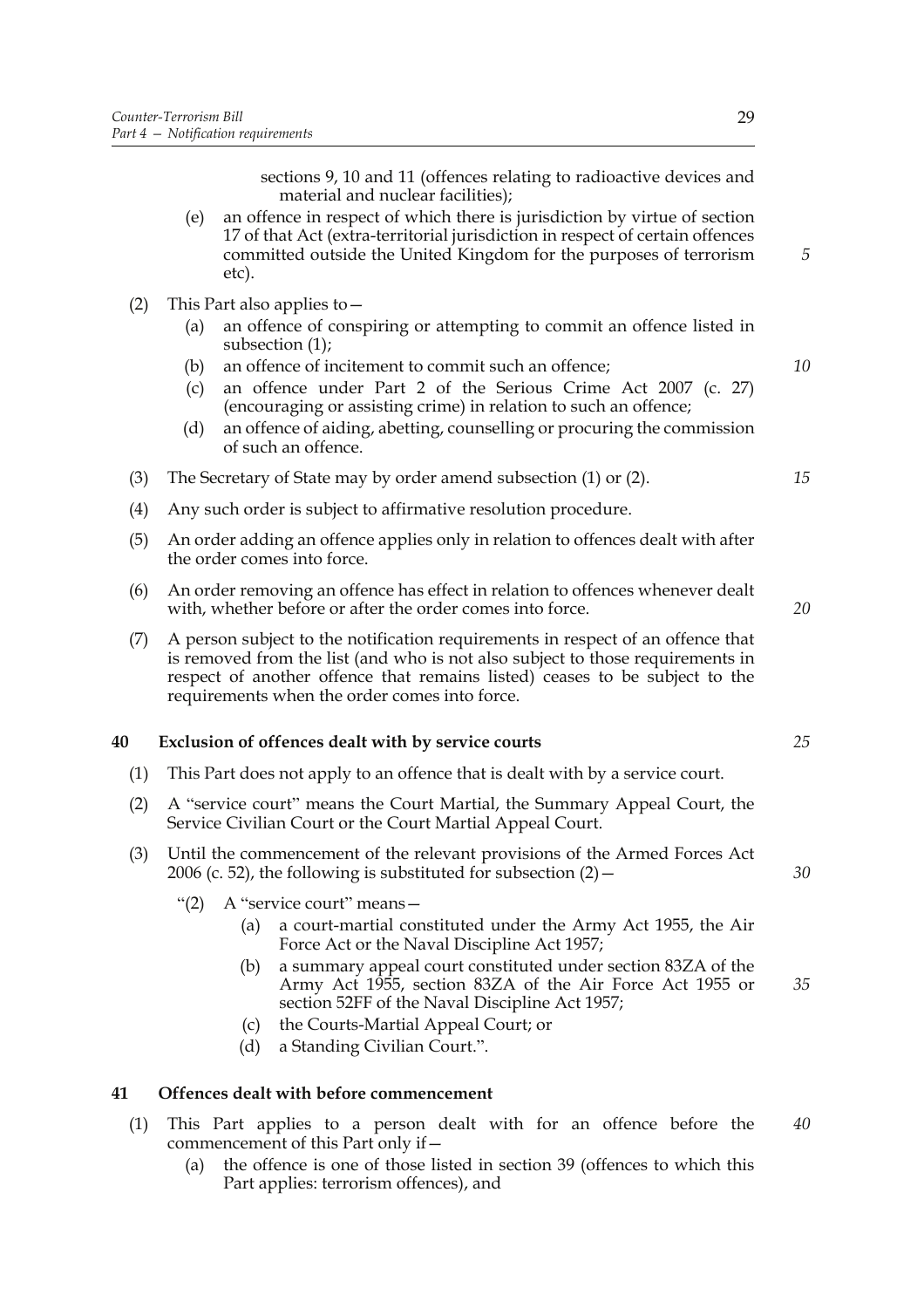|     | (b)          | (i)        | immediately before commencement the person-<br>is imprisoned or detained in pursuance of the sentence or other                                                                                                             |                |
|-----|--------------|------------|----------------------------------------------------------------------------------------------------------------------------------------------------------------------------------------------------------------------------|----------------|
|     |              |            | order made in respect of the offence,                                                                                                                                                                                      |                |
|     |              | (ii)       | has been released on licence, or                                                                                                                                                                                           |                |
|     |              | (iii)      | is unlawfully at large.                                                                                                                                                                                                    | $\overline{5}$ |
| (2) | this $Part-$ |            | In relation to a person dealt with for an offence before the commencement of                                                                                                                                               |                |
|     | (a)          |            | any reference in this Part to a sentence, order or finding under a<br>specified statutory provision includes a sentence or order under any<br>corresponding earlier statutory provision;                                   | 10             |
|     | (b)          | found $-$  | any reference in this Part to a person being or having been found to be<br>under a disability and to have done the act charged against them in<br>respect of an offence includes a reference to their being or having been |                |
|     |              | (i)        | unfit to be tried for the offence,                                                                                                                                                                                         | 15             |
|     |              | (ii)       | insane so that their trial for the offence cannot or could not<br>proceed, or                                                                                                                                              |                |
|     |              | (iii)      | unfit to be tried and to have done the act charged against them<br>in respect of the offence.                                                                                                                              |                |
|     |              |            | Persons to whom the notification requirements apply                                                                                                                                                                        | 20             |
| 42  |              |            | Sentences or orders triggering notification requirements                                                                                                                                                                   |                |
| (1) |              |            | The notification requirements apply to a person who in England and Wales –                                                                                                                                                 |                |
|     | (a)          |            | has been convicted of an offence to which this Part applies and<br>sentenced in respect of the offence to -                                                                                                                |                |
|     |              | (i)        | imprisonment (or custody) for life,                                                                                                                                                                                        | 25             |
|     |              | (ii)       | imprisonment (or detention in a young offender institution) for<br>a term of 12 months or more,                                                                                                                            |                |
|     |              | (iii)      | imprisonment (or detention) for public protection under section<br>225 of the Criminal Justice Act 2003,                                                                                                                   |                |
|     |              | (iv)       | detention for a period of 12 months or more under section 91 of<br>the Powers of Criminal Courts (Sentencing) Act 2000 (c. 6)<br>(offenders under 18 convicted of certain serious offences),                               | 30             |
|     |              | (v)        | a detention and training order for a term of 12 months or more<br>under section 100 of that Act (offenders under age of 18),                                                                                               |                |
|     |              | (vi)       | detention for public protection under section 226 of the<br>Criminal Justice Act 2003 (c. 44) (serious offences committed by<br>persons under 18), or                                                                      | 35             |
|     |              | (vii)      | detention during Her Majesty's pleasure; or                                                                                                                                                                                |                |
|     | (b)          | has been – |                                                                                                                                                                                                                            |                |
|     |              | (i)        | convicted of an offence to which this Part applies carrying a<br>maximum term of imprisonment of 12 months or more,                                                                                                        | 40             |
|     |              | (i)        | found not guilty by reason of insanity of such an offence, or                                                                                                                                                              |                |
|     |              | (iii)      | found to be under a disability and to have done the act charged<br>against them in respect of such an offence,                                                                                                             |                |
|     |              |            | and made subject in respect of the offence to a hospital order.                                                                                                                                                            | 45             |

(2) The notification requirements apply to a person who in Scotland—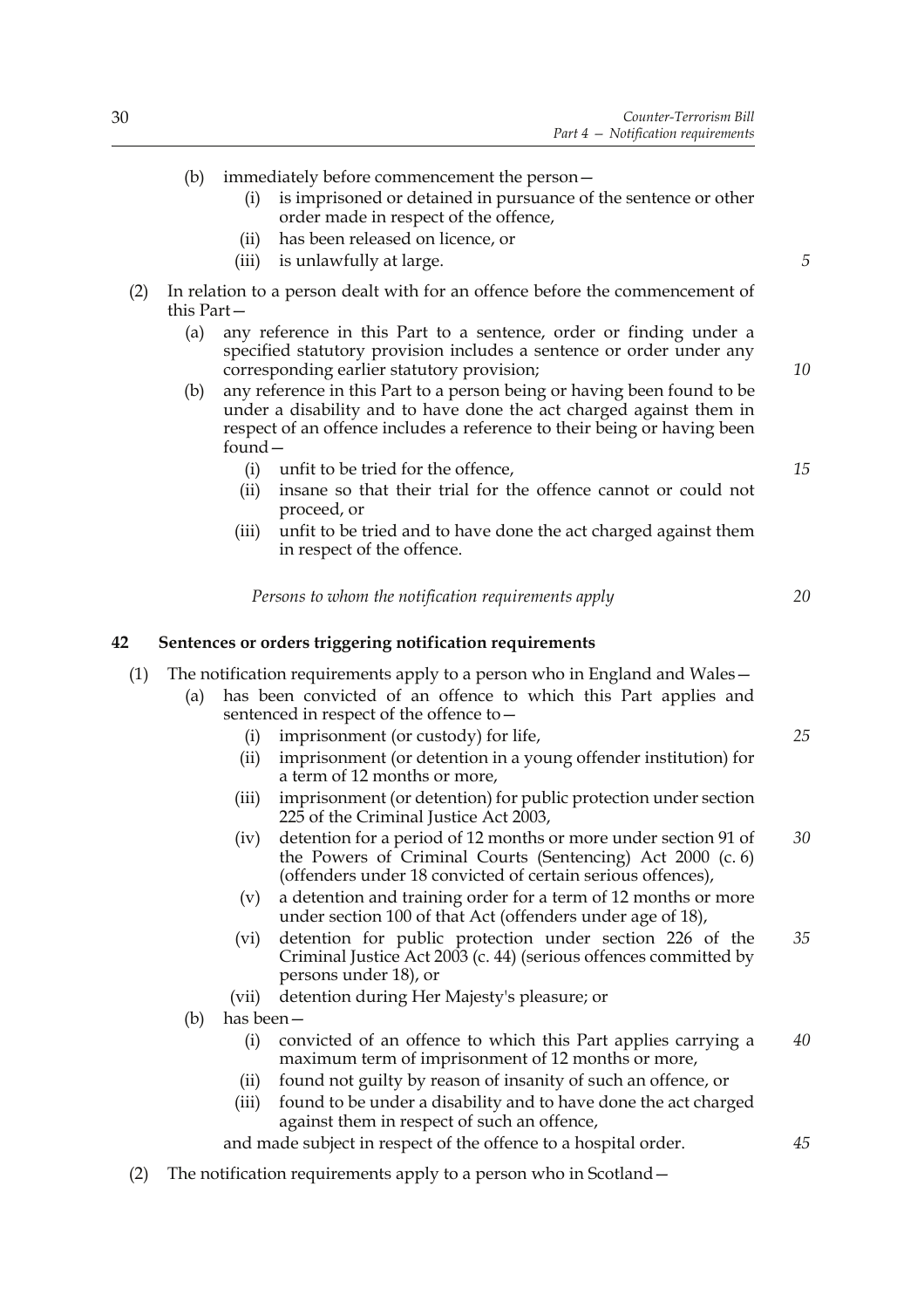|     | (a) |                                                                                                             | has been convicted of an offence to which this Part applies and<br>sentenced in respect of the offence to $-$                                                                                                                                                |    |
|-----|-----|-------------------------------------------------------------------------------------------------------------|--------------------------------------------------------------------------------------------------------------------------------------------------------------------------------------------------------------------------------------------------------------|----|
|     |     | (i)                                                                                                         | imprisonment for a term of 12 months or more,                                                                                                                                                                                                                |    |
|     |     | (ii)                                                                                                        | detention in a young offenders institution for a term of 12<br>months or more,                                                                                                                                                                               | 5  |
|     |     | (iii)                                                                                                       | detention for a period of 12 months or more under section 208<br>of the Criminal Procedure (Scotland) Act 1995 (c. 46) (detention<br>of children convicted on indictment), or                                                                                |    |
|     |     | (iv)                                                                                                        | imprisonment under section 210A of that Act (extended<br>sentences for sex and violent offenders); or                                                                                                                                                        | 10 |
|     | (b) | has been $-$                                                                                                |                                                                                                                                                                                                                                                              |    |
|     |     | (i)                                                                                                         | convicted of an offence to which this Part applies carrying a<br>maximum term of imprisonment of twelve months or more,                                                                                                                                      |    |
|     |     | (ii)                                                                                                        | acquitted of such an offence on grounds of insanity at the time<br>of the act or omission constituting the offence, or                                                                                                                                       | 15 |
|     |     | (iii)                                                                                                       | found, following an examination of facts under section 55 of the<br>Criminal Procedure (Scotland) Act 1995 (insanity in bar of trial:<br>examination of facts) in relation to such an offence, to have done<br>the act or omission constituting the offence, |    |
|     |     |                                                                                                             | and made subject in respect of the offence to a hospital order.                                                                                                                                                                                              | 20 |
| (3) |     |                                                                                                             | The notification requirements apply to a person who in Northern Ireland –                                                                                                                                                                                    |    |
|     | (a) | has been convicted of an offence to which this Part applies and<br>sentenced in respect of the offence to - |                                                                                                                                                                                                                                                              |    |
|     |     | (i)                                                                                                         | imprisonment for a term of 12 months or more,                                                                                                                                                                                                                |    |
|     |     | (ii)                                                                                                        | detention in a young offender institution for a term of 12<br>months or more,                                                                                                                                                                                | 25 |
|     |     | (iii)                                                                                                       | a juvenile justice centre order under Article 39 of the Criminal<br>Justice (Children) (Northern Ireland) Order 1998 (S.I. 1998/1504<br>(N.I. 9)) for a period of 12 months or more,                                                                         |    |
|     |     | (iv)                                                                                                        | detention during the pleasure of the Secretary of State under<br>Article 45(1) of that Order (punishment of certain grave crimes<br>committed by a child), or                                                                                                | 30 |
|     |     | (v)                                                                                                         | detention under Article 45(2) of that Order for a period of 12<br>months or more; or                                                                                                                                                                         |    |
|     | (b) | has been –                                                                                                  |                                                                                                                                                                                                                                                              | 35 |
|     |     | (i)                                                                                                         | convicted of an offence to which this Part applies carrying a<br>maximum term of imprisonment of 12 months or more,                                                                                                                                          |    |
|     |     | (ii)                                                                                                        | found not guilty by reason of insanity of such an offence, or                                                                                                                                                                                                |    |
|     |     | (iii)                                                                                                       | found to be under a disability and to have done the act charged<br>against them in respect of such an offence,                                                                                                                                               | 40 |
|     |     |                                                                                                             | and made subject in respect of the offence to a hospital order.                                                                                                                                                                                              |    |
| (4) |     |                                                                                                             | The references in this section to an offence carrying a maximum term of<br>imprisonment of 12 months or more include an offence carrying a maximum<br>term of life imprisonment and an offence for which the sentence is fixed by law                        |    |

*45*

# **43 Power to amend specified terms or periods of imprisonment or detention**

as life imprisonment.

(1) The Secretary of State may by order amend the provisions of section 42 referring to a specified term or period of imprisonment or detention.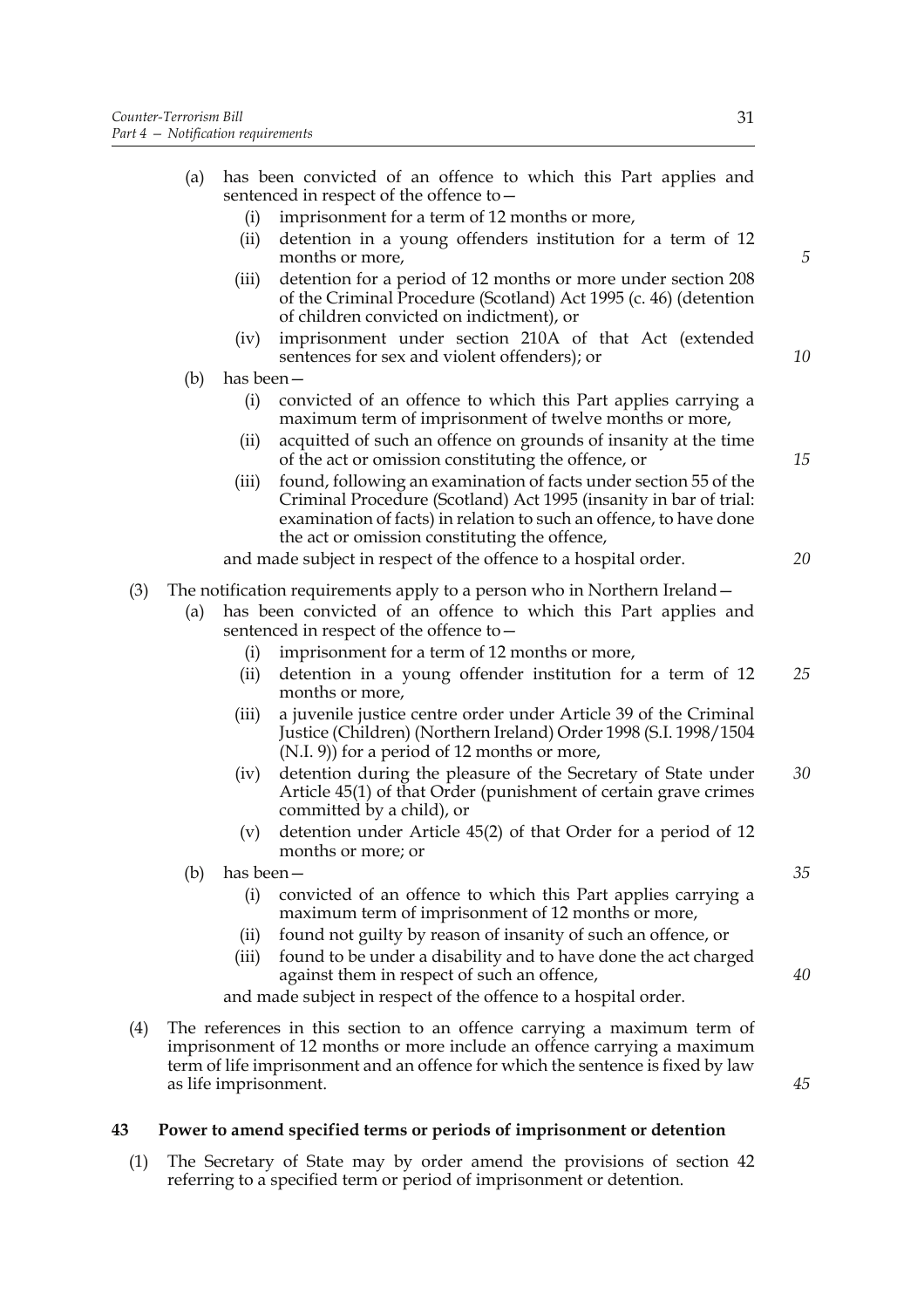- (2) An order reducing a specified term or period has effect only in relation to persons dealt with after the order comes into force.
- (3) Where an order increases a specified term or period—
	- (a) it has effect in relation to persons dealt with at any time, whether before or after the order comes into force, and
	- (b) a person who would not have been subject to the notification requirements if the order had been in force when the offence was dealt with (and who is not otherwise subject to those requirements) ceases to be subject to the requirements when the order comes into force.
- (4) An order under this section is subject to affirmative resolution procedure.

## *Notification requirements*

### **44 Initial notification**

- (1) A person to whom the notification requirements apply must notify the following information to the police within the period of three days beginning with—
	- (a) the day on which the person is dealt with in respect of the offence in question, or
	- (b) if the person was dealt with for the offence before the commencement of this Part and immediately before commencement
		- has been released on licence, or
		- (ii) is unlawfully at large,

the commencement of this Part.

### (2) The information required is—

- (a) date of birth;
- (b) national insurance number;
- (c) name on the date on which the person was dealt with in respect of the offence (where the person used one or more other names on that date, each of those names);
- (d) home address on that date;
- (e) name on the date on which notification is made (where the person uses one or more other names on that date, each of those names); *30*
- (f) home address on the date on which notification is made;
- (g) address of any other premises in the United Kingdom at which, at the time the notification is made, the person regularly resides or stays;
- (h) any prescribed information.
- (3) In subsection (2) "prescribed" means prescribed by regulations made by the Secretary of State.

Such regulations are subject to affirmative resolution procedure.

- (4) In determining the period within which notification is to be made under this section, there shall be disregarded any time when the person is—
	- (a) remanded in or committed to custody by an order of a court,
	- (b) serving a sentence of imprisonment or detention, or
	- (c) detained in a hospital.
- (5) This section does not apply to a person who  $-$

*5*

*10*

*15*

*20*

*25*

*35*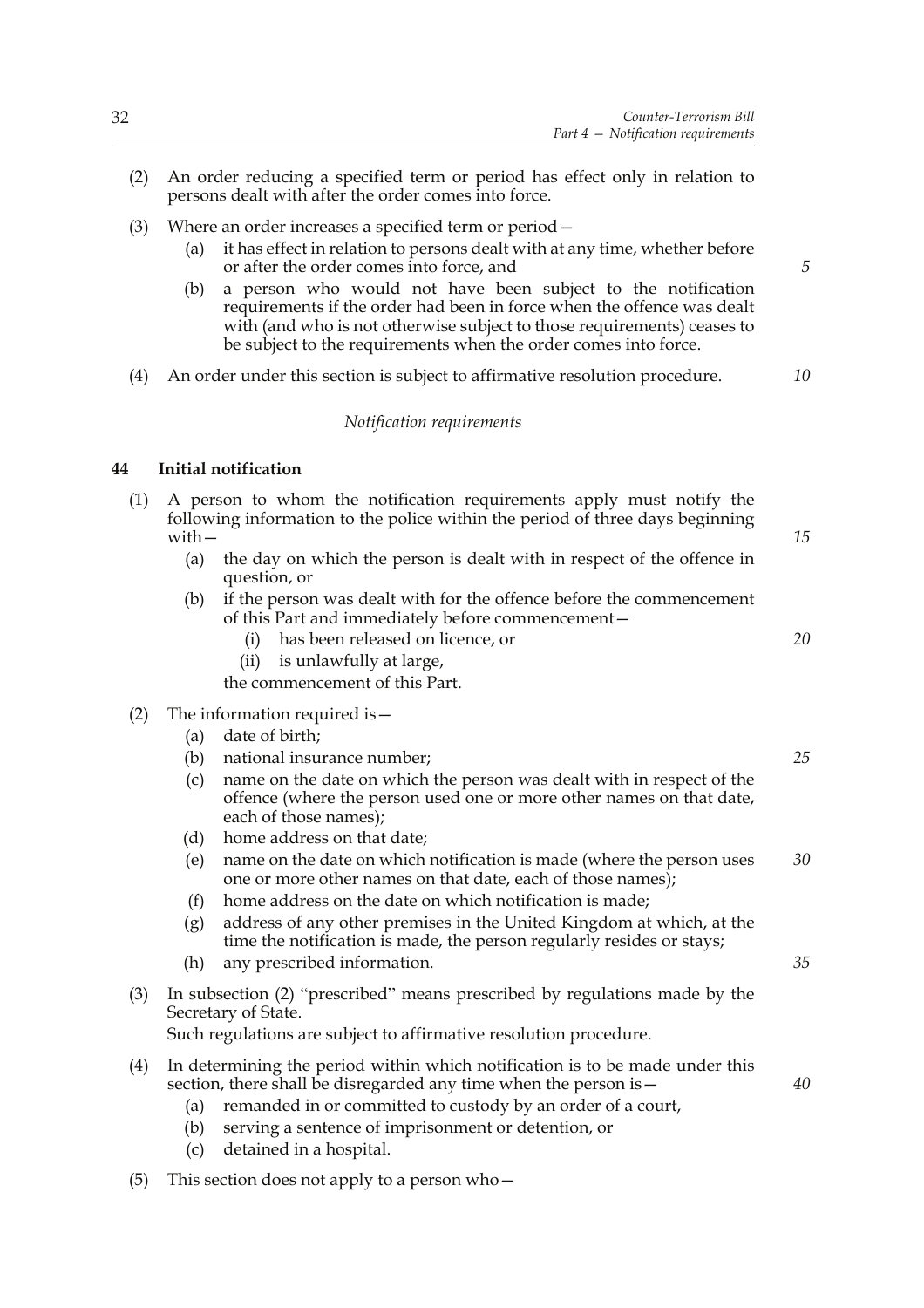- (a) is subject to the notification requirements in respect of another offence (and does not cease to be so subject before the end of the period within which notification is to be made), and
- (b) has complied with this section in respect of that offence.

### **45 Offences to which this Part applies: offences having a terrorist connection**

- (1) This Part applies to an offence listed in Schedule 2 as to which the court dealing with the offence has determined, in accordance with -
	- (a) section 29 (sentences for offences with terrorist connection: England and Wales), or
	- (b) section 30 (sentences for offences with terrorist connection: Scotland), that the offence has a terrorist connection. *10*
- (2) A person to whom the notification requirements apply by virtue of such a determination may appeal against it to the same court, and subject to the same conditions, as an appeal against sentence.
- (3) Where the notification requirements apply to a person by virtue of this section and an order is made under section 31 removing the offence from Schedule 2, the notification requirements cease to apply to that person in respect of that offence when the order comes into force. *15*

### **46 Notification of changes**

- (1) A person to whom the notification requirements apply who uses a name that has not previously been notified to the police must notify the police of that name. *20*
- (2) If there is a change of the home address of a person to whom the notification requirements apply, the person must notify the police of the new home address.
- (3) A person to whom the notification requirements apply who resides or stays at premises in the United Kingdom the address of which has previously not been notified to the police—
	- (a) for a period of 7 days, or
	- (b) for two or more periods, in any period of 12 months, that taken together amount to 7 days, *30*

must notify the police of the address of those premises.

- (4) A person to whom the notification requirements apply who is released—
	- (a) from custody pursuant to an order of a court,
	- (b) from imprisonment or detention pursuant to a sentence of a court, or *35*
	- (c) from detention in a hospital,

must notify the police of that fact.

- (5) A person who is required to notify information within section 44(2)(h) (prescribed information) must notify the police of the prescribed details of any prescribed changes in a matter in relation to which the information must be notified.
- (6) In subsection (5) "prescribed" means prescribed by regulations made by the Secretary of State. Such regulations are subject to affirmative resolution procedure.

*5*

*25*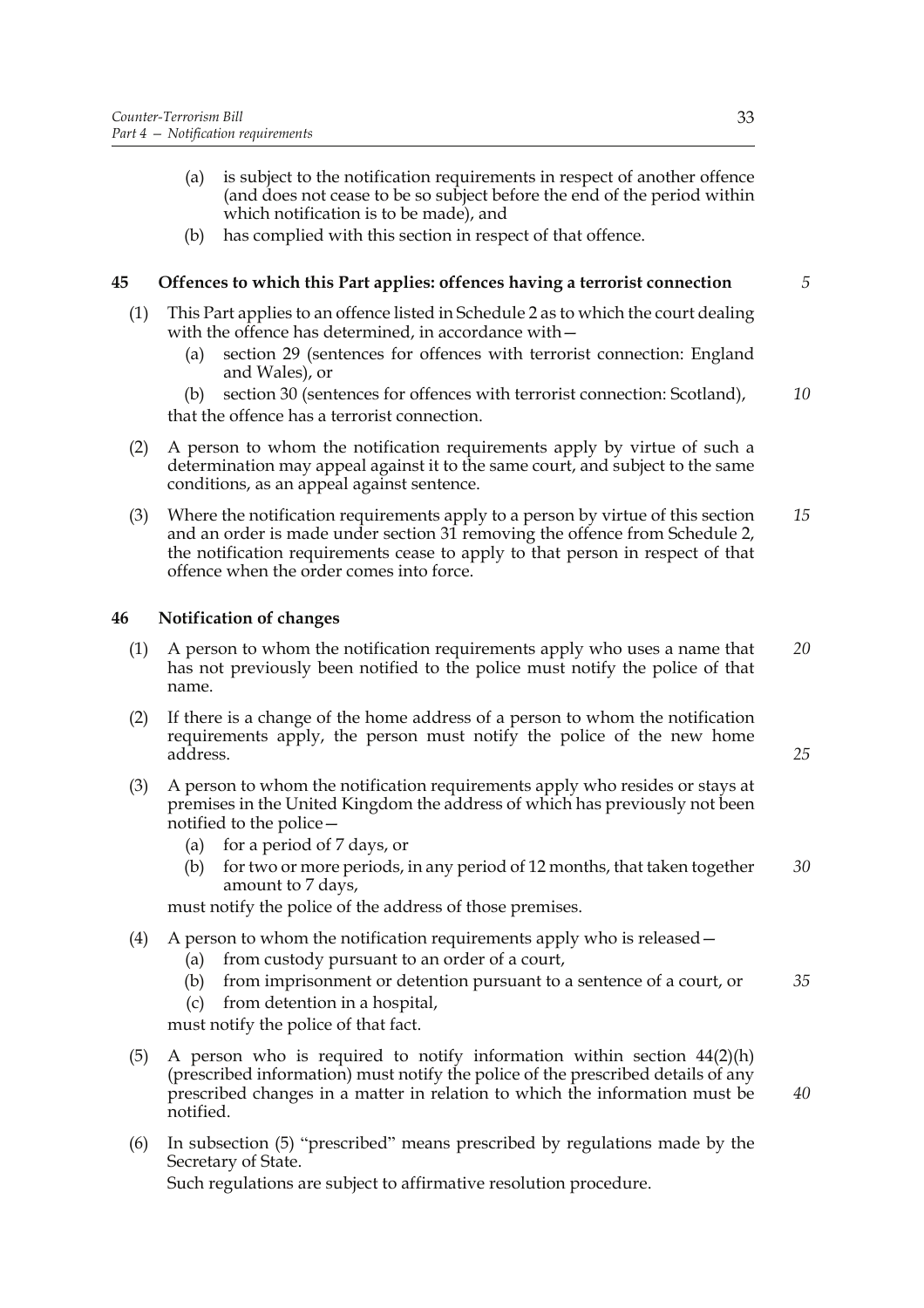- (7) Notification under this section must be made before the end of the period of three days beginning with the day on which the event in question occurs. Where subsection (3) applies that is the day with which the period referred to in paragraph (a) or (b) (as the case may be) ends.
- (8) In determining the period within which notification is to be made under this section, there shall be disregarded any time when the person is -*5*
	- (a) remanded in or committed to custody by an order of a court,
	- (b) serving a sentence of imprisonment or detention, or
	- (c) detained in a hospital.
- (9) References in this section to previous notification are to previous notification by the person under section 44 (initial notification) or this section. *10*
- (10) Notification under this section must be accompanied by re-notification of the other information mentioned in section 44(2).

# **47 Periodic re-notification**

- (1) A person to whom the notification requirements apply must, within the period of one year after notifying the police in accordance with— *15*
	- (a) section 44 (initial notification),
	- (b) section 46 (notification of change), or
	- (c) this section,

re-notify to the police the information mentioned in section 44(2). *20*

- (2) This does not apply if within that period the person has made a notification under section 46 (notification of change).
- (3) If the period referred to in subsection (1) would end at a time when the person  $is-$ 
	- (a) remanded in or committed to custody by an order of a court, *25*
	- (b) serving a sentence of imprisonment or detention, or
	- (c) detained in a hospital,

the period is treated as continuing until the end of the period of three days beginning with the day when that ceases to be the case.

## **48 Method of notification and related matters**

- (1) This section applies to notification under—
	- (a) section 44 (initial notification),
	- (b) section 46 (notification of change), or
	- (c) section 47 (periodic re-notification).
- (2) Notification must be made by the person—
	- (a) attending at a police station in the person's local police area, and
	- (b) making an oral notification to a police officer or to a person authorised for the purpose by the officer in charge of the station.
- (3) A person making a notification under section 46 (notification of change) in relation to premises referred to in subsection (3) of that section may make the notification at a police station that would fall within subsection  $(2)(a)$  above if the address of those premises were the person's home address. *40*
- (4) The notification must be acknowledged.

*30*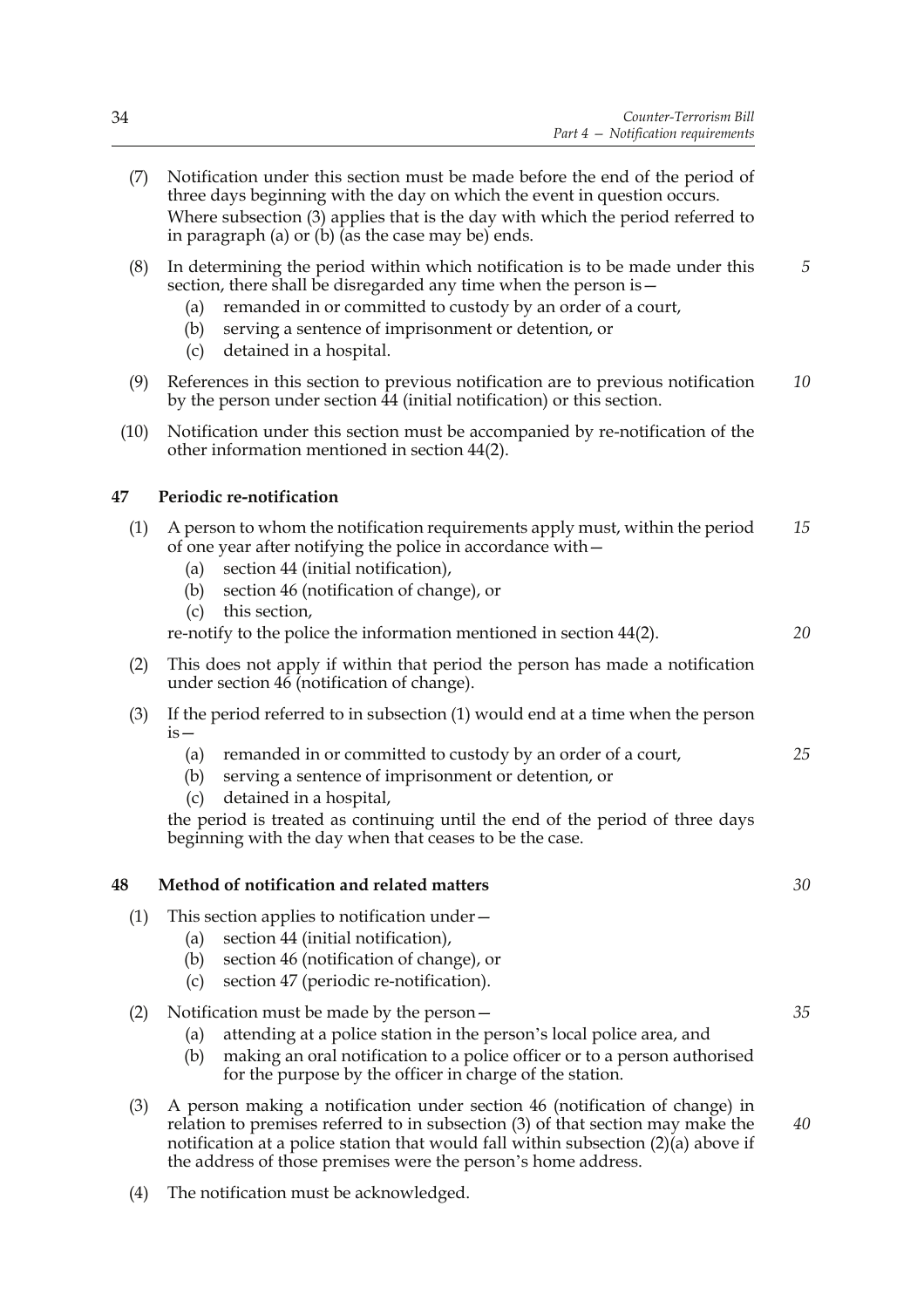- (5) The acknowledgement must be in writing, and in such form as the Secretary of State may direct.
- (6) The person making the notification must, if requested to do so by the police officer or person to whom the notification is made, allow the officer or person  $to-$ 
	- (a) take the person's fingerprints,
	- (b) photograph any part of the person, or
	- (c) do both these things,

for the purpose of verifying the person's identity.

(7) In the application of this section to Scotland, references to a police officer are to be read as references to a constable. *10*

### **49 Meaning of "local police area"**

- (1) For the purposes of section 48(2) (method of notification) a person's "local police area" means—
	- (a) the police area in which the person's home address is situated;
	- (b) in the absence of a home address, the police area in which the home address last notified is situated;
	- (c) in the absence of a home address and of any such notification, the police area in which the court was situated that last dealt with the person (otherwise than on an appeal or reference to a higher court) in respect of the offence by virtue of which the notification requirements apply.
- (2) This section and section 48(2) apply in relation to Northern Ireland as if Northern Ireland were a police area.

### **50 Travel outside the United Kingdom**

- (1) The Secretary of State may by regulations make provision requiring a person to whom the notification requirements apply who leaves the United Kingdom— *25*
	- (a) to notify the police of their departure before they leave, and
	- (b) to notify the police of their return if they subsequently return to the United Kingdom.
- (2) Notification of departure must disclose—
	- (a) the date on which the person intends to leave the United Kingdom;
	- (b) the country (or, if there is more than one, the first country) to which the person will travel;
	- (c) the person's point of arrival (determined in accordance with the regulations) in that country; *35*
	- (d) any other information required by the regulations that the person holds as to—
		- (i) the person's departure from or return to the United Kingdom, or
		- (ii) the person's movements while outside the United Kingdom.
- (3) Notification of return must disclose such information as is required by the regulations about the person's return to the United Kingdom.

*40*

*30*

*15*

*20*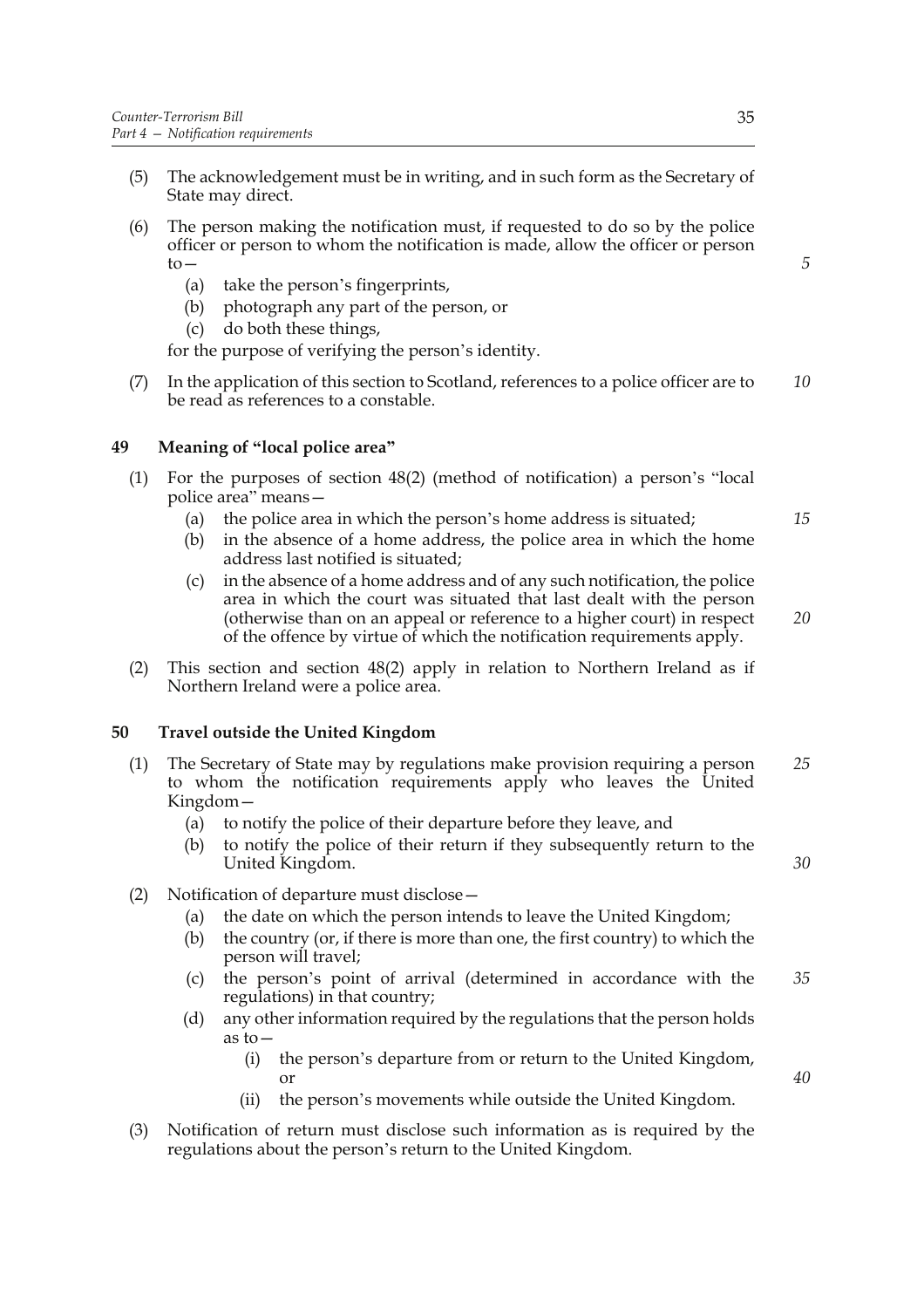*10*

*25*

*35*

- (4) Notification under this section must be given in accordance with the regulations.
- (5) Regulations under this section may make different provision for different descriptions or categories of person.
- (6) Regulations under this section are subject to affirmative resolution procedure. *5*

*Period for which notification requirements apply*

### **51 Period for which notification requirements apply**

- (1) The period for which the notification requirements apply is an indefinite period in the case of a person who has been sentenced in respect of the offence—
	- (a) in England and Wales to—
		- (i) imprisonment (or custody) for life,
		- (ii) imprisonment (or detention in a young offender institution) for a term of 5 years or more,
		- (iii) imprisonment (or detention) for public protection under section 225 of the Criminal Justice Act  $2003$  (c.  $44$ ), *15*
		- (iv) detention for a period or 5 years or more under section 91 of the Powers of Criminal Courts (Sentencing) Act 2000 (c. 6) (offenders under 18 convicted of certain serious offences),
		- (v) detention for public protection under section 226 of the Criminal Justice Act 2003 (serious offences committed by persons under 18), or *20*
		- (vi) detention during Her Majesty's pleasure;
	- (b) in Scotland to—
		- (i) imprisonment for life,
		- (ii) imprisonment for a term of 5 years or more,
		- (iii) detention in a young offenders institution under section 205(3) of the Criminal Procedure (Scotland) Act 1995 (c. 46) (punishment for murder: young offenders),
		- (iv) detention in a young offenders institution for a period of 5 years or more, *30*
		- (v) detention for a period of 5 years or more under section 208 of that Act (detention of children convicted on indictment), or
		- (vi) imprisonment under section 210A of that Act (extended sentences for sex and violent offenders);
	- (c) in Northern Ireland to—
		- (i) imprisonment for life,
		- (ii) imprisonment for a term of 5 years or more,
		- (iii) detention during the pleasure of the Secretary of State under Article 45(1) of the Criminal Justice (Children) (Northern Ireland) Order 1998 (S.I. 1998/1504 (N.I. 9)) (punishment of certain grave crimes committed by a child), or *40*
		- (iv) detention for a period of 5 years or more under Article 45(2) of that Order.
- (2) In any other case the period for which the notification requirements apply is 10 years. *45*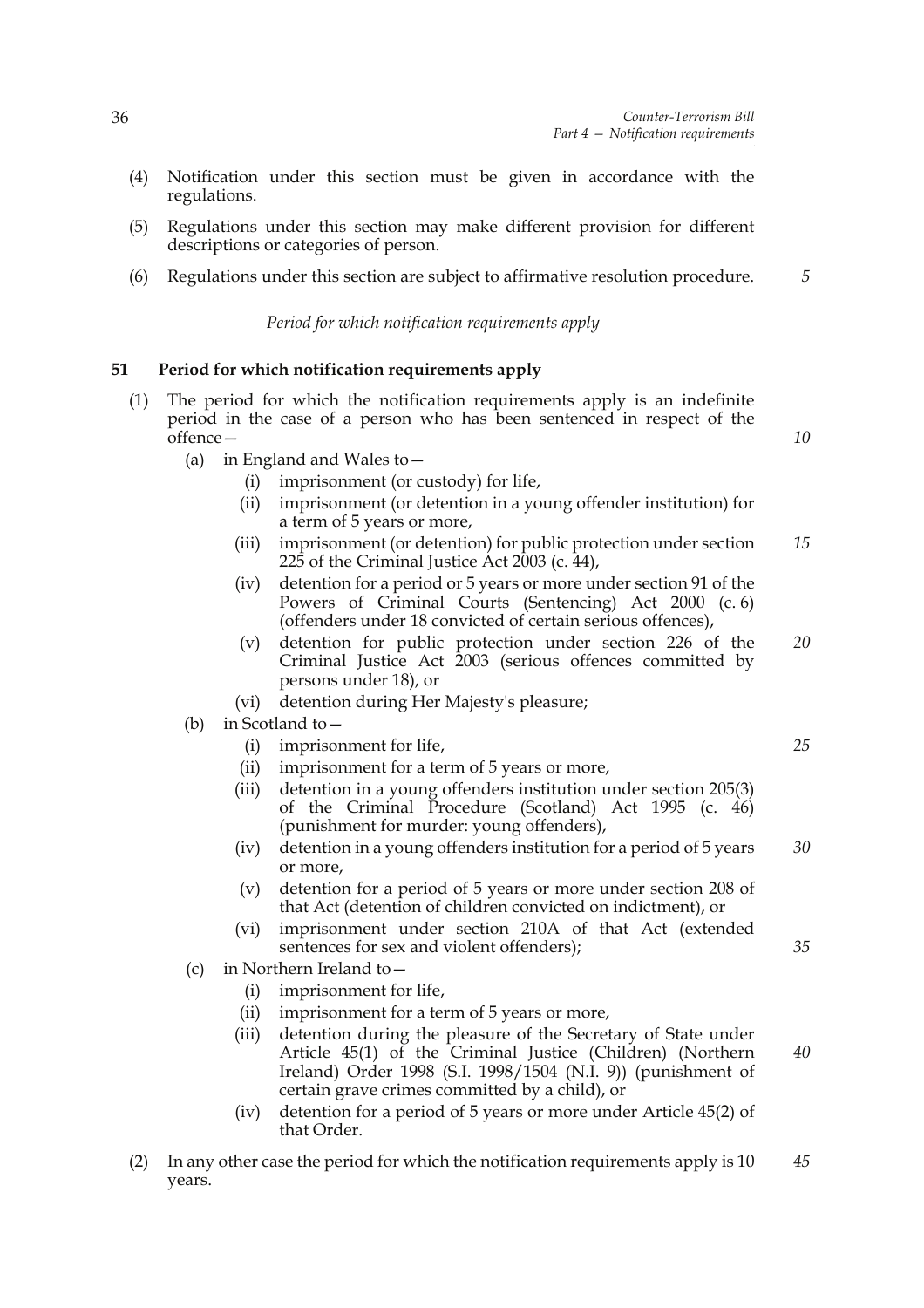- (3) The period begins with the day on which the person is dealt with for the offence.
- (4) If a person who is the subject of a finding within section  $42(1)(b)(ii)$  or (iii),  $(2)(\overline{b})(ii)$  or  $(iii)$  or  $(3)(\overline{b})(ii)$  or  $(iii)$  (finding of insanity, disability, etc) is subsequently tried for the offence, the period resulting from that finding ends—
	- (a) if the person is acquitted, at the conclusion of the trial;
	- (b) if the person is convicted, when the person is again dealt with in respect of the offence.

### (5) For the purposes of determining the length of the period—

- (a) a person who has been sentenced in respect of two or more terrorism offences to consecutive terms of imprisonment is treated as if sentenced, in respect of each of the offences, to a term of imprisonment equal to the aggregate of the terms; and
- (b) a person who has been sentenced in respect of two or more such offences to concurrent terms of imprisonment (X and Y) that overlap for a period (Z) is treated as if sentenced, in respect of each of the offences, to a term of imprisonment equal to X plus Y minus Z. *15*
- (6) In determining whether the period has expired, there shall be disregarded any period when the person was—
	- (a) remanded in or committed to custody by an order of a court,
	- (b) serving a sentence of imprisonment or detention, or
	- (c) detained in a hospital.

#### *Offences in relation to notification*

### **52 Offences relating to notification**

- (1) A person commits an offence who— (a) fails without reasonable excuse to comply with  $$ section 44 (initial notification), section 46 (notification of changes), section 47 (periodic re-notification), section 48(6) (taking of fingerprints or photographs), or any regulations made under section 50(1) (travel outside United Kingdom); or (b) notifies to the police in purported compliance with section 44 (initial notification), section 46 (notification of changes), section 47 (periodic re-notification), or any regulations made under section 50(1) (travel outside United Kingdom), any information that the person knows to be false. (2) A person guilty of an offence under this section is liable— (a) on summary conviction, to imprisonment for a term not exceeding 12 months or a fine not exceeding the statutory maximum or both; *30 35 40*
	- (b) on conviction on indictment, to imprisonment for a term not exceeding 5 years or a fine or both.

*5*

*10*

*20*

*25*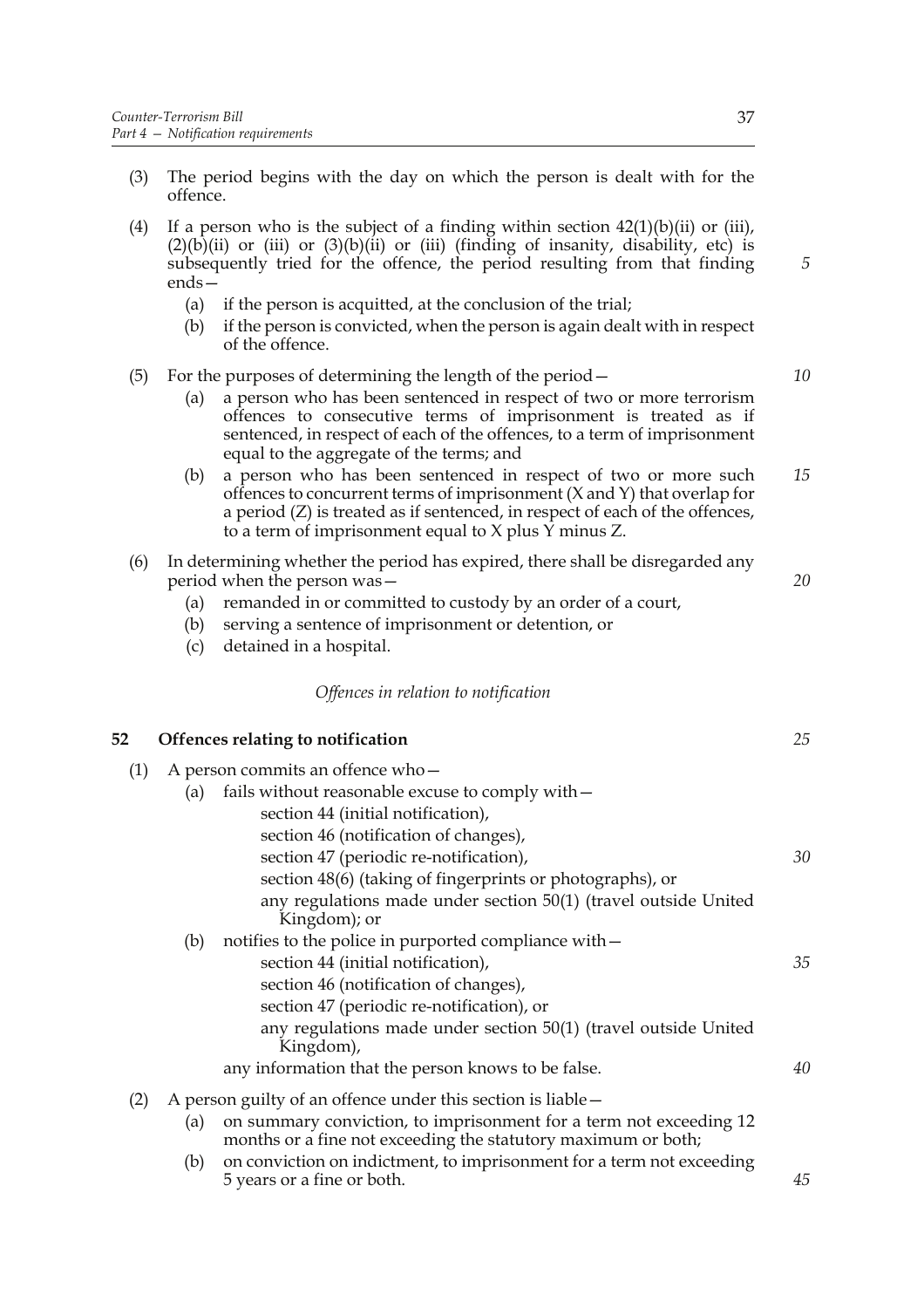- (3) In the application of subsection  $(2)(a)$ 
	- (a) in England and Wales, in relation to an offence committed before the commencement of section 154(1) of the Criminal Justice Act 2003, or
	- (b) in Northern Ireland,

for "12 months" substitute "6 months".

- (4) A person—
	- (a) commits an offence under subsection (1)(a) above on the day on which the person first fails without reasonable excuse to comply with
		- section 44 (initial notification),
		- section 46 (notification of changes),
		- section 47 (periodic re-notification), or any regulations made under section 50(1) (travel outside United Kingdom), and
	- (b) continues to commit it throughout any period during which the failure continues.

But a person must not be prosecuted under subsection (1) more than once in respect of the same failure.

(5) Proceedings for an offence under this section may be commenced in any court having jurisdiction in any place where the person charged with the offence resides or is found.

#### *Supplementary provisions*

### **53 Notification orders**

Schedule 4 makes provision for notification orders applying the notification requirements of this Part to persons who have been dealt with outside the United Kingdom in respect of a corresponding foreign offence.

# **54 Foreign travel restriction orders**

Schedule 5 makes provision for foreign travel restriction orders prohibiting persons to whom the notification requirements apply from—

- (a) travelling to a country outside the United Kingdom named or described in the order,
- (b) travelling to any country outside the United Kingdom other than a country named or described in the order, or
- (c) travelling to any country outside the United Kingdom.

## **55 Minor definitions for Part 4**

#### In this Part—

"country" includes a territory;

"detained in a hospital" means detained in a hospital under—

- (a) Part 3 of the Mental Health Act 1983 (c. 20),
- (b) Part 6 of the Criminal Procedure (Scotland) Act 1995 (c. 46) or the Mental Health (Care and Treatment) (Scotland) Act 2003 (asp 13), or *40*
- (c) Part 3 of the Mental Health (Northern Ireland) Order (S.I. 1986/ 595 (N.I. 4));

*35*

*30*

*5*

*10*

*15*

*20*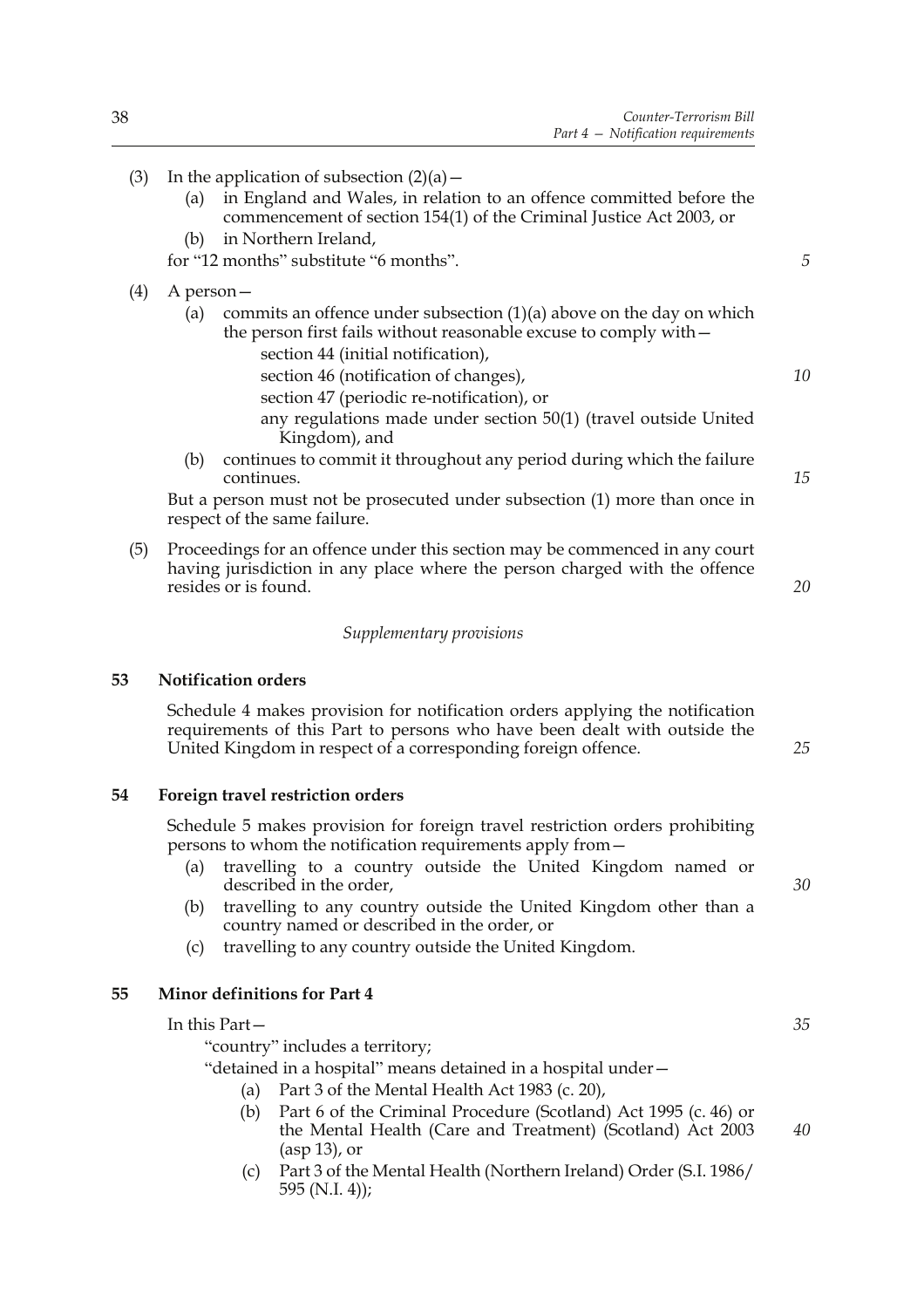"home address" means, in relation to a person—

- (a) the address of the person's sole or main residence in the United Kingdom, or
- (b) where the person has no such residence, the address or location of a place in the United Kingdom where the person can regularly be found and, if there is more than one such place, such one of those places as the person may select;

"hospital order"—

- (a) in relation to England and Wales, has the same meaning as in the Mental Health Act 1983 (c. 20),
- (b) in relation to Scotland, means an order under Part 6 of the Criminal Procedure (Scotland) Act 1995 (c. 46);
- (c) in relation to Northern Ireland, has the same meaning as in the Mental Health (Northern Ireland) Order 1986 (S.I. 1986/595  $(N.I. 4)$ ;

"passport" means—

- (a) a United Kingdom passport within the meaning of the Immigration Act 1971 (c. 77), or
- (b) a passport issued by or on behalf of the authorities of a country outside the United Kingdom or by or on behalf of an international organisation, *20*

and includes any document that can be used (in some or all circumstances) instead of a passport;

"photograph" includes any process by means of which an image may be produced;

"release" from imprisonment or detention includes release on licence but not temporary release,

#### **PART 5**

#### ASSET FREEZING PROCEEDINGS

#### *Introductory*

### **56 Asset freezing proceedings**

- (1) In this Part "asset freezing proceedings" means proceedings in the High Court or the Court of Session on an application to set aside an asset freezing decision. The provisions of this Part apply in relation to such proceedings brought after the commencement of this Part.
- (2) An "asset freezing decision" means a decision of the Treasury—
	- (a) to give a direction for the purposes of a UN terrorism order having the effect of applying prohibitions in the order—
		- (i) in relation to funds specified in the direction, or
		- (ii) in relation to a person specified in the direction,
	- (b) to refuse to grant a licence exempting acts from the prohibitions in the order,
	- (c) to grant such a licence subject to conditions (or to particular conditions) or subject to an expiry date (or to a particular expiry date), or
	- (d) to vary or revoke, or to refuse to vary, such a licence.

*10*

*15*

*5*

*25*

*35*

*30*

*40*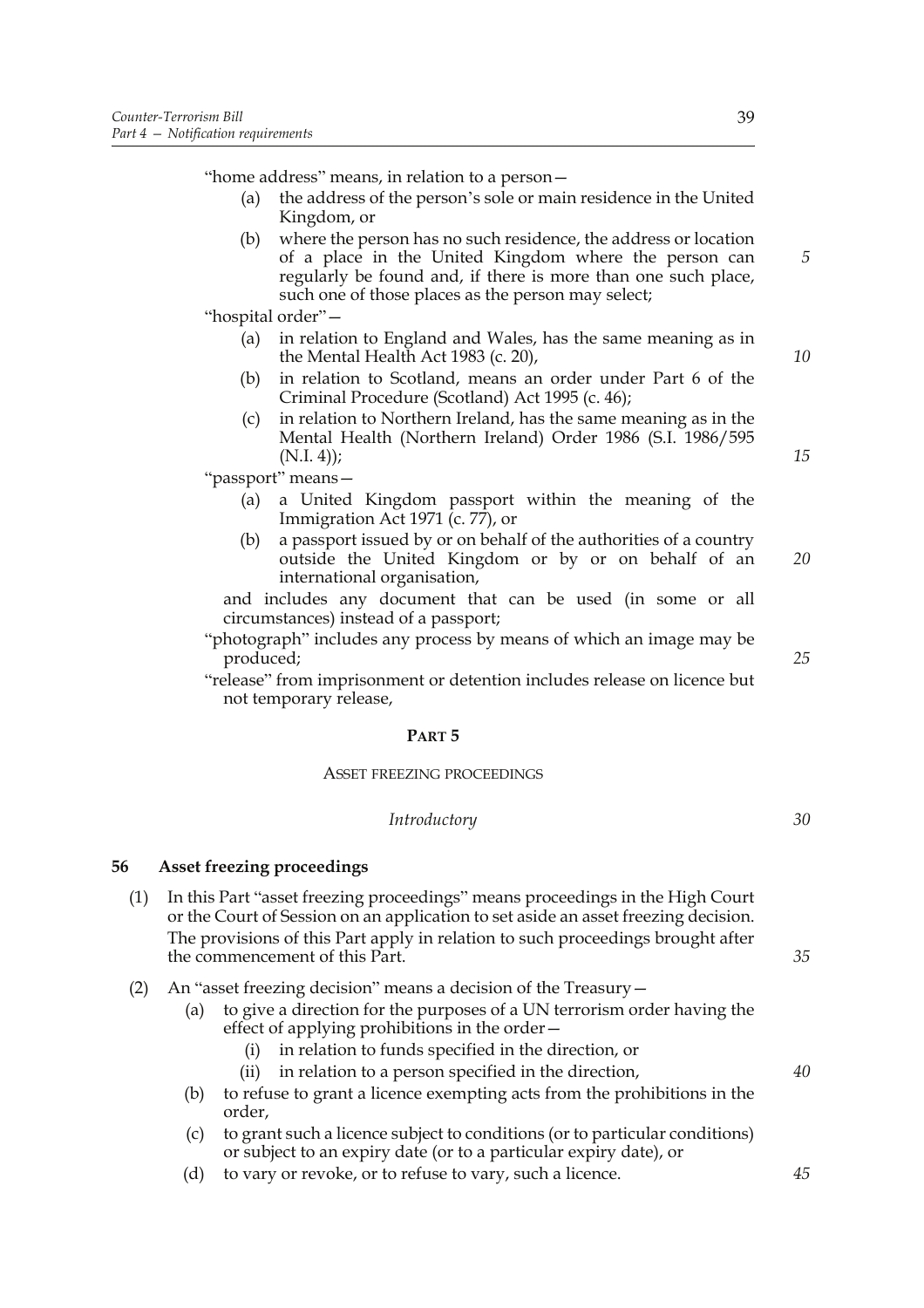*10*

- (3) The UN terrorism orders are—
	- (a) the Terrorism (United Nations Measures) Order 2001 (S.I. 2001/3365);
	- (b) the Al-Qa'ida and Taliban (United Nations Measures) Order 2002 (S.I. 2002/111);
	- (c) the Terrorism (United Nations Measures) Order 2006 (S.I. 2006/2657); *5*
	- (d) the Al-Qaida and Taliban (United Nations Measures) Order 2006 (S.I. 2006/2952).
- (4) The Treasury may by order amend subsection (3) by  $-$ 
	- (a) adding other Orders in Council made under section 1 of the United Nations Act 1946 (c. 45),
	- (b) providing that a reference to a specified Order in Council is to that Order as amended by a further Order in Council (made after the passing of this Act), or
	- (c) removing an Order in Council.

#### (5) The order may make consequential amendments of subsection (2) above. *15*

(6) An order under subsection (4) is subject to negative resolution procedure.

*Rules of court, disclosure and related matters*

### **57 General provisions about rules of court**

| (1) | (a)<br>(b)        | The following provisions apply to rules of court relating to $-$<br>asset freezing proceedings, or<br>proceedings on an appeal relating to asset freezing proceedings.                                                                                                                                                                                                                                                                     | 20 |  |
|-----|-------------------|--------------------------------------------------------------------------------------------------------------------------------------------------------------------------------------------------------------------------------------------------------------------------------------------------------------------------------------------------------------------------------------------------------------------------------------------|----|--|
| (2) | (a)<br>(b)        | A person making rules of court must have regard to -<br>the need to secure that the decisions that are the subject of the<br>proceedings are properly reviewed; and<br>the need to secure that disclosures of information are not made where<br>they would be contrary to the public interest.                                                                                                                                             | 25 |  |
| (3) | (a)<br>(b)<br>(c) | Rules of court may make provision -<br>about the mode of proof and about evidence in the proceedings;<br>enabling or requiring the proceedings to be determined without a<br>hearing; and<br>about legal representation in the proceedings.                                                                                                                                                                                                | 30 |  |
| (4) | (a)<br>(b)        | Rules of court may make provision -<br>enabling the proceedings to take place without full particulars of the<br>reasons for the decisions to which the proceedings relate being given to<br>a party to the proceedings (or to any legal representative of that party);<br>enabling the court to conduct proceedings in the absence of any person,<br>including a party to the proceedings (or any legal representative of that<br>party); | 35 |  |
|     | (c)<br>(d)        | about the functions of a person appointed as a special advocate;<br>enabling the court to give a party to the proceedings a summary of<br>evidence taken in the party's absence.                                                                                                                                                                                                                                                           | 40 |  |
| (5) | In this section - |                                                                                                                                                                                                                                                                                                                                                                                                                                            |    |  |

(a) references to a party to the proceedings do not include the Treasury;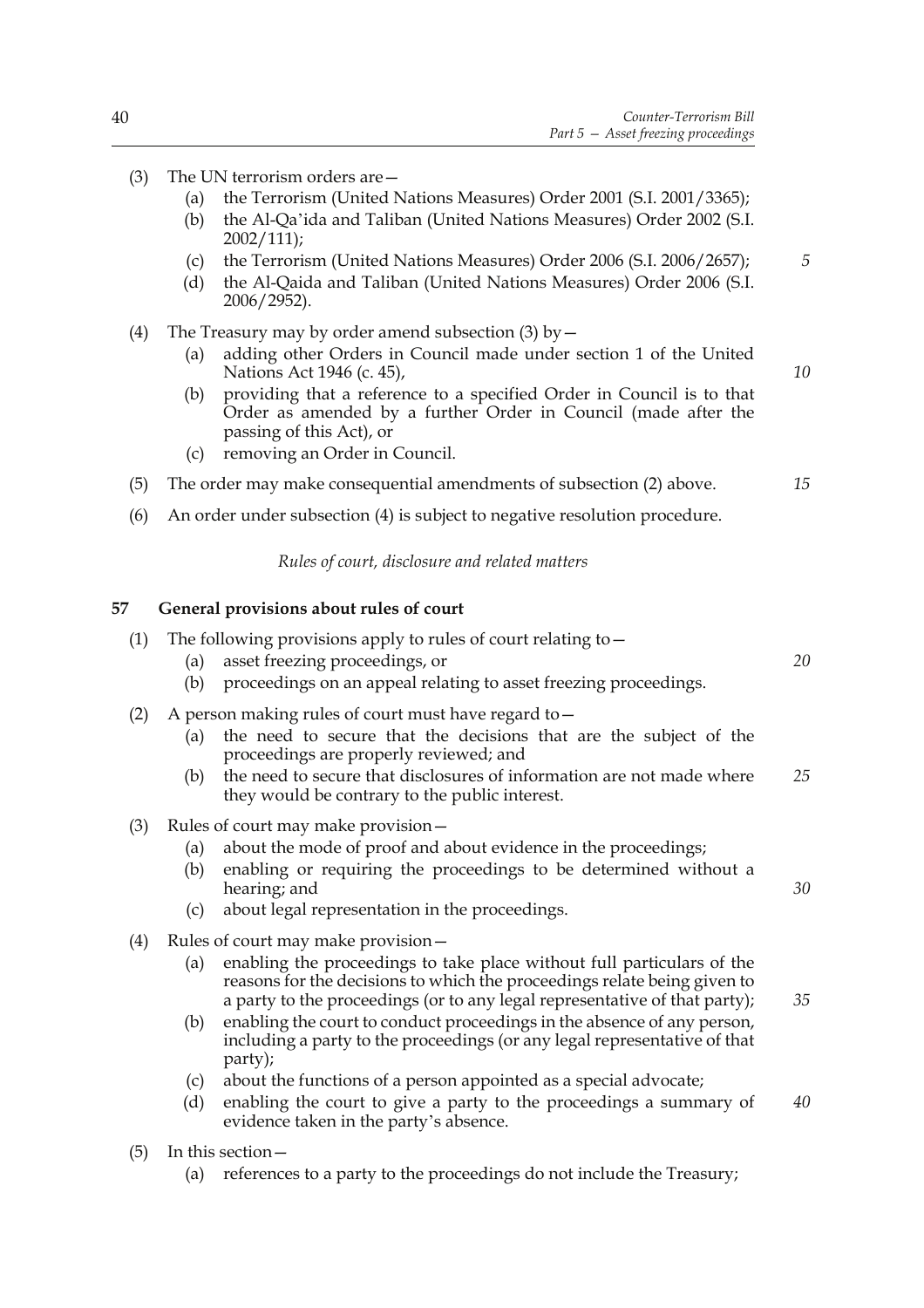- (b) references to a party's legal representative do not include a person appointed as a special advocate.
- (6) Nothing in this section shall be read as restricting the power to make rules of court or the matters to be taken into account when doing so.

### **58 Rules of court about disclosure**

- (1) The following provisions apply to rules of court relating to—
	- (a) asset freezing proceedings, or
	- (b) proceedings on an appeal relating to asset freezing proceedings.
- (2) Rules of court must secure that the Treasury are required to disclose—
	- (a) material on which they rely,
	- (b) material which adversely affects their case, and
	- (c) material which supports the case of a party to the proceedings.
	- This is subject to the following provisions of this section.
- (3) Rules of court must secure—
	- (a) that the Treasury have the opportunity to make an application to the court for permission not to disclose material otherwise than to— *15*
		- (i) the court, and
		- (ii) any person appointed as a special advocate;
	- (b) that such an application is always considered in the absence of every party to the proceedings (and every party's legal representative);
	- (c) that the court is required to give permission for material not to be disclosed if it considers that the disclosure of the material would be contrary to the public interest;
	- (d) that, if permission is given by the court not to disclose material, it must consider requiring the Treasury to provide a summary of the material to every party to the proceedings (and every party's legal representative); *25*
	- (e) that the court is required to ensure that such a summary does not contain material the disclosure of which would be contrary to the public interest.
- (4) Rules of court must secure that in cases where the Treasury—
	- (a) do not receive the court's permission to withhold material, but elect not to disclose it, or
	- (b) are required to provide a party to the proceedings with a summary of material that is withheld, but elect not to provide the summary,

provision to the following effect applies.

- (5) The court must be authorised—
	- (a) if it considers that the material or anything that is required to be summarised might adversely affect the Treasury's case or support the case of a party to the proceedings, to direct that the Treasury shall not rely on such points in their case, or shall make such concessions or take such other steps, as the court may specify, or
	- (b) in any other case, to ensure that the Treasury do not rely on the material or (as the case may be) on that which is required to be summarised.

*5*

*10*

*20*

*40*

*35*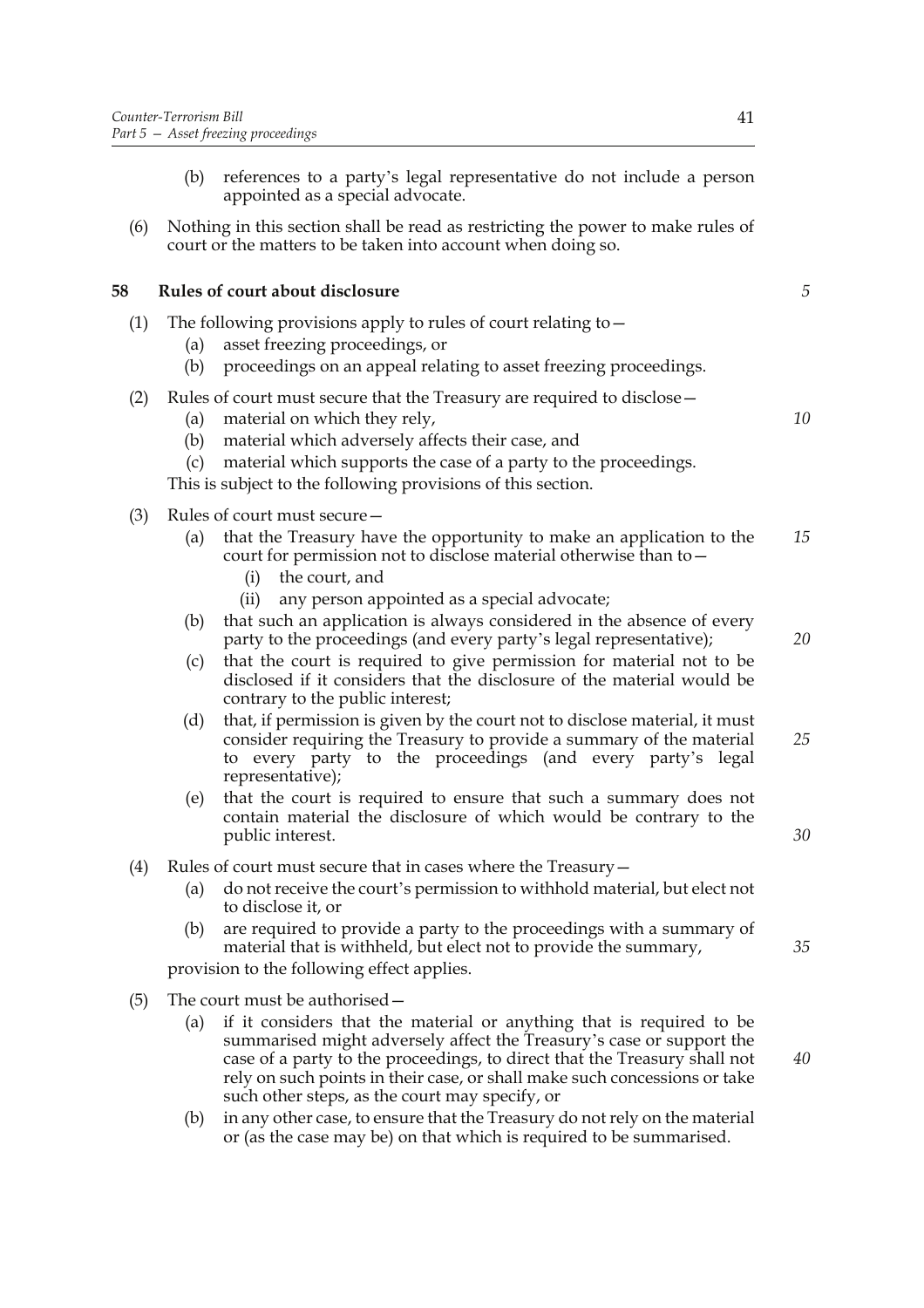- (6) Nothing in this section, or in rules of court made under it, is to be read as requiring the court to act in a manner inconsistent with Article 6 of the Human Rights Convention.
- (7) In this section—
	- (a) references to a party to the proceedings do not include the Treasury;
	- (b) references to a party's legal representative do not include a person appointed as a special advocate; and
	- (c) "the Human Rights Convention" means the Convention within the meaning of the Human Rights Act 1998 (c. 42) (see section 21(1) of that Act).

*10*

*5*

### **59 Appointment of special advocate**

- (1) The relevant law officer may appoint a person to represent the interests of a party to—
	- (a) asset freezing proceedings, or
	- (b) proceedings on an appeal, or further appeal, relating to asset freezing proceedings, *15*

in any of those proceedings from which the party (and any legal representative of the party) is excluded.

This is referred to in this Part as appointment as "a special advocate".

- (2) A person appointed as a special advocate is not responsible to the party to the proceedings whose interests the person is appointed to represent. *20*
- (3) The relevant law officer is—
	- (a) in relation to asset freezing proceedings in England and Wales, or on an appeal or further appeal relating to such proceedings, the Attorney General;
	- (b) in relation to asset freezing proceedings in Scotland, or on an appeal or further appeal relating to such proceedings, the Advocate General for Scotland;
	- (c) in relation to asset freezing proceedings in Northern Ireland, or on an appeal or further appeal relating to such proceedings, the Advocate General for Northern Ireland. *30*
- (4) A person may be appointed as a special advocate only if  $-$ 
	- (a) in the case of an appointment by the Attorney General, the person has a general legal qualification for the purposes of section 71 of the Courts and Legal Services Act 1990 (c. 41);
	- (b) in the case of an appointment by the Advocate General for Scotland, the person is an advocate or a solicitor who has rights of audience in the Court of Session or the High Court of Justiciary by virtue of section 25A of the Solicitors (Scotland) Act 1980 (c. 46);
	- (c) in the case of an appointment by the Advocate General for Northern Ireland, the person is a member of the Bar of Northern Ireland. *40*
- (5) Until the coming into force of section 27 of the Justice (Northern Ireland) Act 2002 (c. 26), references in this section to the Advocate General for Northern Ireland are to be read as references to the Attorney General for Northern Ireland.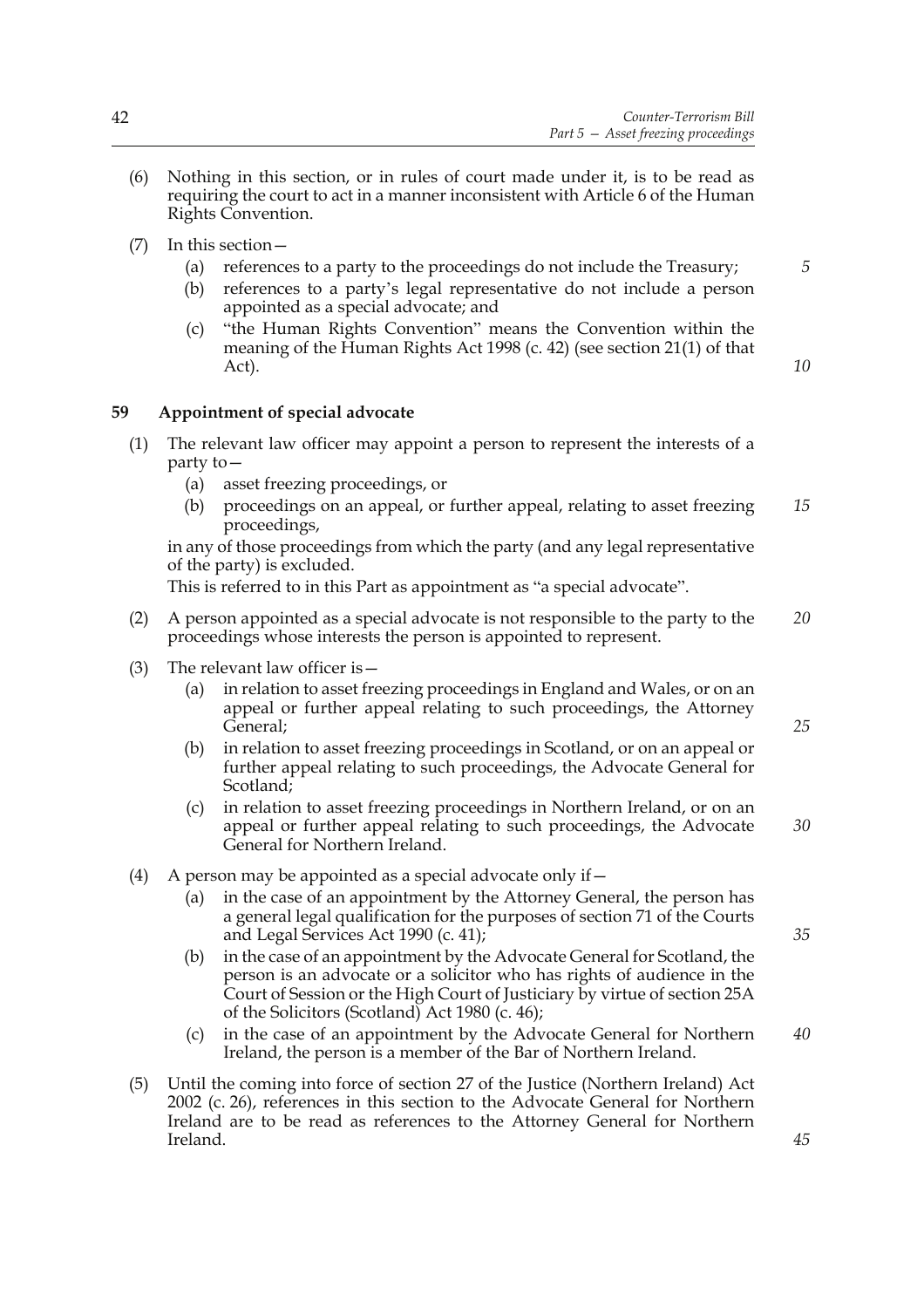The coming into force of that section does not affect any appointment of a person as a special advocate made by the Attorney General for Northern Ireland before that time.

### **60 Intercept evidence**

- (1) Section 18 of the Regulation of Investigatory Powers Act 2000 (c. 23) (exceptions to exclusion of intercepted communications etc from legal proceedings) is amended as follows. *5*
- (2) In subsection (1) (excepted proceedings), after paragraph (da) insert—
	- "(db) any asset freezing proceedings as defined in section 56 of the Counter-Terrorism Act 2008, or any proceedings arising out of such proceedings;".
- (3) In subsection (2) (persons to whom disclosure not to be made), after paragraph (za) insert—
	- "(zb) in the case of proceedings falling within paragraph (db), to  $-$ 
		- (i) a person, other than the Treasury, who is or was a party to the proceedings, or *15*
		- (ii) any person who for the purposes of the proceedings (but otherwise than by virtue of appointment as a special advocate) represents a person falling within subparagraph (i);".

*Supplementary provisions*

### **61 Allocation of proceedings to Queen's Bench Division**

In paragraph 2 of Schedule 1 to the Supreme Court Act 1981 (c. 54) (business allocated to the Queen's Bench Division), after sub-paragraph (ba) insert—

 "(bb) all asset freezing proceedings within the meaning of Part 5 of the Counter-Terrorism Act 2008 (see section 56 of that Act);". *25*

### **62 Initial exercise of powers by Lord Chancellor**

- (1) The first time after the passing of this Act that rules of court are made in exercise of the powers conferred by this Part—
	- (a) in relation to proceedings in England and Wales, or
	- (b) in relation to proceedings in Northern Ireland,

they may be made by the Lord Chancellor instead of by the person who would otherwise make them.

- (2) Before making rules of court under this section, the Lord Chancellor must consult—
	- (a) in relation to rules applicable to proceedings in England and Wales, the Lord Chief Justice of England and Wales;
	- in relation to rules applicable to proceedings in Northern Ireland, the Lord Chief Justice of Northern Ireland.

The Lord Chancellor is not required to undertake any other consultation before making the rules. *40*

*10*

*20*

*35*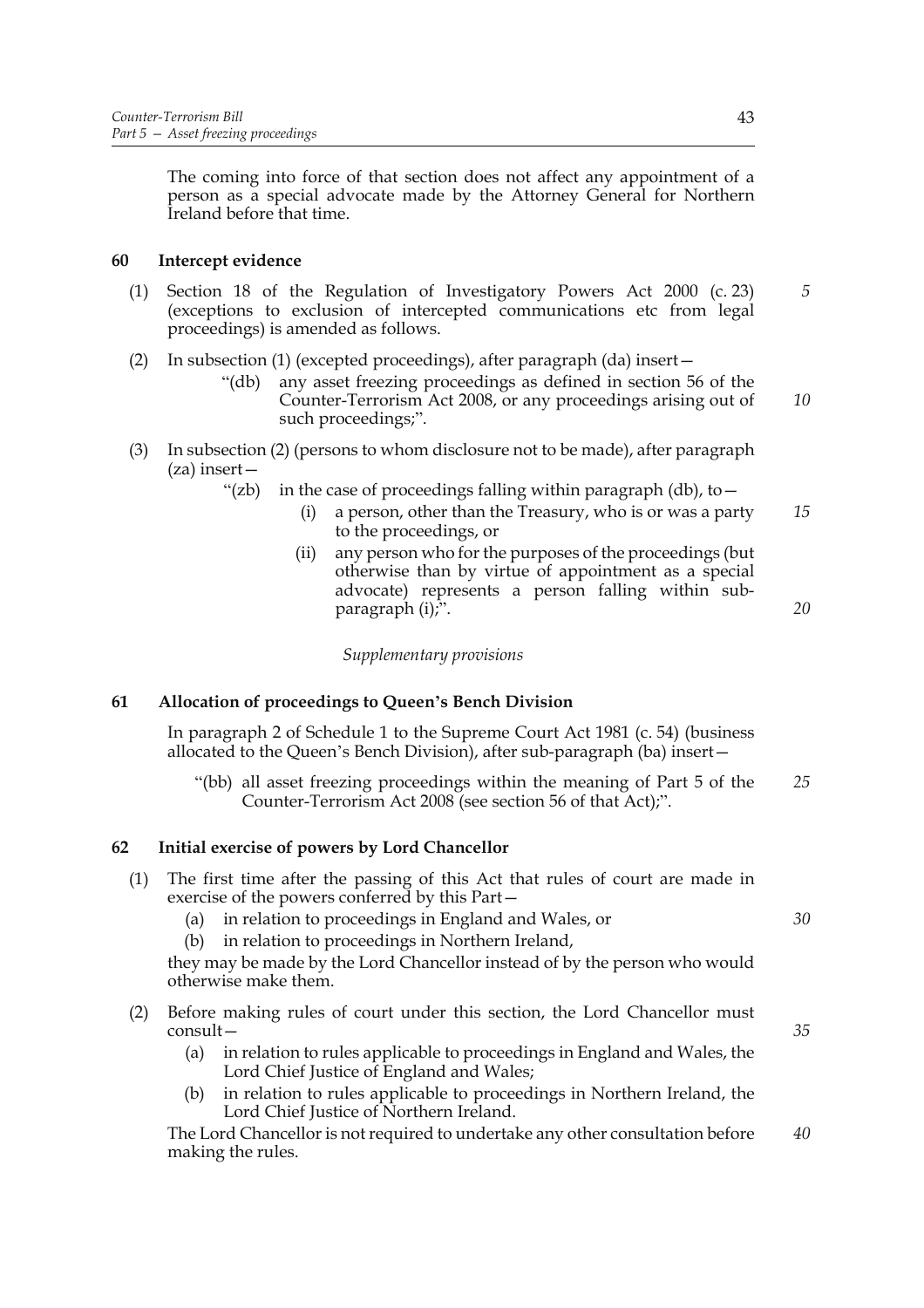- (3) The requirements of subsection (2)(a) and (b) may be satisfied by consultation that took place wholly or partly before the passing of this Act.
- (4) Rules of court made by the Lord Chancellor under this section—
	- (a) must be laid before Parliament, and
	- (b) if not approved by a resolution of each House before the end of 40 days beginning with the day on which they were made, cease to have effect at the end of that period.

In reckoning the period of 40 days no account shall be taken of any time during which Parliament is dissolved or prorogued or during which both Houses are adjourned for more than four days.

- (5) If rules cease to have effect in accordance with subsection  $(4)$  -
	- (a) that does not affect anything previously done in reliance on the rules; and
	- (b) subsection (1) applies as if the rules had not been made.
- (6) The following provisions do not apply to rules of court made by the Lord Chancellor under this section— *15*
	- (a) section 3(6) of the Civil Procedure Act 1997 (c. 12) (Parliamentary procedure for civil procedure rules);
	- (b) section 56 of the Judicature (Northern Ireland) Act 1978 (c. 23) (statutory rules procedure).

Until section 85 of the Courts Act 2003 (c. 39) (process for making civil procedure rules) comes into force, in paragraph (a) above for "section 3(6)" substitute "section 3(2)".

### **63 Interpretation of Part 5**

#### In this Part—

"asset freezing decision" has the meaning given by section 56(2); "asset freezing proceedings" has the meaning given by section 56(1);

"rules of court" means rules for regulating the practice and procedure to be followed in the High Court or the Court of Appeal or in the Court of Session;

"special advocate" means a person appointed under section 59;

"UN terrorism order" means an order specified in section 56(3).

#### **PART 6**

#### INQUESTS AND INQUIRIES

#### **64 Certificate requiring inquest to be held without a jury**

- (1) In section 8 of the Coroners Act 1988 (c. 13) (duty to hold inquest), after subsection (7) insert—
	- "(8) This section is subject to section 8A (certificate requiring inquest to be held without a jury).".

*20*

*25*

*30*

*5*

*10*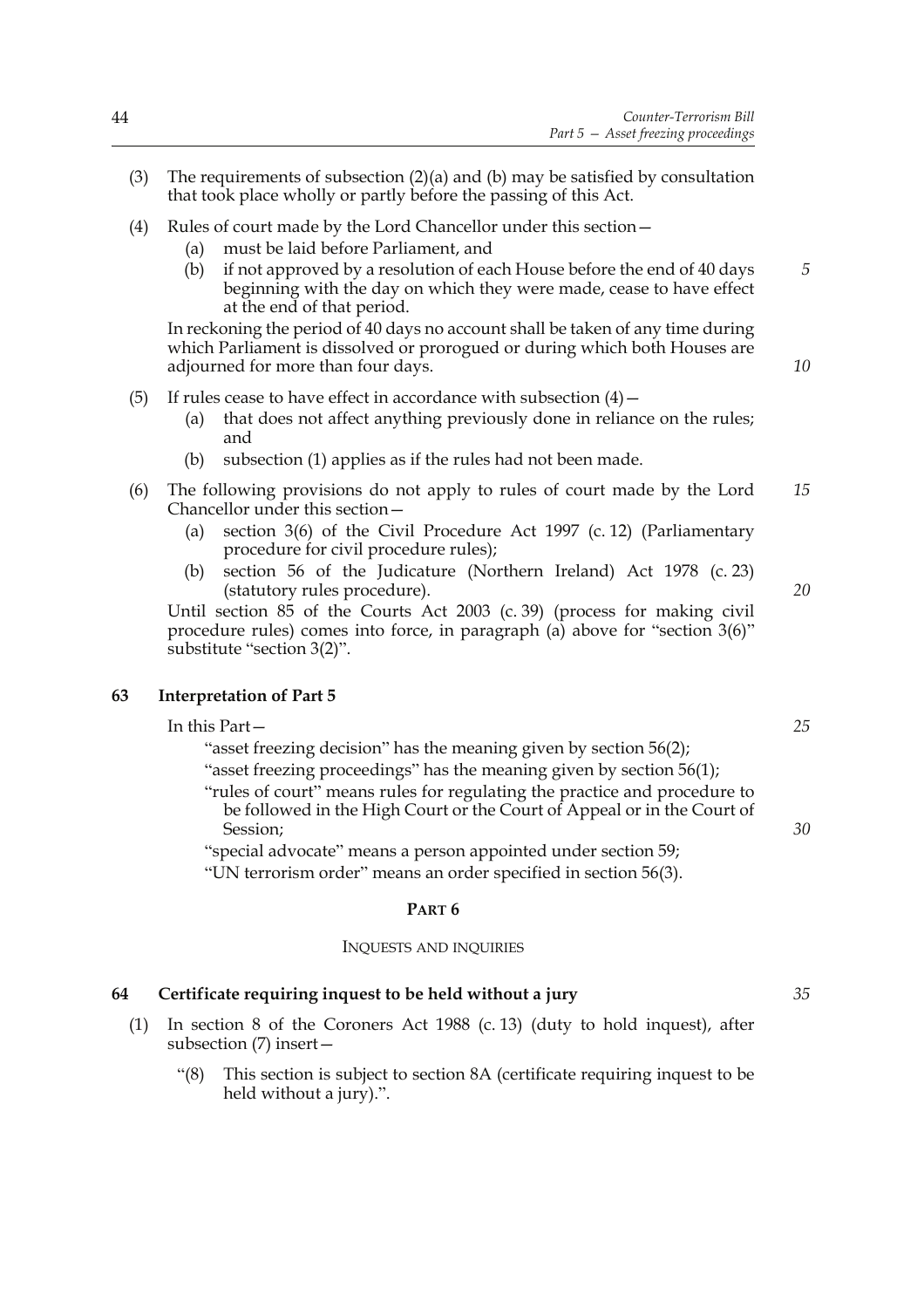(2) After that section insert—

### **"8A Certificate requiring inquest to be held without a jury**

- (1) The Secretary of State may certify in relation to an inquest that, in the opinion of the Secretary of State, the inquest will involve the consideration of material that should not be made public—
	- (a) in the interests of national security,
	- (b) in the interests of the relationship between the United Kingdom and another country, or
	- (c) otherwise in the public interest.
- (2) A certificate may be issued—
	- (a) in relation to an inquest that has not begun, or
	- (b) in relation to an inquest that has begun, at any time before its conclusion.
- (3) Where a certificate has effect in relation to an inquest, the inquest must be held or (as the case may be) continued without a jury, so that—
	- (a) if a jury has not been summoned, the coroner must not summon a jury, and
	- (b) if a jury has been summoned, the coroner must discharge the jury.
- (4) Accordingly, the following do not apply in relation to the inquest whilst the certificate has effect— *20*
	- (a) the power under subsection (1) or (4) of section 8 to hold the inquest or part of the inquest with a jury, and
	- (b) the duty under subsection (3) of that section to hold the inquest with a jury in the circumstances set out in that subsection.
- (5) A certificate has effect in relation to an inquest until it is revoked by the Secretary of State; and the Secretary of State may revoke a certificate in respect of an inquest—
	- (a) before it has begun, or

# (b) after it has begun, at any time before its conclusion.

- (6) Where a certificate issued in relation to an inquest is revoked—
	- (a) if subsection (3) of section 8 applies in relation to the inquest, the coroner must summon a jury in the manner required by subsection (2) of that section, and
	- (b) otherwise, if it appears to the coroner that there is any reason for summoning a jury, the coroner may summon a jury in that manner. *35*
- (7) If a jury is summoned—
	- (a) the coroner must proceed in all respects as if the inquest had not previously begun, and
	- (b) the provisions of this Act apply accordingly as if that were the case.".
- (3) This section has effect in relation to inquests that have begun, but have not been concluded, before the day on which it comes into force as well as to inquests beginning on or after that day.

*5*

*10*

*15*

*25*

*30*

*40*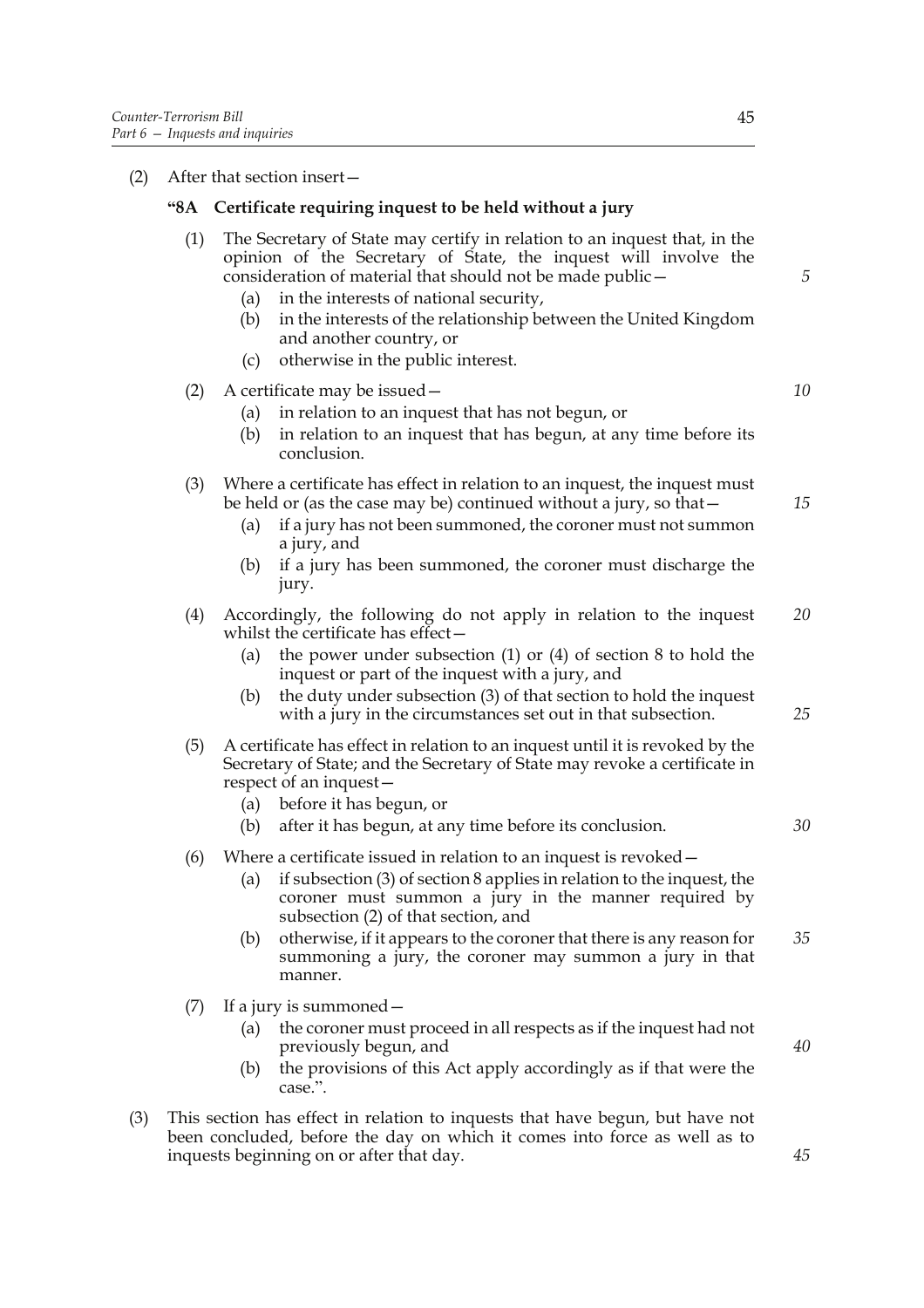### **65 Specially appointed coroners**

(1) After section 18 of the Coroners Act 1988 (c. 13) insert—

#### *"Inquests: specially appointed coroners*

#### **18A Appointment of specially appointed coroners**

- (1) If the Secretary of State issues a certificate under section 8A in relation to an inquest, the Secretary of State may appoint a person (a "specially appointed coroner") to hold the inquest. *5*
- (2) A person may not be appointed under this section unless the person—
	- (a) is a coroner, or
	- (b) would be qualified under section 2(1) to be appointed as coroner. *10*

#### (3) A specially appointed coroner may be appointed under this section—

- in relation to an inquest that has not begun, or
- (b) in relation to an inquest that has begun, at any time before its conclusion.
- (4) An appointment may be made under this section whether the person who would be required to hold the inquest apart from the appointment would have jurisdiction to do so by virtue of—
	- (a) the fact that the body of the deceased is lying in that person's district,
	- (b) an order of the High Court under section 13 (order to hold inquest),
	- (c) an agreement or direction by the Secretary of State under section 14 (inquest out of jurisdiction),
	- (d) a direction by the Secretary of State under section 15 (inquest where body destroyed or irrecoverable), or *25*
	- (e) a previous appointment under this section.

#### **18B Effect of appointment of specially appointed coroner**

- (1) Where a specially appointed coroner is appointed under section 18A to hold an inquest—
	- (a) the specially appointed coroner, and not the person who would be required to hold the inquest apart from the appointment, has jurisdiction to hold the inquest and must hold it accordingly, and
	- (b) the person who would otherwise be required to hold the inquest ceases to have any powers or duties in relation to the inquest or the body of the deceased. *35*
- (2) If the inquest has begun—
	- (a) the specially appointed coroner must proceed in all respects as if the inquest had not previously begun, and
	- (b) the provisions of this Act apply accordingly as if that were the case.
- (3) In relation to the inquest and the body of the deceased, the specially appointed coroner—
	- (a) has the same jurisdiction and powers,

*45*

*40*

*15*

*20*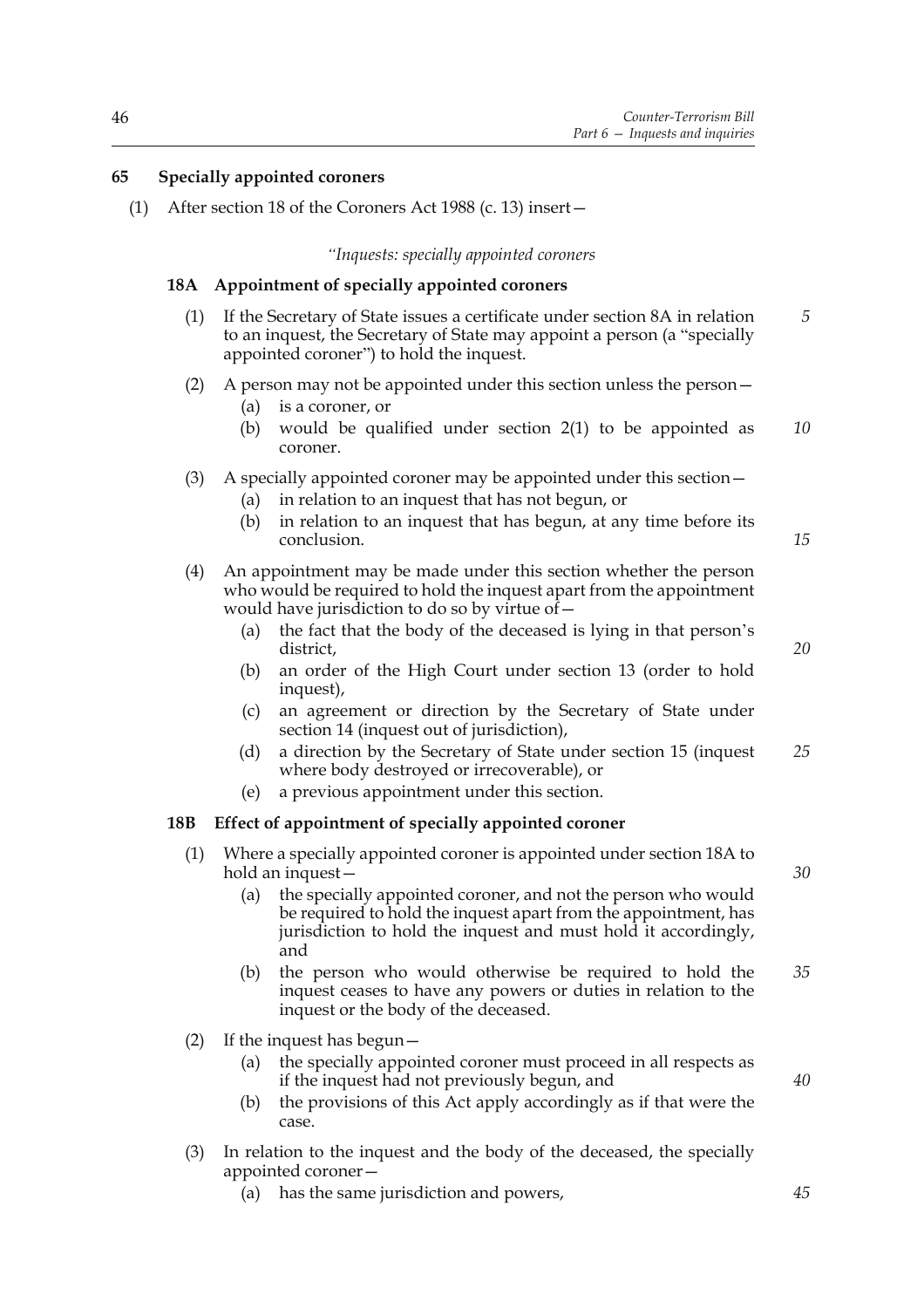- (b) is subject to the same obligations, liabilities and disqualifications, and
- (c) generally is subject to the provisions of this Act and to the law relating to coroners and coroners' inquests in the same manner, as if the specially appointed coroner were the coroner for the original coroner's district.

This is subject to provision made by regulations under subsection (4).

- (4) The Secretary of State may by regulations made by statutory instrument provide for this Act and the law relating to coroners and coroners' inquests to have effect in relation to specially appointed coroners with such modifications as may be specified in the regulations.
- (5) A statutory instrument containing regulations under subsection (4) is subject to annulment in pursuance of a resolution of either House of Parliament.
- (6) The Secretary of State may pay a specially appointed coroner such remuneration and allowances as the Secretary of State thinks fit.
- (7) In this section and section 18C "the original coroner", in relation to an inquest, means the coroner who would have jurisdiction to hold the inquest if no appointment had been made under section 18A in relation to it. *20*

#### **18C Revocation of appointment of specially appointed coroner**

- (1) The Secretary of State may revoke the appointment of a specially appointed coroner to hold an inquest—
	- (a) if the Secretary of State considers that the specially appointed coroner is unable to hold, or to continue to hold, the inquest, *25*
	- (b) on the grounds of the specially appointed coroner's misbehaviour, or
	- (c) if the Secretary of State revokes the certificate issued under section 8A in relation to the inquest.
- (2) Where the Secretary of State acts under subsection (1)(a) or (b) the Secretary of State must make a further appointment under section 18A.
- (3) Where the Secretary of State acts under subsection  $(1)(c)$  -
	- (a) the original coroner, and not the specially appointed coroner, has jurisdiction to hold the inquest and must hold it accordingly, and
	- (b) the specially appointed coroner ceases to have any powers or duties in relation to the inquest or the body of the deceased.
- (4) If the inquest has begun—
	- (a) the original coroner must proceed in all respects as if the inquest had not previously begun, and *40*
	- (b) the provisions of this Act apply accordingly as if that were the case.".
- (2) This section has effect in relation to inquests that have begun, but have not been concluded, before the day on which it comes into force as well as to inquests beginning on or after that day.

*15*

*10*

*5*

*30*

*35*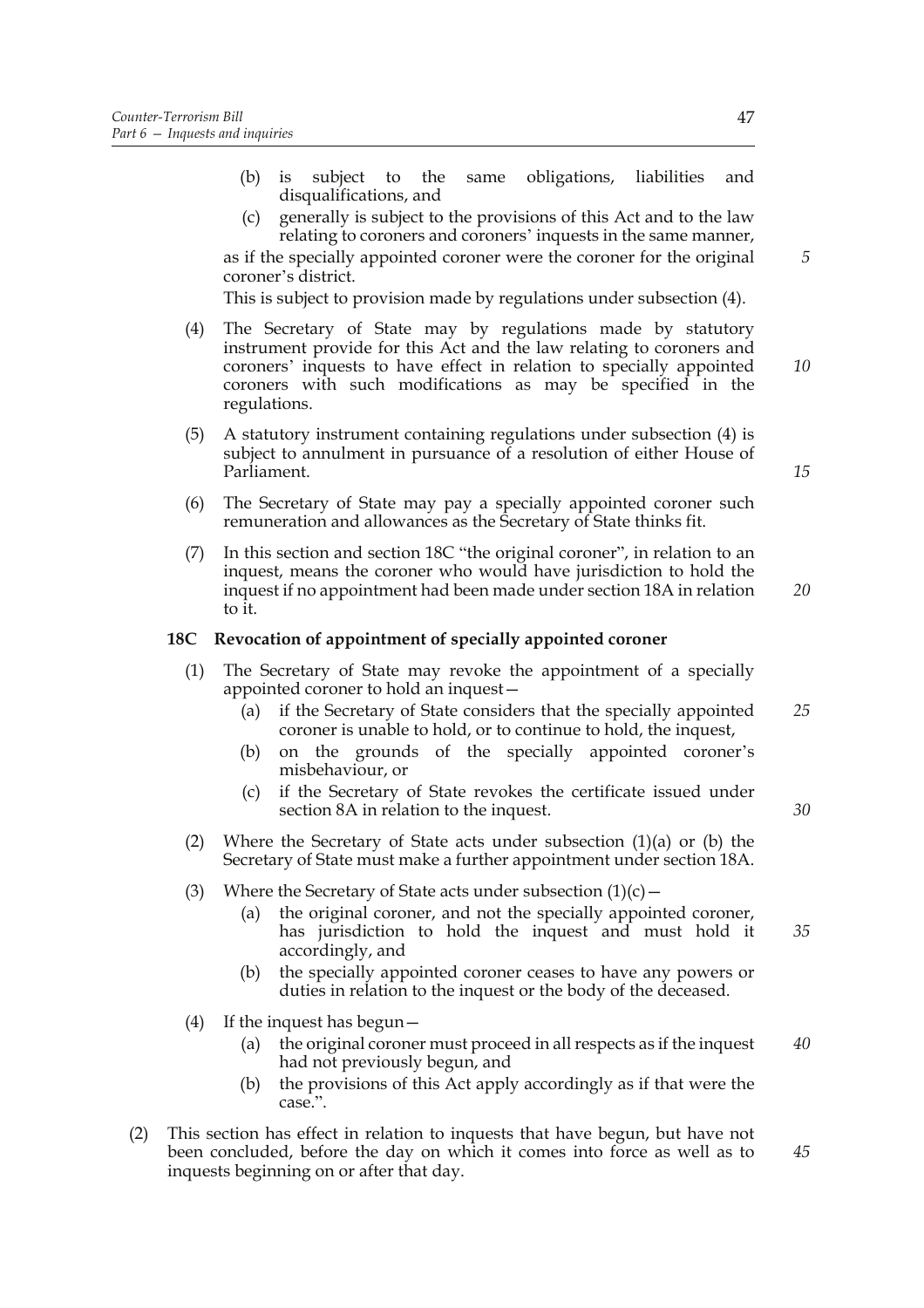#### **66 Inquiries: intercept evidence**

- (1) In section 18 of the Regulation of Investigatory Powers Act 2000 (c. 23) (exceptions to exclusion of intercepted communications etc from legal proceedings), in subsection (7), for paragraph (c) substitute—
	- "(c) a disclosure to the panel of an inquiry held under the Inquiries Act 2005 or to a person appointed as counsel to such an inquiry where, in the course of the inquiry, the panel has ordered the disclosure to be made to the panel alone or (as the case may be) to the panel and the person appointed as counsel to the inquiry; or".
- (2) This section has effect in relation to inquiries under the Inquiries Act 2005 (c. 12) that have begun, but have not come to an end, before the day on which it comes into force as well as to such inquiries beginning or on after that day.
- (3) Section 14 of the Inquiries Act 2005 (end of inquiry) has effect for determining when an inquiry under that Act comes to an end for those purposes.

#### **67 Inquests: intercept evidence**

- (1) In section 18(7) of the Regulation of Investigatory Powers Act 2000, after paragraph (c) insert—
	- "(d) a disclosure to a coroner or to a person appointed as counsel to an inquest where—
		- (i) the Secretary of State has issued a certificate under section 8A of the Coroners Act 1988 (certificate requiring inquest to be held without a jury) in relation to the inquest, and
		- (ii) the coroner has ordered the disclosure to be made to the coroner alone or (as the case may be) to the coroner and the person appointed as counsel to the inquest.". *25*
- (2) In that section, after subsection (8A) insert—
	- "(8B) A coroner shall not order a disclosure under subsection (7)(d) except where the coroner is satisfied that the exceptional circumstances of the case make the disclosure essential to enable the matters that are required to be ascertained by the inquest to be ascertained.". *30*
- (3) In that section, after subsection (11) insert—
	- "(11A) In relation to an inquest held or to be held by a specially appointed coroner appointed under section 18A of the Coroners Act 1988, references in this section to the coroner are to the specially appointed coroner.".
- (4) This section has effect in relation to inquests that have begun, but have not been concluded, before the day on which it comes into force as well as to inquests beginning on or after that day.

*10*

*15*

*5*

*20*

*40*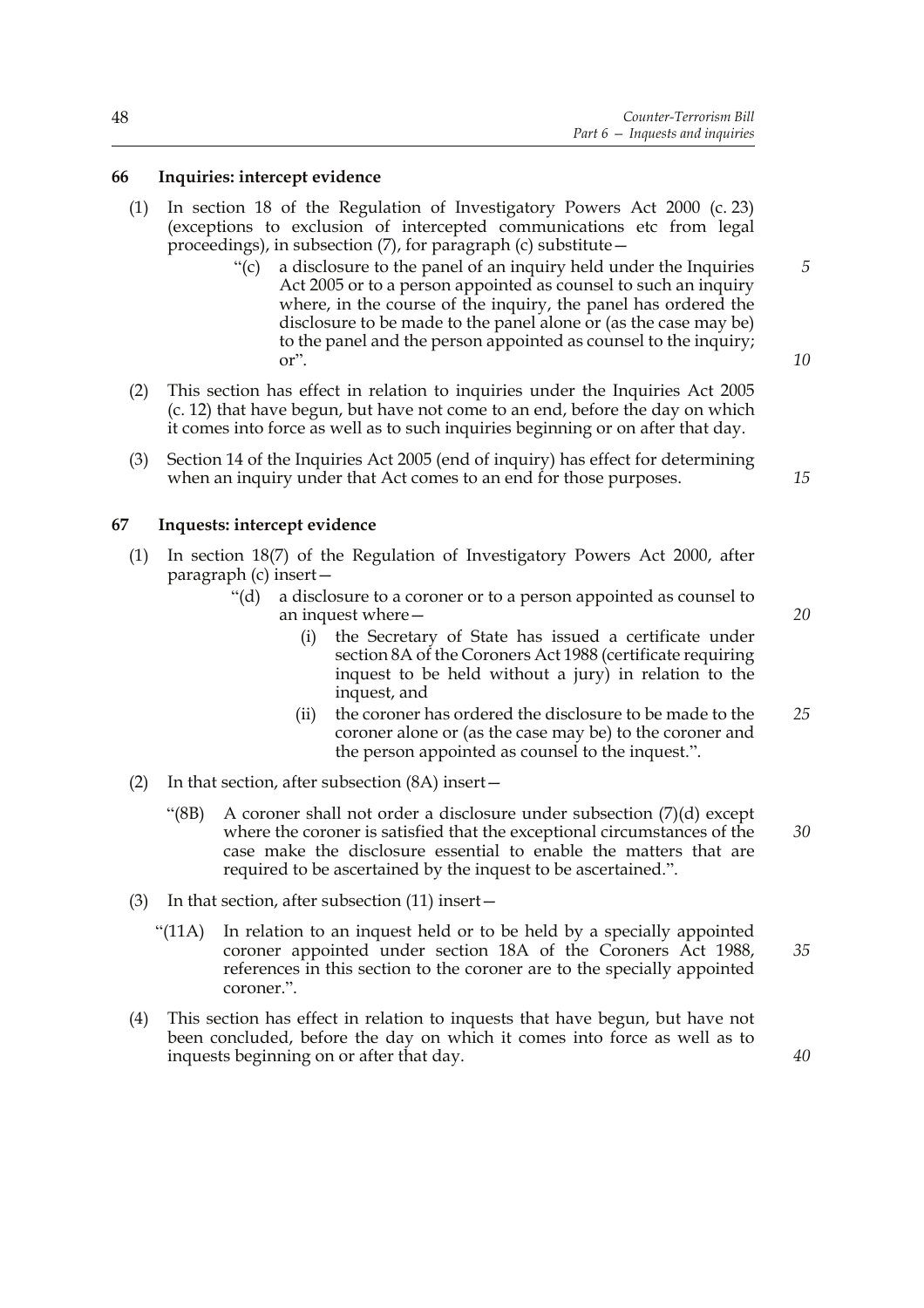### **PART 7**

#### **MISCELLANEOUS**

#### *Amendment of definition of "terrorism" etc*

### **68 Amendment of definition of "terrorism" etc**

- (1) In the provisions listed below (which define "terrorism", or make similar provision, and require that the use or threat of action is made for the purpose of advancing a political, religious or ideological cause), after "religious" insert ", racial". *5*
- (2) The provisions are—
	- (a) section  $1(1)(c)$  of the Terrorism Act 2000 (c. 11),
	- (b) section 113A(2) of the Anti-terrorism, Crime and Security Act 2001 (c 24),
	- (c) paragraph  $4(2)(c)$  of Schedule 21 to the Criminal Justice Act 2003 (c. 44),
	- (d) Article 2(3)(c) of the Terrorism (United Nations Measures) Order 2006 (SI 2006/2657),
	- (e) Article 4(1)(c) of the Anti-terrorism (Financial and Other Measures) (Overseas Territories) Order 2002 (SI 2002/1822),
	- (f) Article 2(1)(a)(iii) of the Terrorism (United Nations Measures) (Overseas Territories) Order 2001 (SI 2001/3366),
	- (g) Article 3(1) of the Terrorism (United Nations Measures) (Isle of Man) Order 2001 (SI 2001/3364), *20*
	- (h) Article 3(1) of the Terrorism (United Nations Measures) (Channel Islands) Order 2001 (SI 2001/3363).

#### *Terrorist offences*

#### **69 Offences relating to information about members of armed forces** *25*

(1) After section 58 of the Terrorism Act 2000 (collection of information) insert—

#### **"58A Eliciting, publishing or communicating information about members of armed forces**

- (1) A person commits an offence who—
	- (a) elicits or attempts to elicit information about a person who is or has been a member of Her Majesty's Forces which is of a kind likely to be useful to a person committing or preparing an act of terrorism, or *30*
	- (b) publishes or communicates information of that kind.
- (2) It is a defence for a person charged with an offence under this section to prove that they had a reasonable excuse for their action. *35*

#### (3) A person guilty of an offence under this section is liable—

- (a) on conviction on indictment, to imprisonment for a term not exceeding 10 years or to a fine, or to both;
- (b) on summary conviction—

*10*

*15*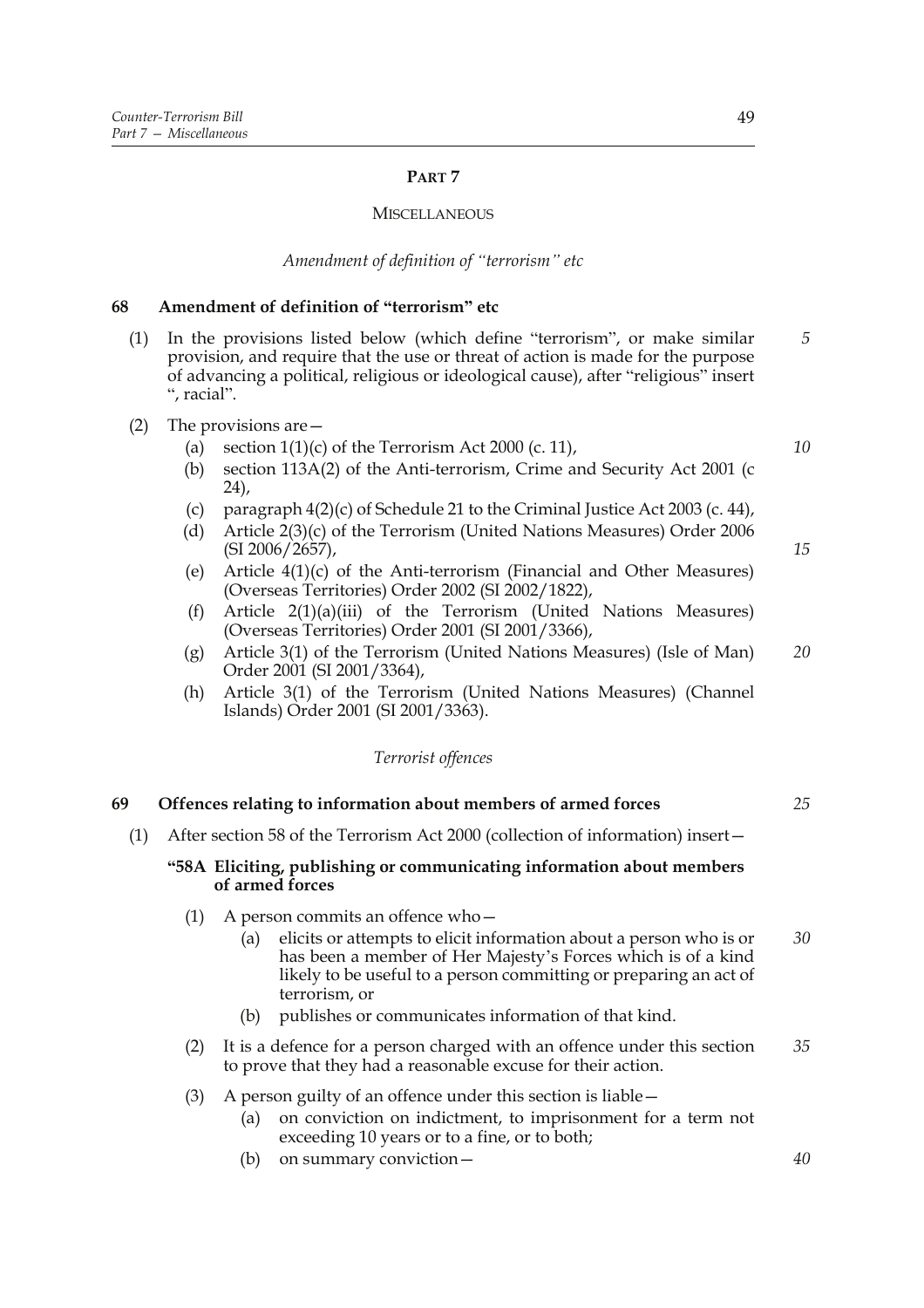- (i) in England and Wales or Scotland, to imprisonment for a term not exceeding 12 months or to a fine not exceeding the statutory maximum, or to both;
- (ii) in Northern Ireland, to imprisonment for a term not exceeding 6 months or to a fine not exceeding the statutory maximum, or to both.".
- (2) In the application of section 58A in England and Wales in relation to an offence committed before the commencement of section 154(1) of the Criminal Justice Act 2003 (c. 44) the reference in subsection  $(3)(b)(i)$  to 12 months is to be read as a reference to 6 months.
- (3) In section 118 of the Terrorism Act 2000 (c. 11) (defences), in subsection  $(5)(a)$ after "58," insert "58A,".

#### **70 Terrorist property: disclosure of information about possible offences**

- (1) Part 3 of the Terrorism Act 2000 (c. 11) (terrorist property) is amended as follows.
- (2) In section 19(1) (duty to disclose belief or suspicion that offence committed), in paragraph (b) for "comes to his attention in the course of a trade, profession, business or employment" substitute—

"comes to his attention—

- (i) in the course of a trade, profession or business, or
- (ii) in the course of his employment (whether or not in the course of a trade, profession or business).".
- (3) After section 22 insert—

#### **"22A Meaning of "employment"**

In sections 19 to 21B—

- (a) "employment" means any employment (whether paid or unpaid) and includes—
	- (i) work under a contract for services or as an office-holder,
	- (ii) work experience provided pursuant to a training course or programme or in the course of training for employment, and *30*
	- (iii) voluntary work;
- (b) "employer" has a corresponding meaning.".
- (4) So far as the amendment in subsection (3) above extends any provision of sections 19 to 21B of the Terrorism Act 2000 involving belief or suspicion to cases to which that provision did not previously apply, that provision applies where the belief or suspicion is held after subsection (3) above comes into force even if based on information that came to the person's attention before that subsection was in force. *35*

In any such case sections  $19(2)$ ,  $21(3)$  and  $21A(4)$  of that Act (duty to make disclosure as soon as is reasonably practicable) are to be read as requiring the person to act as soon as is reasonably practicable after subsection (3) above comes into force. *40*

*15*

*5*

*10*

*20*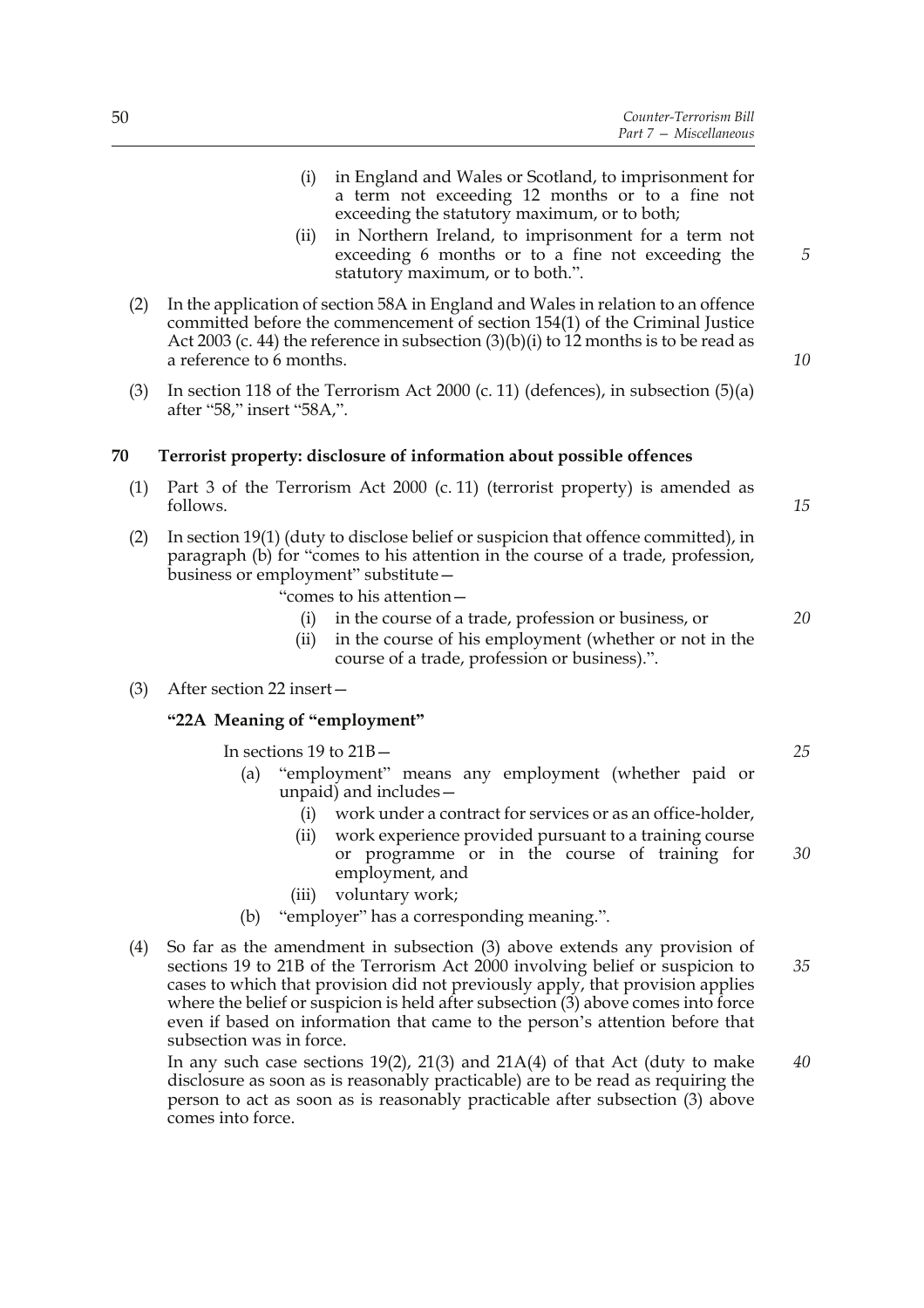#### *Control orders*

### **71 Control orders: powers of entry and search**

(1) After section 7 of the Prevention of Terrorism Act 2005 (c. 2) insert—

### **"7A Powers of entry and search: absconding**

- (1) If a constable reasonably suspects that the controlled person has absconded, the constable may enter (if necessary by force) and search premises to which this section applies— *5*
	- (a) for the purpose of determining whether the person has absconded;
	- (b) if it appears that the person has absconded, for material that may assist in the pursuit and arrest of the controlled person. *10*

#### (2) The premises to which this section applies are—

- (a) the controlled person's place of residence;
- (b) any other premises to which the controlled person is, or at any time has been, required to grant access in accordance with an obligation imposed by or under a control order. *15*

### **7B Powers of entry and search: failure to grant access to premises**

- (1) This section applies where a constable reasonably suspects that the controlled person is not granting access to premises, as required by an obligation imposed by or under the control order, at a time when the controlled person is required, by an obligation so imposed, to be at those premises.
- (2) The constable may enter (if necessary by force) and search the premises—
	- (a) for the purpose of determining whether any of the obligations imposed by or under the control order have been contravened; *25*
	- (b) if it appears that an obligation has been contravened, for material that may assist in the investigation of the contravention.

#### **7C Powers of entry and search: monitoring compliance with order**

- (1) A constable may apply for the issue of a warrant under this section for the purposes of determining whether the controlled person is complying with the obligations imposed by or under a control order.
- (2) The application must be made—
	- (a) in England and Wales, to a justice of the peace;
	- (b) in Scotland, to the sheriff;
	- (c) in Northern Ireland, to a lay magistrate.
- (3) A warrant under this section shall authorise any constable to enter (if necessary by force) and search premises to which this section applies that are specified in the warrant.
- (4) The premises to which this section applies are—
	- (a) the controlled person's place of residence;

*30*

*20*

*40*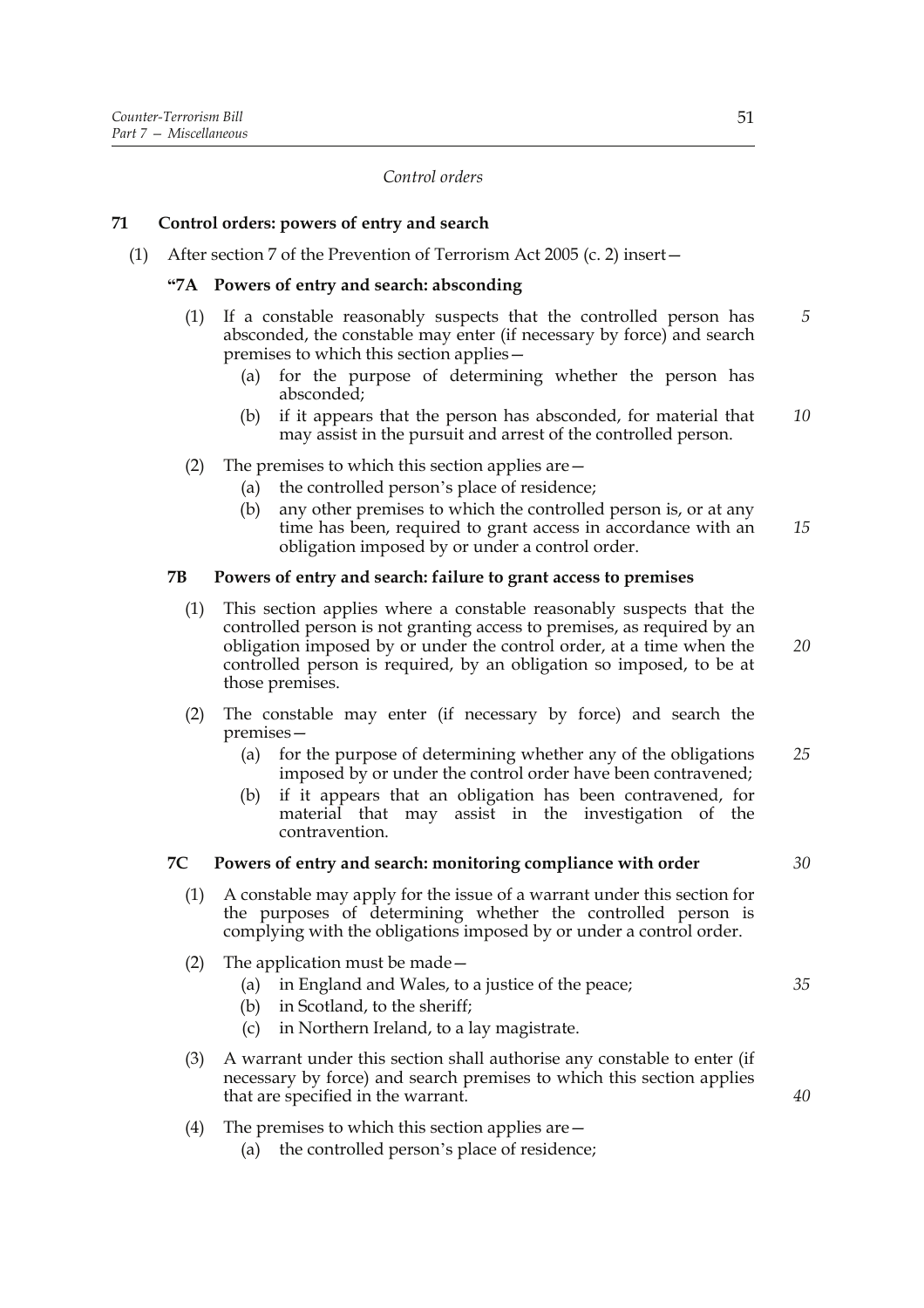- (b) any other premises to which the controlled person is, or at any time has been, required to grant access in accordance with an obligation imposed by or under a control order.
- (5) An application under this section may only be granted if the justice of the peace, the sheriff or the lay magistrate is satisfied that the issue of the warrant is necessary for the purposes of determining whether the controlled person is complying with the obligations imposed by or under the control order.".
- (2) In section 9 of that Act (offences)—
	- (a) after subsection (3) insert—
		- "(3A) A person who intentionally obstructs the exercise by a constable of a power conferred by section 7A or 7B or by a warrant under section 7C commits an offence.";
	- (b) in subsection (7) after "subsection (3)" insert "or (3A)".
- (3) These amendments have effect as from the commencement of this section and apply regardless of when the control order was made. *15*

### **72 Control orders: meaning of involvement in terrorism-related activity**

- (1) In section 1(9) of the Prevention of Terrorism Act 2005 (c. 2) (meaning of involvement in terrorism-related activity), in paragraph (d), for "to be involved in terrorism-related activity" substitute "by the individual concerned to be involved in conduct falling within paragraphs (a) to (c)".
- (2) This amendment shall be deemed always to have had effect.

#### **73 Time allowed for representations by controlled person**

- (1) Section 3 of the Prevention of Terrorism Act 2005 (supervision by court of making of non-derogating control orders) is amended as follows.
- (2) In subsection (7) (opportunity for individual to make representations about directions given by the court), omit "within 7 days of the court's giving permission or (as the case may be) making its determination on the reference".
- (3) After that subsection insert—
	- "(7A) The individual must be given the opportunity to make those representations—
		- (a) in the case of directions under subsection  $(2)(c)$ , within 7 days of notice of the terms of the control order being delivered to the individual in accordance with section 7(8);
		- (b) in the case of directions given under subsection  $(6)(b)$  or  $(c)$ , within 7 days of the court making its determination on the reference.". *35*
- (4) These amendments apply in relation to control orders made after this section comes into force.

*10*

*5*

*20*

*30*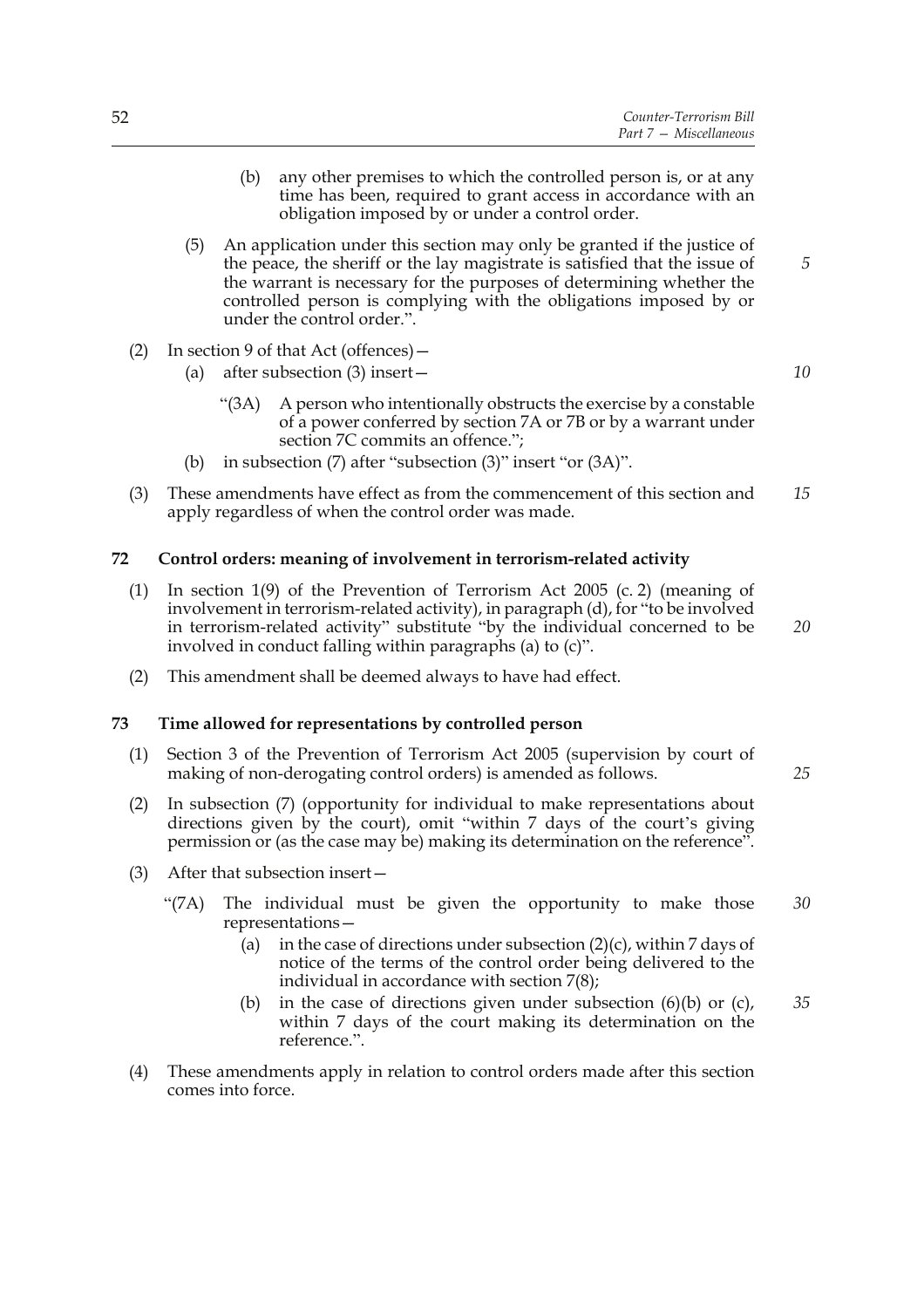### **74 Application for anonymity for controlled person**

- (1) In the Schedule to the Prevention of Terrorism Act 2005 (c. 2) (control order proceedings etc), paragraph 5 (application for anonymity for controlled person) is amended as follows.
- (2) In sub-paragraph (1)(a) omit ", at any time after a control order has been made,".
- (3) After sub-paragraph (3) insert—
	- "(4) In relation to a time before the control order has been made references in this paragraph to "the controlled person" shall be read as references to the person in respect of whom the Secretary of State has made an application to the court for (as the case may be) –
		- (a) permission to make a non-derogating control order under section 3(1)(a), or
		- (b) the making of a derogating control order under section 4(1).".
- (4) These amendments shall be deemed always to have had effect.

### *Forfeiture of terrorist cash*

### **75 Forfeiture of terrorist cash: determination of period for which cash may be detained**

- (1) Schedule 1 to the Anti-terrorism, Crime and Security Act 2001 (c. 24) (forfeiture of terrorist cash) is amended as follows.
- (2) In paragraph 3 (detention of seized cash), after sub-paragraph (1) (which specifies the period for which cash seized may initially be detained) insert—
	- "(1A) In determining the period of 48 hours specified in sub-paragraph (1) there shall be disregarded—
		- (a) any Saturday or Sunday;
		- (b) Christmas Day;
		- (c) Good Friday;
		- (d) any day that is a bank holiday under the Banking and Financial Dealings Act 1971 in the part of the United Kingdom in which the cash is seized;
		- (e) any day prescribed under section 8(2) of the Criminal Procedure (Scotland) Act 1995 as a court holiday in the sheriff court district in which the cash is seized.".
- (3) In paragraphs 4(1) and 10(2) (which refer to the period specified in paragraph 3(1)), after "48 hours" insert "(determined in accordance with paragraph  $3(1A))$ ". *35*
- (4) The amendments in this section apply in relation to cash seized after this section comes into force.

### **76 Forfeiture of terrorist cash: appeal against decision in forfeiture proceedings**

(1) In Schedule 1 to the Anti-terrorism, Crime and Security Act 2001 (forfeiture of *40*

*20*

*5*

*10*

*15*

*25*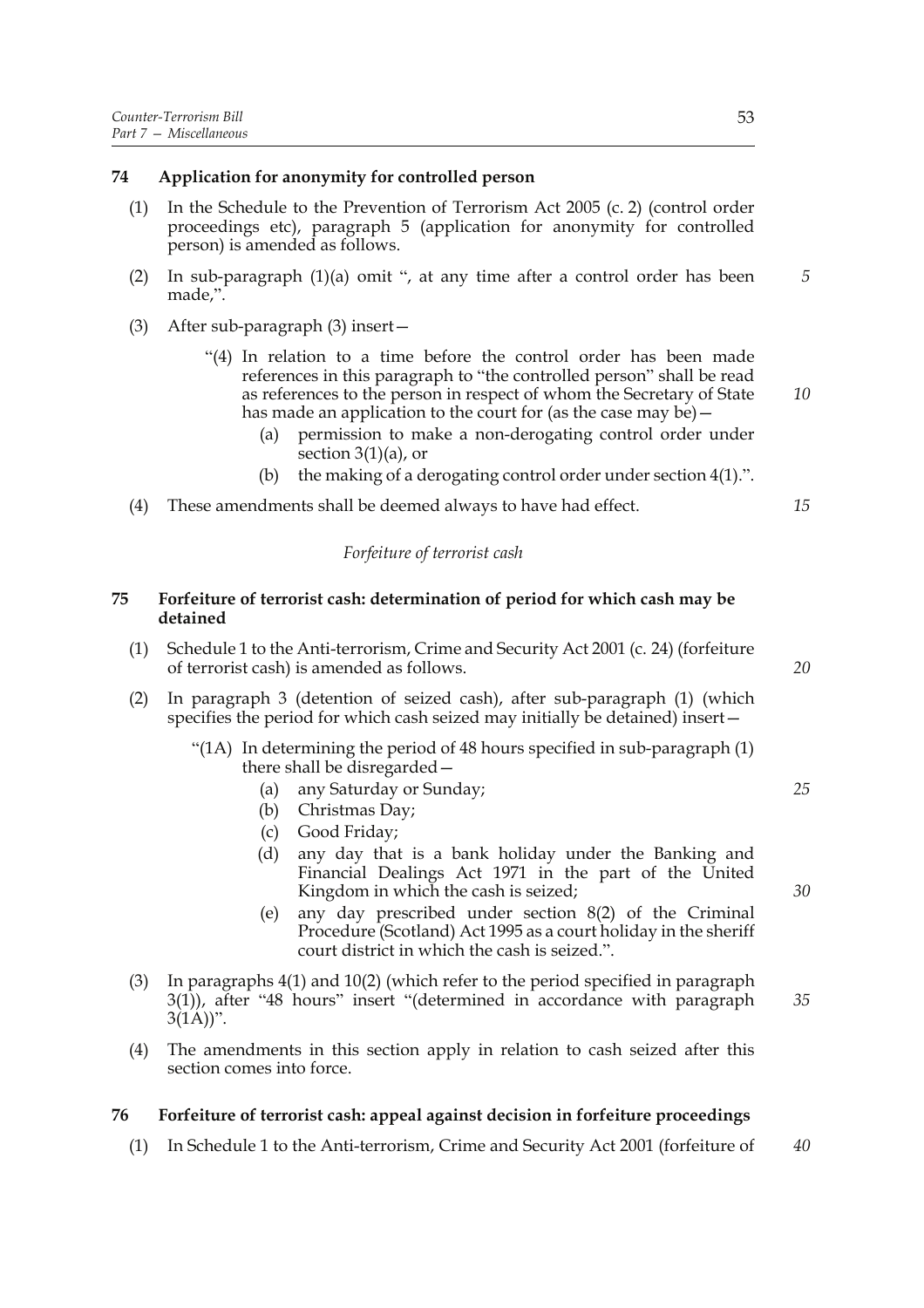terrorist cash), for paragraph 7 (appeal against forfeiture) substitute—

*"Appeal against decision in forfeiture proceedings*

- 7 (1) A party to proceedings for an order under paragraph 6 ("a forfeiture order") who is aggrieved by a forfeiture order made in the proceedings or by the decision of the court or sheriff not to make a forfeiture order may appeal—
	- (a) in England and Wales, to the Crown Court;
	- (b) in Scotland, to the sheriff principal;
	- (c) in Northern Ireland, to a county court.
	- (2) The appeal must be brought before the end of the period of 30 days beginning with the date on which the order is made or, as the case may be, the decision is given. *10*

This is subject to paragraph 7A (extended time for appealing in certain cases of deproscription).

- (3) The court or sheriff principal hearing the appeal may make any order that appears to the court or sheriff principal to be appropriate. *15*
- (4) If an appeal against a forfeiture order is upheld, the court or sheriff principal may order the release of the cash.

*Extended time for appealing in certain cases where deproscription order made*

|  | 7A $(1)$ This paragraph applies where $-$                             |  |  |
|--|-----------------------------------------------------------------------|--|--|
|  | (a) a successful application for a forfeiture order relies (wholly or |  |  |
|  | partly) on the fact that an organisation is proscribed,               |  |  |
|  | (b) an application under section 4 of the Terreriem Act 2000 for a    |  |  |

- (b) an application under section 4 of the Terrorism Act 2000 for a deproscription order in respect of the organisation is refused by the Secretary of State,
- (c) the forfeited cash is seized under this Schedule on or after the date of the refusal of that application,
- (d) an appeal against that refusal is allowed under section 5 of that Act,
- (e) a deproscription order is made accordingly, and
- (f) if the order is made in reliance on section 123(5) of that Act, a resolution is passed by each House of Parliament under section  $123(5)(b)$ .
- (2) Where this paragraph applies, an appeal under paragraph 7 above against the forfeiture order may be brought at any time before the end of the period of 30 days beginning with the date on which the deproscription order comes into force. *35*
- (3) In this paragraph a "deproscription order" means an order under section 3(3)(b) or (8) of the Terrorism Act 2000.".
- (2) This amendment applies where the order or decision of the court or sheriff against which the appeal is brought is made or given after this section comes into force. *40*

*20*

*5*

*25*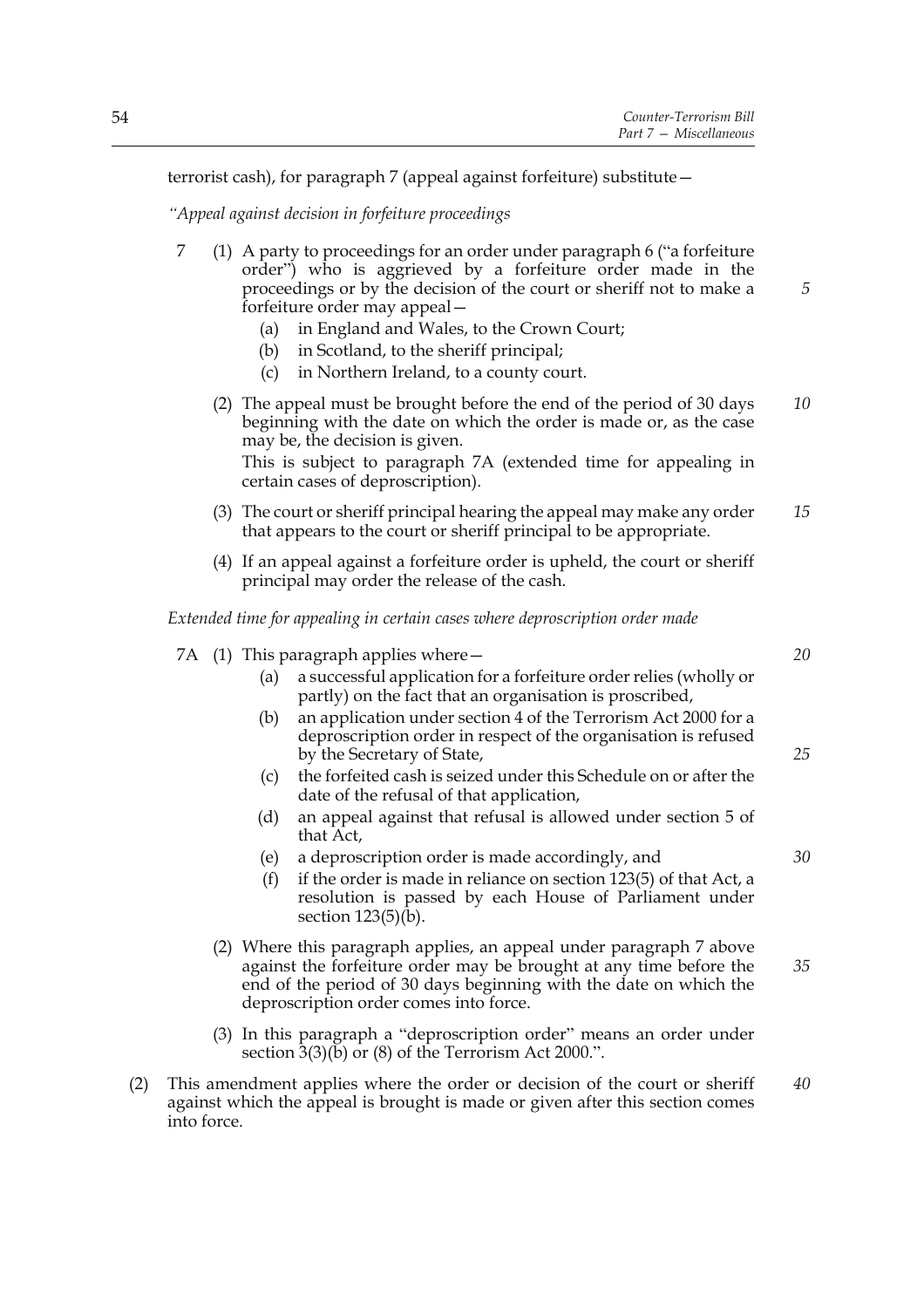*Costs of policing at gas facilities*

### **77 Costs of policing at gas facilities: England and Wales**

- (1) This section applies where the Secretary of State considers—
	- (a) that the provision of extra police services at a gas facility in England or Wales is necessary because of a risk of loss of or disruption to the supply of gas connected with it, and
	- (b) that the loss or disruption would have a serious impact on the United Kingdom or any part of it.
- (2) In this section "extra police services" means—
	- (a) the services of the Ministry of Defence Police provided under an agreement with the Secretary of State for Defence under section 2(2)(e) of the Ministry of Defence Police Act 1987 (c. 4), or *10*
	- (b) special police services provided under section 25(1) of the Police Act 1996 (c. 16) at the Secretary of State's request.
- (3) The Secretary of State may require a designated gas transporter who has an interest in the gas facility to pay all or part of the costs incurred by the Secretary of State in respect of the provision of extra police services in or around the facility. *15*
- (4) In this section "gas facility" means a facility used for the purposes of, or for purposes connected with, the transportation of gas from a gas shipper to a gas transporter or gas supplier.
- (5) The reference in subsection (3) to a designated gas transporter having an interest in a gas facility includes the facility being used for, or for purposes connected with, the supply of gas to the transporter.

### **78 Costs of policing at gas facilities: Scotland**

- (1) This section applies where the Secretary of State considers—
	- (a) that the provision of extra police services at a gas facility in Scotland is necessary because of a risk of loss of or disruption to the supply of gas connected with it, and
	- (b) that the loss or disruption would have a serious impact on the United Kingdom or any part of it. *30*
- (2) In this section "extra police services" means—
	- (a) the services of the Ministry of Defence Police provided under an agreement with the Secretary of State for Defence under section 2(2)(e) of the Ministry of Defence Police Act 1987, or
	- (b) police services provided under an agreement under section 13 of the Police (Scotland) Act 1967 (c. 77) for the guarding, patrolling and watching of the gas facility entered into at the request of the Secretary of State by—
		- (i) the occupier of, or of part of, the facility, and
		- (ii) the police authority, chief constable of the police force or joint police board for the police area in which it is situated.
- (3) The Secretary of State may require a designated gas transporter who has an interest in the gas facility to pay all or part of the costs incurred by the Secretary

*5*

*25*

*20*

*40*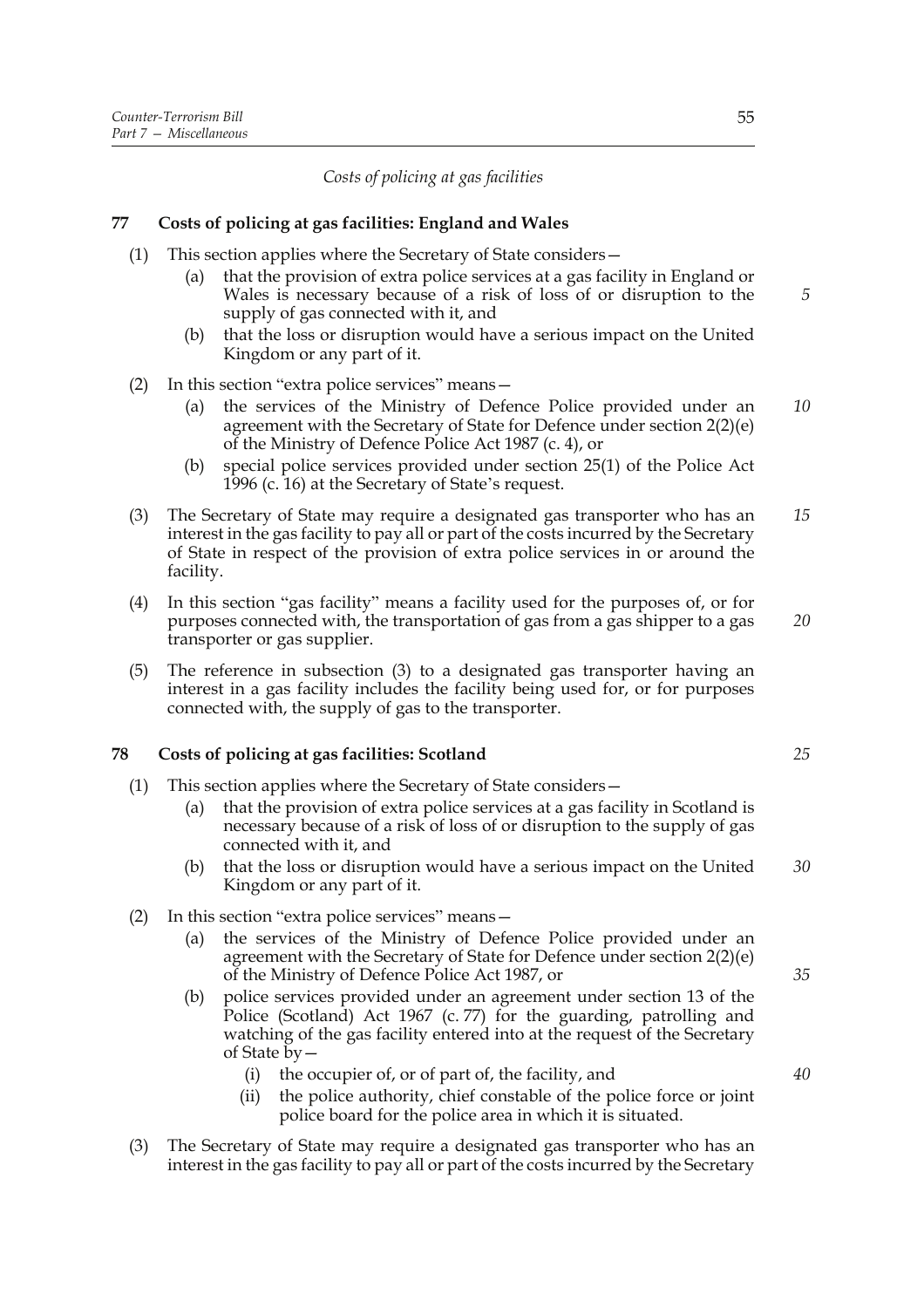of State in respect of the provision of extra police services within subsection  $(2)(a)$  in or around the facility.

- (4) The Secretary of State, if so requested by the occupier, must require a designated gas transporter who has an interest in the gas facility to pay the reasonable costs incurred by the occupier under any such agreement as is mentioned in subsection (2)(b).
- (5) In this section "gas facility" means a facility used for the purposes of, or for purposes connected with, the transportation of gas from a gas shipper to a gas transporter or gas supplier.
- (6) References in this section to a designated gas transporter having an interest in a gas facility include the facility being used for, or for purposes connected with, the supply of gas to the transporter. *10*

### **79 Designated gas transporters**

- (1) The Secretary of State may by order designate a person who is the holder of a licence under section 7 of the Gas Act 1986 (c. 44) (licensing of gas transporters) as a designated gas transporter for the purposes of sections 77 to 82. *15*
- (2) The order may provide for a person to be designated only in such capacity as may be specified in the order.
- (3) An order under this section is subject to negative resolution procedure.

### **80 Costs of policing at gas facilities: recovery of costs**

- (1) The Secretary of State may determine—
	- (a) the amount of the costs to be paid by a designated gas transporter under section 77 or 78,
	- (b) the manner in which and the times at which those costs are to be paid, and
	- (c) the person or persons to whom they are to be paid.
- (2) An occupier who incurs costs under an agreement under section 13 of the Police (Scotland) Act 1967 (c. 77) that are required to be paid by a designated gas transporter under section 78 may recover them directly from the designated gas transporter.
- (3) A designated gas transporter may, in determining its charges for conveying gas through pipes, take into account—
	- (a) any payments made by the designated gas transporter under section 77 or 78, and
	- (b) the reasonable costs incurred by it as party to an agreement under section 13 of the Police (Scotland) Act 1967 entered into at the Secretary of State's request. *35*

This applies despite anything in the conditions of the designated gas transporter's licence under section 7 of the Gas Act 1986 that prevents the transporter from recovering such payments or costs.

(4) The Secretary of State may direct the Gas and Electricity Markets Authority ("the Authority")—

*20*

*5*

*30*

*25*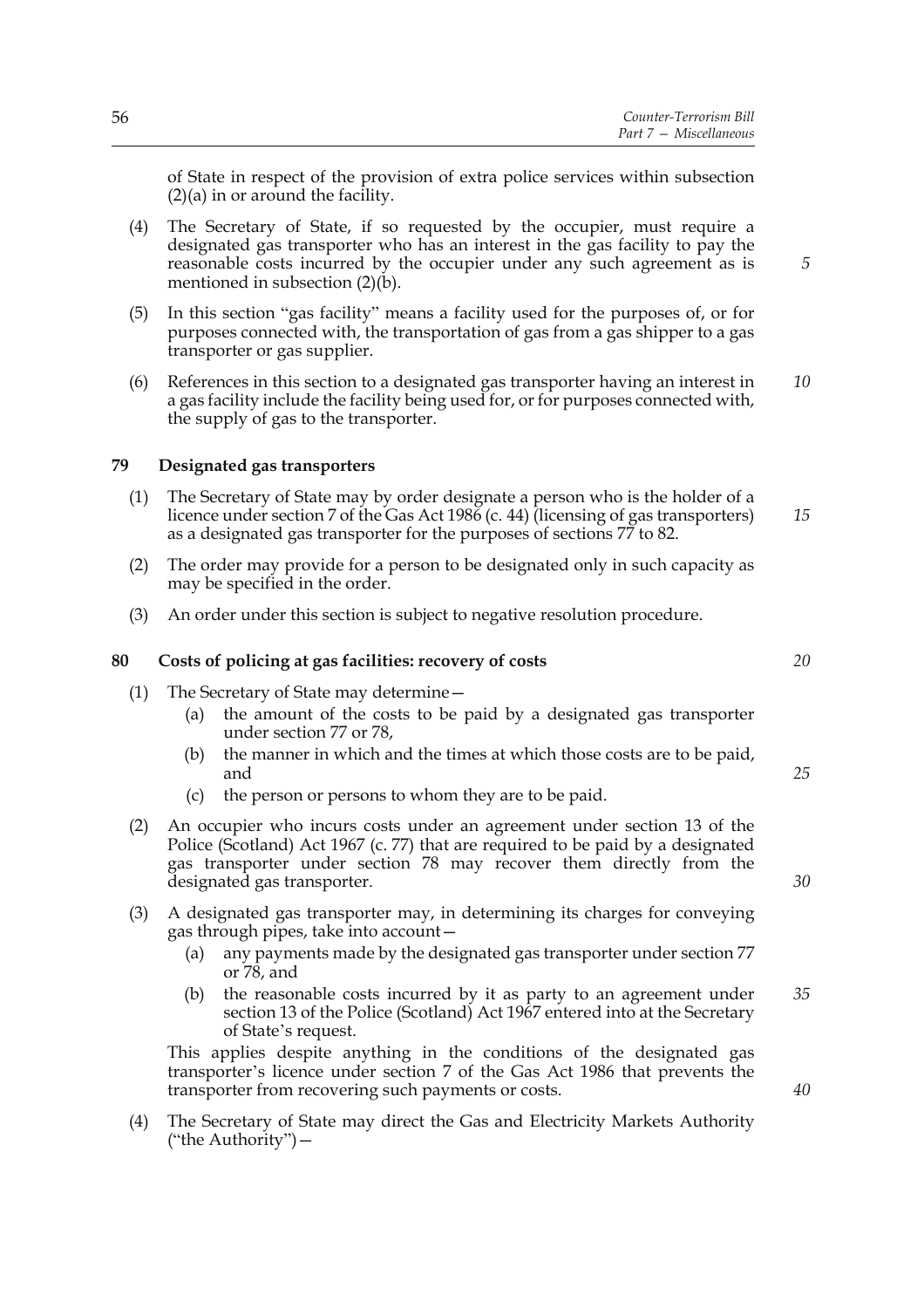- (a) to treat the payments or costs as costs of a kind specified by the Secretary of State for the purposes of the determination by the designated gas transporter of the transporter's charges, or
- (b) to allow the designated gas transporter to take into account payments made or costs incurred in or in relation to a period so specified in determining the transporter's charges for a period so specified.
- (5) The Secretary of State must consult the designated gas transporter and the Authority before giving a direction under this section.

## **81 Costs of policing at gas facilities: supplementary provisions**

- (1) The Secretary of State must consult a designated gas transporter and the Authority— *10*
	- (a) before the first time the Secretary of State requires the designated gas transporter to pay any costs under section 77 or 78,
	- (b) before the first time the Secretary of State requires the designated gas transporter to pay such costs in respect of a particular gas facility, and *15*
	- (c) where extra police services were previously provided at a particular gas facility, before the first time the Secretary of State requires the designated gas transporter to pay such costs as the result of such services being provided on a subsequent occasion.
- (2) The Secretary of State is not required—
	- (a) to take into account representations made after the end of the period of 28 days beginning with the day on which the person making the representations was consulted under subsection  $(1)$ ;
	- (b) to consult anyone else before requiring a designated gas transporter to pay costs under section 77 or 78.
- (3) Sections 4AA to 4A of the Gas Act 1986 (c. 44) (principal objective and general duties of the Secretary of State and the Authority) do not apply in relation to anything done or omitted by the Secretary of State or the Authority in the exercise of functions under sections 77 to 81.
- (4) Expressions used in those sections that are defined in Part 1 of the Gas Act 1986 have the same meaning as in that Part. *30*

### **82 Application of provisions to costs incurred before commencement**

Sections 77 to 81 apply in relation to costs incurred in the period—

- (a) beginning with 16th January 2007, and
- (b) ending with the day before those sections come into force,

as they apply in relation to costs incurred on or after that day.

*Appointment of special advocates in Northern Ireland*

### **83 Appointment of special advocates in Northern Ireland**

- (1) In the following provisions for "Attorney General for Northern Ireland", wherever occurring, substitute "Advocate General for Northern Ireland".
- (2) The provisions are—

*5*

*20*

*25*

*35*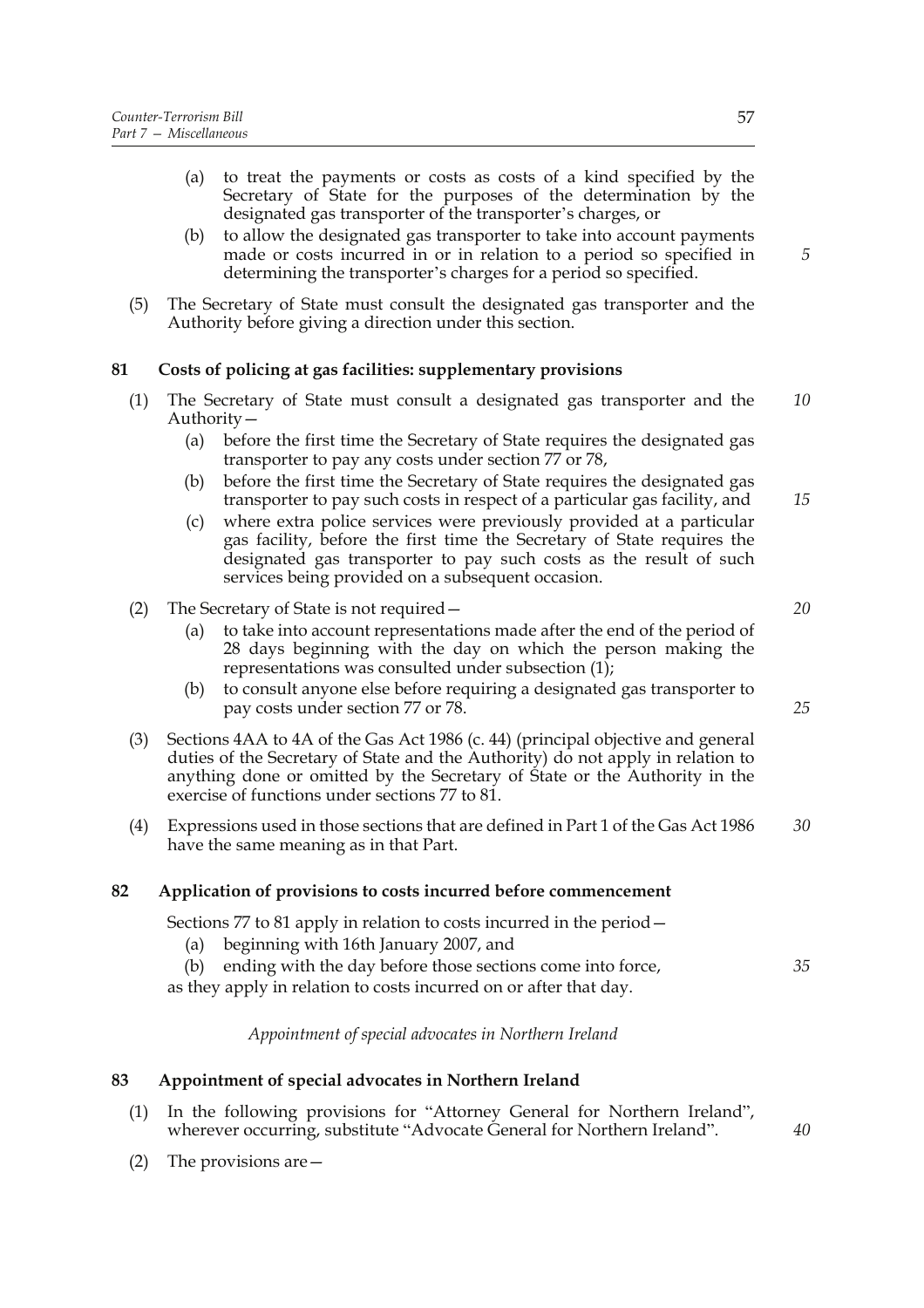- (c. 68) (appointment of special advocate in proceedings before the Special Immigration Appeals Commission); rule 9(1) of the Northern Ireland Act Tribunal (Procedure) Rules 1999 (SI
- 1999/2131) (appointment of special advocate in proceedings before the tribunal appointed under section 91 of the Northern Ireland Act 1998  $(c. 47)$ ;
- paragraph 7(2)(c) of Schedule 3 to the Terrorism Act 2000 (c. 11) (appointment of special advocate in proceedings before the Proscribed Organisations Appeal Commission);
- paragraph 6(2)(c) of Schedule 11 to the Anti-terrorism, Crime and Security Act 2001 (c. 24) (appointment of special advocate in proceedings before the Pathogens Access Appeal Commission).
- (3) These amendments come into force when section 27 of the Justice (Northern Ireland) Act 2002 (c. 26) comes into force

*15*

*5*

*10*

#### **PART 8**

#### SUPPLEMENTARY PROVISIONS

### *General definitions*

### **84 Meaning of "terrorism"**

In this Act "terrorism" has the same meaning as in the Terrorism Act 2000 (c. 11) (see section 1 of that Act). *20*

### **85 Meaning of offence having a "terrorist connection"**

For the purposes of this Act an offence has a terrorist connection if the offence—

- (a) is, or takes place in the course of, an act of terrorism, or
- (b) is committed for the purposes of terrorism.

#### *Orders and regulations*

### **86 Orders and regulations**

- (1) Orders and regulations under this Act must be made by statutory instrument.
- (2) Orders or regulations under this Act may—
	- (a) make different provision for different cases or circumstances,
	- (b) include supplementary, incidental and consequential provision, and
	- (c) make transitional provision and savings.

*30*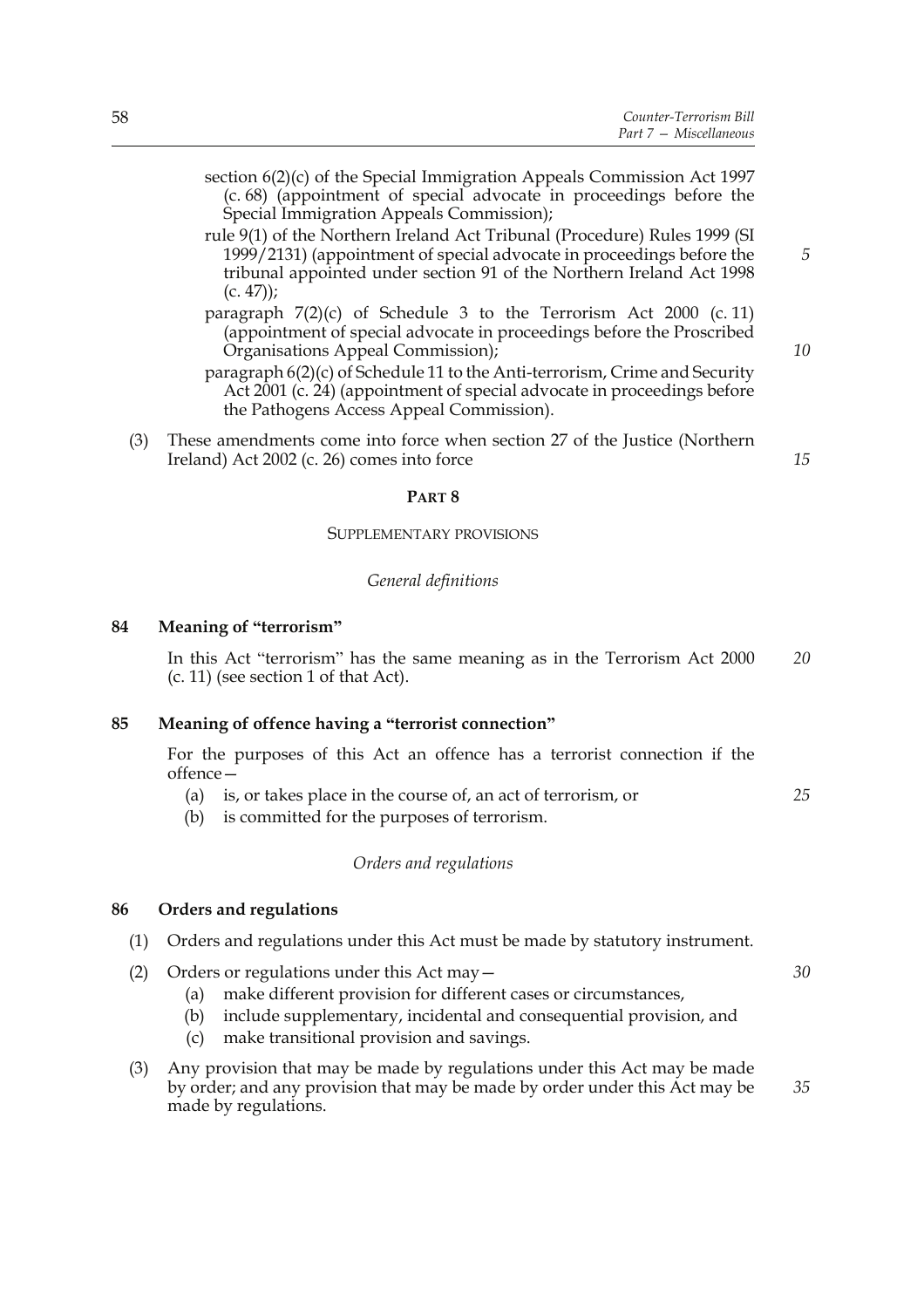### **87 Orders and regulations: affirmative and negative resolution procedure**

- (1) Where orders or regulations under this Act are subject to "affirmative resolution procedure" the order or regulations must not be made unless a draft of the statutory instrument containing them has been laid before Parliament and approved by a resolution of each House of Parliament.
- (2) Where orders or regulations under this Act are subject to "negative resolution procedure" the statutory instrument containing the order or regulations shall be subject to annulment in pursuance of a resolution of either House of Parliament.
- (3) Provision that may be made by order or regulations under this Act for which no Parliamentary procedure is prescribed may be included in an instrument subject to negative or affirmative resolution procedure. *10*
- (4) Provision that may be made by order or regulations under this Act subject to negative resolution procedure may be included in an instrument subject to affirmative resolution procedure.

#### *Financial provisions*

### **88 Financial provisions**

- (1) *There shall be paid out of money provided by Parliament—*
	- (a) *any expenses of the Secretary of State under this Act, and*
	- (b) *any increase attributable to this Act in the sums payable out of money so provided under any other Act . 20*
- (2) *There shall be paid into the Consolidated Fund—*
	- (a) *any sums received by the Secretary of State under this Act, and*
	- (b) *any increase attributable to this Act in the sums payable into that Fund under any other Act.*

#### *Repeals*

#### **89 Repeals**

The enactments specified in Schedule 6, which include enactments that are spent, are repealed to the extent specified.

| Final provisions |
|------------------|
|                  |

#### **90 Commencement**

- (1) The provisions of this Part, except section 89 and Schedule 6 (repeals), come into force on the day this Act is passed.
- (2) Part 5 (asset freezing proceedings) comes into force on the day after the day on which this Act is passed.
- (3) Sections 77 to 82 (costs of policing at gas facilities) come into force at the end of the period of two months beginning with the day on which this Act is passed.

*25*

*35*

*5*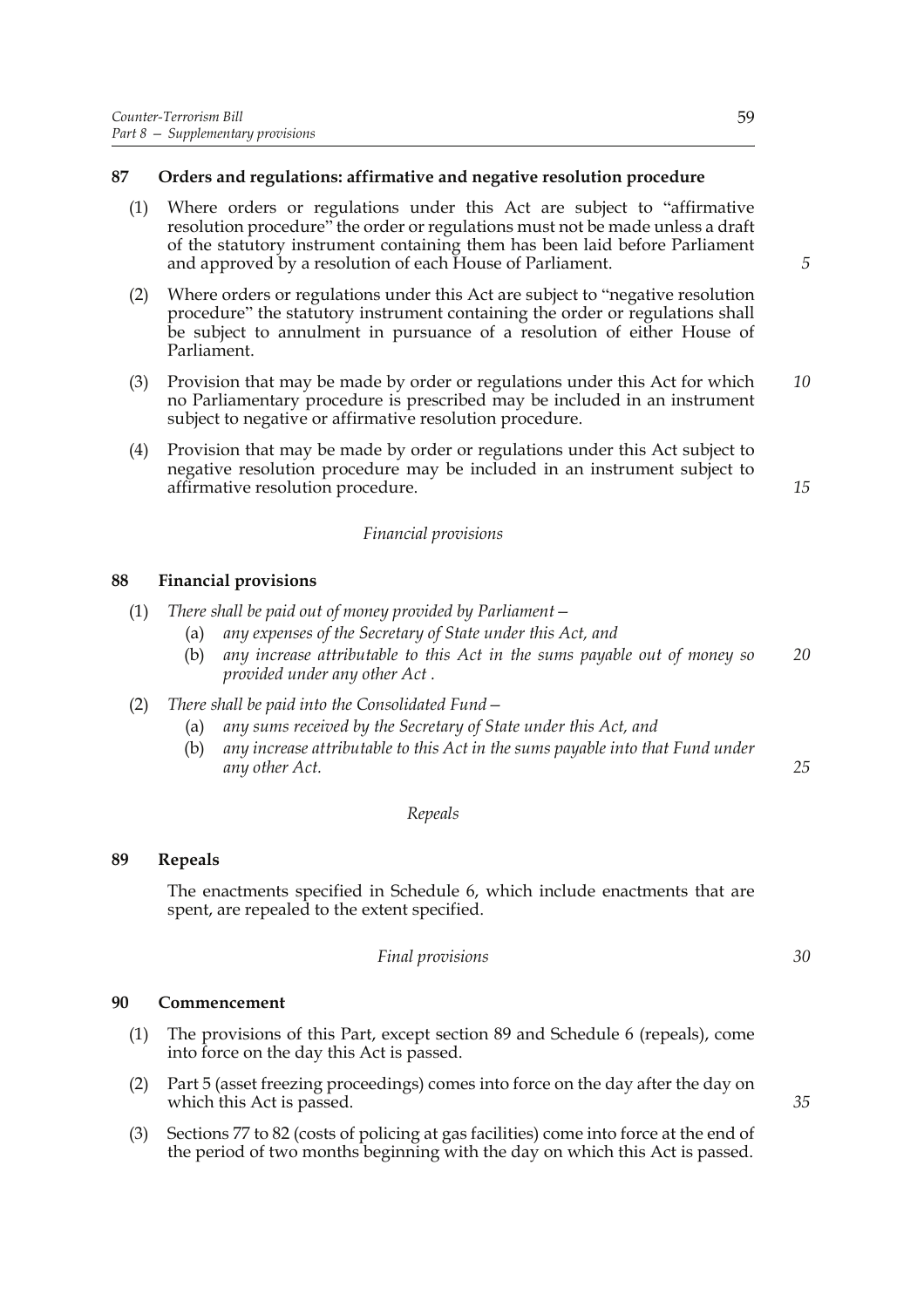*15*

- (4) Section 83 (appointment of special advocates in Northern Ireland) comes into force in accordance with subsection (3) of that section.
- (5) The other provisions of this Act come into force on such day as may be appointed by order of the Secretary of State.
- (6) The Secretary of State may by order make such transitional provision and savings as appears necessary or expedient in connection with the commencement of any provision of this Act. *5*

### **91 Extent**

Except as otherwise provided—

- (a) an amendment or repeal by this Act has the same extent as the enactment amended or repealed; and *10*
- (b) any other provisions of this Act—
	- (i) extend to the whole of the United Kingdom, and
	- (ii) do not extend to any country or territory outside the United Kingdom.

### **92 Short title**

The short title of this Act is the Counter-Terrorism Act 2008.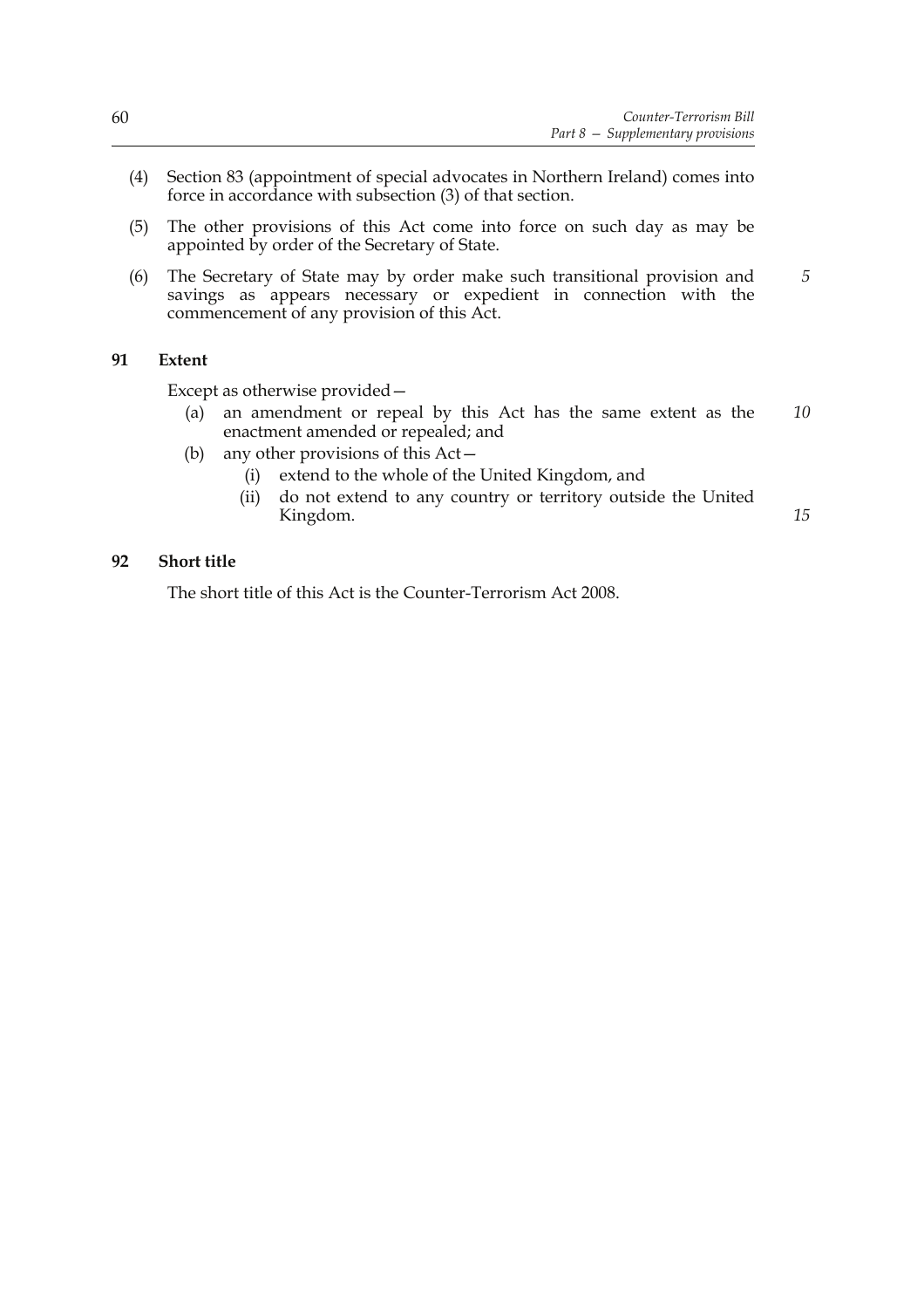# SCHEDULES

### SCHEDULE 1 Section 22

#### AMENDMENTS RELATING TO PERIOD OF PRE-CHARGE DETENTION

#### PART 1

RESERVE POWER TO EXTEND MAXIMUM PERIOD OF DETENTION

1 After Part 3 of Schedule 8 to the Terrorism Act 2000 (c. 11) (extension of detention under section 41) insert—

#### "PART 4

#### RESERVE POWER TO EXTEND PERIOD OF DETENTION UNDER SECTION 41

#### *Introductory*

38 In this Part of this Schedule "the reserve power" means the power conferred by paragraph 42.

*Report on operational need for reserve power*

- 39 (1) An order declaring that the reserve power is available (see paragraph 40) may only be made if a report complying with the requirements of this paragraph has been received from— *15*
	- (a) the Director of Public Prosecutions and the chief officer of a police force in England and Wales,
	- (b) the Crown Agent and the chief constable of a police force in Scotland, or
	- (c) the Director of Public Prosecutions for Northern Ireland and the Chief Constable of the Police Service of Northern Ireland.
	- (2) The report must—
		- (a) state that each of the persons making the report is satisfied that there are reasonable grounds for believing that the detention of one or more persons beyond the period that could be authorised under paragraph 36 will be necessary for one or more of the purposes mentioned in subparagraph (3) below, and *25 30*
		- (b) give details of the grounds for that belief.
	- (3) The purposes referred to in sub-paragraph  $(2)(a)$  are  $-$ 
		- (a) to obtain relevant evidence, whether by questioning or otherwise,

*10*

*20*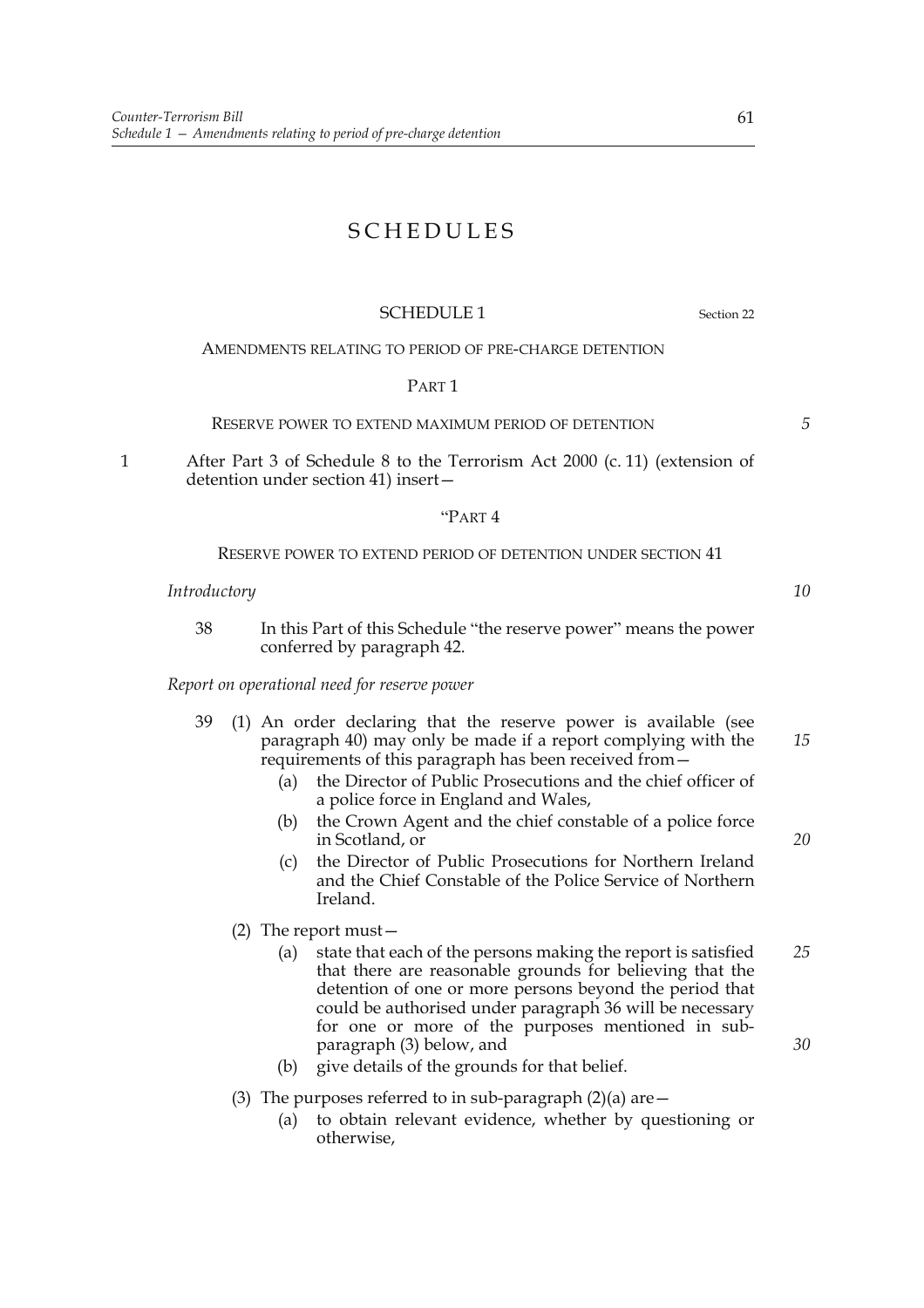- (b) to preserve relevant evidence, or
- (c) pending the result of an examination or analysis of any relevant evidence or of anything the examination or analysis of which is to be or is being carried out with a view to obtaining relevant evidence.
- (4) In sub-paragraph (3) "relevant evidence" means—
	- (a) evidence relating to the commission by the detained person or persons of an offence under any of the provisions mentioned in section 40(1)(a), or
	- (b) evidence indicating that the detained person or persons is or are persons falling within section  $40(1)(b)$ . *10*
- (5) The report must also state that each of the persons making the report is satisfied that the investigation in connection with which the detained person or persons is or are detained is being conducted diligently and expeditiously.

#### *Order declaring reserve power available*

- 40 (1) The Secretary of State may by order declare that the reserve power is available.
	- (2) The effect of making such an order is that the reserve power is available in the case of all persons—
		- (a) then detained under section 41, or
		- (b) subsequently detained under that section at a time when the power remains available.

For the period for which the power remains available, see paragraph 45.

(3) The provisions of section 123(2) to (7) (Parliamentary procedure for orders and regulations) do not apply to an order under this paragraph.

*Statement to be laid before Parliament after making reserve power available*

- 41 (1) After making an order declaring that the reserve power is available, the Secretary of State must lay before Parliament a statement complying with this paragraph. *30*
	- (2) The statement must state that the Secretary of State has received information indicating—
		- (a) that an investigation is being conducted into—
			- (i) the commission, preparation or instigation of an act of terrorism, or
			- (ii) an act that appears to have been done for the purposes of terrorism; and
		- (b) that the investigation gives rise to an exceptional operational need. *40*
	- (3) The statement must state that the Secretary of State is satisfied—
		- (a) that the reserve power is needed for the purposes of that investigation;

*25*

*20*

*15*

*5*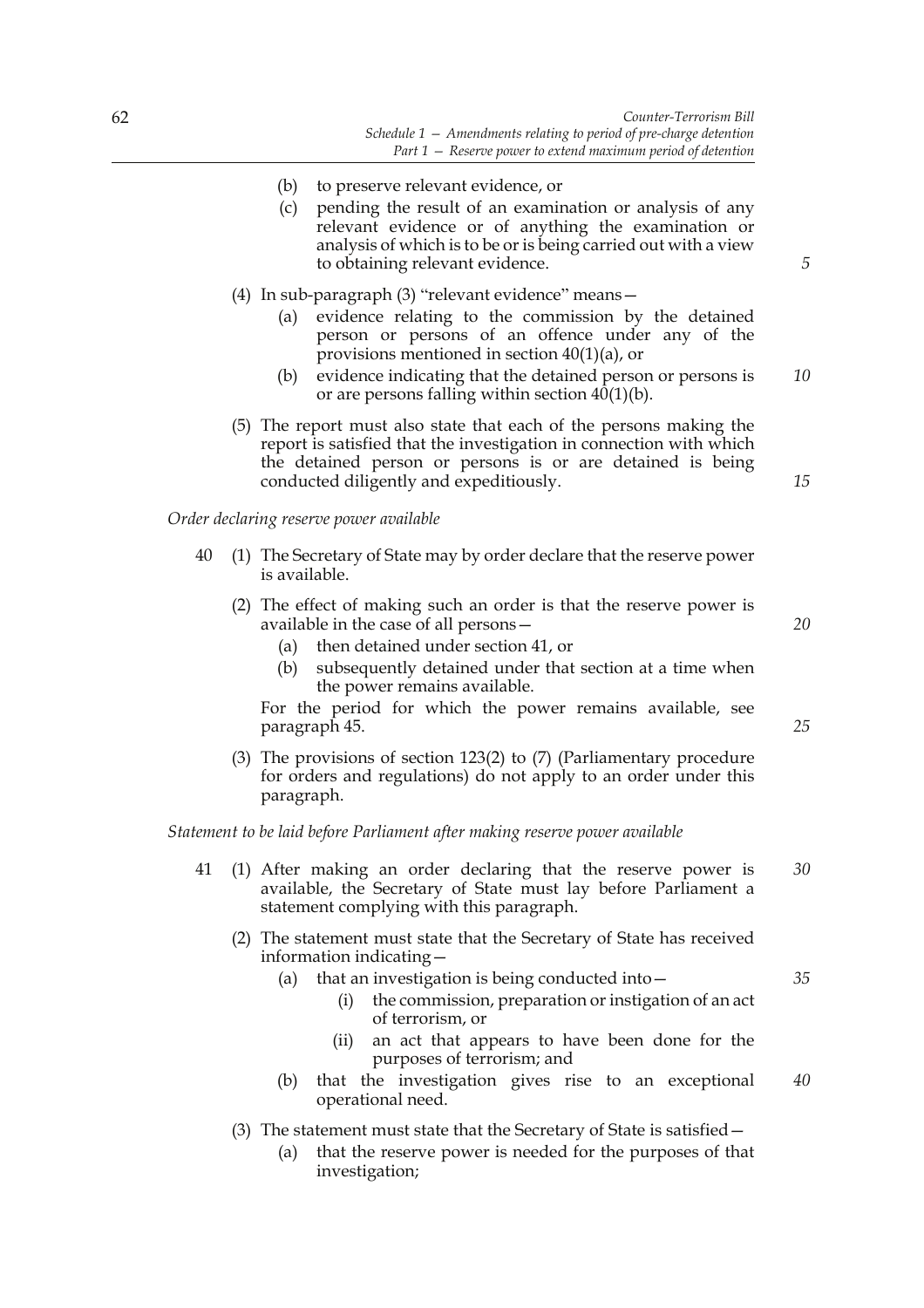- (b) that the need to make the reserve power available is urgent; and
- (c) that its availability is compatible with Convention rights (within the meaning of section 1 of the Human Rights Act 1998).
- (4) The statement may include such other information as to the reasons for the decision to make the order as appears to the Secretary of State to be appropriate.
- (5) The statement must not include—
	- (a) the name of any person then detained under section 41, or *10*
	- (b) any material that might prejudice the prosecution of any person.
- (6) The statement must be laid before Parliament within two days after the day on which the order was made or, if that is not practicable, as soon as is practicable.

*Application to court to authorise further detention in individual cases*

- 42 (1) This paragraph has effect when the reserve power is available.
	- (2) Each of the following—
		- (a) in England and Wales, the Director of Public Prosecutions or a Crown Prosecutor acting with the consent of the Director. *20*
		- (b) in Scotland, the Lord Advocate or a procurator fiscal,
		- (c) in Northern Ireland, the Director of Public Prosecutions for Northern Ireland,

may apply for the extension of the period specified in the warrant of further detention under which a person is detained, beyond the period that may be authorised on an application under paragraph 36. *25*

- (3) An application under this paragraph must be made to a senior judge.
- (4) Subject to sub-paragraph (5), the period by which the specified period is further extended on an application under this section shall be the period—
	- (a) beginning with the end of the period for which the period specified in the warrant was last extended, and
	- (b) ending with whichever is the earlier of  $-$ 
		- (i) the end of the period of 7 days beginning with that time, or
		- (ii) the end of the period of 42 days beginning with the relevant time.
- (5) A senior judge may further extend the period specified in a warrant by a shorter period than is required by sub-paragraph (4)  $if -$ 
	- (a) the application for the extension is an application for an extension by a period that is shorter than is so required, or *45*

*5*

*15*

*35*

*30*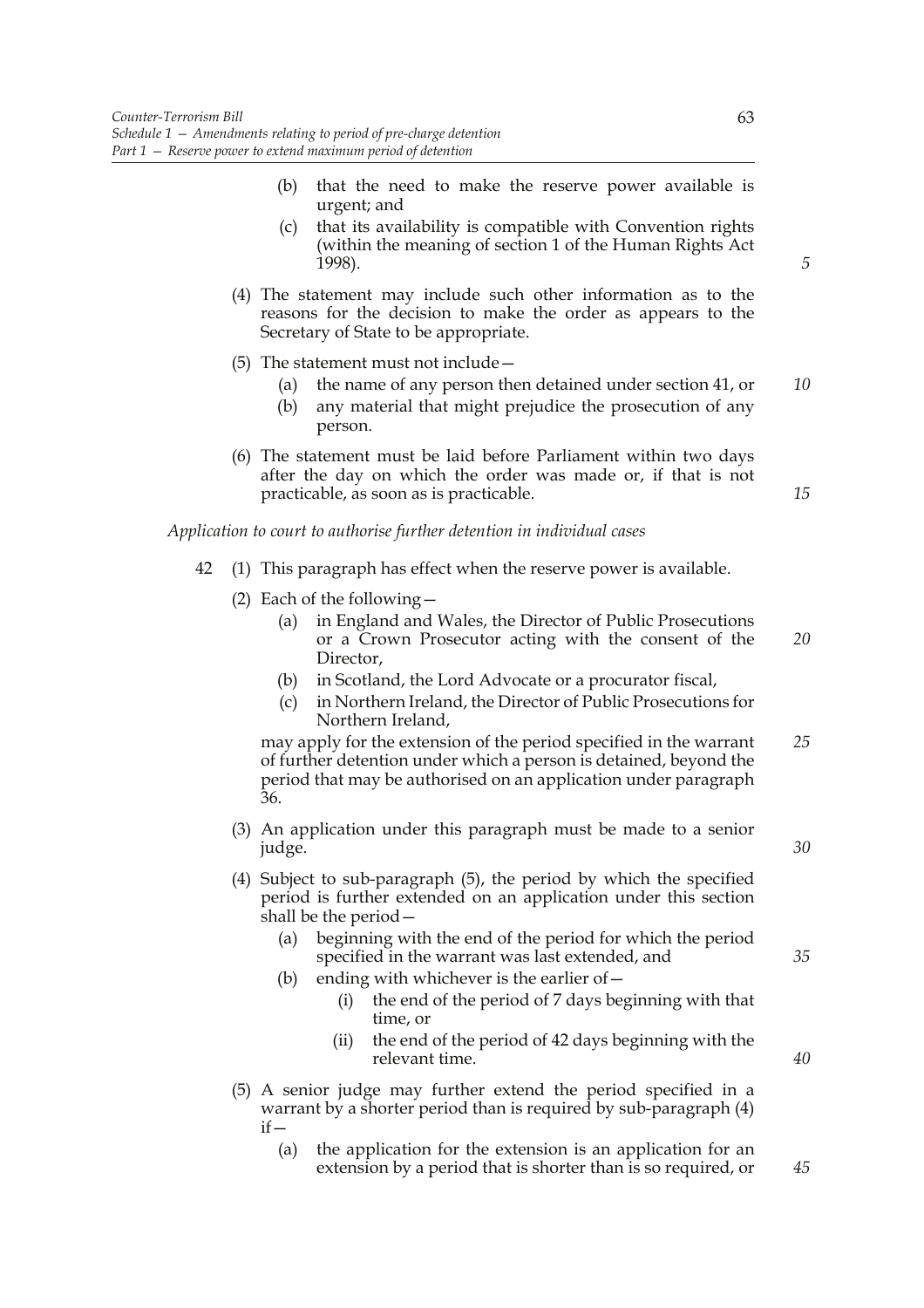- (b) the senior judge is satisfied that there are circumstances that would make it inappropriate for the period of the extension to be as long as the period so required.
- (6) Where the specified period is extended under this paragraph—
	- (a) the warrant must be endorsed with a note stating the new specified period, and
	- (b) if the period is extended to a time that is more than 28 days after the relevant time, it is the duty of the applicant (in Scotland, of the Crown Agent)—
		- (i) to inform the Secretary of State forthwith, and
		- (ii) to provide the Secretary of State, as soon as practicable, with the information required by paragraph 44(3) and (4) (information to be contained in statement to Parliament).

#### *Application to court: supplementary provisions*

- 43 (1) Paragraphs 30(3) and 31 to 34 apply to an application under paragraph 42 as they apply to an application for a warrant of further detention, but—
	- (a) as if references to a judicial authority were to a senior judge, and
	- (b) as if references to the judicial authority in question were to the senior judge in question.
	- (2) A senior judge may adjourn the hearing of an application under paragraph 42 only if the hearing is adjourned to a date before the end of the period specified in the warrant.

This does not apply to an adjournment under paragraph 33(2).

- (3) In this Part of this Schedule "the relevant time", in relation to a person, means—
	- (a) the time of that person's arrest under section 41, or
	- (b) if that person was being detained under Schedule 7 at the time of that person's arrest under section 41, the time when that person's examination under that Schedule began. *30*
- (4) In this Part of this Schedule "senior judge" means—
	- (a) in England and Wales—
		- (i) a judge of the High Court, or
		- (ii) a circuit judge designated for the purposes of paragraph 42 by the Lord Chief Justice of England and Wales;
	- (b) in Scotland—
		- (i) a judge of the High Court of Justiciary, or
		- (ii) the sheriff;
	- (c) in Northern Ireland—
		- (i) a judge of the High Court, or
		- (ii) a county court judge designated for the purposes of paragraph 42 by the Lord Chief Justice of Northern Ireland. *45*

*20*

*15*

*5*

*10*

- 
- *25*

*35*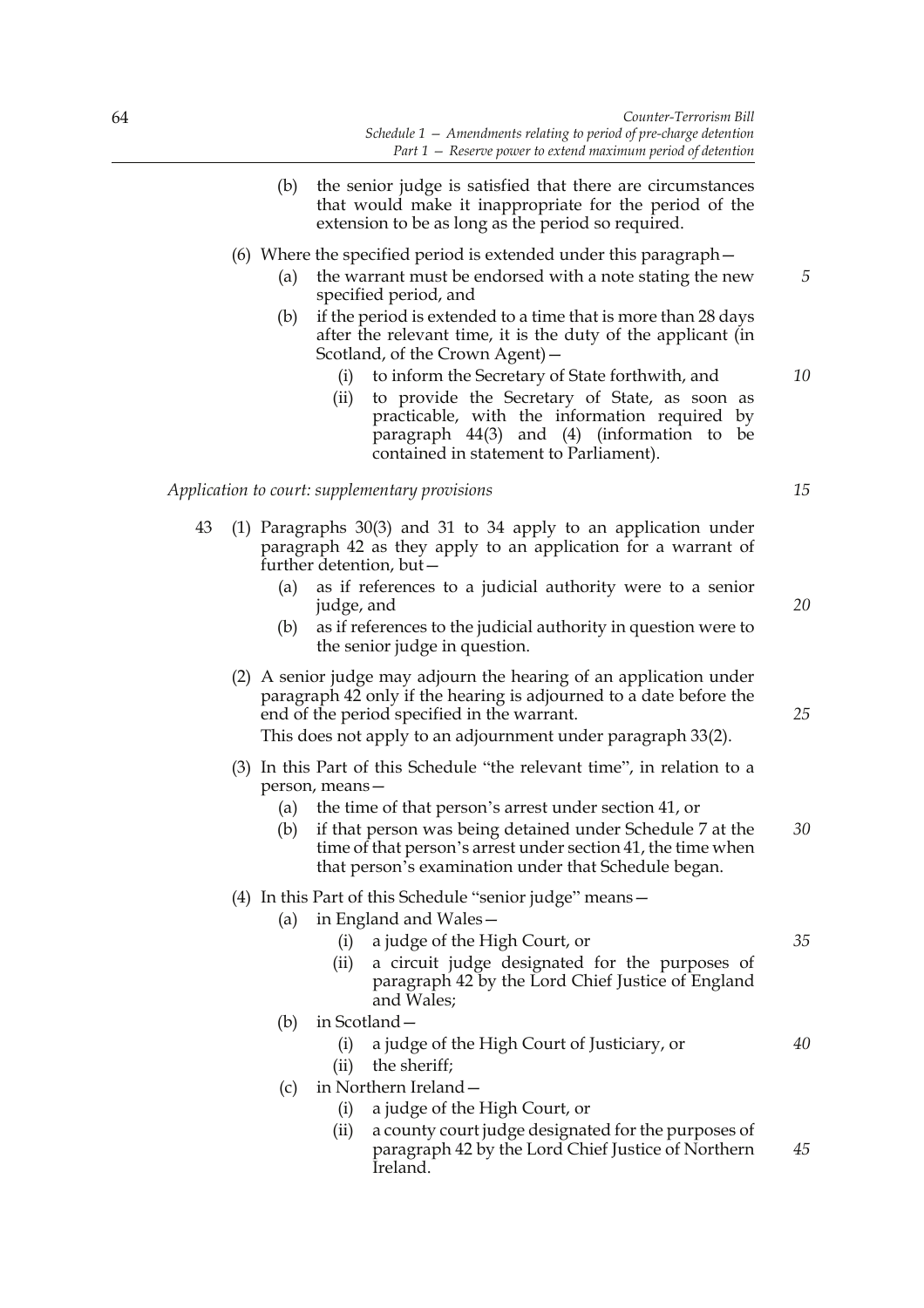- (5) The Lord Chief Justice may nominate a judicial office holder (as defined in section 109(4) of the Constitutional Reform Act 2005) to exercise the functions conferred on the Lord Chief Justice by subparagraph (4)(a).
- (6) The Lord Chief Justice of Northern Ireland may nominate any of the following to exercise the functions conferred on the Lord Chief Justice by sub-paragraph  $(4)(c)$  –
	- (a) the holder of one of the offices listed in Schedule 1 to the Justice (Northern Ireland) Act 2002;
	- (b) a Lord Justice of Appeal (as defined in section 88 of that Act). *10*

*Parliament to be informed if court authorises detention beyond 28 days*

| 44 | (1) If on an application under paragraph 42 the court extends the<br>period specified in the warrant of further detention under which a<br>person is detained to a time that is more than 28 days after the<br>relevant time, the Secretary of State must inform Parliament. |                                                                                                                                                                                                                          |    |
|----|------------------------------------------------------------------------------------------------------------------------------------------------------------------------------------------------------------------------------------------------------------------------------|--------------------------------------------------------------------------------------------------------------------------------------------------------------------------------------------------------------------------|----|
|    |                                                                                                                                                                                                                                                                              | (2) The Secretary of State must lay a statement before Parliament as<br>soon as practicable after the period has been extended.                                                                                          |    |
|    |                                                                                                                                                                                                                                                                              | (3) The statement must specify $-$<br>the date on which the period was further extended,<br>(a)<br>the number of days by which the period has been<br>(b)<br>extended, and                                               | 20 |
|    |                                                                                                                                                                                                                                                                              | the total number of days for which the person's detention<br>(c)<br>has been authorised -<br>beginning with the relevant time, and<br>(i)<br>ending with the last day of the period specified in<br>(ii)<br>the warrant. | 25 |
|    |                                                                                                                                                                                                                                                                              | (4) The statement must also give details of $-$                                                                                                                                                                          |    |
|    |                                                                                                                                                                                                                                                                              | the court that heard the application under paragraph 42 in<br>(a)<br>relation to the detained person; and<br>the place where the person is being detained.<br>(b)                                                        | 30 |
|    |                                                                                                                                                                                                                                                                              | $(5)$ The statement must not include $-$<br>any details of the person detained, or<br>(a)<br>any material that might prejudice the prosecution of any<br>(b)<br>person.                                                  | 35 |
|    |                                                                                                                                                                                                                                                                              | Cessation of reserve power                                                                                                                                                                                               |    |
| 45 |                                                                                                                                                                                                                                                                              | (1) The reserve power ceases to be available at the end of the period<br>of 60 days beginning with the day on which it became available.                                                                                 |    |

- (2) If the decision of the Secretary of State to make the reserve power available is not approved by resolution of each House of Parliament before the end of the period of 30 days beginning with the day on which the power became available, the reserve power ceases to be available at the end of that period. *40*
- (3) If before the end of that period of 30 days either House of Parliament negatives a motion moved by a Minister of the Crown *45*

65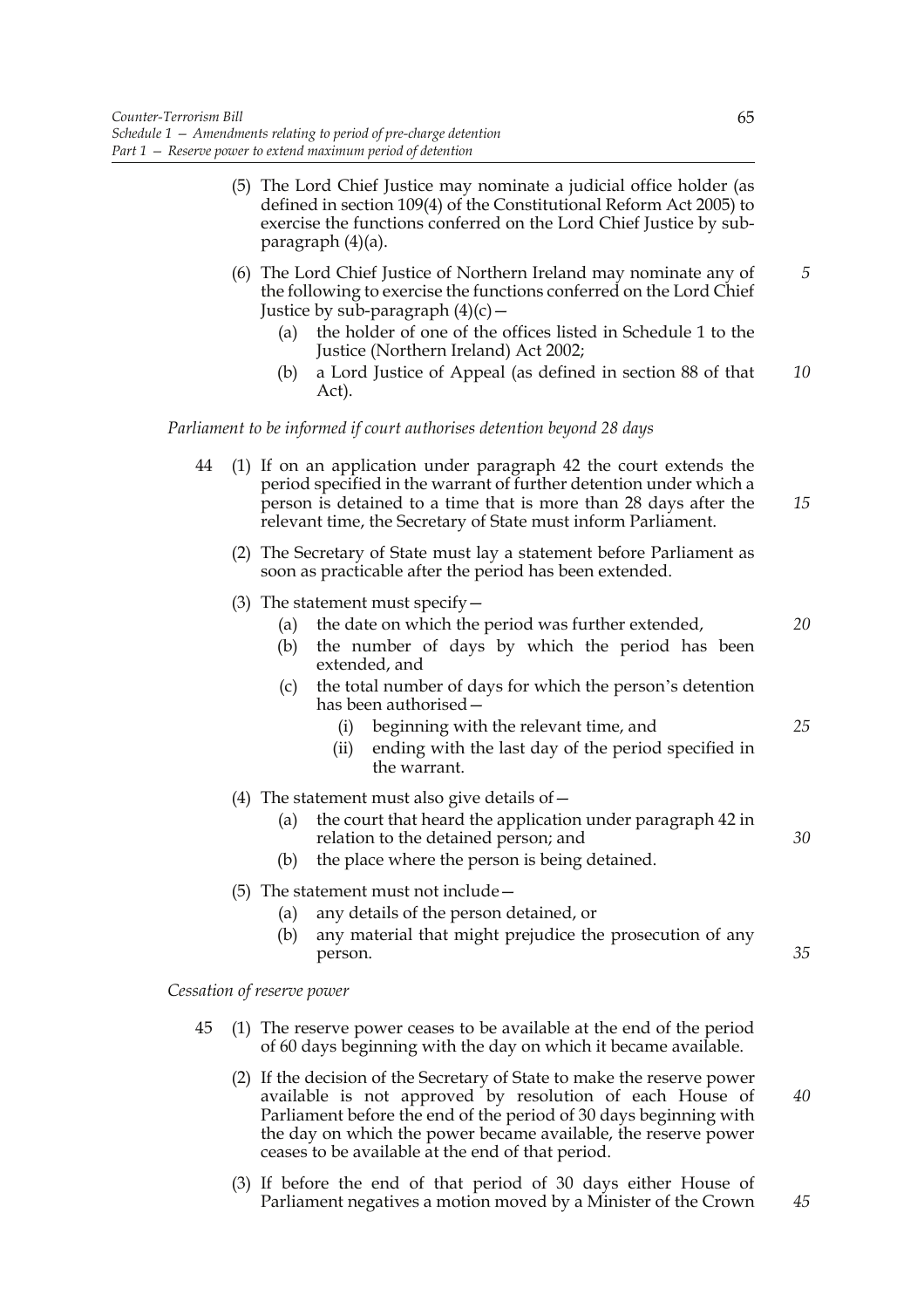to approve the decision of the Secretary of State to make the reserve power available, the reserve power ceases to be available after the date on which the motion is negatived.

- (4) When the reserve power ceases to be available, the officer having custody of a person whose detention—
	- (a) was authorised by virtue of that power, and
	- (b) is not otherwise authorised by law,

must release that person immediately.

(5) The cessation of the availability of the reserve power under this paragraph does not affect the validity of anything previously done by virtue of that power.

#### *Independent review and report*

- 46 (1) After the end of any period during which the reserve power was available, the person appointed under section 36 of the Terrorism Act 2006 (review of terrorism legislation) must—
	- (a) carry out a review in accordance with this paragraph, and
	- (b) send a report on the outcome of the review to the Secretary of State.
	- (2) The review must consider—
		- (a) whether before making the order declaring the reserve power to be available the Secretary of State received a report complying with the requirements of paragraph 39, and *20*
		- (b) what information was before the Secretary of State as to the matters mentioned in the statement laid before Parliament under paragraph 41, *25*

and the report must state whether in the opinion of the person carrying out the review the decision of the Secretary of State to make the order was, in all the circumstances, reasonable.

- (3) The review must consider the case of every person who was detained in pursuance of a warrant of further detention in which the specified period was extended beyond the period that could be authorised on an application under paragraph 36. *30*
- (4) The report must state with respect to each case whether in the opinion of the person carrying out the review—
	- (a) the procedures applicable to an application under paragraph 42 were properly followed, and
	- (b) the requirements of  $-$ 
		- (i) Parts 1 and 2 of this Schedule (treatment of detained persons and review of detention), and
		- (ii) any applicable code of practice under section 66 of the Police and Criminal Evidence Act 1984 or Article 65 of the Police and Criminal Evidence (Northern Ireland) Order 1989,

were complied with.

*15*

*5*

*10*

*35*

*45*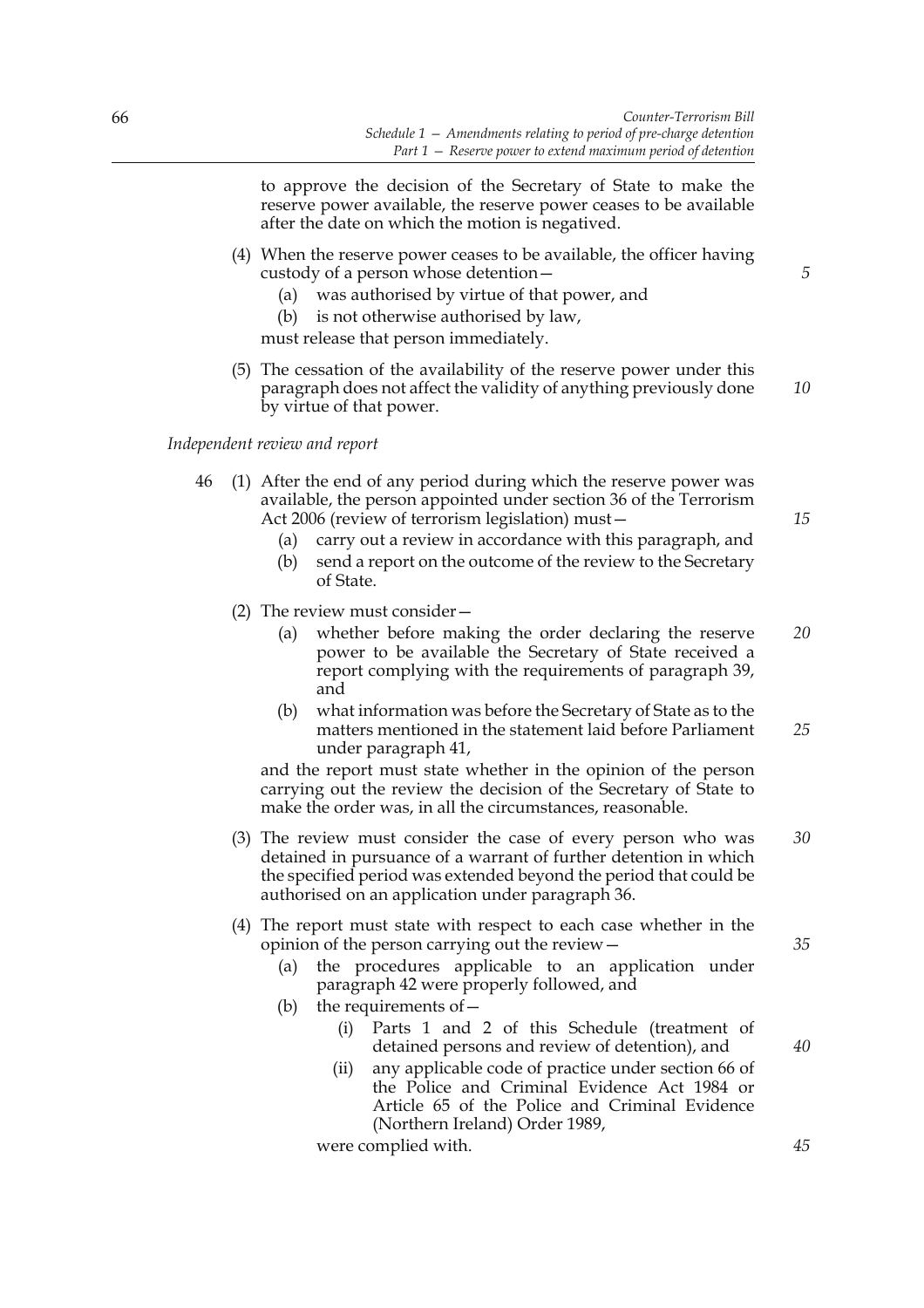- (5) The Secretary of State may pay the expenses of a person who conducts a review under this paragraph and also such allowances as the Secretary of State determines.
- (6) The report under this paragraph relating to any period during which the reserve power was available must be sent to the Secretary of State not later than six months after the power ceased to be available.
- (7) On receiving a report under this paragraph, the Secretary of State must lay a copy of it before Parliament.".

## PART 2

#### CONSEQUENTIAL AMENDMENTS

*Prosecution of Offences Act 1985*

- 2 (1) Section 1(6) and (7) of the Prosecution of Offences Act 1985 (c. 23) have effect in relation to the making of an application under paragraph 42 of Schedule 8 to the Terrorism Act  $2000$  (c. 11) (a "paragraph 42 application") subject to the following provisions. *15*
	- (2) Section 1(6) (Crown Prosecutor to have powers of Director as to the institution and conduct of proceedings) does not authorise the making of a paragraph 42 application by a Crown Prosecutor without the consent of the Director.
	- (3) Section 1(7) (power of Crown Prosecutor to give consent etc in place of Director) applies only to a Crown Prosecutor authorised by the Director in person to give consent for the purposes of paragraph 42 applications.

## *Terrorism Act 2000*

- 3 In section 41(6), (7) and (8) of the Terrorism Act 2000 for "or 36" substitute ", 36 or 42". *25*
- 4 In section 123 of that Act (orders and regulations), after subsection (9) insert—
	- "(10) Subsections (2) to (7) do not apply to an order under paragraph 40 of Schedule 8.".
- 5 In paragraph 29(3) of Schedule 8 to that Act for "paragraph 36" substitute "paragraphs 36 and 42".
- 6 For paragraph 36 of that Schedule (extension of warrants) substitute—

*"Extension of specified period* 

|  | 36 (1) Each of the following - |  |  |               |  |  |  |
|--|--------------------------------|--|--|---------------|--|--|--|
|  |                                |  |  | - - - - - - - |  |  |  |

- (a) in England and Wales, a Crown Prosecutor,
- (b) in Scotland, the Lord Advocate or a procurator fiscal,
- (c) in Northern Ireland, the Director of Public Prosecutions for Northern Ireland,
- (d) in any part of the United Kingdom, a police officer of at least the rank of superintendent, *40*

*5*

*10*

*20*

*30*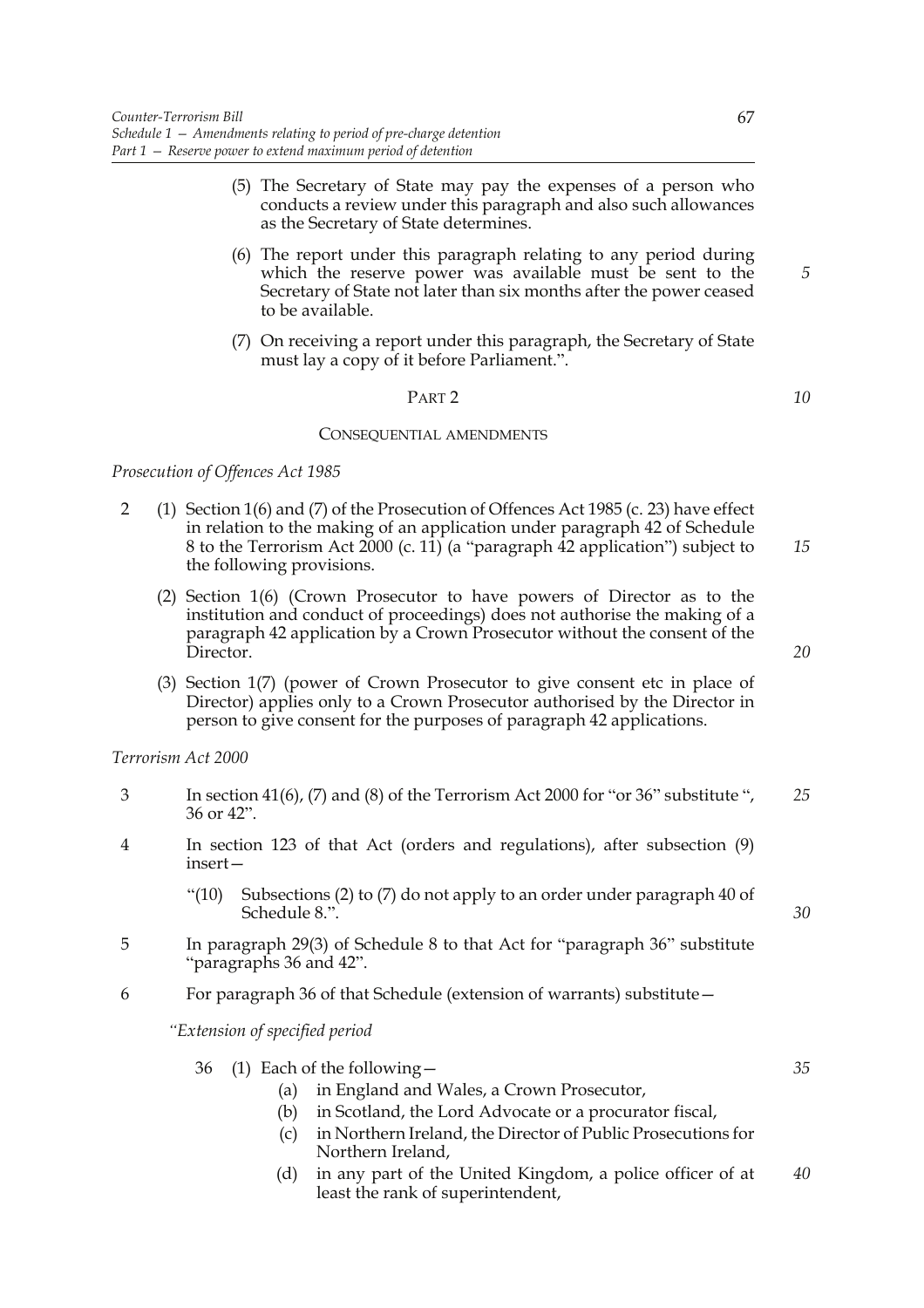may apply under this paragraph for the extension of the period specified in a warrant of further detention.

- (2) An application under this paragraph may be made to a judicial authority if—
	- (a) the grant of the application (otherwise than in accordance with sub-paragraph (4)(b)) would extend that period to a time that is no more than 14 days after the relevant time, and
	- (b) no application has previously been made to a senior judge in respect of that period.

In any other case an application under this paragraph must be made to a senior judge.

- (3) Subject to sub-paragraph (4), the period by which the specified period is extended on an application under this paragraph shall be the period—
	- (a) beginning with—
		- (i) in the case of a warrant specifying a period that has not previously been extended, the end of the period specified in the warrant, and
		- (ii) in any other case, the end of the period for which the period specified in the warrant was last extended; and *20*
	- (b) ending with the earlier of  $-$ 
		- (i) the end of the period of 7 days beginning with that time, or
		- (ii) the end of the period of 28 days beginning with the relevant time.
- (4) A judicial authority or senior judge may extend the period specified in a warrant by a shorter period than is required by subparagraph (3) if—
	- (a) the application for the extension is an application for an extension by a period that is shorter than is so required, or
	- (b) the judicial authority or senior judge is satisfied that there are circumstances that would make it inappropriate for the period of the extension to be as long as the period so required.
- (5) Where the specified period is extended, the warrant must be endorsed with a note stating the new specified period.

*Extension of specified period: supplementary provisions*

- 36A (1) Paragraphs 30(3) and 31 to 34 apply to an application under paragraph 36 as they apply to an application for a warrant of further detention. *40*
	- (2) In relation to an application made to a senior judge they apply  $-$ 
		- (a) as if references to a judicial authority were to a senior judge, and
		- (b) as if references to the judicial authority in question were to the senior judge in question.

*25*

*5*

*10*

*15*

*30*

*35*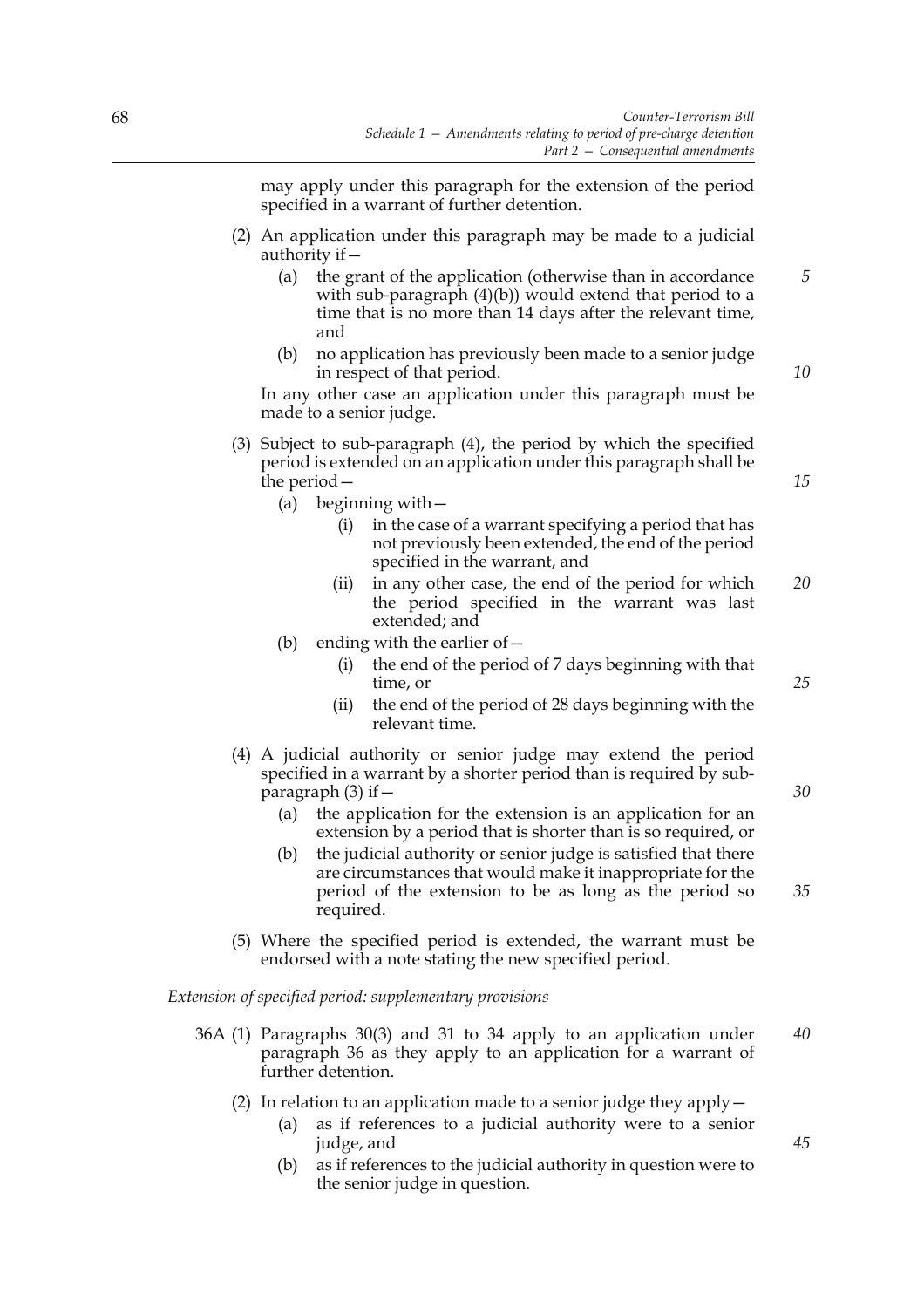$Terrorism$ 

|   |                   | (3) A judicial authority or senior judge may adjourn the hearing of an<br>application under paragraph 36 only if the hearing is adjourned to<br>a date before the end of the period specified in the warrant.<br>This does not apply to an adjournment under paragraph 33(2).                                                                |         |
|---|-------------------|----------------------------------------------------------------------------------------------------------------------------------------------------------------------------------------------------------------------------------------------------------------------------------------------------------------------------------------------|---------|
|   |                   | $(4)$ In paragraph 36 "the relevant time", in relation to a person,<br>$means -$<br>(a)<br>the time of that person's arrest under section 41, or<br>if that person was being detained under Schedule 7 at the<br>(b)<br>time of that person's arrest under section 41, the time when<br>that person's examination under that Schedule began. | 5<br>10 |
|   |                   | (5) In this Part of this Schedule "senior judge" means -<br>in England and Wales-<br>(a)<br>a judge of the High Court, or<br>(i)<br>a circuit judge designated for the purposes of<br>(ii)<br>paragraph 36 by the Lord Chief Justice of England<br>and Wales;                                                                                | 15      |
|   |                   | in Scotland-<br>(b)<br>(i)<br>a judge of the High Court of Justiciary, or<br>the sheriff;<br>(ii)<br>in Northern Ireland-<br>(c)<br>a judge of the High Court, or<br>(i)                                                                                                                                                                     | 20      |
|   |                   | a county court judge designated for the purposes of<br>(ii)<br>paragraph 36 by the Lord Chief Justice of Northern<br>Ireland.                                                                                                                                                                                                                |         |
|   |                   | (6) The Lord Chief Justice may nominate a judicial office holder (as<br>defined in section 109(4) of the Constitutional Reform Act 2005) to<br>exercise the functions conferred on the Lord Chief Justice by sub-<br>paragraph (4)(a).                                                                                                       | 25      |
|   |                   | (7) The Lord Chief Justice of Northern Ireland may nominate any of<br>the following to exercise the functions conferred on the Lord Chief<br>Justice by sub-paragraph $(4)(c)$ –<br>the holder of one of the offices listed in Schedule 1 to the<br>(a)<br>Justice (Northern Ireland) Act 2002;                                              | 30      |
|   |                   | a Lord Justice of Appeal (as defined in section 88 of that<br>(b)<br>Act).".                                                                                                                                                                                                                                                                 | 35      |
|   | errorism Act 2006 |                                                                                                                                                                                                                                                                                                                                              |         |
| 7 |                   | (1) Section 25 of the Terrorism Act 2006 (c. 11) (expiry or renewal of extended<br>maximum detention period) is amended as follows.                                                                                                                                                                                                          |         |
|   |                   | (2) In the heading for "extended" substitute "28 day".                                                                                                                                                                                                                                                                                       |         |
|   | (3)               | In subsection $(3)(b)$ for "paragraph 37" substitute "paragraphs 36A and 37".                                                                                                                                                                                                                                                                | 40      |
|   |                   | (4) For subsection (4) substitute $-$                                                                                                                                                                                                                                                                                                        |         |
|   | (4)               | The further consequential modifications are –<br>the substitution for paragraph $36(2)$ of $-$<br>(a)                                                                                                                                                                                                                                        |         |

 "(2) The person to whom an application under this paragraph may be made is a judicial authority.";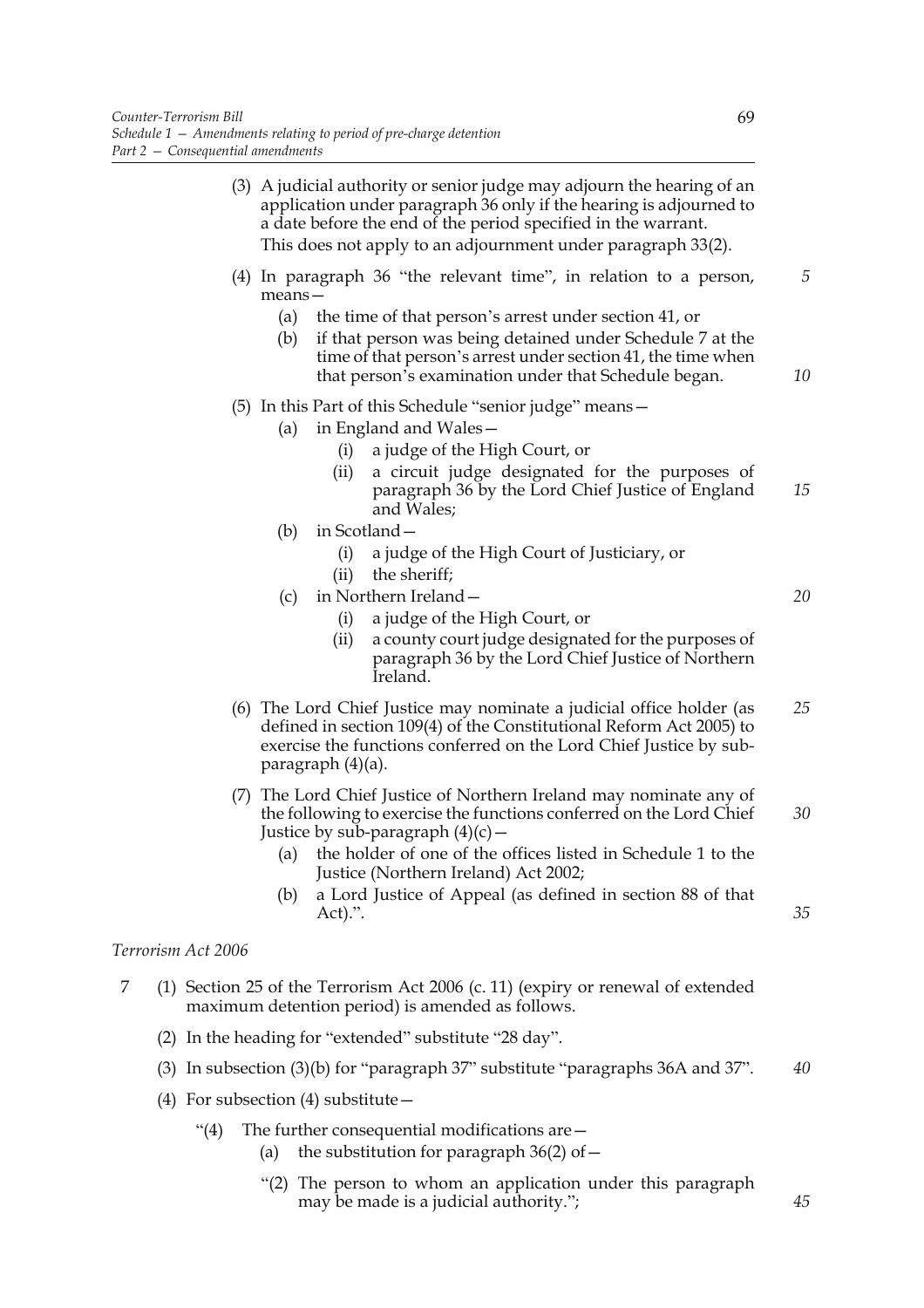- (b) the omission of the words "or senior judge" wherever occurring in paragraphs 36(4), 36A(3) and 37(2); and
- (c) the omission of paragraph  $36A(2)$  and  $(5)$ .".

OFFENCES WHERE TERRORIST CONNECTION TO BE CONSIDERED

## Common law offences

Murder.

Manslaughter.

Culpable homicide.

Kidnapping.

Abduction.

## Statutory offences

An offence under any of the following sections of the Offences against the Person Act 1861 (c. 100) –

- (a) section 4 (soliciting murder),
- (b) section 23 (maliciously administering poison etc so as to endanger life or inflict grievous bodily harm),
- (c) section 28 (causing bodily injury by explosives),
- (d) section 29 (using explosives etc with intent to do grievous bodily harm),
- (e) section 30 (placing explosives with intent to do bodily injury),
- (f) section 64 (making or having gunpowder etc with intent to commit or enable any person to commit any felony mentioned in the Act).

An offence under any of the following sections of the Explosive Substances Act 1883 (c. 3)—

- (a) section 2 (causing explosion likely to endanger life or property),
- (b) section 3 (attempt to cause explosion or making or keeping explosive with intent to endanger life or property),
- (c) section 4 (making or possession of explosive under suspicious circumstances),
- (d) section 5 (punishment of accessories).

An offence under section 1 of the Biological Weapons Act 1974 (c. 6) (restriction on development etc of certain biological agents and toxins and of biological weapons).

An offence under section 1 of the Taking of Hostages Act 1982 (c. 28) (hostage-taking). *35*

An offence under any of the following sections of the Aviation Security Act 1982 (c. 36)  $-$ 

- (a) section 1 (hijacking),
- (b) section 2 (destroying, damaging or endangering safety of aircraft), *40*

*15*

*5*

*10*

*25*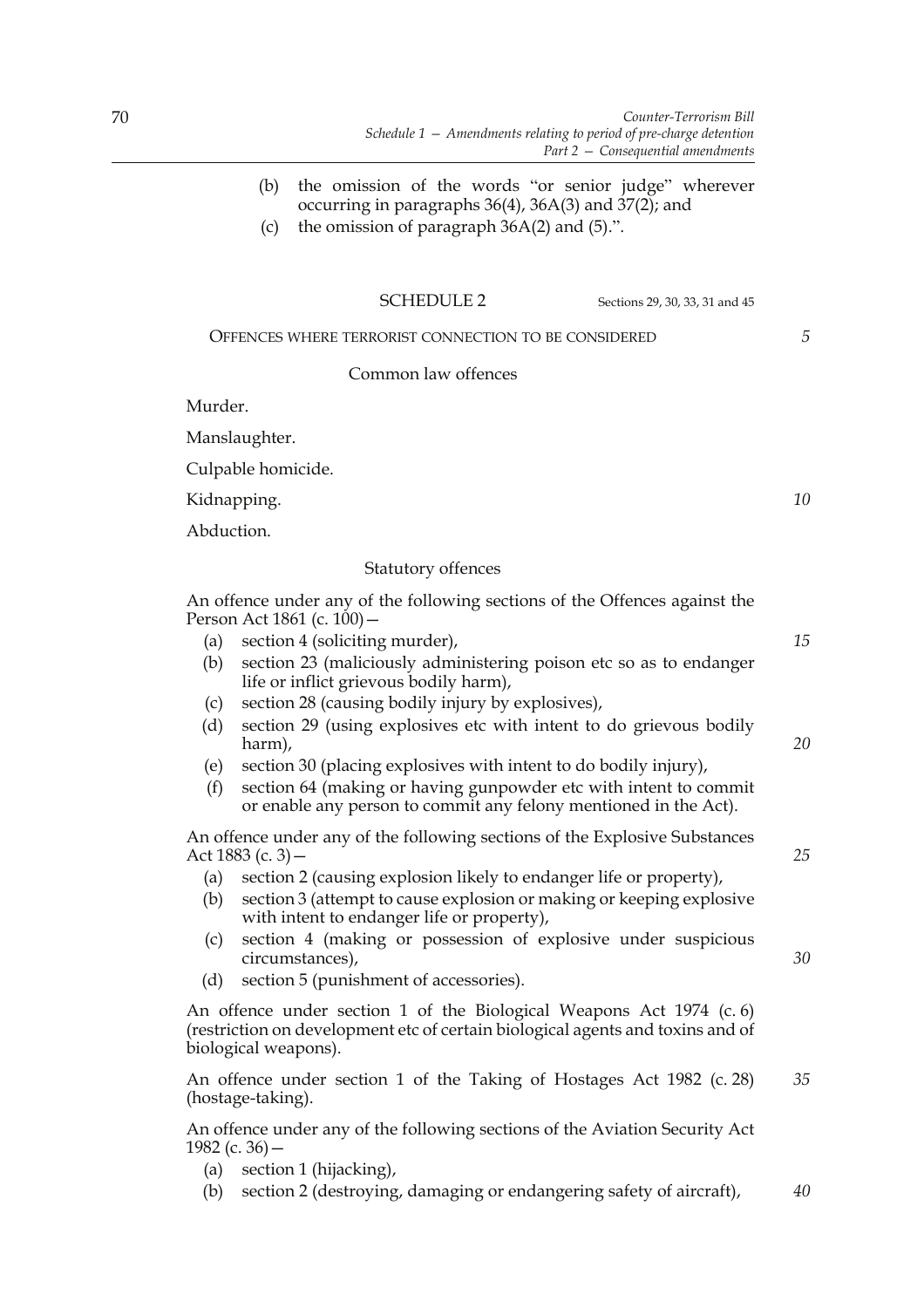- (c) section 3 (other acts endangering or likely to endanger safety of aircraft),
- (d) section 4 (offences in relation to certain dangerous articles).
- (e) section 6(2) (inducing or assisting commission of offence under section 1, 2 or 3 outside the United Kingdom).

An offence under any of the following sections of the Nuclear Material (Offences) Act 1983 (c. 18)—

- (a) section 1B (offences relating to damage to the environment),
- (b) section 1C (offences of importing or exporting etc nuclear materials: extended jurisdiction),
- (c) section 2 (offences involving preparatory acts and threats), so far as relating to an offence specified in this Schedule.

An offence under any of the following sections of the Aviation and Maritime Security Act 1990 (c. 31)—

- (a) section 1 (endangering safety at aerodromes),
- (b) section 9 (hijacking of ships),
- (c) section 10 (seizing or exercising control of fixed platforms),
- (d) section 11 (destroying ships or fixed platforms or endangering their safety),
- (e) section 14(4) (inducing or assisting the commission of an offence outside the United Kingdom), so far as relating to an offence under section 9 or 11 of that Act. *20*

An offence under Part 2 of the Channel Tunnel (Security) Order 1994 (S.I. 1994/570) (offences against the safety of channel tunnel trains and the tunnel system).

An offence under any of the following sections of the Chemical Weapons Act 1996 (c.  $6$ ) –

- (a) section 2 (use etc of chemical weapons),
- (b) section 11 (premises or equipment for producing chemical weapons).

An offence under any of the following sections of the Anti-Terrorism, Crime and Security Act 2001 (c. 24) $-$ *30*

- (a) section 47 (use etc of nuclear weapons),
- (b) section 113 (use of noxious substances or things), as that section applies to conduct in the United Kingdom,
- (c) section 114 (hoaxes involving noxious substances or things).

## Ancillary offences

An offence of—

- (a) aiding, abetting, counselling, procuring or inciting the commission of an offence specified in this Schedule,
- (b) conspiring to commit an offence specified in this Schedule, or
- (c) attempting to commit an offence specified in this Schedule.

An offence under Part 2 of the Serious Crime Act 2007 (c. 27) (encouraging or assisting crime) in relation to an offence specified in this Schedule.

*5*

*10*

*15*

*25*

*35*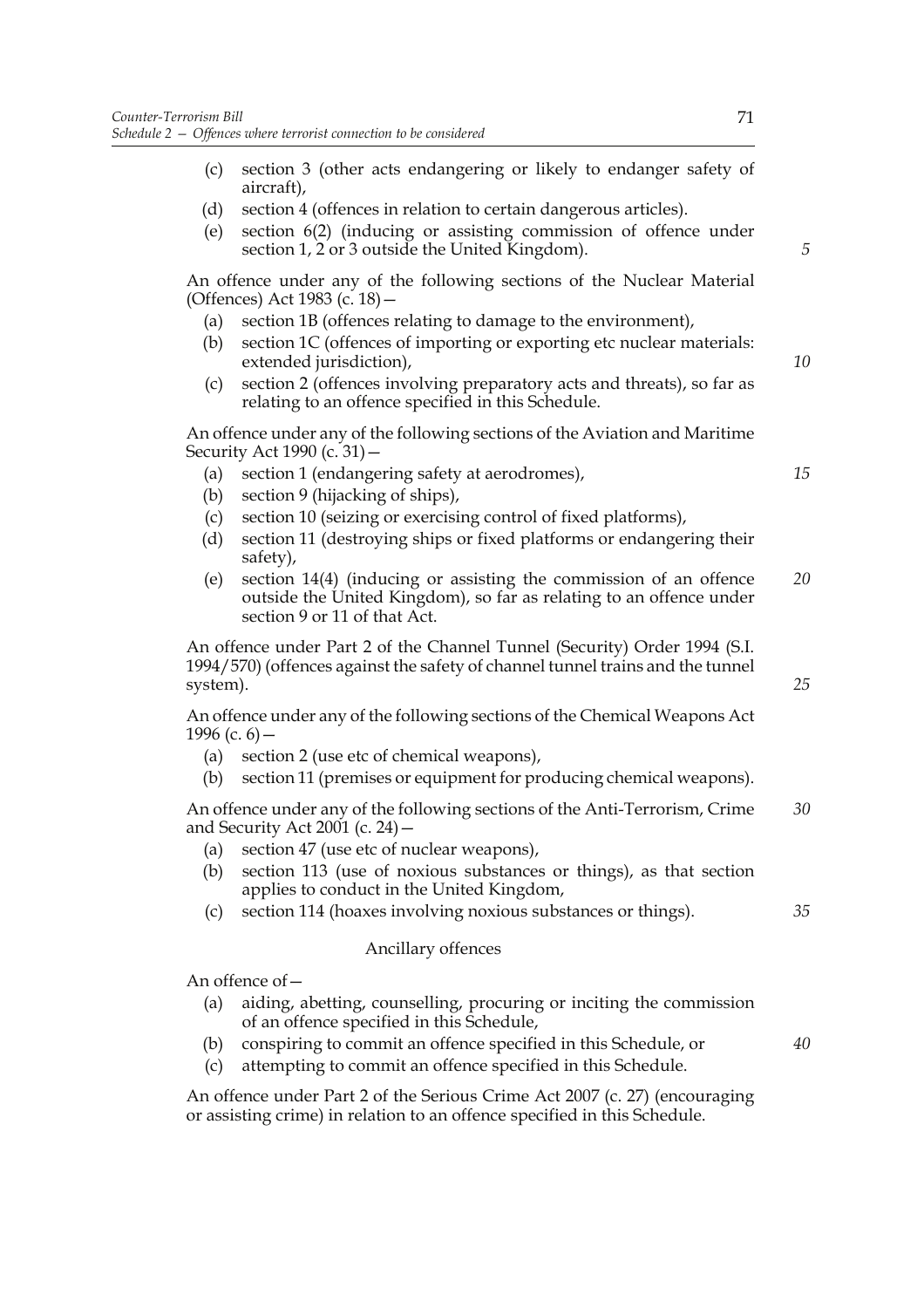|                            |            | <b>SCHEDULE 3</b><br>Section 37                                                                                                                                      |    |
|----------------------------|------------|----------------------------------------------------------------------------------------------------------------------------------------------------------------------|----|
|                            |            | FORFEITURE: CONSEQUENTIAL AMENDMENTS                                                                                                                                 |    |
|                            |            | Proceeds of Crime (Northern Ireland) Order 1996 (S.I. 1996/1299 (N.I. 9))                                                                                            |    |
| $\mathbf{1}$               |            | In Article 5(3) of the Proceeds of Crime (Northern Ireland) Order 1996, after<br>"section 23" insert "or 23A".                                                       | 5  |
| Terrorism Act 2000 (c. 11) |            |                                                                                                                                                                      |    |
| $\overline{2}$             |            | In section 54 of the Terrorism Act 2000, omit subsections $(7)$ to $(9)$ .                                                                                           |    |
| 3                          |            | In section 58 of that Act, omit subsections (5) to (7).                                                                                                              |    |
| 4                          | 23A".      | In section 119(1) of that Act for "sections 15 to 23" substitute "sections 15 to                                                                                     | 10 |
| 5                          |            | (1) Schedule 4 to that Act is amended as follows.                                                                                                                    |    |
|                            | (a)<br>(b) | $(2)$ In paragraph $1-$<br>in the definition of "forfeiture order" after "section 23" insert "or<br>$23A$ ";<br>after the definition of "forfeited property" insert- | 15 |
|                            |            | "relevant offence" means-<br>an offence under any of sections 15 to 18, or<br>(a)<br>an offence to which section 23A applies.".<br>(b)                               |    |
|                            |            | (3) In paragraph $2(1)(d)$ for "section $23(7)$ " substitute "section $23B(1)$ ".                                                                                    |    |
|                            |            | (4) In paragraph $4(2)(c)$ for "section $23(7)$ " substitute "section $23B(1)$ ".                                                                                    | 20 |
|                            |            | (5) In paragraph $5(1)(a)$ and $(2)(a)$ for "an offence under any of sections 15 to 18"<br>substitute "a relevant offence".                                          |    |
|                            |            | (6) In paragraph $6(4)(a)$ and (b) for "offences under any of sections 15 to 18"<br>substitute "relevant offences".                                                  |    |
|                            |            | (7) Omit the heading before paragraph 9.                                                                                                                             | 25 |
|                            | (a)        | $(8)$ In paragraph $9(2)$ -<br>in the opening words, for "an offence under any of sections 15 to 18"<br>substitute "a relevant offence";                             |    |
|                            | (b)        | in paragraphs (a), (b) and (c), for "an offence under any of those<br>sections" substitute "a relevant offence".                                                     | 30 |
|                            |            | (9) In paragraph $10(1)(a)$ for "an offence under any of sections 15 to 18"<br>substitute "a relevant offence".                                                      |    |
|                            | 23A".      | (10) In paragraph 12 after "section 23", in each place where it occurs, insert "or                                                                                   |    |
|                            | (a)        | $(11)$ In paragraph $15-$<br>in the definition of "forfeiture order" after "section 23" insert "or<br>$23A$ ";                                                       | 35 |
|                            | (b)        | after the definition of "forfeited property" insert-<br>"relevant offence" means-                                                                                    |    |
|                            |            | an offence under any of sections 15 to 18, or<br>(a)                                                                                                                 | 40 |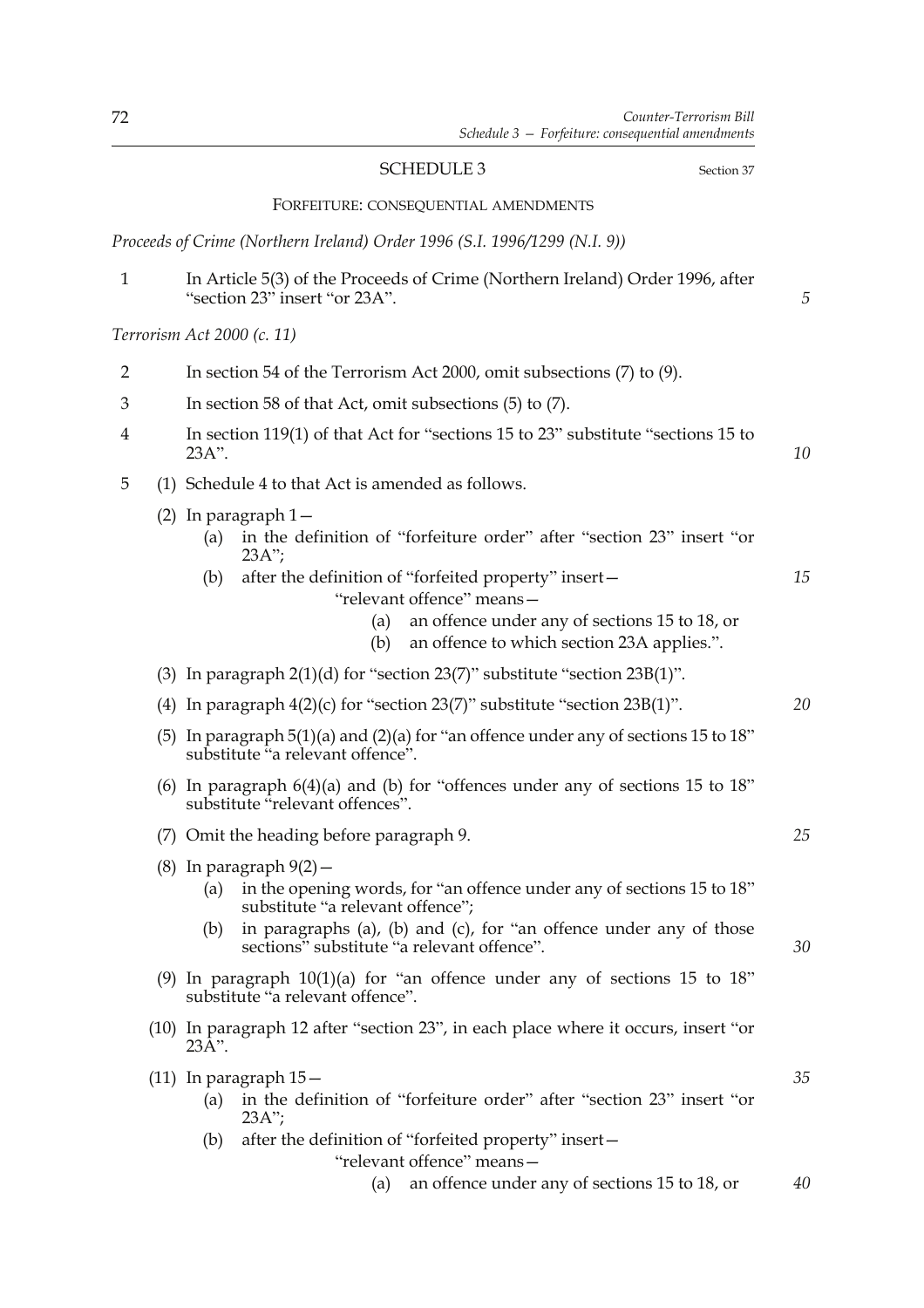(b) an offence to which section 23A applies.".

- (12) In paragraph  $16(1)(c)$  and  $(4)(c)$  for "section 23(7)" substitute "section  $23B(1)$ ".
- (13) In paragraph 18(1)(a) and (2)(a) for "an offence under any of sections 15 to 18<sup>"</sup> substitute "a relevant offence".
- (14) In paragraph 19(3A)(a) and (b) for "offences under any of sections 15 to 18" substitute "relevant offences".
- (15) Omit the heading before paragraph 23.
- (16) In paragraph  $23(2)$  -
	- (a) in the opening words for "an offence under any of sections 15 to 18" substitute "a relevant offence"; *10*
	- (b) in paragraphs (a), (b) and (c) for "an offence under any of those sections" substitute "a relevant offence".
- (17) In paragraph  $24(1)(a)$  for "an offence under any of sections 15 to 18" substitute "a relevant offence".
- (18) In paragraph 26 after "section 23", in each place where it occurs, insert "or  $23\overline{A}$ ".
- (19) In paragraph 29—
	- (a) in the definition of "forfeiture order" after "section 23" insert "or 23A";
	- (b) after the definition of "forfeited property" insert—

"relevant offence" means—

- (a) an offence under any of sections 15 to 18, or
- (b) an offence to which section 23A applies.".
- (20) In paragraph 30(1)(d) for "section 23(7)" substitute "section 23B(1)".
- (21) In paragraph  $32(2)(c)$  for "section  $23(7)$ " substitute "section  $23B(1)$ ".
- (22) In paragraph 33(1)(a) and (2)(a) for "an offence under any of sections 15 to 18" substitute "a relevant offence".
- (23) In paragraph 34(4)(a) and (b) for "offences under any of sections 15 to 18" substitute "relevant offences".
- (24) In paragraph 38(4), in the definition of "prosecutor" for "an offence under any of sections 15 to 18" substitute "a relevant offence".
- (25) Omit the heading before paragraph 39.
- (26) In paragraph 39(2)—
	- (a) in the opening words for "an offence under any of sections 15 to 18" substitute "a relevant offence"; *35*
	- (b) in paragraphs (a), (b) and (c) for "an offence under any of those sections" substitute "a relevant offence".
- (27) In paragraph  $40(1)(a)$  for "an offence under any of sections 15 to 18" substitute "a relevant offence".
- (28) In paragraph 42 after "section 23", in each place where it occurs, insert "or 23A".

*5*

*15*

*20*

*25*

*30*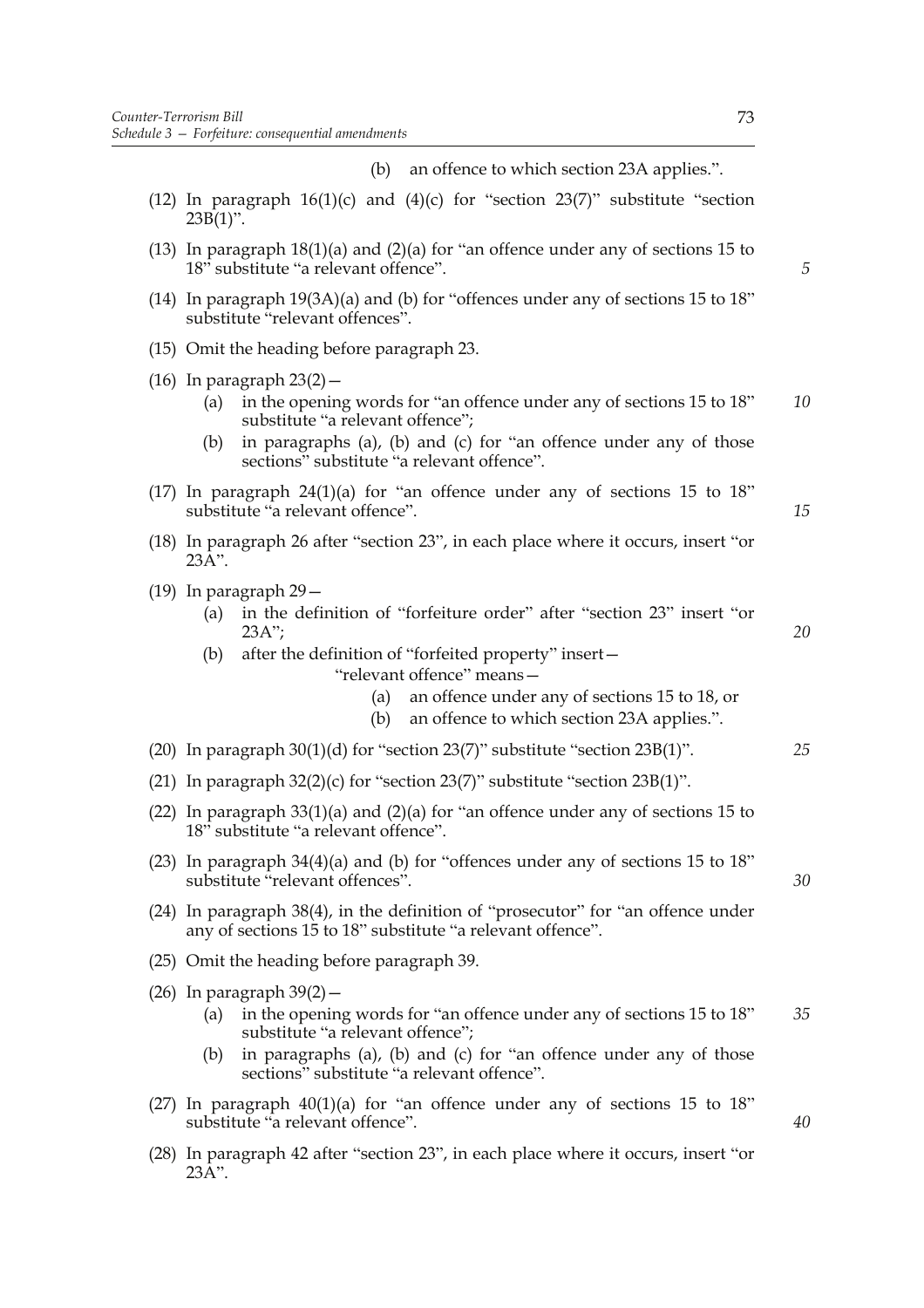- (29) In paragraph 45, in paragraph (a) of the definition of "forfeiture order" after "section 23" insert "or 23A".
- 6 In Schedule 8 to that Act, in paragraphs  $8(4)(d)$ ,  $17(3)(c)$  and  $34(2)(c)$  after "section 23" insert "or 23A".

## *Proceeds of Crime Act 2002 (c. 29)*

- 7 (1) The Proceeds of Crime Act 2002 is amended as follows.
	- (2) In section 13(3)(d) after "section 23" insert "or 23A".
	- (3) In section 82(e) after "section 23" insert ", 23A".
	- (4) In section 97(3)(d) after "section 23" insert "or 23A".
	- (5) In section 148(e) after "section 23" insert ", 23A".
	- (6) In section  $163(3)(d)$  after "section  $23$ " insert "or  $23A$ ".
	- (7) In section 230(e) after "section 23" insert ", 23A".

# SCHEDULE 4 Section 53

## NOTIFICATION ORDERS

## *Introductory*

1 A "notification order" is an order applying the notification requirements of this Part to a person who has been dealt with outside the United Kingdom in respect of a corresponding foreign offence.

# *Corresponding foreign offences*

- 2 (1) A "corresponding foreign offence" means an act that— (a) constituted an offence under the law in force in a country outside the United Kingdom, and *20*
	- (b) corresponds to an offence to which this Part applies.
	- (2) For this purpose an act punishable under the law in force in a country outside the United Kingdom is regarded as constituting an offence under that law however it is described in that law. *25*
	- (3) An act corresponds to an offence to which this Part applies if  $-$ 
		- (a) it would have constituted an offence to which this Part applies by virtue of section 39 if it had been done in any part of the United Kingdom, or
		- (b) it was, or took place in the course of, an act of terrorism or was done for the purposes of terrorism.
	- (4) On an application for a notification order the condition in sub-paragraph  $(3)(a)$  or  $(b)$  is to be taken to be met unless –
		- (a) the defendant serves on the applicant, not later than rules of court may provide, a notice— *35*

*5*

*10*

*15*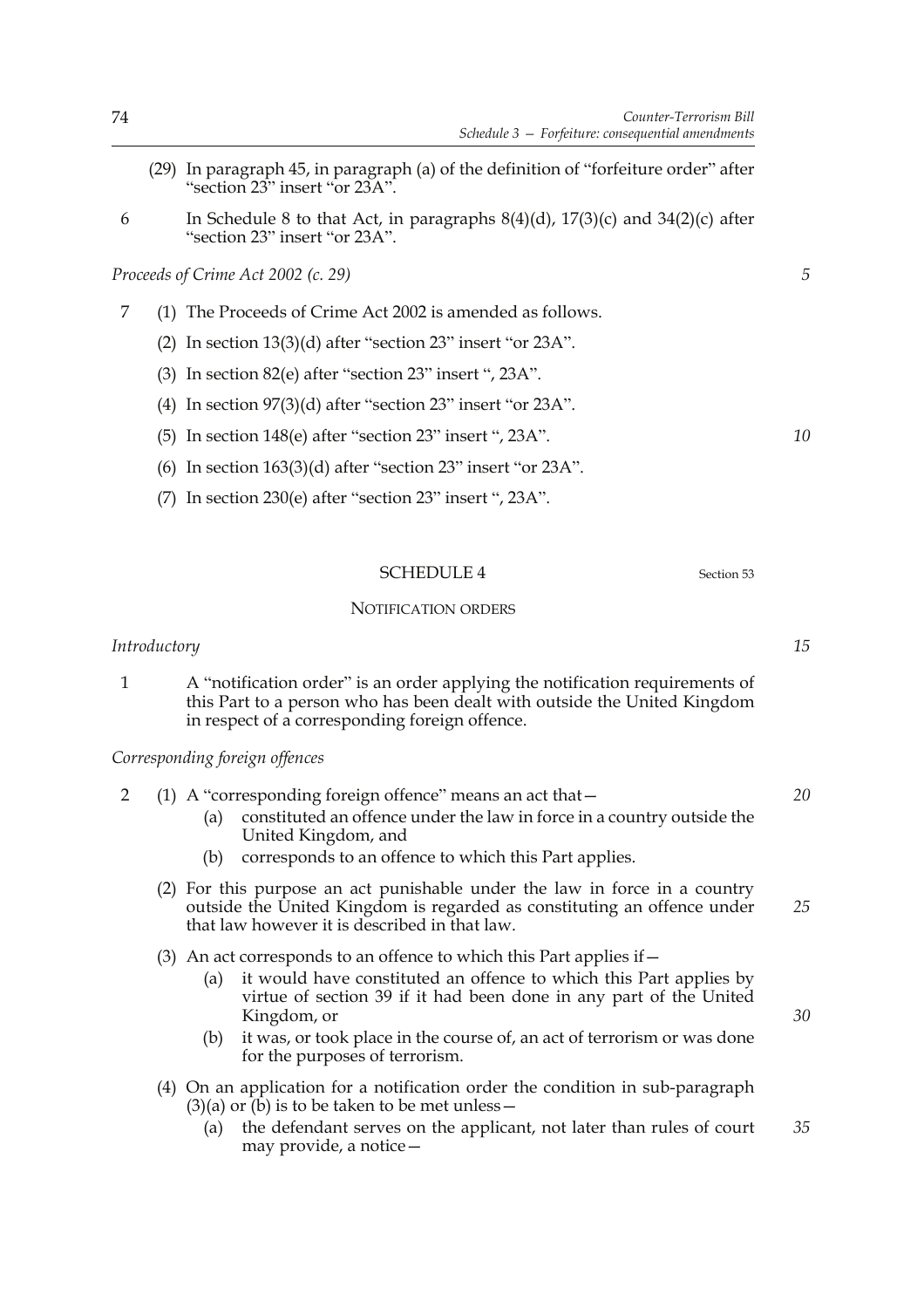- (i) stating that, on the facts as alleged with respect to the act concerned, the condition is not in the defendant's opinion met,
- (ii) showing the defendant's grounds for that opinion, and
- (iii) requiring the applicant to prove that the condition is met; or
- (b) the court permits the defendant to require the applicant to prove that the condition is met without service of such a notice.
- (5) In the application of this paragraph in Scotland, for "defendant" substitute "respondent".

# *Conditions for making a notification order*

- 3 (1) The conditions for making a notification order in respect of a person are as follows.
	- (2) The first condition is that under the law in force in a country outside the United Kingdom—
		- (a) the person has been convicted of a corresponding foreign offence and has received in respect of the offence a sentence equivalent to a sentence mentioned in section  $42(1)(a)$ ,  $(2)(a)$  or  $(3)(a)$ , or *15*
		- (b) a court exercising jurisdiction under that law has, in respect of a corresponding foreign offence—
			- (i) convicted the person or made a finding in relation to the person equivalent to a finding mentioned in section  $\overline{42(1)}$ (b)(ii) or (iii), (2)(b)(ii) or (iii) or (3)(b)(ii) or (iii) (finding of insanity or disability), and *20*
			- (ii) made the person subject to an order equivalent to a hospital order.
	- (3) The second condition is that—
		- (a) the sentence was imposed or order made after the commencement of this Part, or
		- (b) the sentence was imposed or order made before the commencement of this Part and immediately before that time the person—
			- (i) was imprisoned or detained in pursuance of the sentence or order.
			- (ii) had been released on licence or was subject to an equivalent form of supervision, or
			- (iii) was unlawfully at large.
	- (4) The third condition is that the period for which the notification requirements would apply in respect of the offence (in accordance with section 51 as modified by paragraph  $10(2)(c)$ ) has not expired.
	- (5) If on an application for a notification order it is proved that the conditions in sub-paragraphs (2), (3) and (4) are met, the court must make the order.

*Application for notification order*

- 4 (1) In England and Wales an application for a notification order in respect of a person may only be made by a chief officer of police.
	- (2) An application may only be made if  $-$ 
		- (a) the person resides in the chief officer's police area, or

*35*

*25*

*30*

- *40*
- *45*

*10*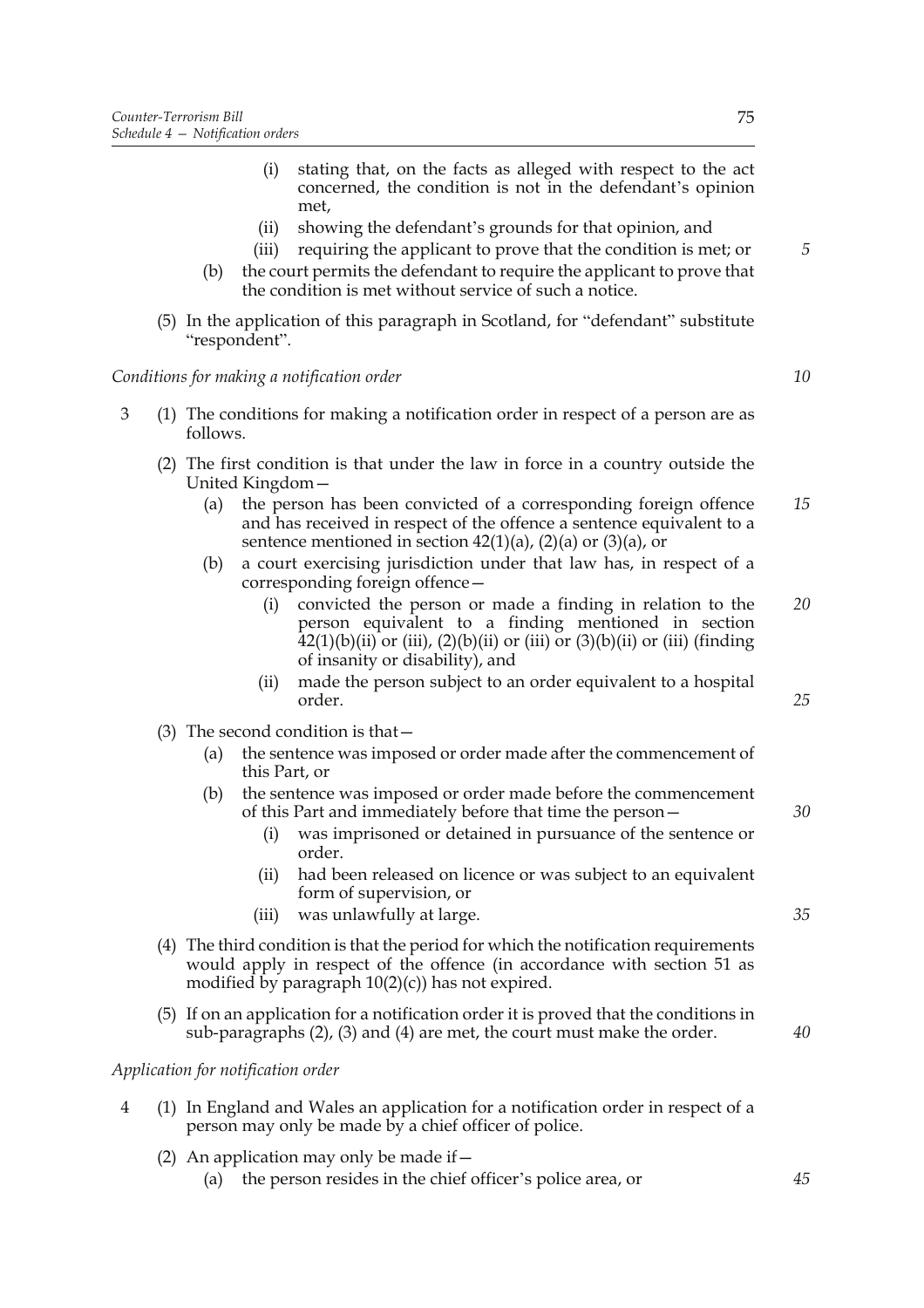- (b) the chief officer believes that the person is in, or is intending to come to, that area.
- (3) The application must be made by complaint to a magistrates' court whose commission area includes any part of the chief officer's police area.
- 5 (1) In Scotland an application for a notification order in respect of a person may only be made by a chief constable.
	- (2) An application may only be made if  $-$ 
		- (a) the person resides in the area of the chief constable's police force, or
		- (b) the chief constable believes that the person is in, or is intending to come to, that area.
	- (3) The application must be made by summary application to a sheriff within whose sheriffdom any part of the area of the chief constable's police force lies.
	- (4) A record of evidence is to be kept on any summary application under this paragraph.
	- (5) Where the sheriff makes a notification order, the clerk of the court must give a copy of the order to the respondent or send a copy to the respondent by registered post or the recorded delivery service.
	- (6) An acknowledgement or certificate of delivery issued by the Post Office is sufficient evidence of the delivery of the copy on the day specified in the acknowledgement or certificate.
- 6 (1) In Northern Ireland an application for a notification order in respect of a person may only be made by the Chief Constable of the Police Service of Northern Ireland.
	- (2) An application may only be made if  $-$ 
		- (a) the person resides in Northern Ireland, or
		- (b) the Chief Constable believes that the person is in, or is intending to come to, Northern Ireland.
	- (3) The application must be made by complaint under Part 8 of the Magistrates' Courts (Northern Ireland) Order 1981 (S.I. 1981/1675 (N.I. 26)) to a court of summary jurisdiction. *30*

## *Appeals*

- 7 (1) In England and Wales the person against whom a notification order is made may appeal against the making of the order.
	- (2) The appeal lies to the Crown Court.
- 8 (1) In Scotland an interlocutor of the sheriff granting or refusing a notification order is appealable.
	- (2) Where an appeal is taken against such an interlocutor, the interlocutor continues in effect pending disposal of the appeal.
- 9 (1) In Northern Ireland the person against whom a notification order is made may appeal against the making of the order. *40*
	- (2) The appeal lies to the county court.

*25*

*5*

*10*

*15*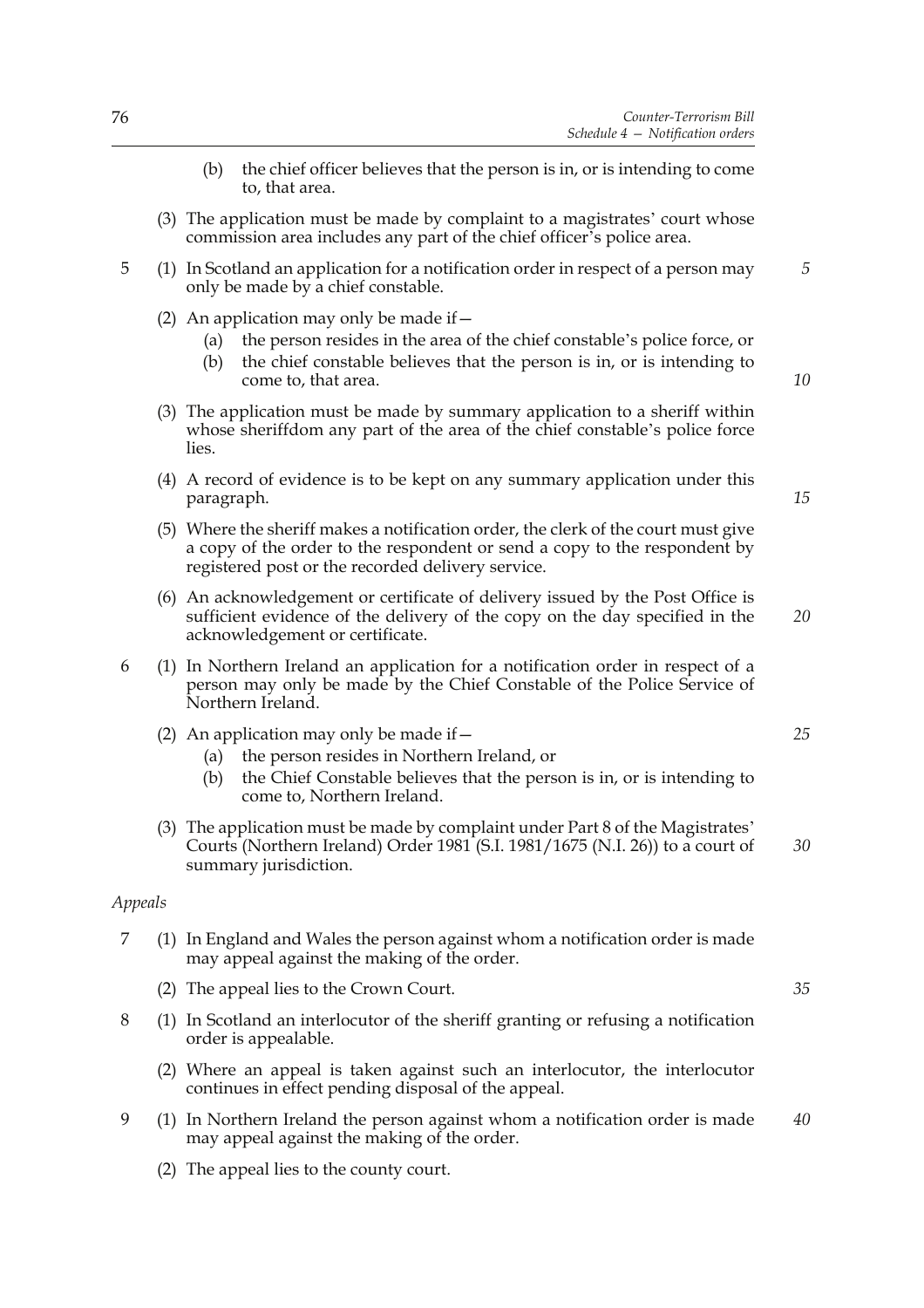*Effect of notification order*

- 10 (1) The effect of a notification order is that the notification requirements of this Part apply to the person in respect of whom it is made.
	- (2) The relevant provisions of this Part apply with the following modifications—
		- (a) references to when an offence was dealt with, or a person was dealt with in respect of an offence, are to the time at which the relevant sentence or order was imposed or made by the foreign court;
		- (b) for the purposes of section 44 (initial notification) the period within which notification is to be made begins with the date of service of the notification order;
		- (c) in section 49 (meaning of "local police area") the reference to the court that last dealt with the person in respect of the offence by virtue of which the notification requirements apply shall be read as a reference to the court by which the notification order was made;
		- (d) in section 51 (period for which notification requirements apply) a reference to a sentence or order of any description is to be read as a reference to an equivalent sentence or order of the foreign court.

| <b>SCHEDULE 5</b><br>Section 54 |
|---------------------------------|
|---------------------------------|

#### FOREIGN TRAVEL RESTRICTION ORDERS

## *Introductory*

- 1 A foreign travel restriction order is an order prohibiting the person to whom it applies from doing whichever of the following is specified in the order—
	- (a) travelling to a country outside the United Kingdom named or described in the order;
	- (b) travelling to any country outside the United Kingdom other than a country named or described in the order;
	- (c) travelling to any country outside the United Kingdom.

## *Conditions for making a foreign travel restriction order*

- 2 (1) The conditions for making a foreign travel restriction order are as follows.
	- (2) The first condition is that the defendant is a person to whom the notification requirements apply.
	- (3) The second condition is that, since being dealt with for the offence by virtue of which those requirements apply, the person has acted in a way that gives reasonable cause to believe it is necessary for a foreign travel restriction order to be made to prevent the person from taking part in terrorism activity outside the United Kingdom.
	- (4) If the defendant was dealt with for the offence before the commencement of this Part, the condition in sub-paragraph (3) is not met unless the defendant has acted in that way since the commencement of this Part.

*5*

*10*

*15*

*25*

*20*

*35*

*40*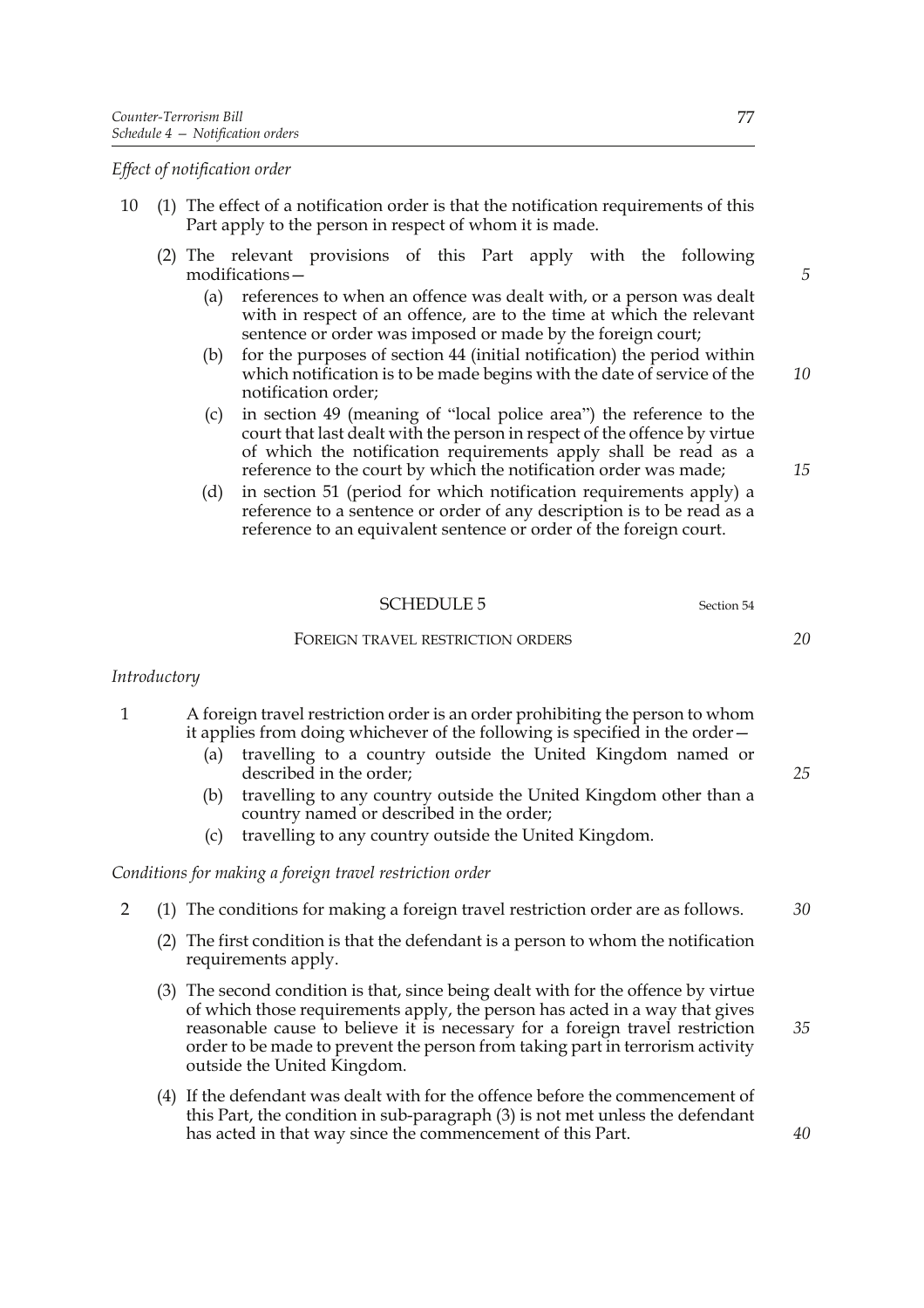- (5) If on an application for a foreign travel restriction order the court is satisfied that the conditions in sub-paragraphs (2) and (3) are met, it may make a foreign travel restriction order.
- (6) In the application of this paragraph in Scotland, for "defendant" substitute "respondent".

*5*

*10*

## *Application for foreign travel restriction order*

- 3 (1) In England and Wales an application for a foreign travel restriction order in respect of a person may only be made by a chief officer of police.
	- (2) An application may only be made if  $-$ 
		- (a) the person resides in the chief officer's police area, or
		- (b) the chief officer believes that the person is in, or is intending to come to, that area.
	- (3) The application must be made by complaint to a magistrates' court whose commission area includes any part of the chief officer's police area.
- 4 (1) In Scotland an application for a foreign travel restriction order in respect of a person may only be made by a chief constable. *15*
	- (2) An application may only be made if  $-$ 
		- (a) the person resides in the area of the chief constable's police force, or
		- (b) the chief constable believes that the person is in, or is intending to come to, that area.
	- (3) The application must be made by summary application to a sheriff within whose sheriffdom any part of the area of the chief constable's police force lies.
	- (4) A record of evidence is to be kept on any such summary application.
	- (5) Where the sheriff makes a foreign travel restriction order, the clerk of the court must give a copy of the order to the respondent or send a copy to the respondent by registered post or the recorded delivery service. *25*
	- (6) An acknowledgement or certificate of delivery issued by the Post Office is sufficient evidence of the delivery of the copy on the day specified in the acknowledgement or certificate.
- 5 (1) In Northern Ireland an application for a foreign travel restriction order in respect of a person may only be made by the Chief Constable of the Police Service of Northern Ireland.
	- (2) An application may only be made if  $-$ 
		- (a) the person resides in Northern Ireland, or
		- (b) the Chief Constable believes that the person is in, or is intending to come to, Northern Ireland.
	- (3) The application must be made by complaint under Part 8 of the Magistrates' Courts (Northern Ireland) Order 1981 (S.I. 1981/1675 (N.I. 26)) to a court of summary jurisdiction.

*20*

*30*

*35*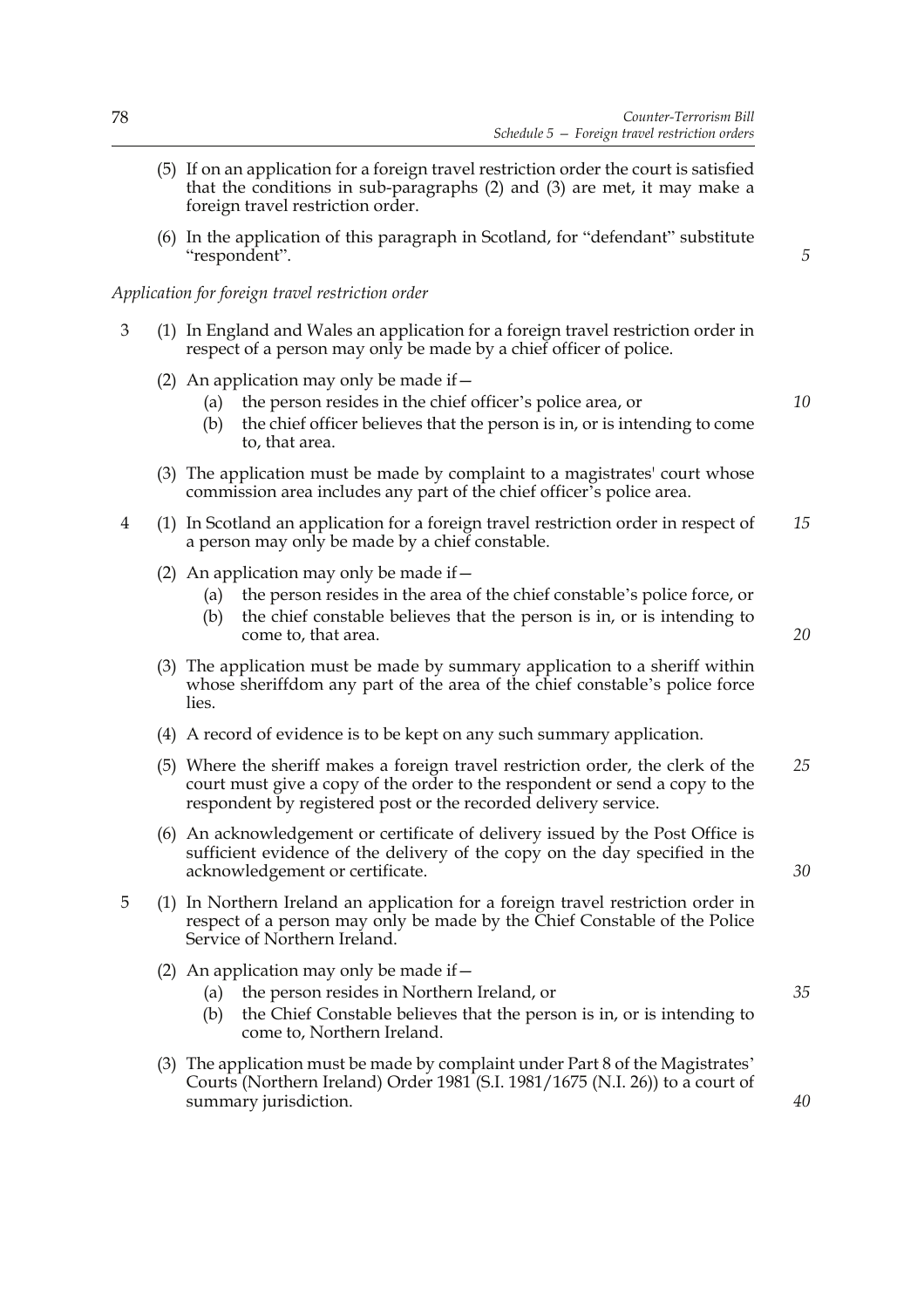*Provisions of a foreign travel restriction order*

|  |            | 6 (1) A foreign travel restriction order may prohibit the person to whom it |  |  |  |  |
|--|------------|-----------------------------------------------------------------------------|--|--|--|--|
|  | $applies-$ |                                                                             |  |  |  |  |

- (a) from travelling to any country outside the United Kingdom named or described in the order; or
- (b) from travelling to any country outside the United Kingdom other than a country named or described in the order; or
- (c) from travelling to any country outside the United Kingdom.
- (2) The order must only impose such prohibitions as are necessary for the purpose of preventing the person from taking part in terrorism activity outside the United Kingdom.
- (3) A foreign travel restriction order containing a prohibition within subparagraph (1)(c) must require the person to whom it applies to surrender all that person's passports, at a police station specified in the order—
	- (a) on or before the date when the prohibition takes effect, or
	- (b) within a period specified in the order.
- (4) Any passports surrendered must be returned as soon as reasonably practicable after the person ceases to be subject to a foreign travel restriction order containing such a prohibition.

*Duration of foreign travel restriction order*

- 7 (1) A foreign travel restriction order has effect for a fixed period of not more than 6 months.
	- (2) The period must be specified in the order.
	- (3) A foreign travel order ceases to have effect if a court (whether the same or another court) makes another foreign travel restriction order in relation to the person to whom the earlier order applies. *25*

*Variation, renewal or discharge of order*

|  |                                                                   |  |  | (1) In England and Wales an application for an order varying, renewing or |
|--|-------------------------------------------------------------------|--|--|---------------------------------------------------------------------------|
|  | discharging a foreign travel restriction order may be made by $-$ |  |  |                                                                           |

- (a) the person subject to the order;
- (b) the chief officer of police on whose application the order was made;
- (c) the chief officer of police for the area in which the person subject to the order resides; or
- (d) a chief officer of police who believes that the person subject to the order is in, or is intending to come to, the officer's police area.
- (2) The application must be made by complaint to  $-$ 
	- (a) a magistrates' court for the same area as the court that made the order,
	- (b) a magistrates' court for the area in which the person subject to the order resides, or
	- (c) where the application is made by a chief officer of police, any magistrates' court whose commission area includes any part of that chief officer's police area.

*5*

*10*

*15*

*20*

*30*

*35*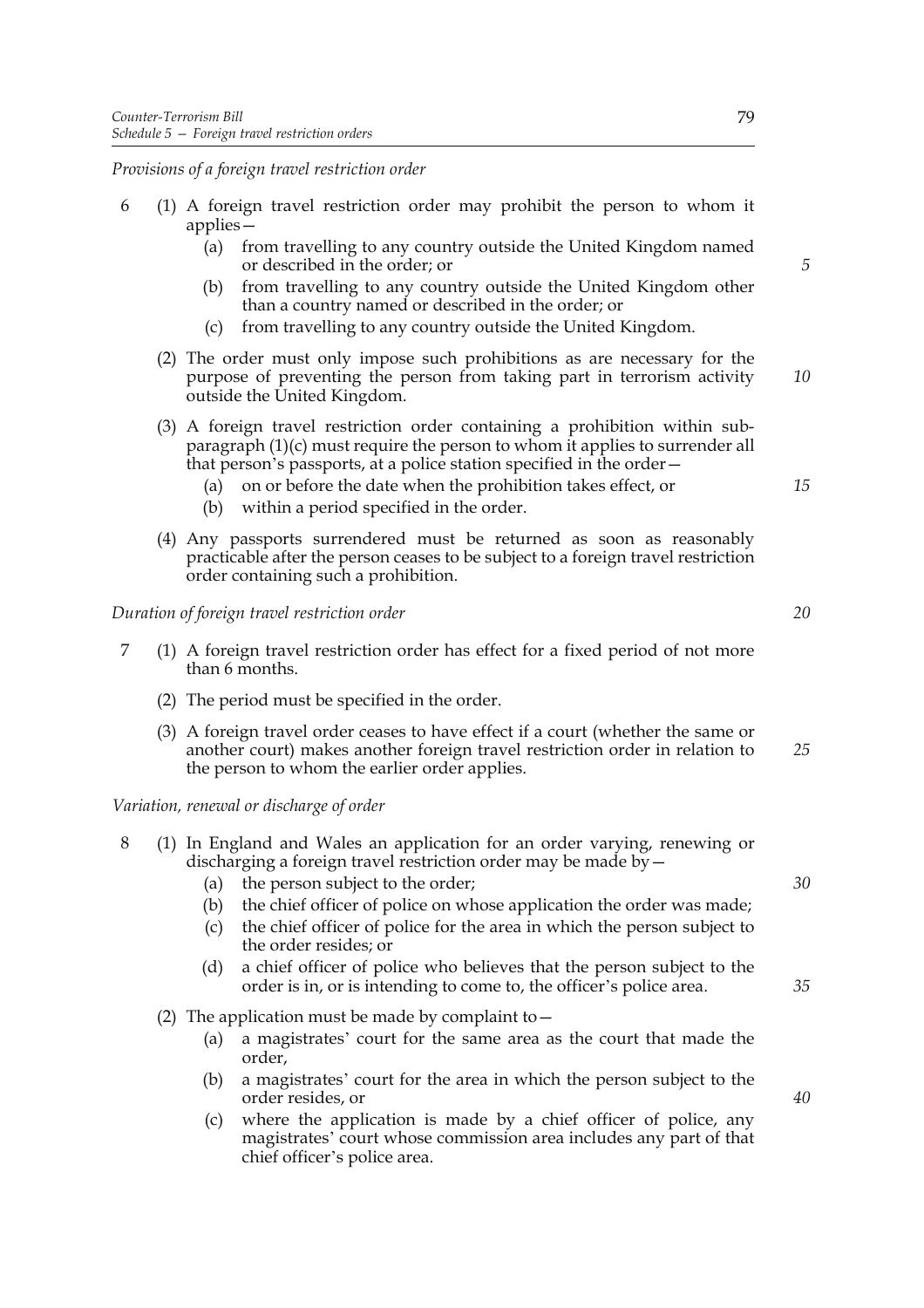- (3) On an application under this paragraph the court may make such order varying, renewing or discharging the foreign travel restriction order as it considers appropriate.
- (4) Before doing so it must hear the person making the application and (if they wish to be heard) the other persons mentioned in sub-paragraph (1).
- 9 (1) In Scotland an application for an order varying, renewing or discharging a foreign travel restriction order may be made by—
	- (a) the person subject to the order;
	- (b) the chief constable on whose application the order was made;
	- (c) the chief constable in the area of whose police force the person subject to the order resides; or *10*
	- (d) a chief constable who believes that the person subject to the order is in, or is intending to come to, the area of that chief constable's police force.

## (2) The application must be made by summary application—

- (a) to the sheriff who made the order, or
- (b) to a sheriff  $-$ 
	- (i) within whose sheriffdom the person subject to the order resides, or
	- (ii) where the application is made by a chief constable, within whose sheriftdom any part of the area of the chief constable's police force lies. *20*
- (3) A record of evidence is to be kept on any summary application under this paragraph.
- (4) On an application under this paragraph the sheriff may make such order varying, renewing or discharging the foreign travel restriction order as the sheriff considers appropriate. *25*
- (5) Before doing so the sheriff must hear the person making the application and (if they wish to be heard) the other persons mentioned in sub-paragraph (1).
- 10 (1) In Northern Ireland an application for an order varying, renewing or discharging a foreign travel restriction order may be made by  $-$ *30*
	- (a) the person subject to the order; or
	- (b) the Chief Constable of the Police Service of Northern Ireland.
	- (2) The application must be made by complaint under Part 8 of the Magistrates' Courts (Northern Ireland) Order 1981 (S.I. 1981/1675 (N.I. 26)) to a court of summary jurisdiction for the petty sessions district which includes the area where the person subject to the order resides. *35*
	- (3) On an application under this paragraph the court may make such order varying, renewing or discharging the foreign travel restriction order as it considers appropriate.
	- (4) It may do so only after hearing the person making the application and (if they wish to be heard) the other person mentioned in sub-paragraph (1).

#### *Provisions of renewed or varied order*

11 (1) A foreign travel restriction order may be renewed, or varied so as to impose additional prohibitions, but only if it is necessary to do so for the purpose of

*5*

*15*

*40*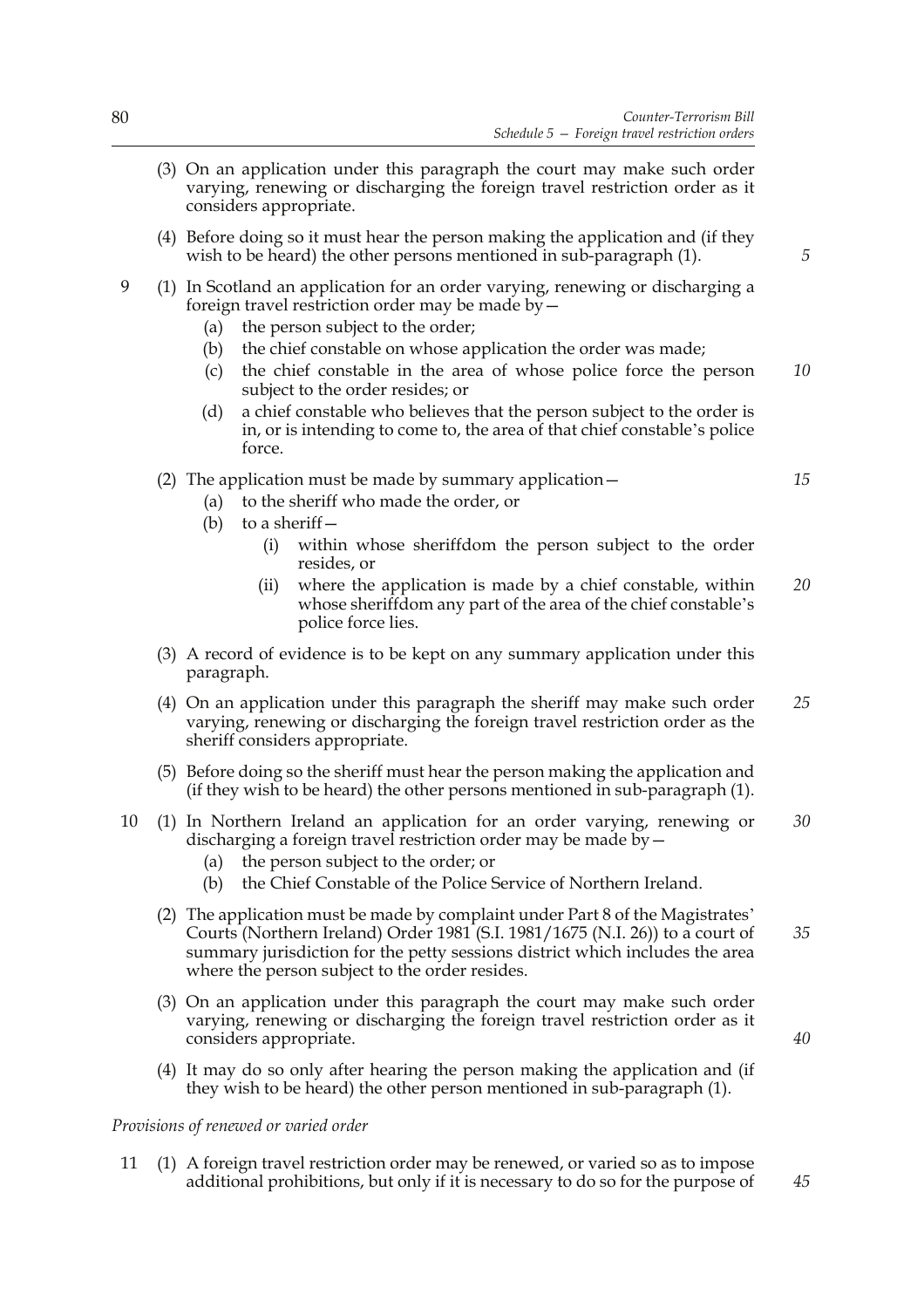preventing the person subject to the order from taking part in terrorism activities outside the United Kingdom.

(2) Any renewed or varied order must contain only the prohibitions necessary for that purpose.

# *Appeals*

- 12 (1) In England and Wales—
	- (a) a person against whom a foreign travel restriction order is made may appeal against the making of the order;
	- (b) a person subject to a foreign travel restriction order may appeal against—
		- (i) an order under paragraph 8 varying or renewing the order, or
		- (ii) a refusal to make an order under that paragraph varying or discharging the order.
	- (2) The appeal lies to the Crown Court.
	- (3) On an appeal under this paragraph the court may make—
		- (a) such orders as it considers necessary to give effect to its determination of the appeal, and
		- (b) such incidental and consequential orders as appear to it to be just.
- 13 (1) In Scotland an interlocutor of the sheriff granting or refusing a foreign travel restriction order, or an order under paragraph 9 (variation, renewal or discharge of foreign travel restriction order), is appealable. *20*
	- (2) Where an appeal is taken against such an interlocutor, the interlocutor continues in effect pending disposal of the appeal.
- 14 (1) In Northern Ireland—
	- (a) a person against whom a foreign travel restriction order is made may appeal against the making of the order;
	- (b) a person subject to a foreign travel restriction order may appeal against—
		- (i) an order under paragraph 10 varying or renewing the order, or *30*
		- (ii) a refusal to make an order under that paragraph varying or discharging the order.
	- (2) The appeal lies to the county court.
	- (3) On an appeal under this paragraph the court may make— *35*
		- (a) such orders as it considers necessary to give effect to its determination of the appeal, and
		- (b) such incidental and consequential orders as appear to it to be just.

## *Breach of foreign travel order an offence*

- 15 (1) A person commits a offence who, without reasonable excuse, does anything they are prohibited from doing by a foreign travel order. *40*
	- (2) A person guilty of an offence under this section is liable—

*5*

*10*

*15*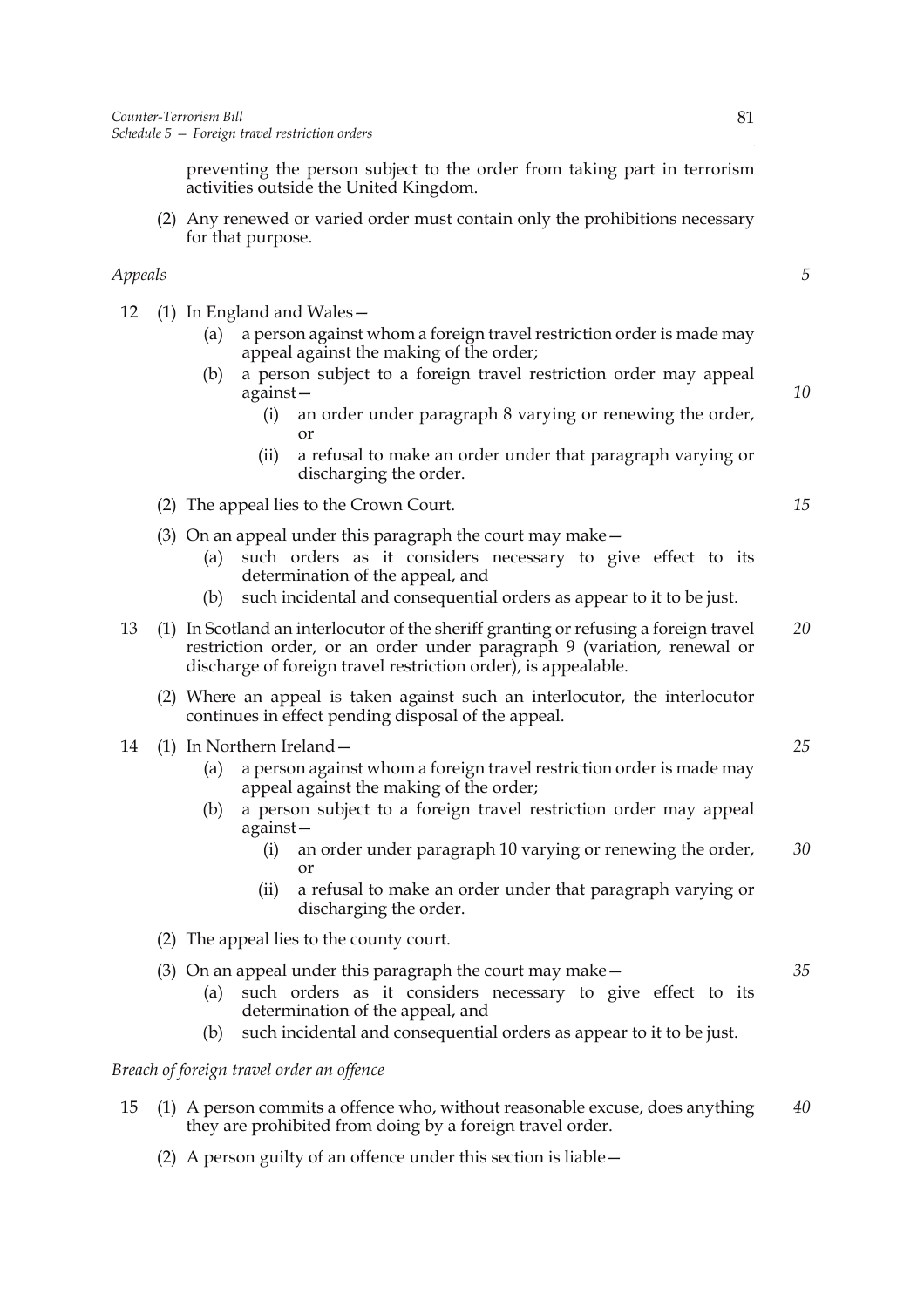|    | (a) | on summary conviction, to imprisonment for a term not exceeding 12                                                                                                   |    |
|----|-----|----------------------------------------------------------------------------------------------------------------------------------------------------------------------|----|
|    | (b) | months or a fine not exceeding the statutory maximum or both;<br>on conviction on indictment, to imprisonment for a term not<br>exceeding 5 years or a fine or both. |    |
|    |     | (3) In the application of sub-paragraph $(2)(a)$ –                                                                                                                   | 5  |
|    | (a) | in England and Wales, in relation to an offence committed before the<br>commencement of section 154(1) of the Criminal Justice Act 2003<br>$(c. 44)$ , or            |    |
|    | (b) | in Northern Ireland,                                                                                                                                                 |    |
|    |     | for "12 months" substitute "6 months".                                                                                                                               | 10 |
|    |     | (4) Where a person is convicted of an offence under this paragraph, it is not<br>open to the court by or before which they are convicted –                           |    |
|    | (a) | in England and Wales or Northern Ireland, to make an order for<br>conditional discharge in respect of the offence;                                                   |    |
|    | (b) | in Scotland, to make a probation order in respect of the offence.                                                                                                    | 15 |
|    |     | Meaning of "terrorism activity"                                                                                                                                      |    |
| 16 |     | In this Schedule "terrorism activity" means anything that -                                                                                                          |    |
|    | (a) | if done in any part of the United Kingdom, would constitute an<br>offence to which this Part applies by virtue of section 39, or                                     |    |

(b) is, or takes place in the course of, an act of terrorism or is for the purposes of terrorism. *20*

# SCHEDULE 6 Section 89

## REPEALS

# PART 1

## PRE-CHARGE DETENTION

*Short title and chapter Extent of repeal* Terrorism Act 2006 (c. 11)  $\boxed{\qquad}$  In section 23 – (a) in subsection (2), the words "each of" and "and 36"; (b) subsections  $(6)$  to  $(10)$ . *30*

# PART 2

## RETENTION AND USE OF FINGERPRINTS AND SAMPLES

| Short title and chapter    | Extent of repeal                |
|----------------------------|---------------------------------|
| Terrorism Act 2000 (c. 11) | In Schedule 8, paragraph 14(3). |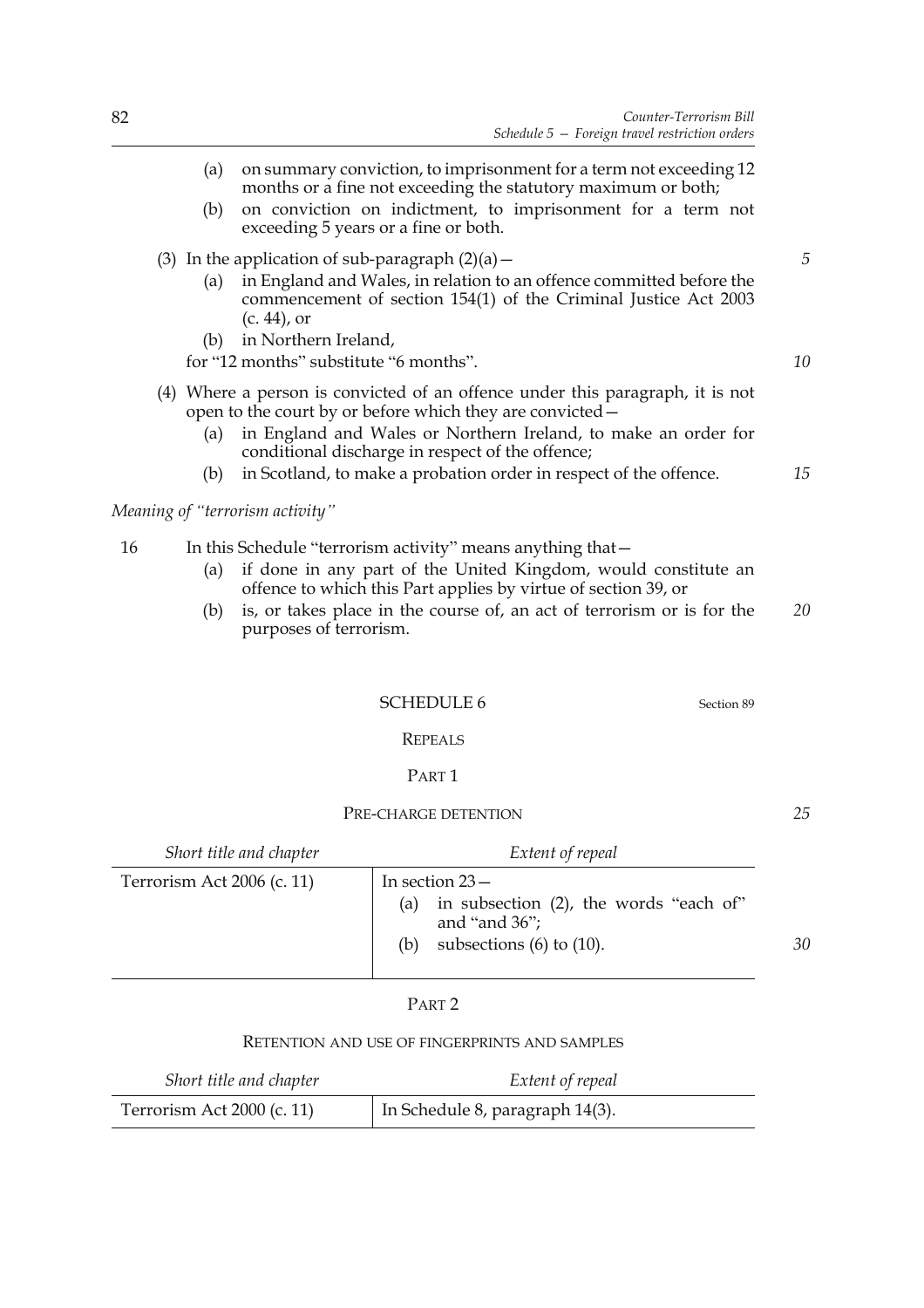# PART 3

## DISCLOSURE OF INFORMATION AND THE INTELLIGENCE SERVICES

| Short title and chapter                                                                        | Extent of repeal or revocation                                                          |    |
|------------------------------------------------------------------------------------------------|-----------------------------------------------------------------------------------------|----|
| and<br>Crime<br>Anti-terrorism,<br>Security Act 2001 (c. 24)                                   | Section $19(2)(a)$ .                                                                    | 5  |
| Representation of the People<br>Wales)<br>(England and<br>Regulations 2001 (S.I. 2001/<br>341) | Regulation 45E(3).<br>Regulation $109(1)(g)$ to (i) and (4)(b).                         |    |
| Representation of the People<br>(Scotland) Regulations 2001<br>(S.I. 2001/497)                 | Regulation $45D(3)$ .<br>Regulation $108(1)(g)$ to (i) and (4)(b).                      | 10 |
| Immigration, Asylum<br>and<br>Nationality Act 2006 (c. 13)                                     | Section 38.                                                                             |    |
| Registration<br>Statistics and<br>Service Act 2007 (c. 18)                                     | Section $39(4)(g)$ .<br>In section $67$ , the definition of "Intelligence"<br>Service". | 15 |

# PART 4

# FORFEITURE

| Short title and chapter    | Extent of repeal                                       | 20 |
|----------------------------|--------------------------------------------------------|----|
| Terrorism Act 2000 (c. 11) | Section $54(7)$ to (9).<br>Section 58 $(5)$ to $(7)$ . |    |

## PART 5

# CONTROL ORDERS

| 25 |
|----|
|    |
|    |
|    |
| 30 |
|    |
|    |
|    |
|    |
| 35 |
|    |